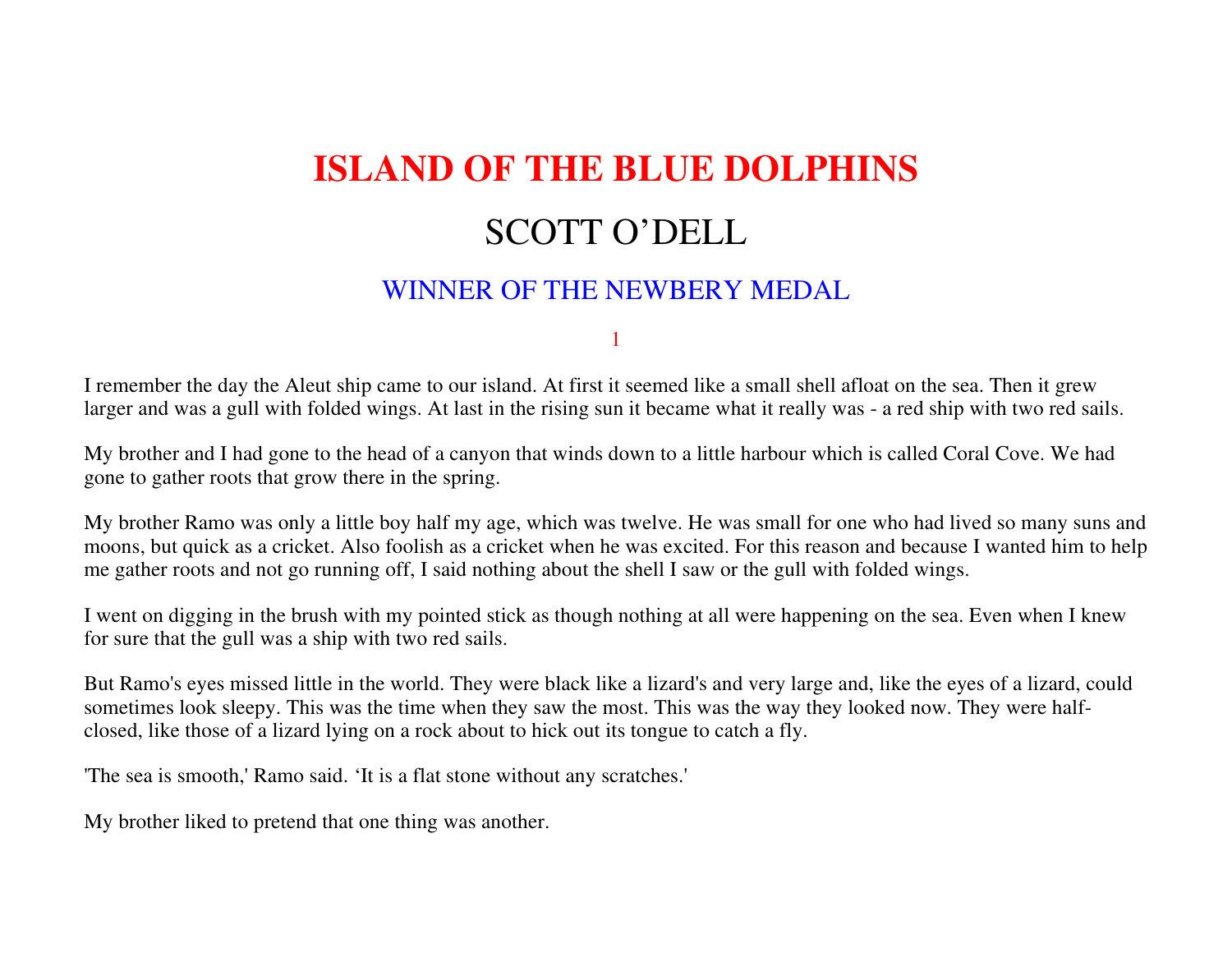'The sea is not a stone without scratches,' I said. 'It is water and no waves.

'To me it is a blue stone,' he said. 'And far away on the edge of it is a small cloud which sits on the stone.'

'Clouds do not sit on stones. On blue ones or black ones or any kind of stones.

'This one does.' 'Not on the sea,' I said. 'Dolphins sit there, and gulls, and cormorants, and otter, and whales too, but not clouds.'

'It is a whale, maybe.'

Ramo was standing on one foot and then the other, watching the ship coming, which he did not know was a ship because he had never seen one. I had never seen one either, but I knew how they looked because I had been told.

'While you gaze at the sea,' I said, 'I dig roots. And it is I who will eat them and you who will not.' Ramo began to punch at the earth with his stick, but as the ship came closer, its sails showing red through the morning mist, he kept watching it, acting all the time as if he were not.

'Have you ever seen a red whale?' he asked.

'Yes,' I said, though I never had.

'These I have seen are grey.'

'You are very young and have not seen everything that swims in the world.'

Ramo picked up a root and was about to drop it into the basket. Suddenly his mouth opened wide and then closed again.

'A canoe!' he cried. 'A great one, bigger than all of our canoes together. And red!'

A canoe or a ship, it did not matter to Ramo. In the very next breath he tossed the root in the air and was gone, crashing through the brush, shouting as he went.

I kept on gathering roots, but my hands trembled as I dug in the earth, for I was more excited than my brother. I knew that it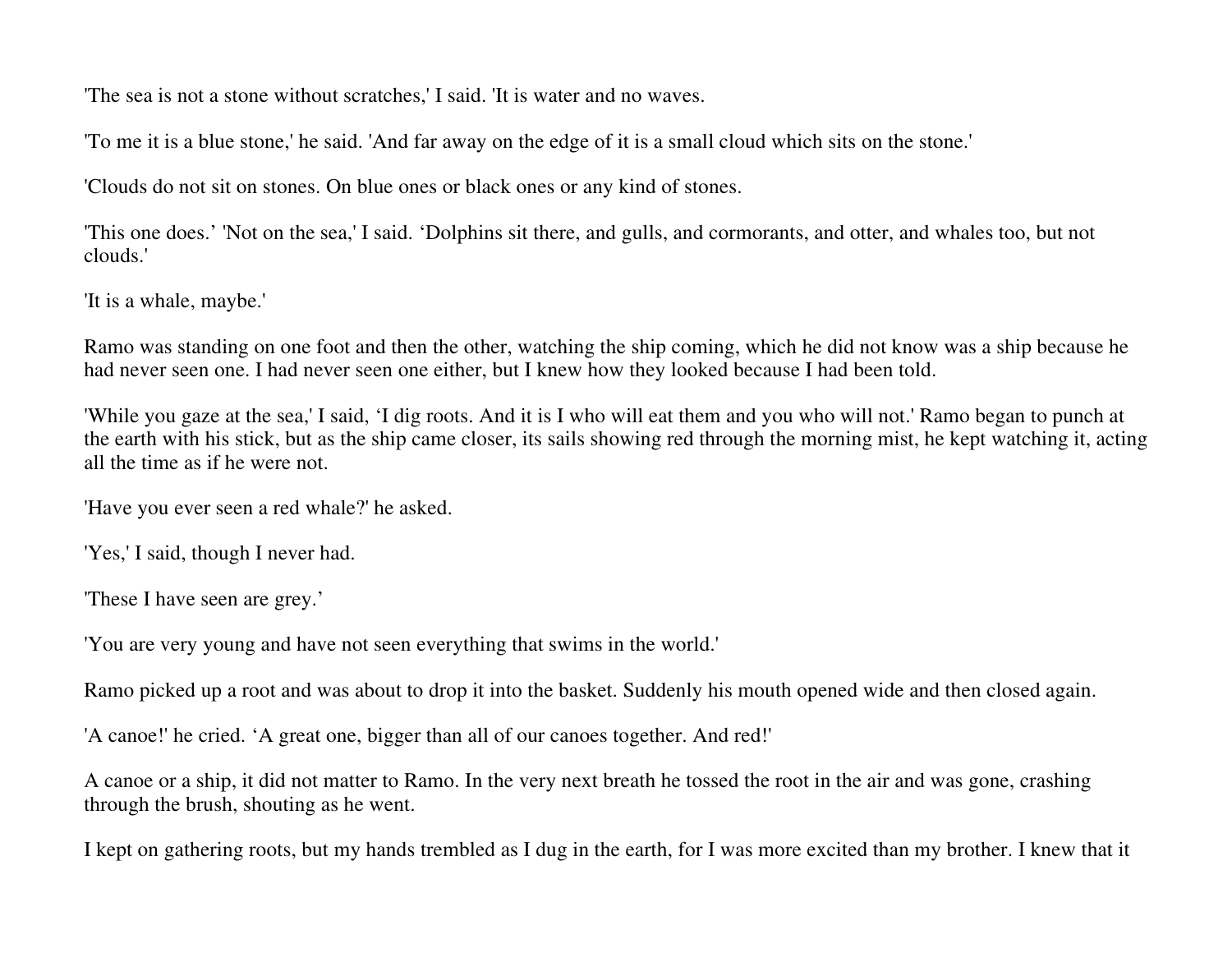was a ship there on the sea and not a big canoe, and that a ship could mean many things. I wanted to drop the stick and run too, but I went on digging roots because they were needed in the village.

By the time I filled the basket, the Aleut ship had sailed around the wide kelp bed that encloses our island and between the two rocks that guard Coral Cove. Word of its coming had already reached the village of Ghalas-at. Carrying their weapons, our men sped along the trail which winds down to the shore. Our women were gathering at the edge of the mesa.

I made my way through the heavy brush and, moving swiftly, down the ravine until I came to the sea cliffs. There I crouched on my hands and knees. Be- low me lay the cove. The tide was out and the sun shone on the white sand of the beach. Half the men from our village stood at the water's edge. The rest were concealed among the rocks at the foot of the trail, ready to attack the intruders should they prove unfriendly.

As I crouched there in the toyon bushes, trying not to fall over the cliff, trying to keep myself hidden and yet to see and hear what went on below me, a boat left the ship. Six men with long oars were rowing. Their faces were broad, and shining dark hair fell over their eyes. When they came closer I saw that they had bone ornaments thrust through their noses.

Behind them in the boat stood a tall man with a yellow beard. I had never seen a Russian before, but my father had told me about them, and I wondered, seeing the way he stood with his feet set apart and his fists on his hips and looked at the little harbour as though it already belonged to him, if he were one of those men from the north whom our people feared. I was certain of it when the boat slid in to the shore and he jumped out, shouting as he did so.

His voice echoed against the rock walls of the cove. The words were strange, unlike any I had ever heard. Slowly then he spoke in our tongue.

'I come in peace and wish to parley,' he said to the men on the shore.

None of them answered, but my father, who was one of those hidden among the rocks, came forward down the sloping beach. He thrust his spear into the sand.

'I am the Chief of Ghalas-at,' he said. 'My name is Chief Chowig.'

I was surprised that he gave his teal name to a stranger. Everyone in our tribe had two names, the real one which was secret and was seldom used, and one which was common, for if people use your secret name it becomes worn out and loses its magic. Thus I was known as Won-a-pa-lei, which means The Girl with the Long Black Hair, though my secret name is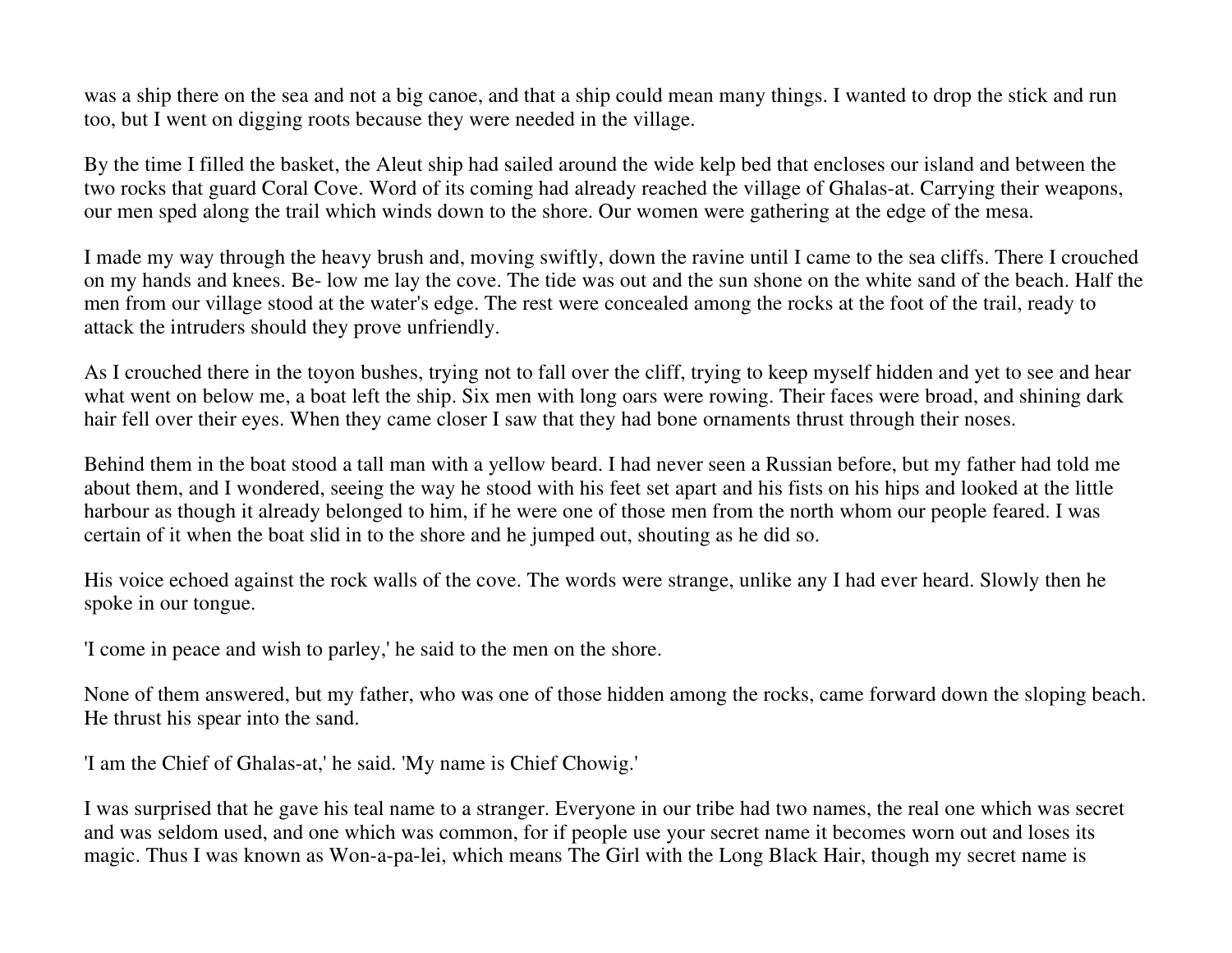Karana. My father's secret name was Chowig. Why he gave it to a stranger I do not know.

The Russian smiled and held up his hand, calling himself Captain Orlov. My father also held up his hand. I could not see his face, but I doubted that he smiled in return.

'I have come with forty of my men,' said the Russian. 'We come to hunt sea otter. We wish to camp on your island while we are hunting.'

My father said nothing. He was a tall man, though not so tall as Captain Orlov, and he stood with his bare shoulders thrown back, thinking about what the Russian had said. He was in no hurry to reply be- cause the Aleuts had come before to hunt otter. That was long in the past, but my father still remembered them.

'You remember another hunt,' Captain Orlov said when my father was silent. 'I have heard of it, too. It was led by Captain Mitriff who was a fool and is now dead. The trouble arose because you and your tribe did all of the hunting.'

'We hunted,' said my father, 'but the one you call a fool wished us to hunt from one moon to the next, never ceasing.' 'This time you will need to do nothing,' Captain Orlov said. 'My men will hunt and we will divide the catch. One part for you, to be paid in goods, and two parts for us.'

'The parts must be equal,' my father said. Captain Orlov gazed off towards the sea. 'We can talk of that later when my supplies are safe ashore,' he replied.

The morning was fair with Little wind, yet it was the season of the year when storms could be looked for, so I understood why the Russian wished to move on to our island.

'It is better to agree now,' said my father.

Captain Orlov took two long steps away from my father, then turned and faced him. 'One part to you is fair since the work is ours and ours the risk.'

My father shook his head.

The Russian grasped his beard. 'Since the sea is not yours, why do I have to give you any part ?'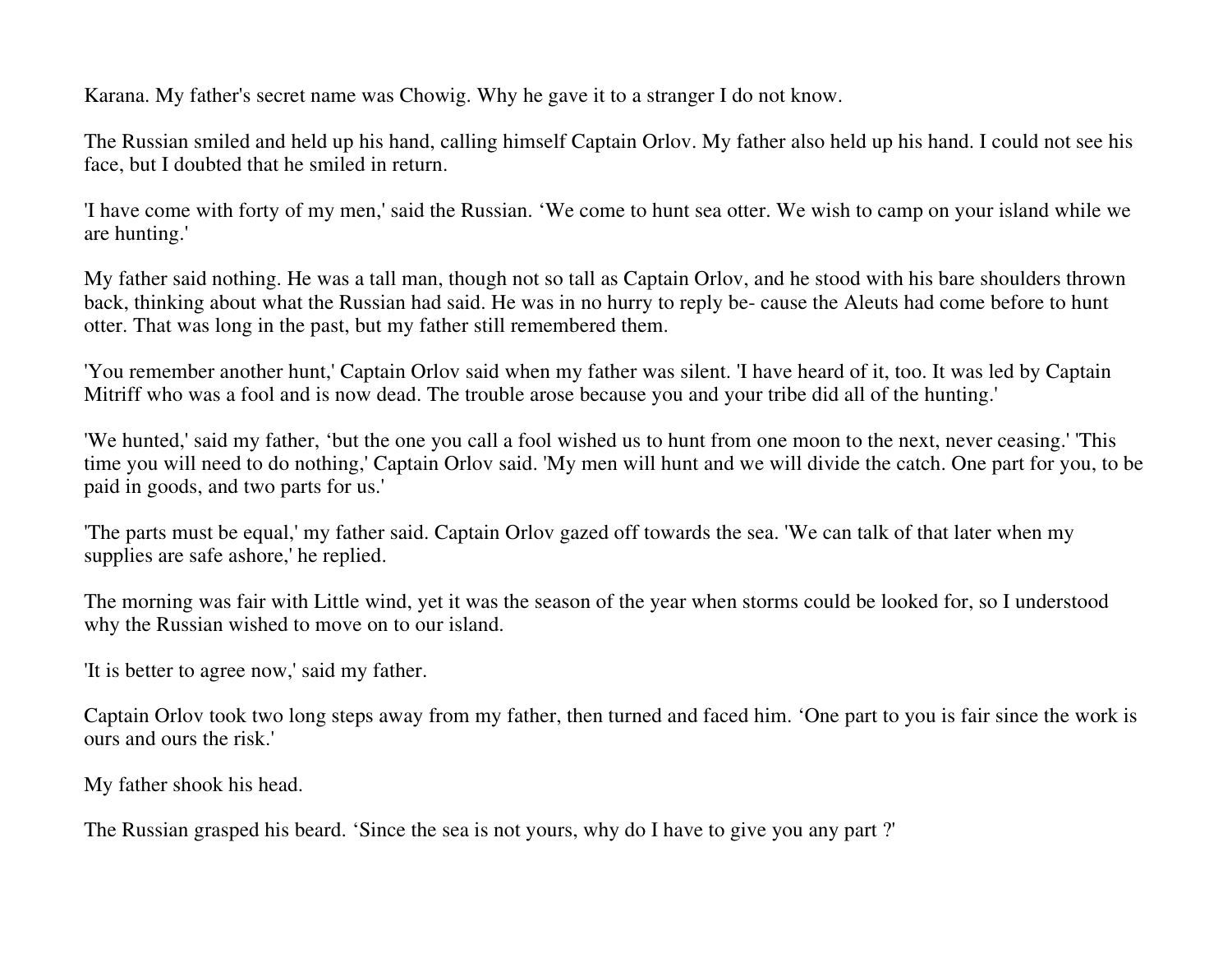'The sea which surrounds the Island of the Blue Dolphins belongs to us,' answered my father.

He spoke softly as he did when be was angry.

'From here to the coast of Santa Barbara - twenty leagues away?'

'No, only that which touches the island and where the otter live.'

Captain Orlov made a sound in his throat. He looked at our men standing on the beach and towards those who had now come from behind the rocks. He looked at my father and shrugged his shoulders. Suddenly he smiled, showing his long teeth.

'The parts shall be equal,' he said.

He said more, but I did not hear it, for at that instant in my great excitement I moved a small rock, which clattered down the cliff and fell at his feet. Everyone on the beach looked up. Silently I left the toyon bushes and ran without stopping until I reached the mesa.

2

Captain Orlov and his Aleut hunters moved to the island that morning, making many trips from their ship to the beach of Coral Cove. Since the beach was small and almost flooded when the tide was in, he asked if he could camp on higher ground. This my father agreed to.

Perhaps I should tell you about our island so you will know how it looks and where our village was and where the Aleuts camped for most of the summer.

Our island is two leagues long and one league wide, and if you were standing on one of the hills that rise in the middle of it, you would think that it looked like a fish. Like a dolphin lying on its side, with its tail pointing towards the sunrise, its nose pointing to the sunset, and its fins making reefs and the rocky ledges along the shore. Whether someone did stand there on the low hills in the days when the earth was new and, because of its shape, called it the Island of the Blue Dolphins, I do not know. Many dolphins live in our seas and it may be from them that the name came. But one way or another, this is what the island was called.

The first thing you would notice about our island, I think, is the wind. It blows almost every day, sometimes from the north-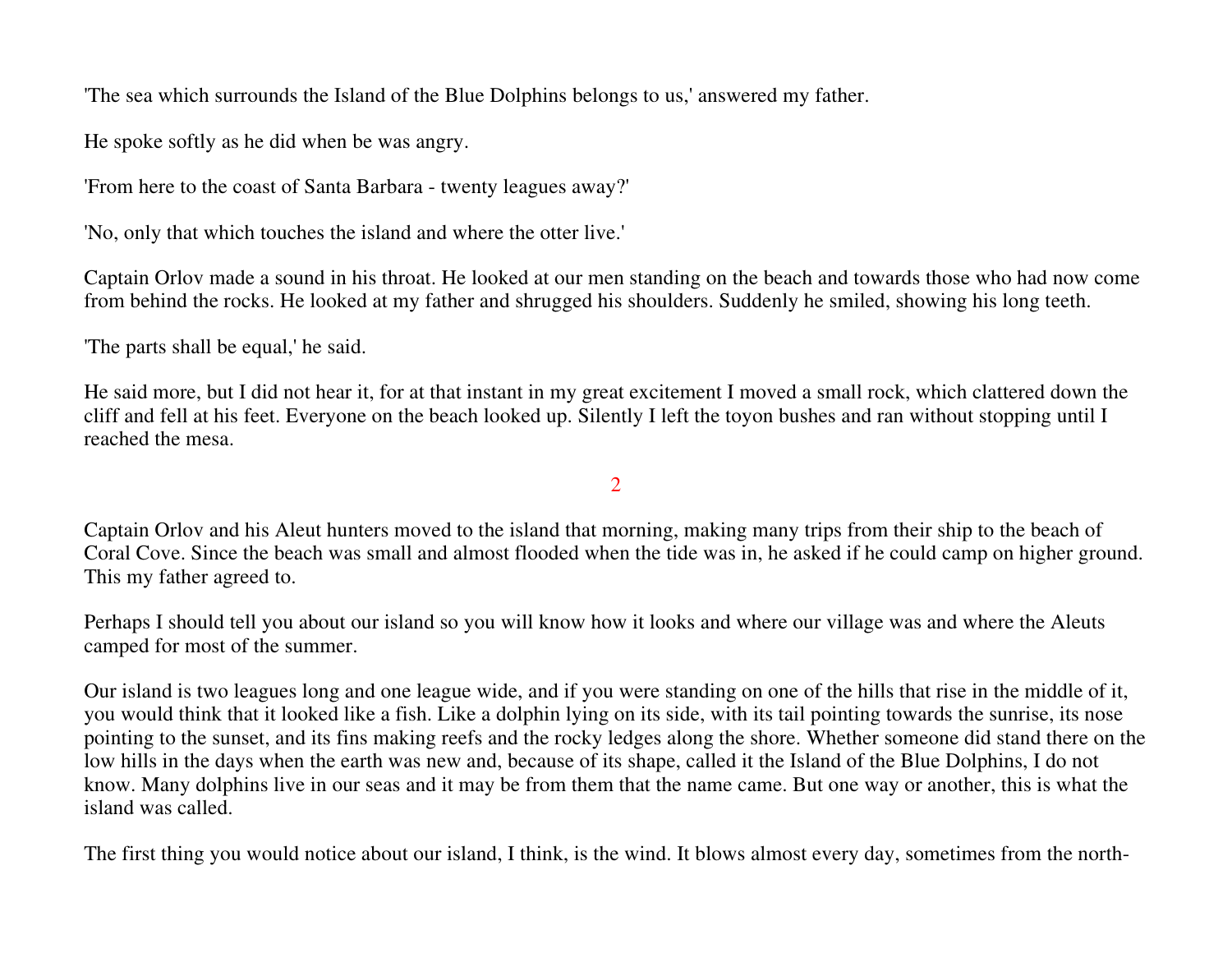west and sometimes from the east, once in a long while out of the south. All the winds except the one from the south are strong, and because of them the hills are polished smooth and the trees are small and twisted, even in the canyon that runs down to Coral Cove.

The village of Ghalas-at lay east of the hills on a small mesa, near Coral Cove and a good spring. About a half league to the north is another spring and it was there that the Aleuts put up their tents which were made of skins and were so low to the earth that the men had to crawl into them on their stomachs. At dusk we could see the glow of their fires.

That night my father warned everyone in the village of Ghalas-at against visiting the camp. 'The Aleuts come from a country far to the north,' he said. 'Their ways are not ours nor is their language. They have come to take otter and to give us our share in many goods which they have and which we can use. In this way shall we profit. But we shall not profit if we try to befriend them. They are people who do not understand friendship. They are not those who were here before, but they are people of the same tribe that caused trouble many years ago.'

My father's words were obeyed. We -did not go to the Ateut camp and they did not come to our village. But this is not to say that we did not know what they did - what they ate and in what way they cooked it, how many otter were killed each day, and other things as well - for someone was always watching from the cliffs while they were hunting, or from the ravine when they were in camp.

Ramo, for instance, brought news about Captain Orlov.

'In the morning when he crawls out of his tent he sits on a rock and combs until the beard shines like a cormorant's wing,' Ramo said.

My sister Ulape, who was two years older than I, gathered the most curious news of all. She swore that there was an Aleut girl among the hunters.

'She is dressed in skins just like the men,' Ulape said. 'But she wears a fur cap and under the cap she has thick hair that falls to her waist.'

No one believed Ulape. Everyone laughed at the idea that hunters would bother to bring their wives with them.

The Aleuts also watched our village, otherwise they would not have known about the good fortune which befell us soon after they came.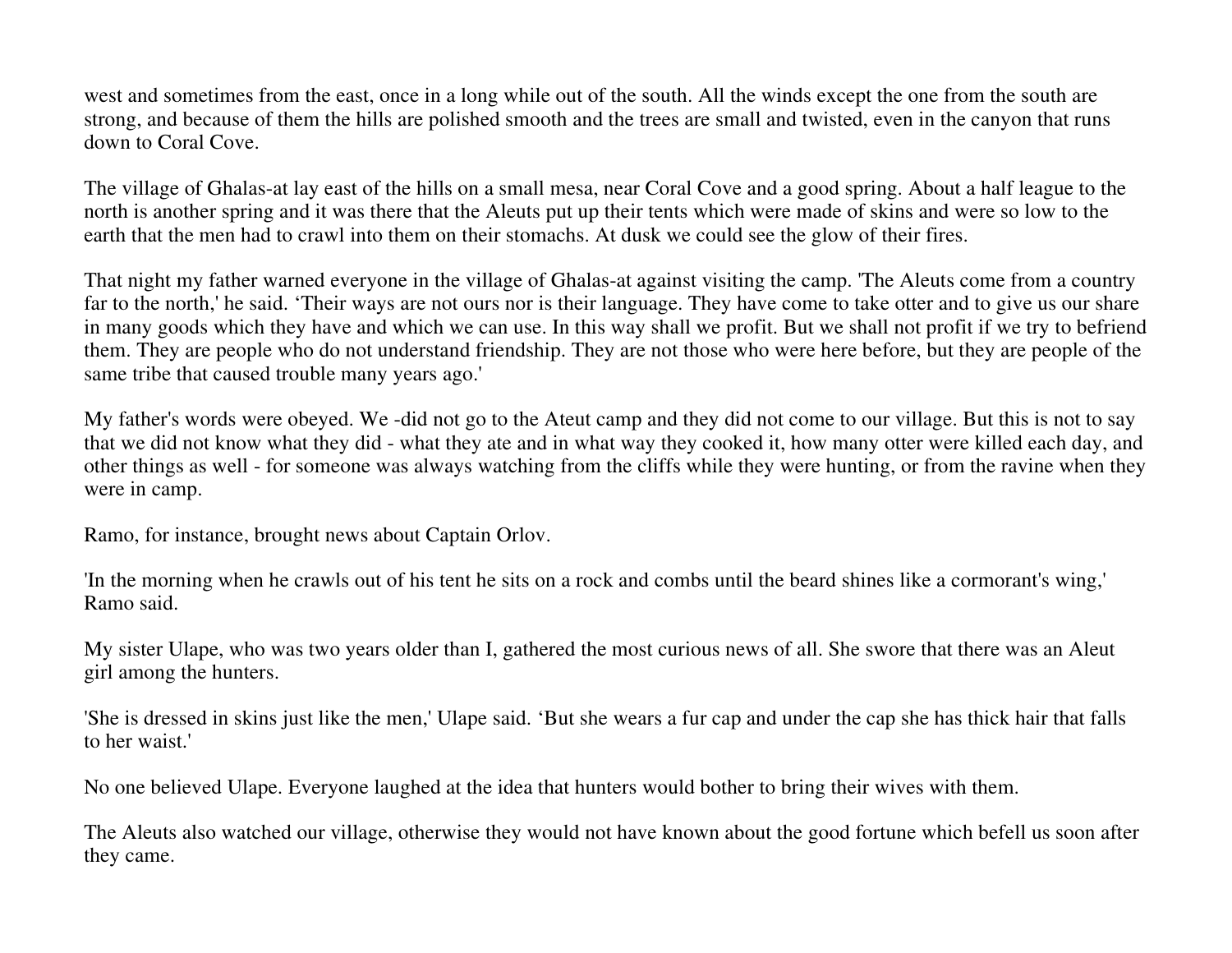It happened in this way. Early spring is a poor season for fishing. The heavy seas and winds of winter drive the fish into deep water where they stay until the weather is settled and where they are hard to catch. During this time the village eats sparingly, mostly from stores of seeds harvested in autumn.

Word of our good fortune came on a stormy afternoon, brought by Ulape, who was never idle. She had gone to a ledge on the eastern part of the island hoping to gather shellfish. She was climbing a cliff on the way home when she heard a loud noise behind her.

At first she did not see what had caused the noise. She thought that it was the wind echoing through one of the caves and was about to leave when she noticed silvery shapes on the floor of the cove. The shapes moved and she saw that it was a school of large white bass, each one as big as she was. Pursued by killer whales, which prey upon them when seals are not to be found, the bass had tried to escape by swimming towards shore. But in their terror they had mistaken the depth of the water and had been tossed on to the rocky ledge.

Ulape dropped her basket of shellfish and set out for the village, arriving there so out of breath that she could only point in the direction of the shore. The women were cooking supper but all of them stopped and gathered around her, waiting for her to speak.

'A school of white bass,' she finally said.

'Where? Where?' everyone asked.

'On the rocks. A dozen of them. Perhaps more than a dozen.'

Before Ulape had finished speaking, we were running towards the shore, hoping that we would get there in time, that the fish had not hopped back into the sea, or that a chance wave had not washed them away.

We came to the cliff and looked down. The school of white bass was still on the ledge, glistening in the sun. But since the tide was high and the biggest waves were already lapping at the fish, there was no time to lose. One by one we hauled them out of reach of the tide. Then, two women carrying a single fish, for they were all of about the same size and heavy, we lifted them up the cliff and brought them home.

There were enough for everyone in our tribe for supper that night and the next, but in the morning two Aleuts came to the village and asked to speak to my father.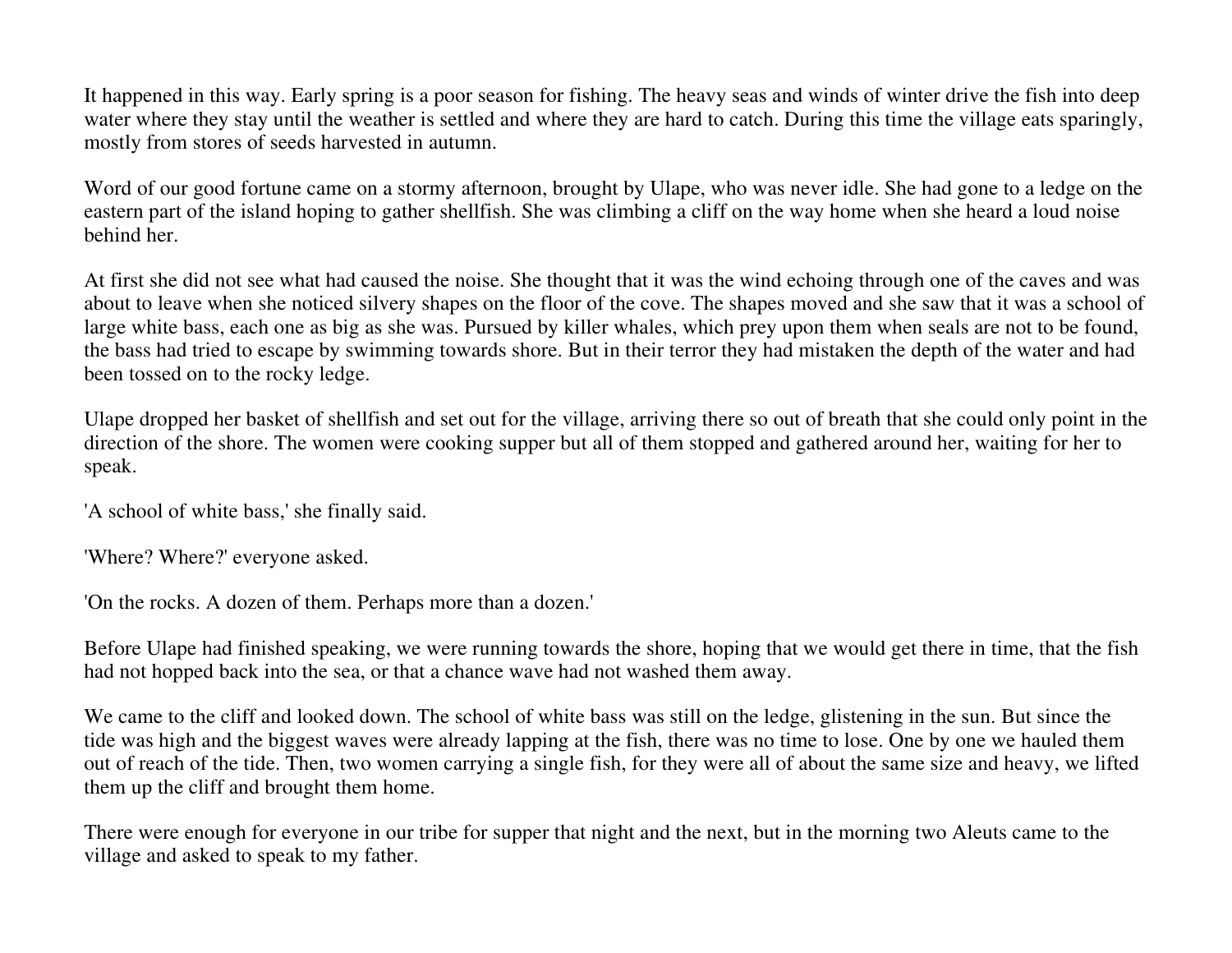'You have fish,' one of them said.

'Enough only for my people,' my father answered.

'You have fourteen fish,' the Aleut said.

'Seven now because we ate seven.'

'From seven you am spare two.'

'There are forty in your camp,' my father replied, 'and more than that of us. Besides, you have your own fish, the dried ones that you brought.'

'We tire of that kind,' the Aleut said. He was a short man who only came to my father's shoulders, and he had small eyes like black pebbles and a mouth like the edge of a stone knife. The other Aleut looked very much like him.

'You are hunters,' my father said. 'Go and hunt your own fish if you are tired of what you are now eating. I have my people to think of.'

'Captain Orlov will hear that you refuse to share the fish.'

'Yes, tell him,' my father said. 'But also why we refuse.'

The Aleut grunted to his companion and the two of them stalked off on their short legs across the sand dunes that lay between the village and their camp.

We ate the rest of the white bass that night and there was much rejoicing. But little did we know, as we ate and sang and the older men told stories around the fire, that our good fortune would soon bring trouble to Ghalas-at.

3

The wide beds of kelp which surround our island on three sides come close to the shore and spread out to sea for a distance of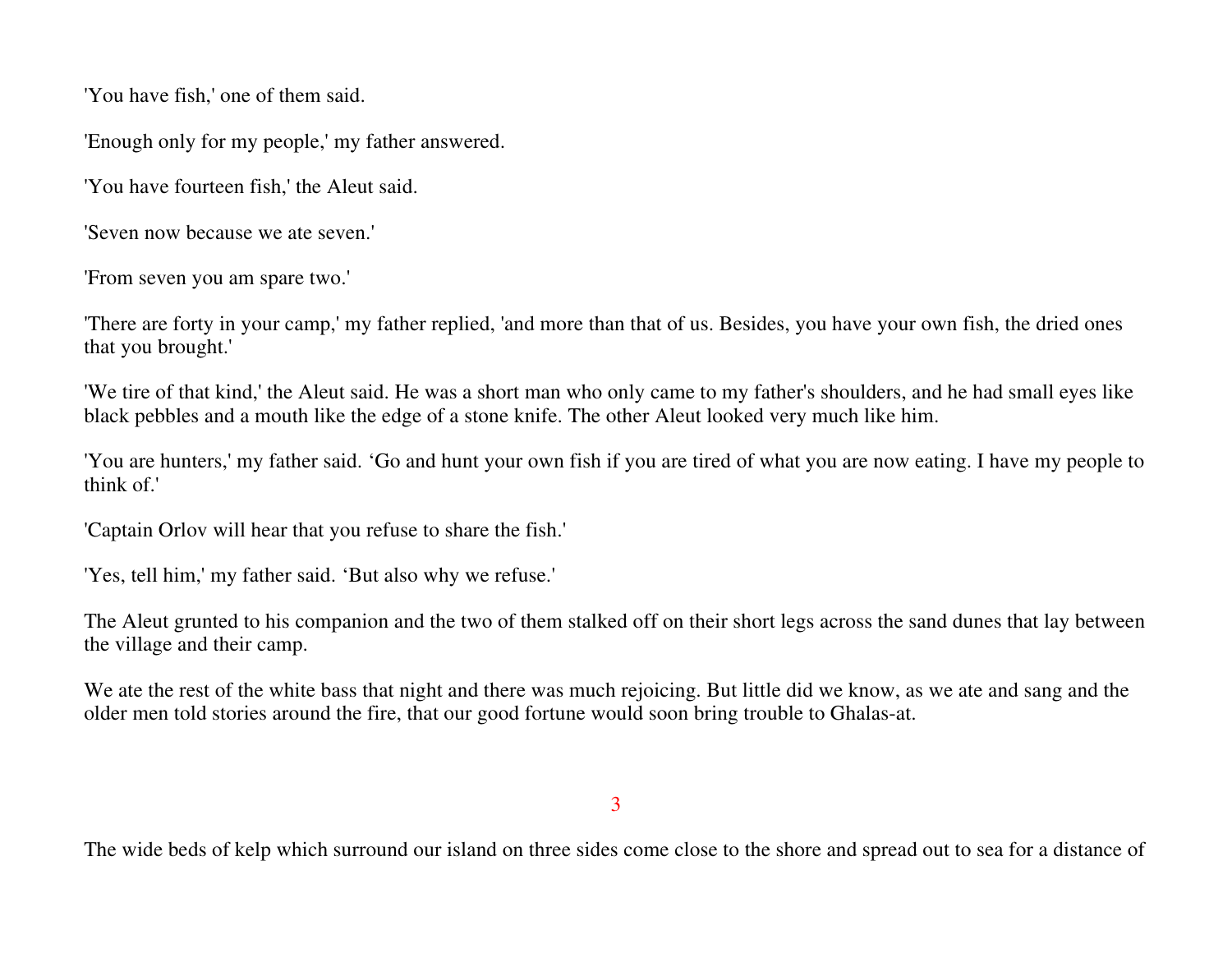a league. In these deep beds, even on days of heavy winds, the Aleuts hunted. They left the shore at dawn in their skin canoes and did not return until night, towing after them the slain otter.

The sea otter, when it is swimming, looks like a seal, but is really very different. It has a shorter nose than a seal, small webbed feet instead of flippers, and fur that is thicker and much more beautiful. It is also different in other ways. The otter likes to lie on its back in the kelp beds, floating up and down to the motion of the waves, sunning itself or sleeping They are the most playful animals in the sea.

It was these creatures that the Aleuts hunted for their pelts.

From the cliff I could see the skin canoes darting here and there over the kelp beds, barely skimming the water, and the long spears flying like arrows. At dark the hunters brought their catch into Coral Cove, and there on the beach the animals were skinned and fleshed. Two men, who also sharpened the spears, did this work, labouring far into the night by the light of seaweed fires. In the morning the beach would be strewn with carcasses, and the waves red with blood.

Many of our tribe went to the cliff each night to count the number killed during the day. They counted the dead otter and thought of the beads and other things that each pelt meant. But I never went to the cove and whenever I saw the hunters with their long spears skimming over the water, I was angry, for these animals were my friends. It was fun to see them playing or sunning themselves among the kelp. It was more fun than the thought of beads to wear around my neck.

This I told my father one morning.

'There are scarcely a dozen left in the beds around Coral Cove,' I said. 'Before the Aleuts came there were many.

'Many still live in other places around the island,' he replied, laughing at my foolishness. 'When the hunters leave they will come back.'

'There will be none left,' I said. 'The hunters will kill them all. This morning they hunt on the south. Next week they move to another place.'

'The ship is filled with pelts. In another week the Aleuts will be ready to go.'

I was sure that my father thought they would leave soon, for two days before he had sent some of our young men to the beach to build a canoe from a log which had drifted in from the sea.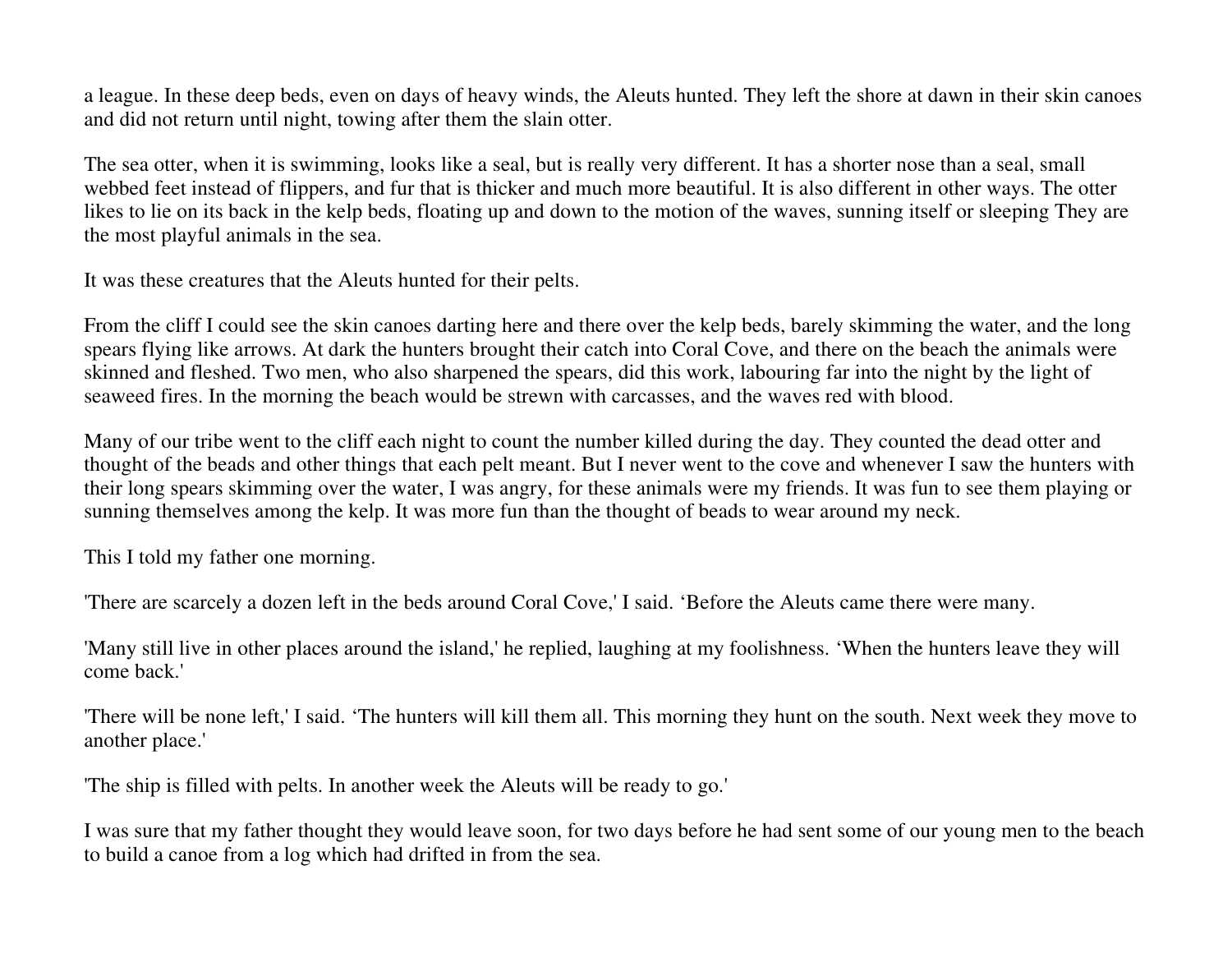There are no trees on the island except the small ones stunted by the wind. When a log came ashore, as happened once in a long time, it was always carried to the village and worked on where a chance wave could not wash it away. That the men were sent to hollow out the log in the cove, and to sleep beside it during the night, meant that they were there to watch the Aleuts, to give the alarm should Captain Orlov try to sail off without paying us for the otter skins.

Everyone was afraid he might, so besides the men in the cove who watched the Aleut ship, others kept watch on the camp.

Every hour someone brought news. Ulape said that the Aleut woman spent a whole afternoon cleaning her skin aprons, which she had not done before while she had been there. Early one morning, Ramo said he had just seen Captain Orlov carefully trimming his beard so that it looked the way it did when he first came. The Aleuts who sharpened the long spears stopped this work and gave all their time to skinning the otter which were brought in at dusk.

We in the village of Ghalas-at knew that Captain Orlov and his hunters were getting ready to leave the island. Would he pay us for the otter he had slain or would he try to sneak away in the night ! \Would our men have to fight for our rightful share !

These questions everyone asked while the Aleuts went about their preparations - everyone except my father, who said nothing, but each night worked on the new spear he was making.

4

The Aleuts left on a sunless day. Out of the north deep waves rolled down upon the island. They broke against the rocks and roared into the caves, sending up white sprays of water. Before night a storm would certainly strike.

Not long after dawn the Aleuts took down their skin tents and carried them to the beach.

Captain Orlov had not paid my father for the otter he had killed. So when the news came that the hunters had packed their tents, all of our tribe left the village and hurried towards Coral Cove. The men with their weapons went first and the women followed. The men took the trail that led to the beach, but the women hid themselves among the brush on the cliff.

Ulape and I went together far out on the ledge where I had hidden before when the hunters first came.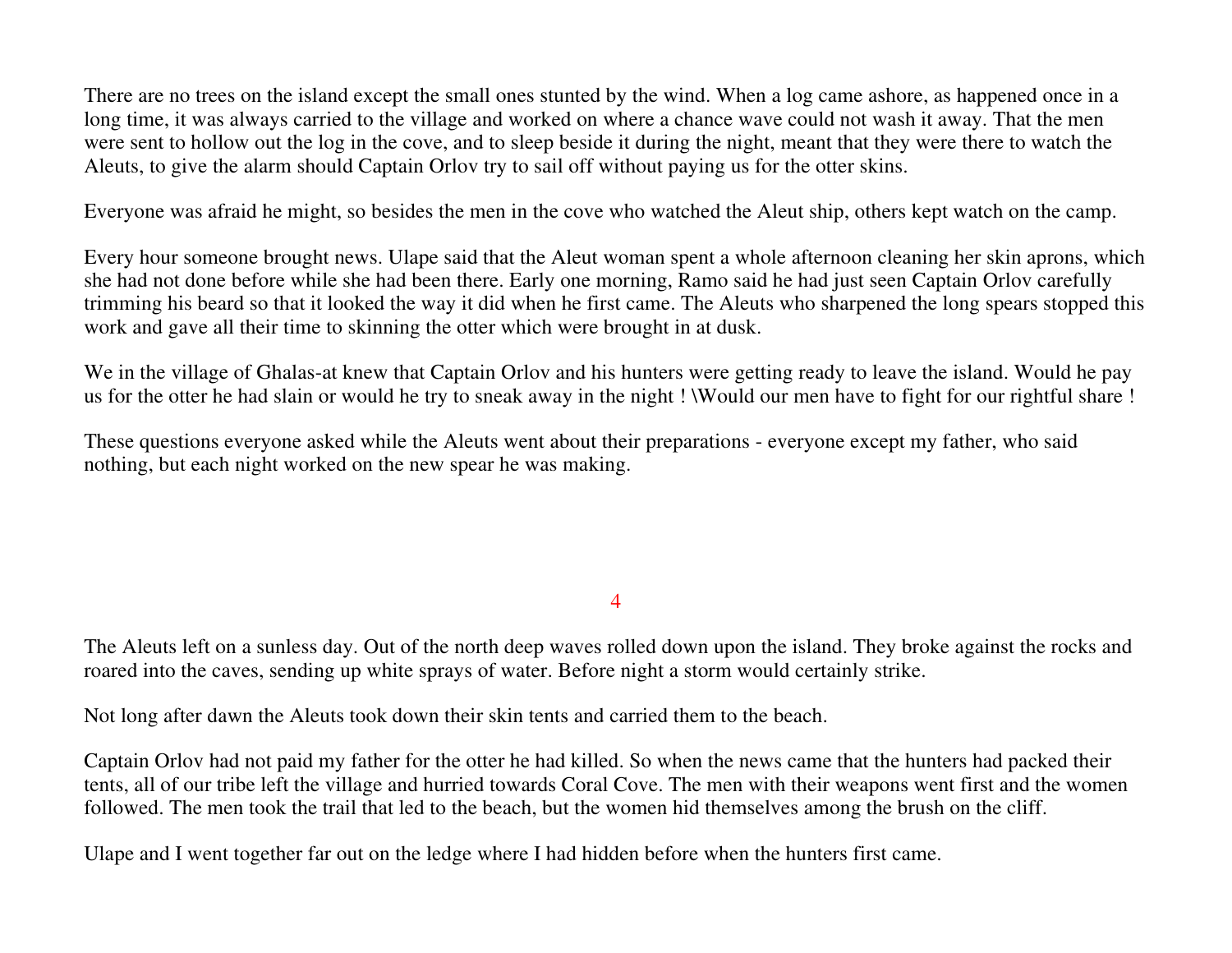The tide was low and the rocks and the narrow beach were scattered with bundles of otter pelts. Half of the hunters were on the ship. The rest were wading into the water, tossing the pelts into a boat. The Aleuts laughed while they worked, as if they were happy to leave the island.

My father was talking to Captain Orlov. I could not hear their words because of the noise the hunters made, but from the way my father shook his head, I knew that he was not pleased.

'He is angry,' Ulape whispered.

'Not yet,' I said. 'When he's really angry, he pulls his ear.

The men who were working on the canoe had stopped and were watching my father and Captain Orlov. The other men of our tribe stood at the foot of the trail.

The boat went off to the ship filled with otter. As it reached the ship, Captain Orlov raised his hand and gave a signal. When the boat came back it held a black chest which two of the hunters carried to the beach.

Captain Orlov raised the lid and pulled out several necklaces. There was little light in the sky, yet the beads sparkled as he named them this way and that. Beside me, Ulape drew in her breath in excitement, and I could hear cries of delight from the women hidden in the brush.

But the cries suddenly ceased as my father shook his head and turned his back on the chest. The Aleuts stood silent. Our men left their places at the foot of the trail and moved forward a few steps and waited, watching my father.

'One string of beads for one otter pelt is not our bargain,' my father said.

'One string and one iron spearhead,' said Captain Orlov, lifting two fingers.

'The chest does not hold that much,' my father answered.

'There are more chests on the ship,' said the Russian.

'Then bring them to the shore,' my father said. 'You have one hundred and five bales of otter on the ship. There are fifteen here in the cove. You will need three more chests of this size.'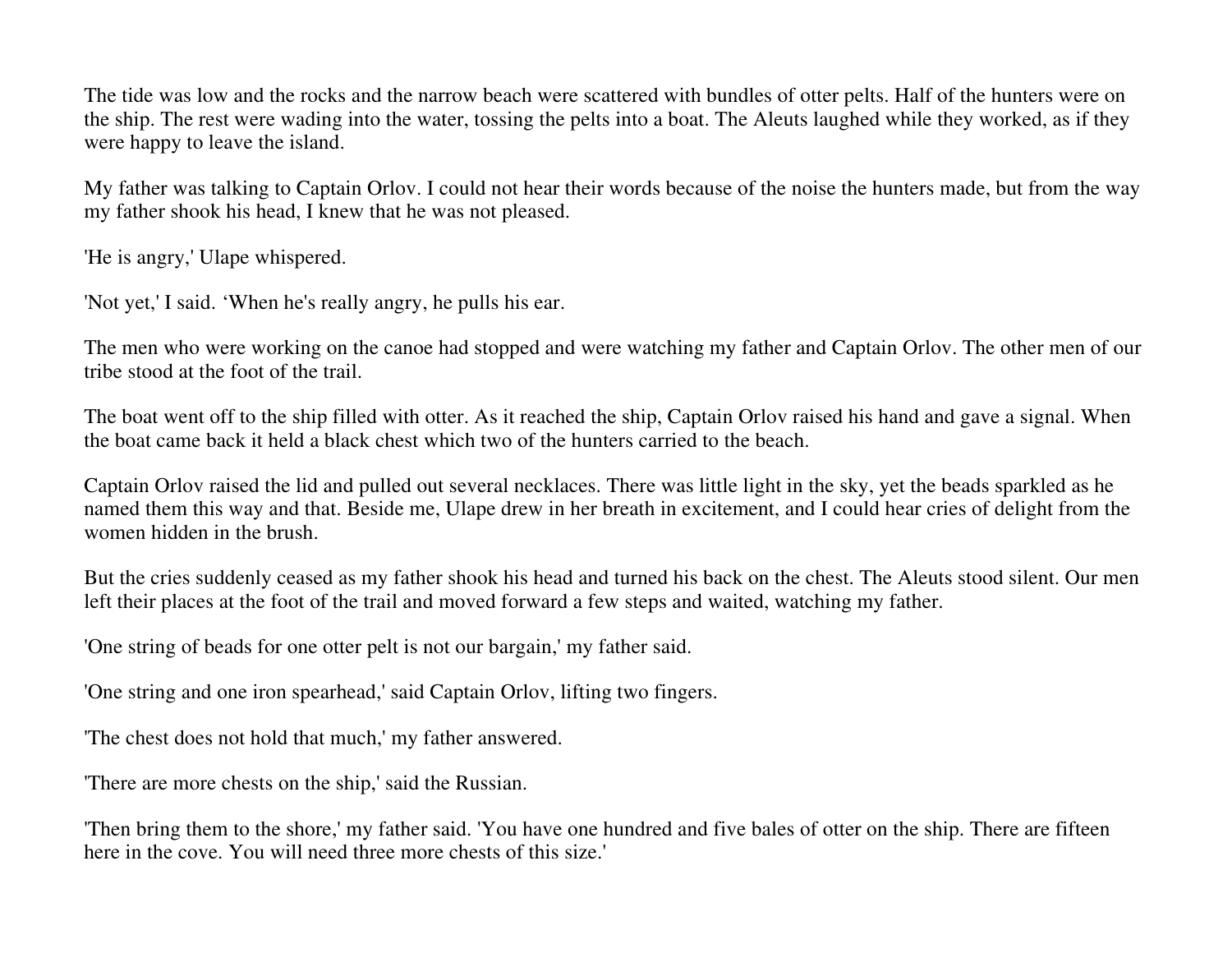Captain Orlov said something to his Aleuts that I could not understand, but its meaning was soon clear. There were many hunters in the cove and as soon as he spoke they began to carry the otter pelts to the boat.

Beside me Ulape was scarcely breathing. 'Do you think that he will give us the other chests!' she whispered.

'I do not trust him.'

'When he gets the pelts to the ship he may leave.'

'It is possible.'

The hunters had to pass my father to reach the boat, and when the first one approached him, he stepped in his path.

'The rest of the pelts must stay here,' he said, facing Captain Orlov, 'until the chests are brought.'

The Russian drew himself up stiffly and pointed to the clouds that were blowing in towards the island.

'I load the ship before the storm arrives,' he said.

'Give us the other chests. Then I will help you with our canoes,' my father replied.

Captain Orlov was silent. His gaze moved slowly around the cove. He looked at our men standing on the ledge of rock a dozen paces away. He looked upward towards the cliff and back at my father. Then he spoke to his Aleuts.

I do not know what happened first, whether it was my father who raised his hand against the hunter whose path he barred, whether it was this man who stepped forward with a bale of pelts on his back and shoved my father aside. It all happened so quickly that I could not tell one act from the other. But as I jumped to my feet and Ulape screamed and other cries sounded along the cliff, I saw a figure lying on the rocks. It was my father and blood was on his face. Slowly he got to his feet.

With their spears raised our men rushed down across the ledge. A puff of white smoke came from the deck of the ship. A loud noise echoed against the cliff. Five of our warriors fell and lay quiet.

Ulape screamed again and hung a rock into the cove. It fell harmlessly beside Captain Orlov. Rocks showered into the cove from many places along the cliff, striking several of the hunters. Then our warriors rushed in upon them and it was hard to tell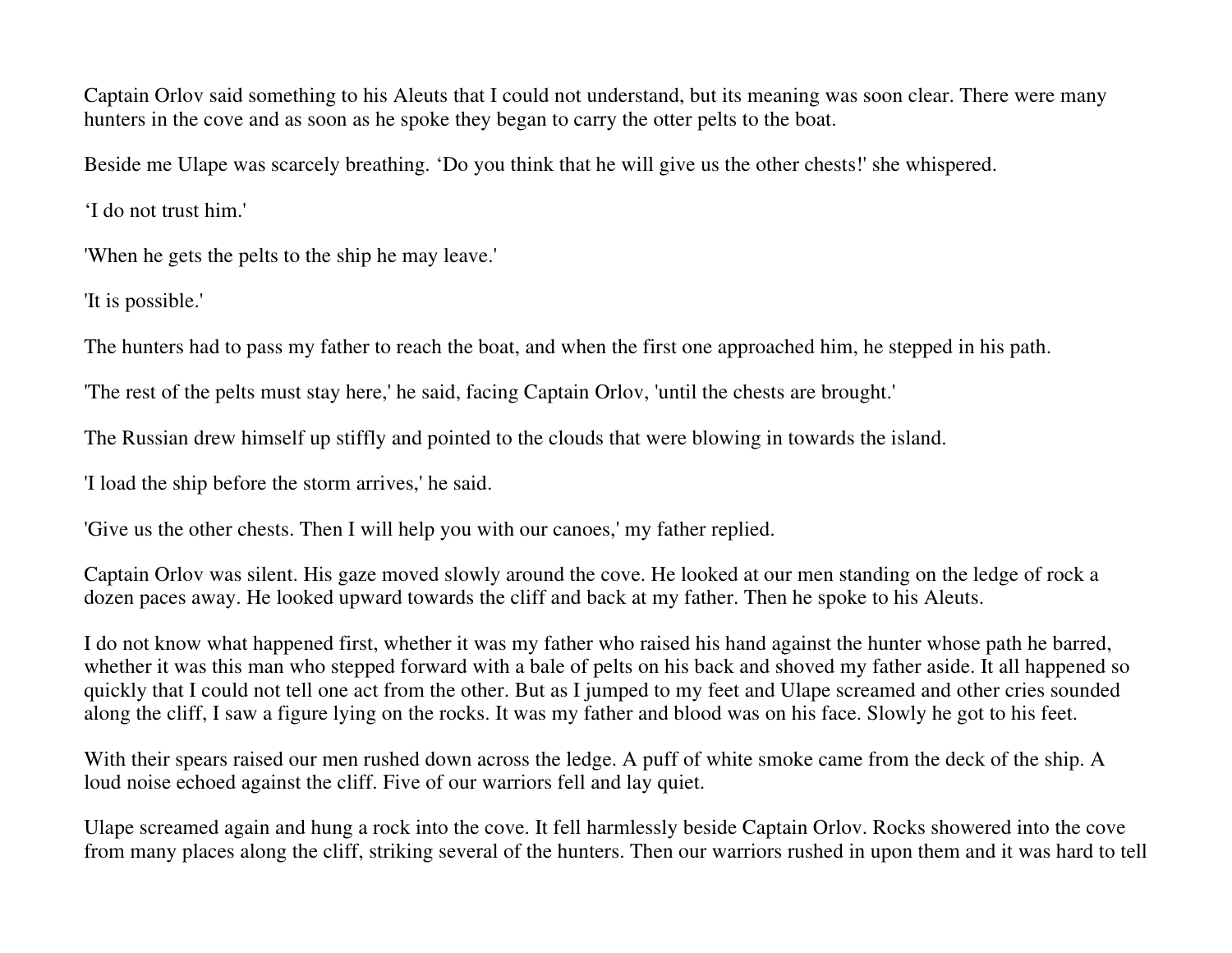one from the other.

Ulape and I: stood on the cliff, and watched helplessly, afraid to use the rocks we held lest we injure our own men.

The Aleuts had dropped the bales of otter. They drew knives from their belts and as our warriors rushed upon them the two lines surged back and forth along the beach. Men fell to the sand and rose to fight again. Others fell and did not get up. My father was one of these.

For a long time it seemed that we would win the battle. But Captain Orlov, who had rowed off to the ship when the battle started, returned with more of his Aleuts.

Our warriors were forced backward to the cliffs. There were few of them left, yet they fought at the foot of the trail and would not retreat.

The wind began to blow. Suddenly Captain Orlov and his Aleuts turned and ran to the boat. Our men did not pursue them. The hunters reached the ship, the red sails went up, and that ship moved slowly between the two rocks that guard the cove.

Once more before it disappeared a white puff of smoke rose from the deck. As Ulape and I ran along the cliffs a whirring sound like a great bird in flight passed above our heads.

5

That night was the most terrible time in all the memory of Ghalas-at. When the fateful day had dawned the tribe numbered forty-two men, counting those who were too old to fight. When night came and the women had carried back to the village those who had died on the beach of Coral Cove, there remained only fifteen. Of these, seven were old men.

There was no woman who had not lost a father or a husband, a brother or a son.

The storm lasted two days and the third day we buried our dead on the south headland. The Aleuts who had fallen on the beach, we burned.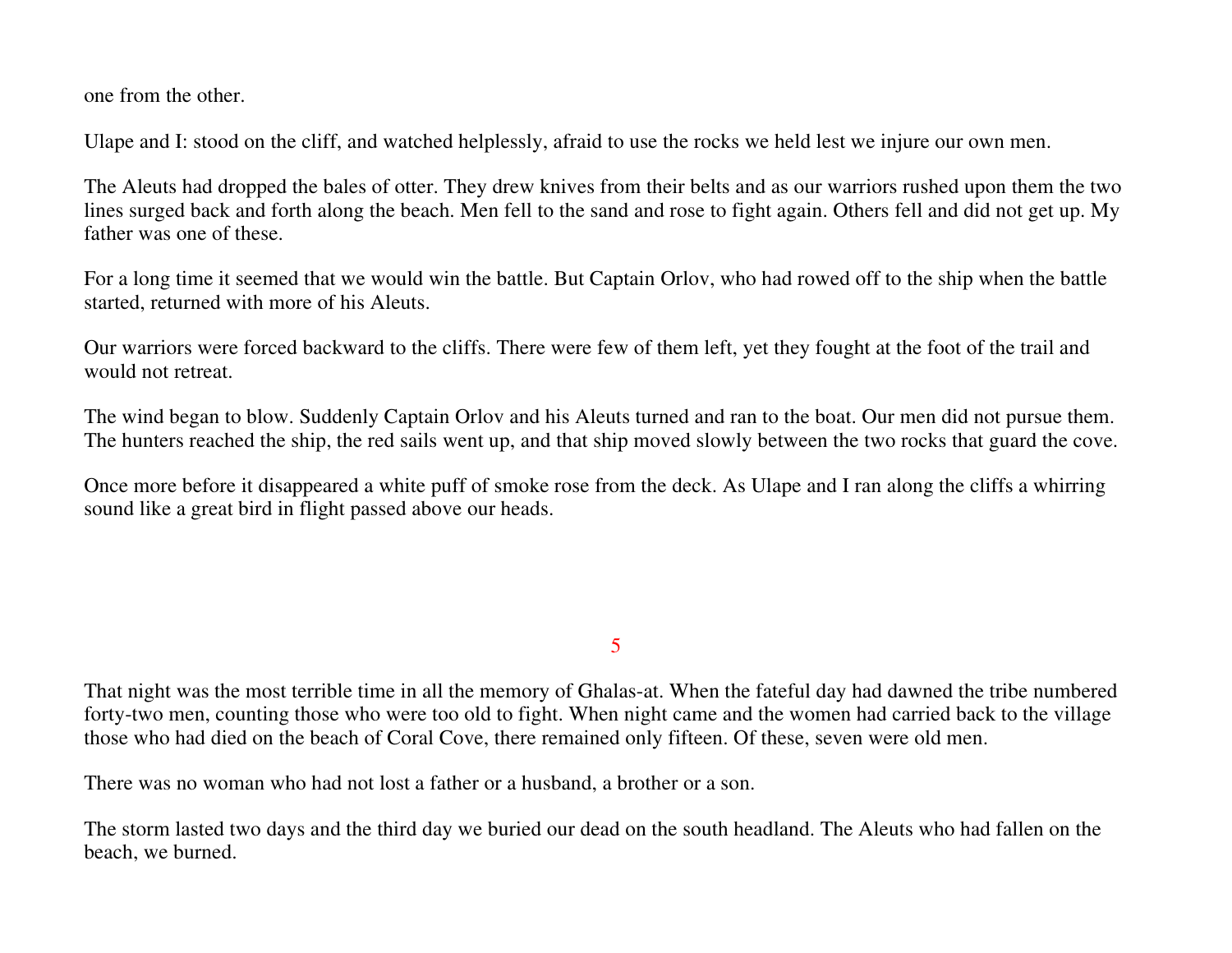For many days after that the village was quiet. People went out only to gather food and came back to eat in silence. Some wished to leave and go in their canoes to the island called Santa Cataina, which lies far off to the east, but others said that there was little water on that island. In the end a council was held and it was decided to stay at Ghalas-at.

The council also chose a new chief to take my father's place. His name was Kimki. He was very old, but he had been a good man in his youth and a good hunter. The night he was chosen to be chief, he called everyone together, saying:

'Most of those who snared fowl and found fish in the deep water and built canoes are gone. The women, who were never asked to do more than stay at home, cook food, and make clothing, now must take the place of the men and face the dangers which abound beyond the village. There will be grumbling in Ghalas-at because of this. There will be shirkers. These will be punished, for without the help of all, all must perish.'

Kimki portioned work for each one in the tribe, giving Ulape and me the task of gathering abalones. This shellfish grew on the rocks along the shore and was plentiful. We gathered them at low tide in baskets and carried them to the mesa where we cut the dark red flesh from the shell and placed it on flat rocks to dry in the sun.

Ramo had the task of keeping the abalones safe from the gulls and especially the wild dogs. Dozens of our animals, which had left the village when their owners had died, joined the wild pack that roamed the island. They soon grew as fierce as the wild ones and only came back to the village to steal food. Each day towards evening Ulape and I helped Ramo put the abalones in baskets and carry them to the village for safekeeping.

During this time other women were gathering the scarlet apples that grow on the cactus bushes and are called tunas. Fish were caught and many birds were netted. So hard did the women work that we really fared better than before when the hunting was done by the men.

Life in the village should have been peaceful, but it was not. The men said that the women had taken the tasks that rightfully were theirs and now that they had become hunters the men looked down upon them. There was much trouble over this until Kimki decreed that the work would again be divided - henceforth the men would hunt and the women harvest, Since there was already ample food to last through the winter, it no longer mattered who hunted

But this was not the real reason why autumn and winter were unpeaceful in Ghalas-at. Those who had died at Coral Cove were still with us. Every- where we went on the island or on the sea, whether we were fishing or eating or sitting by the fires at night, they were with us. We all remembered some- one and I remembered my father, so tad and strong and kind. A few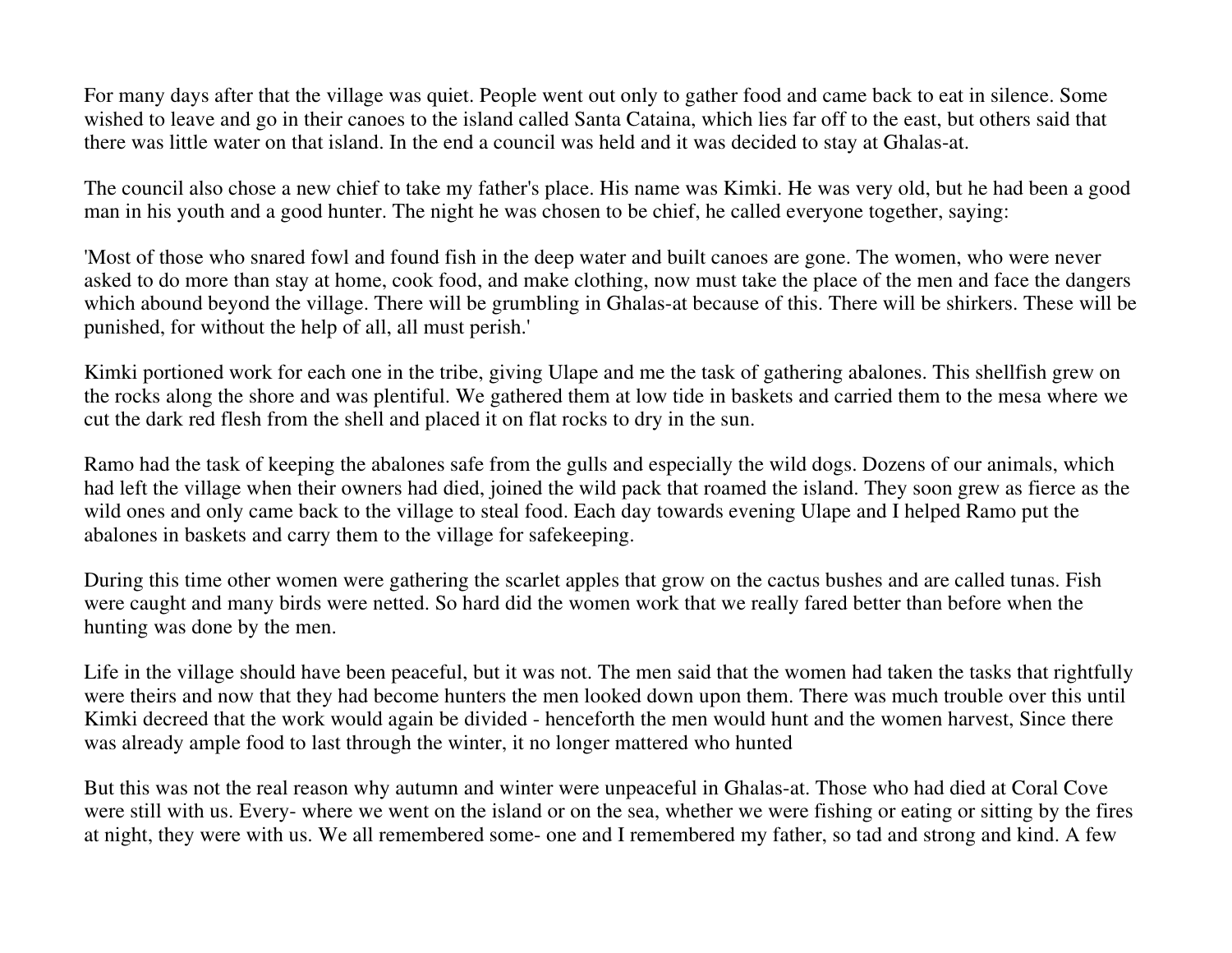years ago my mother had died and since then Ulape and I had tried to do the tasks she had done, Ulape even more than I, being older. Now that my father was gone, it was not easy to look after Ramo, who was always into some mischief.

It was the same in the other houses of Ghalas-at, but more than the burdens which had fallen upon us all, it was the memory of those who had gone that burdened our hearts.

After food had been stored in autumn and the baskets were full in every house, there was more time to drink about them, so that a sort of sickness came over the village and people sat and did not speak, nor ever laughed

In the spring, Kimki called the tribe together. He had been thinking, he said, during the winter and had decided that he would take a canoe and go to the east to a country which was there and which he had once been to when he was a boy. It lay many days across the sea, but he would go there and make a place for us. He would go alone, because he could not spare more of our men for the voyage, and he would return.

The day that Kimki left was fair. We all went to the cove and watched him launch the big canoe. It held two baskets of water and enough tunas and dried abalone to last many days.

We watched while Kimki paddled through the narrow opening in the rocks. Slowly he went through the kelp beds and into the sea. There he waved to us and we waved back. The rising sun made a silver trail across the water. Along this trail he disappeared into the east.

The rest of the day we talked about the journey. Would Kimki ever reach this far country about which nothing was known? Would he come back before the winter was over? Or never?

That night we sat around the fire and talked while the wind blew and the waves crashed against the shore.

6

After Kimki had been gone one moon, we began to watch for his return. Every day someone went to the cliff to scan the sea. Even on stormy days we went, and on days when fog shrouded the island. During the day there was always a watcher on the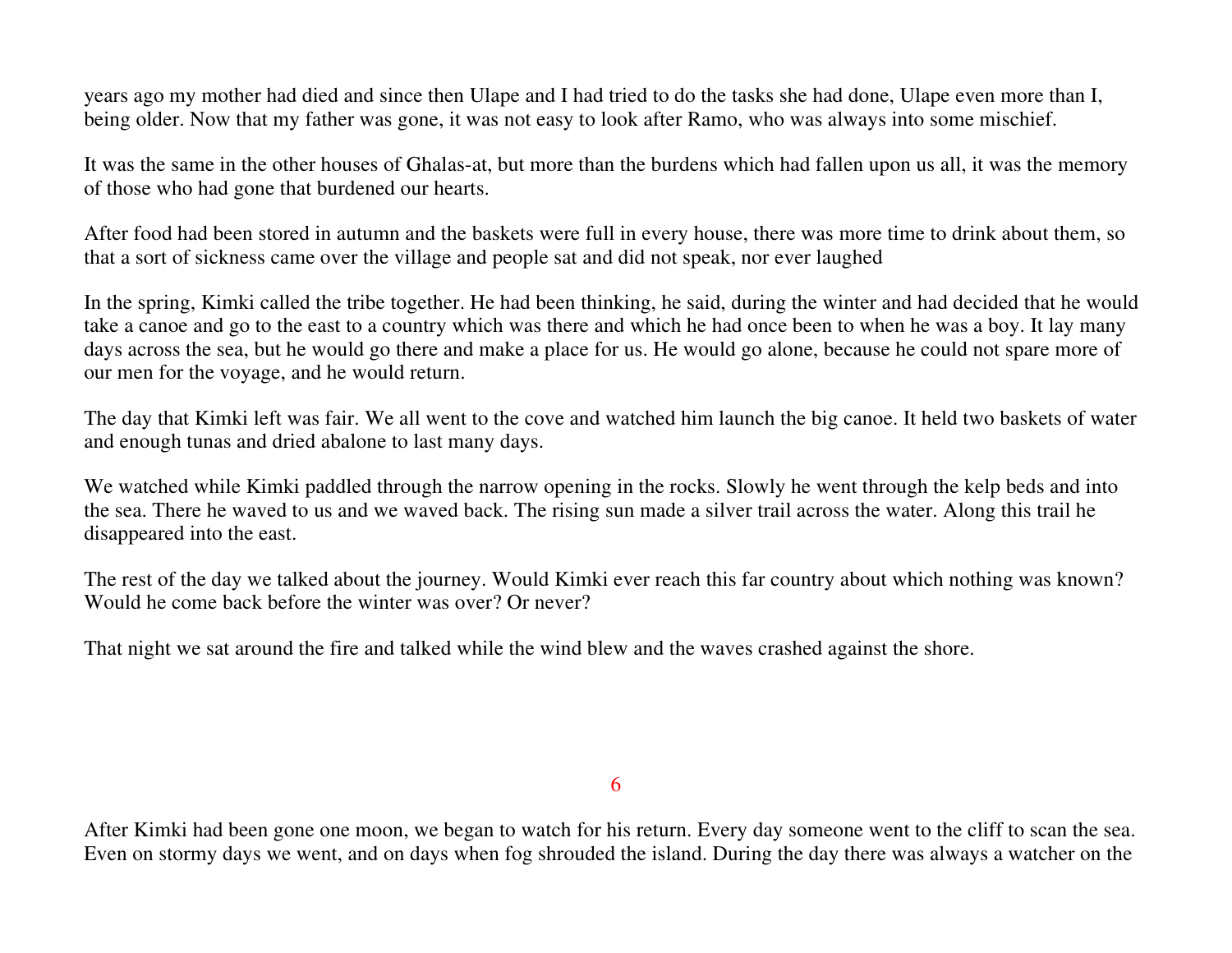cliff and each night as we sat around out fires we wondered if the next sun would bring him home.

But the spring came and left and the sea was empty. Kimki did not return!

There were few storms that winter and rain was light and ended early. This meant that we would need to be careful of water. In the old days the springs sometimes ran low and no one worried, but now everything seemed to cause alarm. Many were afraid that we would die of thirst.

'There are other things more important to ponder,' said Matasaip who had taken Kimki's place.

Matasaip meant the Aleuts, for it was now the time of year when they had come before. Watchers on the cliff began to look for the red sails and a meeting was held to plan what to do if the Aleuts came. We lacked the men to keep them from landing or to save our lives if they attacked us, which we were certain they would. Plans were therefore made to flee as soon as their ship was sighted.

Food and water were stored in canoes and these were hidden on the rocks at the south end of the island. The cliffs were steep here and very high, but we wove a stout rope of bull kelp and fastened it to rocks at the top of the cliff so that it hung to the water. As soon as the Aleut ship was sighted we would all go to the cliff and let ourselves down, one at a time. We would then leave in our canoes for the island of Santa Catalina.

Although the entrance to Coral Cove was too narrow for a ship to pass through safely at night, men were sent there to watch the cove from dusk to dawn, besides those who watched during the day.

Shortly afterwards, on a night of fine moon, one of the men came running back to the village. Everyone was asleep, but his cries quickly awakened us.

'The Aleuts !' he shouted. 'The Aleuts!'

It was news we expected. We were prepared for it, yet there was much fear in the village of Ghalas-at. Matasaip strode from hut to hut telling everyone to be calm and not to lose time packing things that would not be needed. I took my skirt of yucca fibre, however, for I had spent many days making it and it was very pretty, and also my otter cape.

Quietly we filed out of the village along the trail that led towards the place where our canoes were hidden. The moon was growing pale and there was a faint light in the east, but a strong wind began to blow.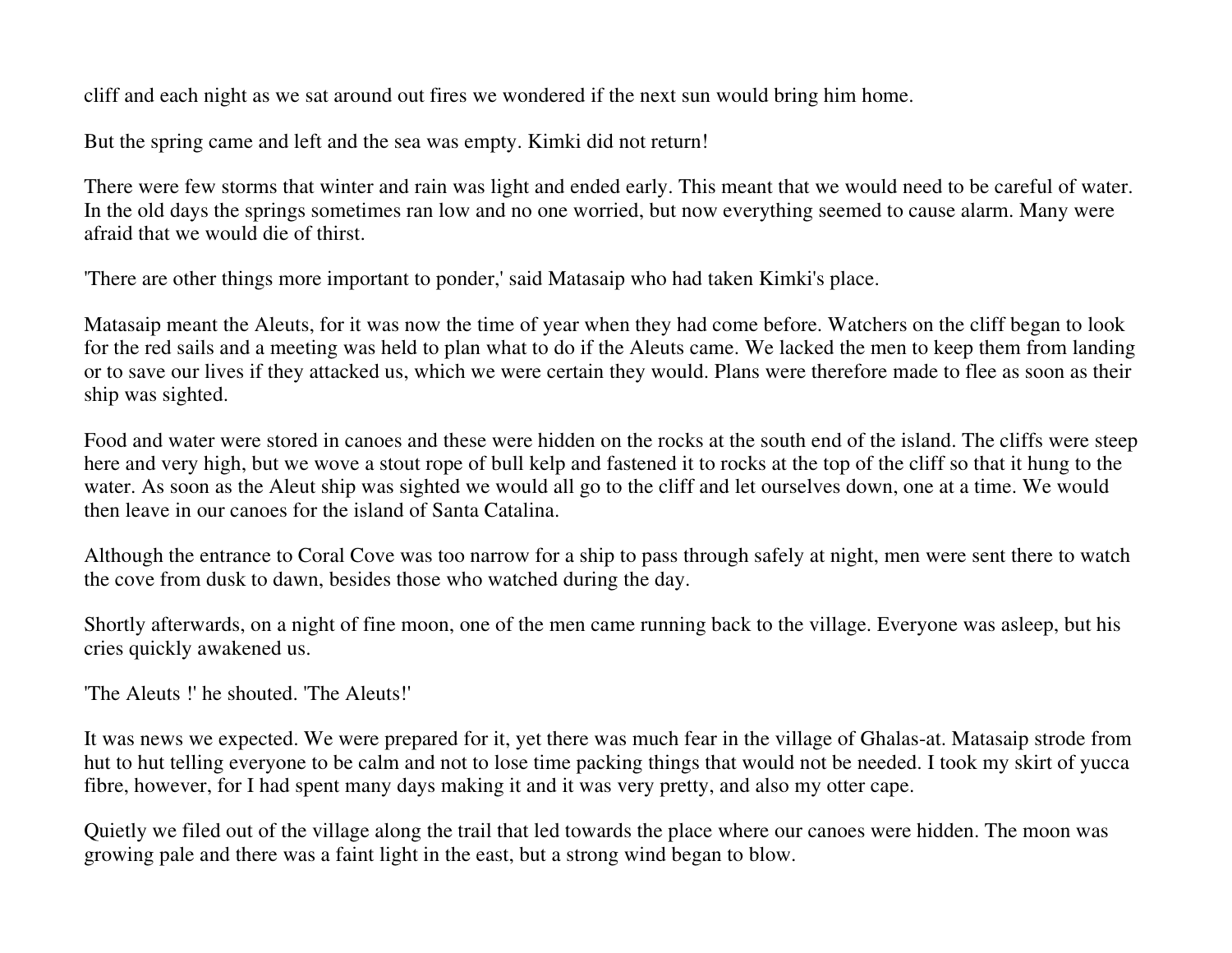We had gone no farther than half a league when we were overtaken by the man who had given the warning. He spoke to Matasaip, but we all gathered around to listen to him.

'I went back to the cove after I gave the alarm, he said. 'When I got there I could see the ship clearly. It is beyond the rocks that guard the harbour. It is a smaller ship than the one which belonged to the Aleuts. The sails are white instead of red.'

'Could you see anyone?' Matasaip asked.

'No.'

'It is not the same ship which was here last spring ?'

'No.'

Matasaip was silent, pondering the news. Then he told us to go on to where the canoes were and wait for him, for he was going back. It was light now and we went quickly over the dunes to the edge of the cliff and stood there while the sun rose.

The wind grew cold, but fearing that those on the ship would see the smoke we did not start a fire, though we had meal to cook for breakfast. Instead we ate a small quantity of dried abalone, and afterwards my brother Ramo climbed over the cliff. No one had been down to the rocks since the canoes were hidden so we did not know whether they were still safe or not.

While he was gone we saw a man running across the dunes. It was Nanko, carrying a message from Matasaip. He was swearing in spite, of the cold and he stood trying to catch his breath. We all waited, urging him to talk, but his face was happy and we knew that he brought good news.

'Speak!' everyone said in a chorus.

'I have been running for more than a league,' he said. 'I cannot talk.'

'You are talking,' someone said.

'Speak, Nanko, speak,' cried many voices.

Nanko was having fun with us. He threw out his chest and took a deep breath. He looked around at the circle of faces as if he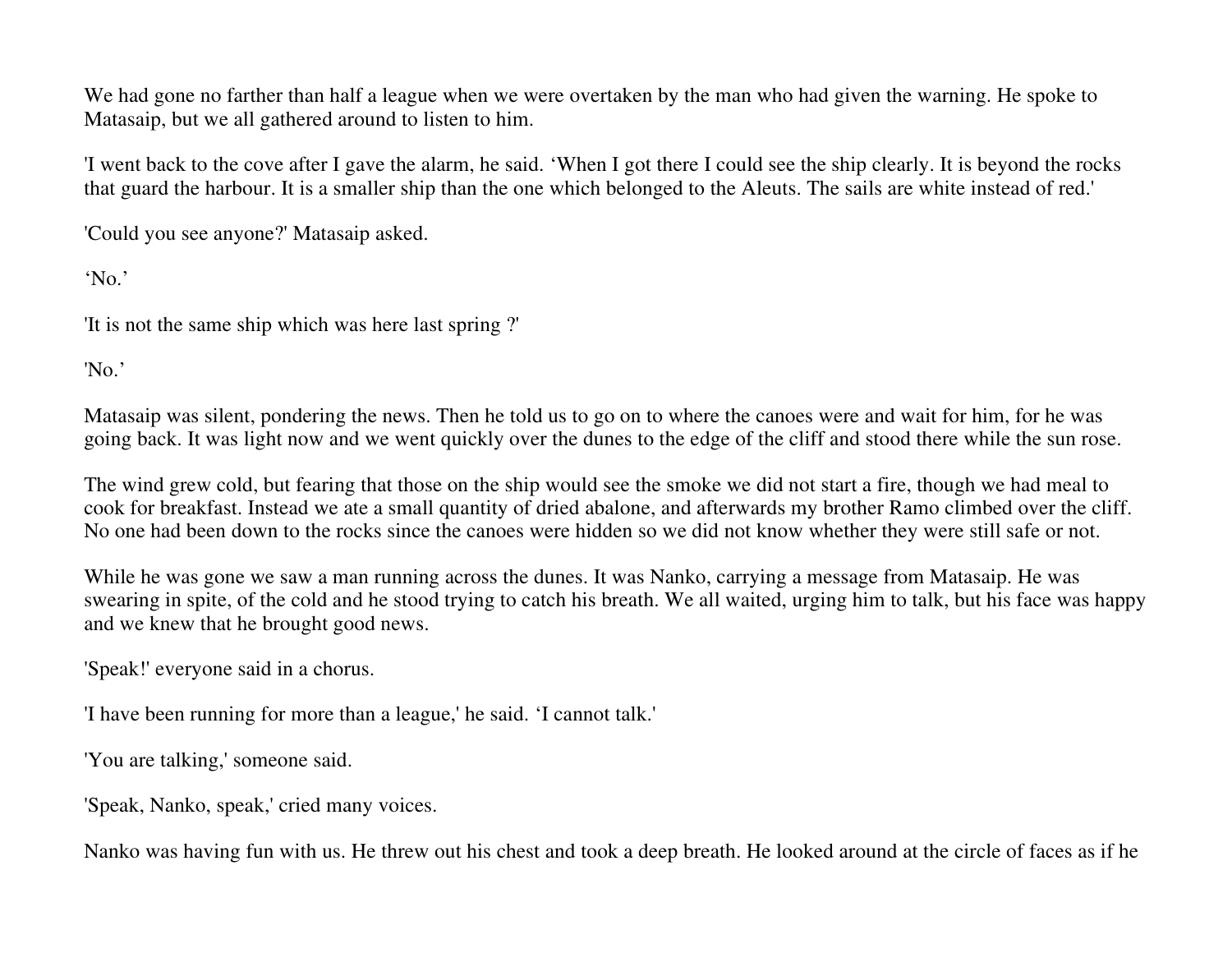did not understand why everyone was staring at him.

'The ship,' he said at last, saying the words slowly, 'does not belong to our enemies, the Aleuts. There are white men on this ship and they have come from that place where Kimki went when he left our island.'

'Has Kimki returned?' an old man broke in.

'No, but it is he who saw the white men and told them to come here.'

'What do they look like !' Ulape asked.

'Are there boys on the ship?' asked Ramo, who had come back with his mouth full of something.

Everyone seemed to be talking at once.

Nanko made his face stern, which was hard for him to do because his mouth had been cut in the battle with the Aleuts and ever since it had always seemed to smile. He held up his hand for silence. 'The ship has come for one reason,' he said. 'To take us away from Ghalas-at.'

'To what place?' I asked.

It was good news that the ship did not belong to the Aleuts. But where would the white men take us !

'I do not know to what place,' he said. 'Kimki knows and he has asked the white men to take us there.'

Saying no more, Nanko turned back and we followed him. We were fearful of where we were going, yet we were happy, too.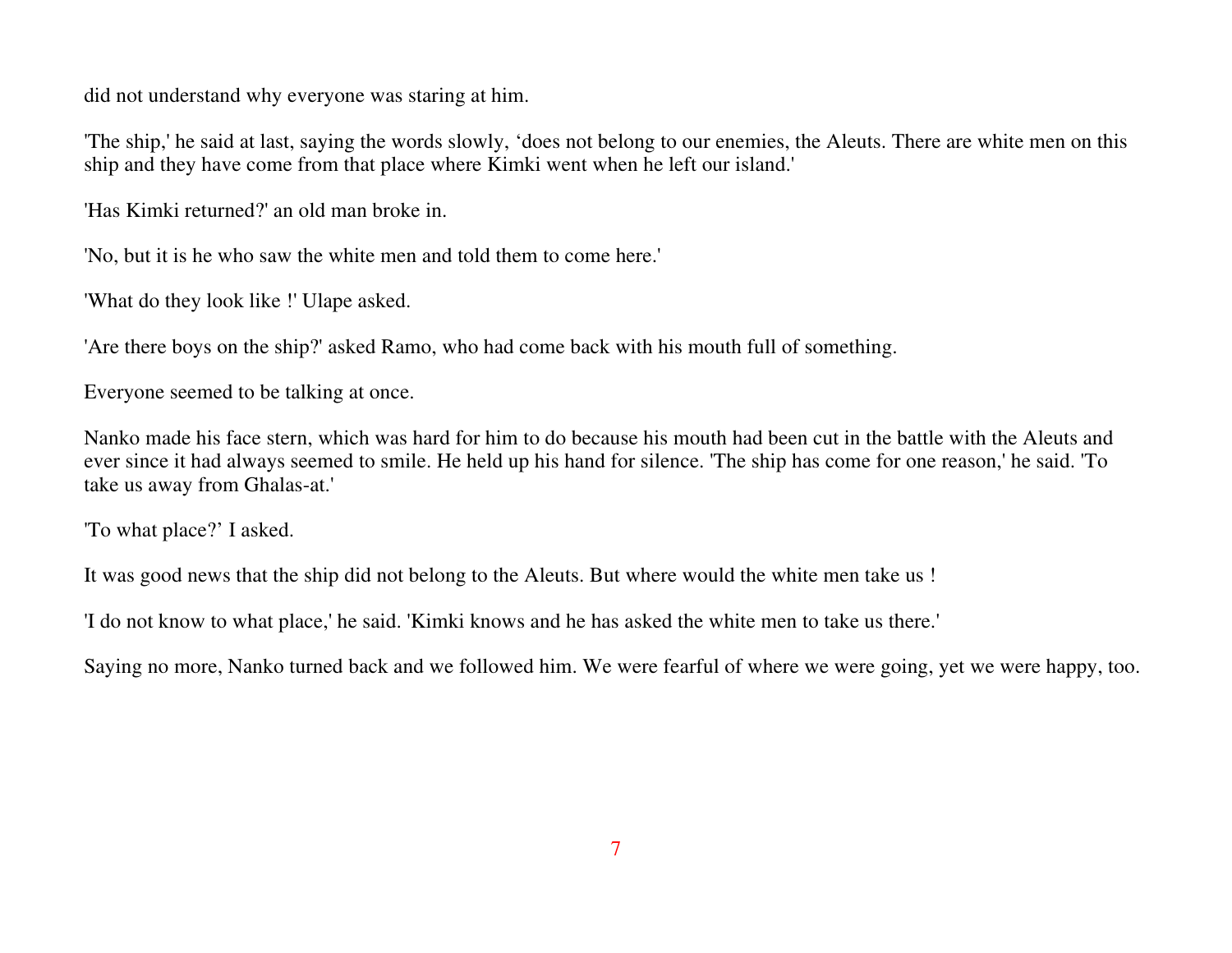We took nothing with us when we thought we would have to see, so there was much excitement as we packed our baskets. Nanko strode up and down outside the houses, urging us to hurry.

'The wind grows strong,' he shouted. 'The ship will leave you.'

I filled two baskets with the things I wished to take. Three fine needles of whalebone, an awl for making holes, a good stone knife for scraping hides, two cooking pots, and a small box made from a shell with many ear-rings in it.

Ulape had two boxes of ear-rings, for she was vainer than I, and when she put them into her baskets, she drew a thin mark with blue clay across her nose and cheekbones. The mark meant that she was unmarried.

'The ship leaves,' shouted Nanko.

'If it goes,' Ulape shouted back, 'it will come again after the storm.'

My sister was in love with Nanko; but she laughed at him.

'Other men will come to the island,' she said. 'They will be far more handsome and brave than those who leave.'

'You are all women of such ugliness that they will be afraid and soon go away.

The wind blew in fierce gusts as we left the village, stinging our faces with sand. Ramo hopped along far in front with one of our baskets, but before long he ran hack to say that he had forgotten his fishing spear. Nanko was standing on the cliff motioning us to hurry, so I refused to let him go back for it.

The ship was anchored outside the cove and Nanko said that it could not come closer to the shore because of the high waves. They were beating against the rocks with the sound of thunder. The shore as far as I could see was rimmed with foam.

Two boats were pulled up on the beach. Beside them stood four white men and as we came down the trail, one of the men beckoned us to walk faster. He spoke to us in a language which we could not understand.

The men of our tribe, except Nanko and Chief Matasaip, were already on the ship. My brother Ramo was there too, Nanko said. He had run on ahead after I had told him that he could not go back to the village for his spear. Nanko said that he had jumped into the first boat that left the cove.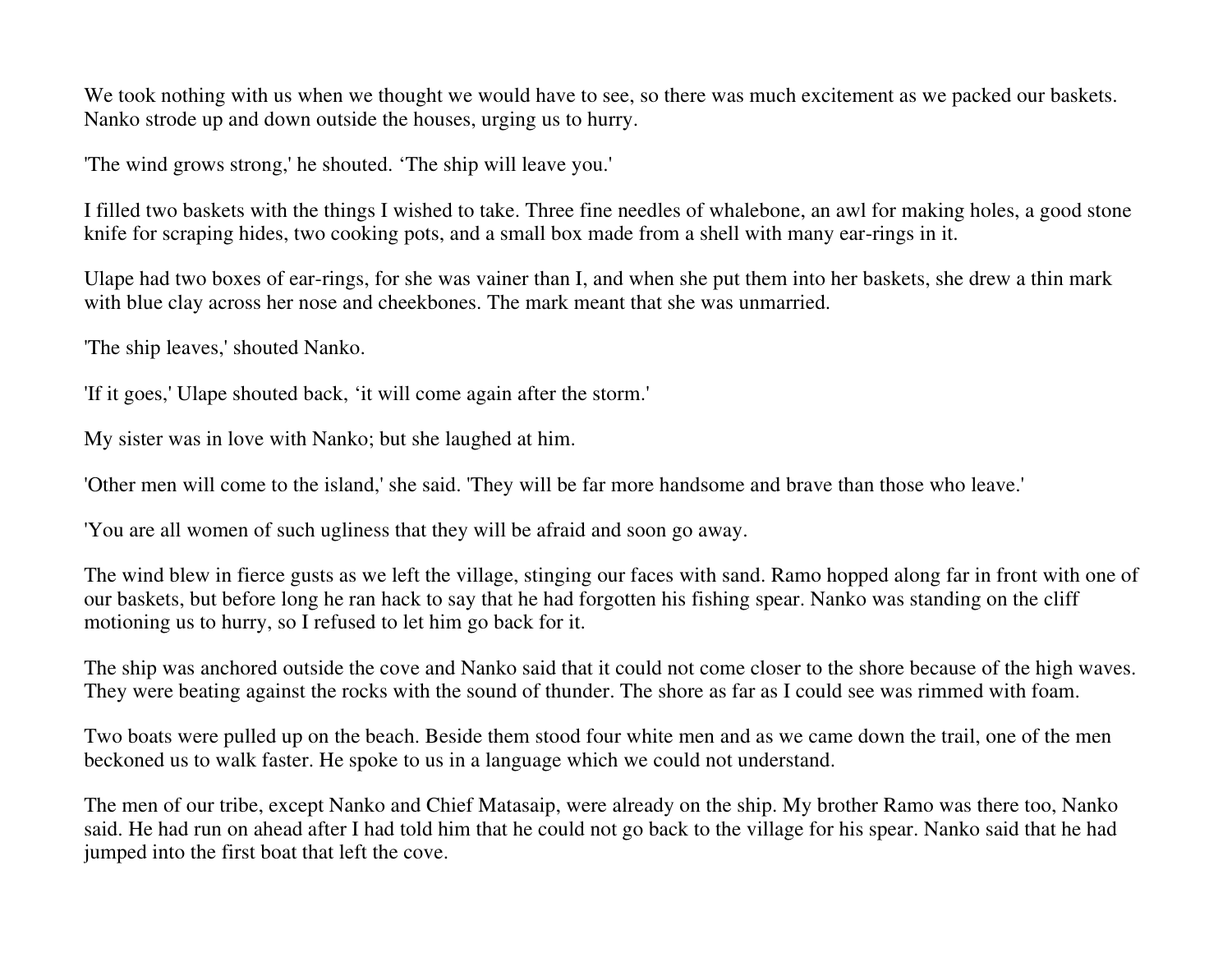Matasaip divided the women into two groups. Then the boats were pushed into the water, and while they bobbed about we scrambled into them as best we could.

The cove was partly sheltered from the wind, but as soon as we went through the passage between the rocks and into the sea, great waves struck us. There was much confusion. Spray hew, the white men shouted at each other. The boat pitched so wildly that in one breath you could see the ship and in the next breath it had gone. Yet we came to it at last and somehow were able to climb on to the deck.

The ship was large, many times the size of our biggest canoes. It had two tall masts and between them stood a young man with blue eyes and a black beard. He was the chieftain of the white men, for he began to shout orders which they quickly obeyed. Sails rose on the tall masts and two of the men began to pull on the rope that held the anchor.

I called to my brother, knowing that he was very curious and therefore would be in the way of the men who were working. The wind drowned my voice and he did not answer. The deck was so crowded that it was hard to move, but I went from one end of it to the other, calling his name. Still there was no answer. No one had seen him.

At last I found Nanko.

I was overcome with fear. 'Where is my brother?' I cried.

He repeated what he had told me on the beach, but as he spoke Ulape who stood beside him pointed towards the island. I looked out across the deck and the sea. There, running along the cliff, the fishing spear held over his head, was Ramo.

The sails had filled and the ship was now moving slowly away. Everyone was looking towards the cliff, even the white men. I ran to one of them and pointed, but he shook his head and turned from me. The ship began to move faster. Against my will, I screamed.

Chief Matasaip grasped my arm.

'We cannot wait for Ramo,' he said. 'If we' do, the ship will be driven on the rocks.'

'We must!' I shouted. 'We must!'

'The ship will come back for him on another day, Matasaip said. 'He will be safe. There is food for him to eat and water to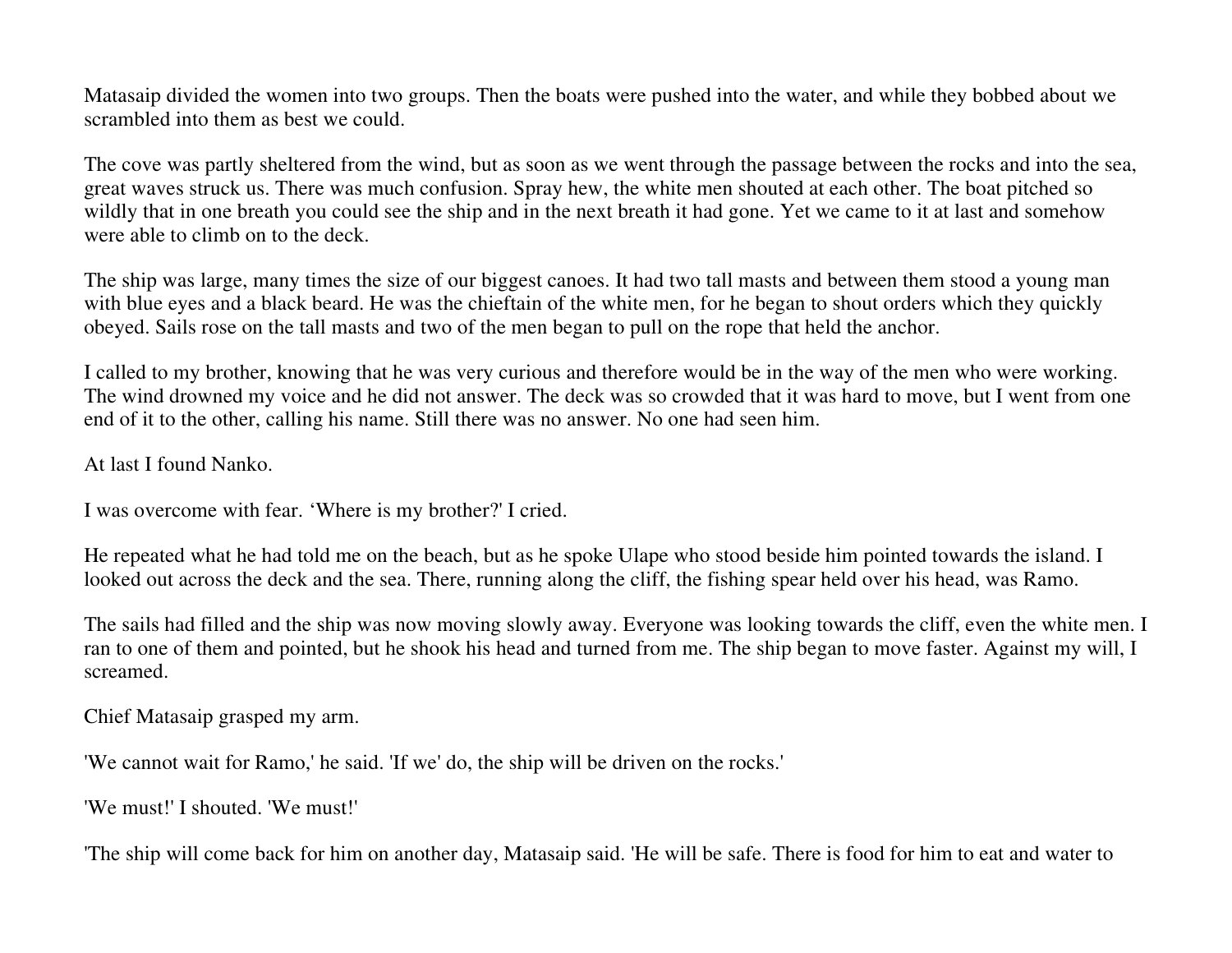drink and places to sleep.

'No,' I cried.

Matasaip's face was like stone. He was not listening. I cried out once more, but my voice was lost in the howling wind. People gathered around me, saying again what Matasaip had said, yet I was not comforted by their words.

Ramo had disappeared from the cliff and I knew that he was now running along the trail that led to the beach.

The ship began to circle the kelp bed and I thought surely that it was going to return to the shore. I held my breath, waiting. Then slowly its direction changed. It pointed towards the east. At that moment I walked across the deck and, though many hands tried to hold me back, flung myself into the sea.

A wave passed over my head and I went down and down until I thought I would never behold the day again. The ship was far away when I rose. Only the sails showed through the spray. I was still clutching the basket that held all of my things, but it was very heavy and I realized that I could not swim with it in my arms. Letting it sink, I started off towards the shore.

I could barely see the two rocks that guarded the entrance to Coral Cove, but I was not fearful. Many times I had swum farther than this, although not in a storm.

I kept thinking over and over as I swam how I would punish Ramo when I reached the shore, yet when I felt the sand under my feet and saw him standing at the edge of the waves, holding his fishing spear and looking so forlorn, I forgot all those things I planned to do. Instead I fell to my knees and put my arms around him.

The ship had disappeared.

'When will it come back?' Ramo asked. There were tears in his eyes.

'Soon,' I said

The only thing that made me angry was that my beautiful skirt of yucca fibres, which I had worked on so long and carefully, was ruined.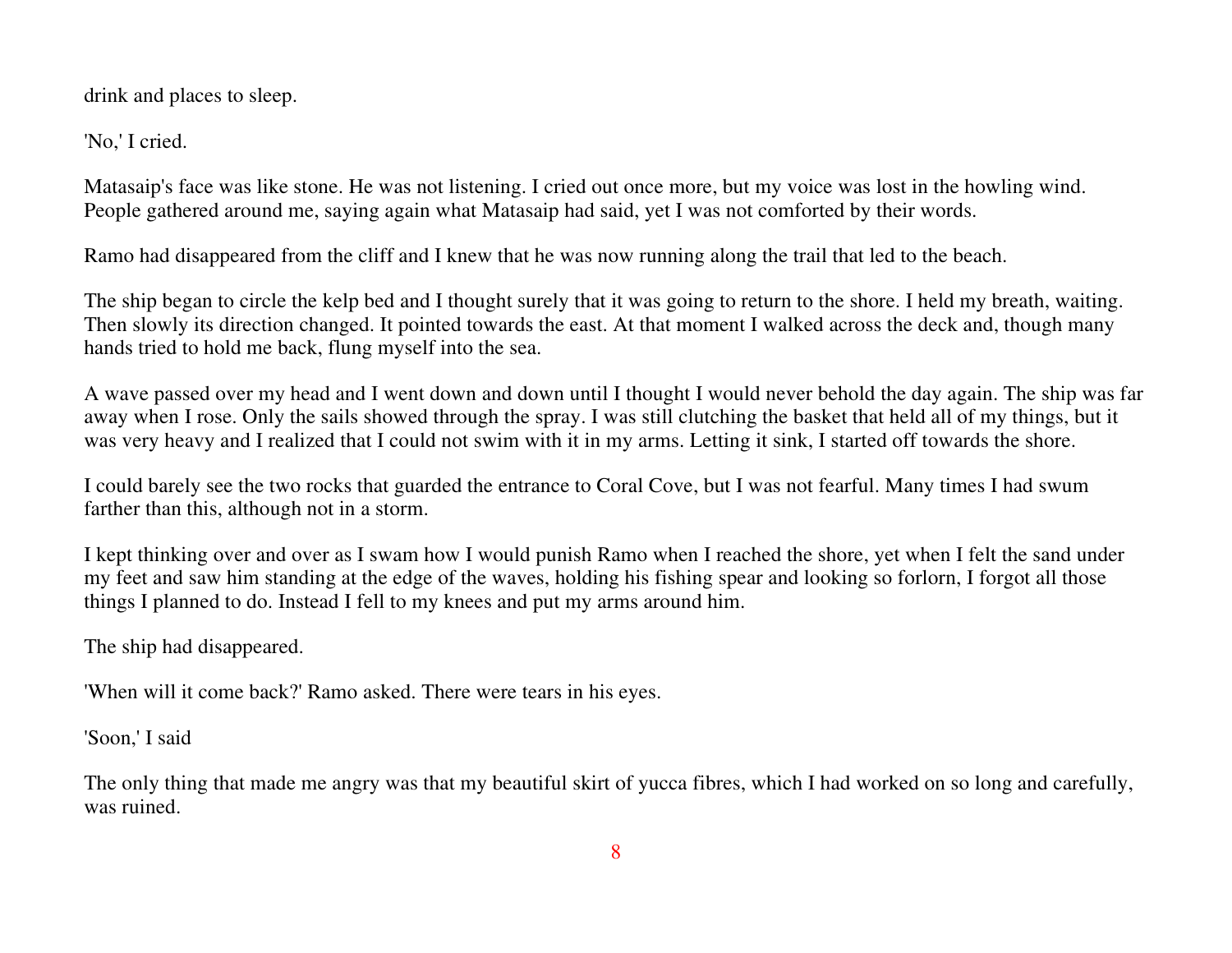The wind blew strong as we climbed the trail, covering the mesa with sand that sifted around our legs and shut out the sky. Since it was not possible to find our way back, we took shelter among some rocks. We stayed there until night fell. Then the wind lessened and the moon came out and by its light we reached the village.

The huts looked like ghosts in the cold light. As we neared them I heard a strange sound like that of running feet. I thought that it was a sound made by the wind, but when we came closer I saw dozens of wild dogs scurrying around through the huts. They ran from us, snarling as they went.

The pack must have slunk into the village soon after we left, for it had gorged itself upon the abalone we had not taken. It had gone everywhere searching out food, and Ramo and I had to look hard to find enough for our supper. While we ate beside a small fire I could hear the dogs on the hill not far away, and through the night their howls came to me on the wind. But when the sun rose and I went out of the hut, the pack trotted off towards its lair which was at the north side of the island, in a large cave.

That day we spent gathering food. The wind blew and the waves crashed against the shore so that we could not go out on the rocks. I gathered gull eggs on the cliff and Ramo speared a string of small fish in one of the tide pools. He brought them home, walking proudly with the string over his back. He felt that in this way he had made up for the trouble he had caused.

With the seeds I had gathered in a ravine, we had a plentiful meal, although I had to cook it on a hat rock. My bowls were at the bottom of the sea. The wild dogs came again that night. Drawn by the scent of fish, they sat on the hill, barking and growling at each other. I could see the light from the fire shining in their eyes. At dawn they left.

The ocean was calm on this day and we were able to hunt abalone among the rocks. From seaweed we wove a rough basket which we filled before the sun was overhead. On the way home, carrying the abalone between us, Ramo and I stopped on the cliff. The air was dear and we could look far out to sea in the direction the ship had gone.

'Will it come back today?' Ramo asked.

'It may,' I answered him, though I did not think so. 'More likely it will come after many suns, for the country where it has gone is far off.'

Ramo looked up at me. His black eyes shone.

'I do not care if the ship never comes,' he said.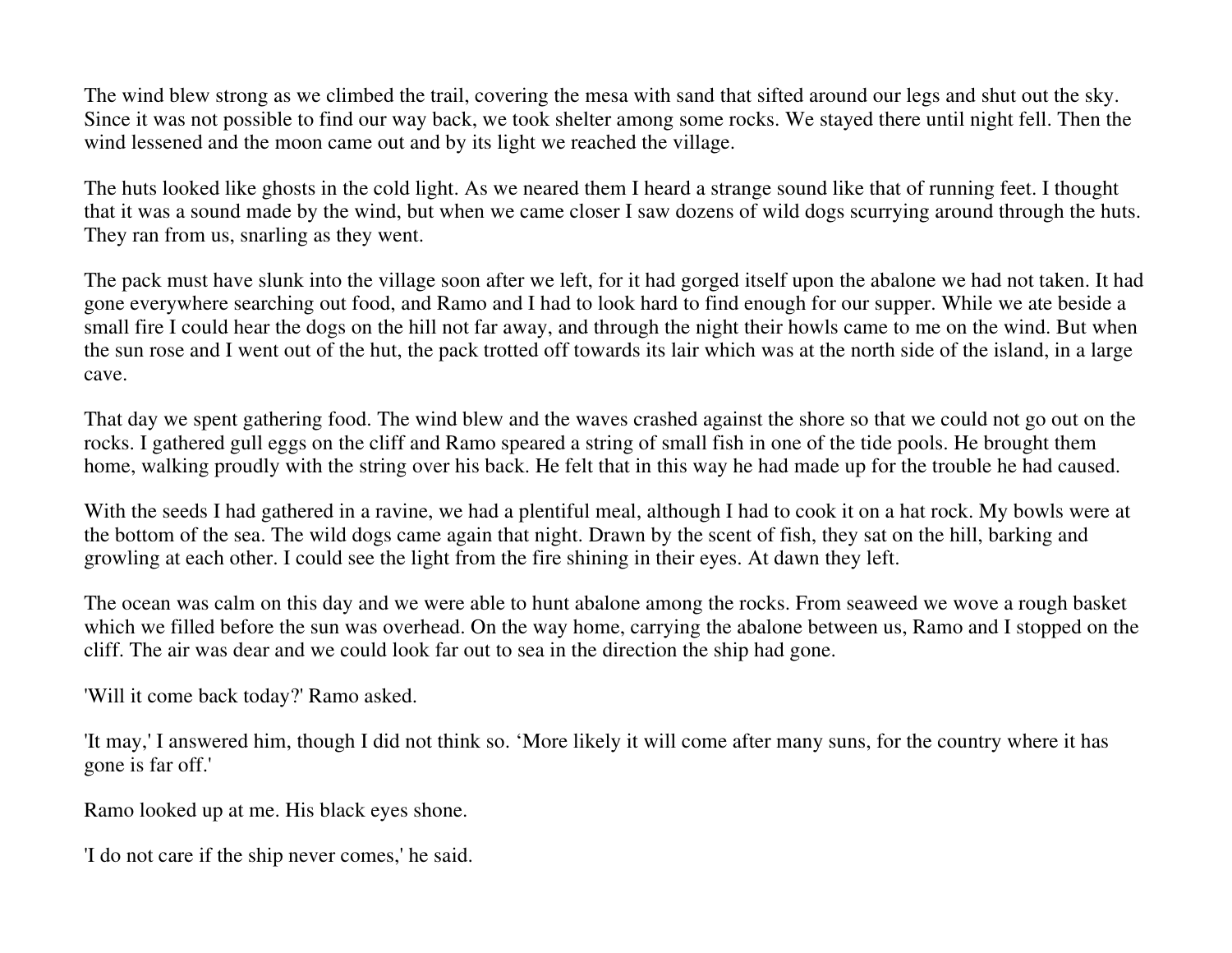'Why do you say this?' I asked him.

Ramo thought, making a hole in the earth with the point of his spear.

'Why !' I asked again.

'Because I like it here with you,' he said. 'It is more him than when the others were here. Tomorrow I am going to where the canoes are hidden and bring one back to Coral Cove. We will use it to fish in and to go looking around the island.'

'They are too heavy for you to put into the water.

'You Will see.'

Ramo threw out his chest. Around his neck was a string of sea-elephant teeth which someone had left behind. it was much too large for him and the teeth were broken, but they rattled as he thrust the spear down between us.

'You forget that I am the son of Chowig,' he said.

'I do not forget,' I answered. 'But you are a small son. Someday you will be tall and strong and then you will be able to handle a big canoe.'

'I am the son of Chowig,' he said again, and as he spoke his eyes suddenly grew large. 'I am his son and since he is dead I have taken his place. I am now Chief of Ghalas-at. All my wishes must be obeyed.'

'But first you must become a man. As is the custom, therefore, I will have to whip you with a switch of nettles and then tie you to a red-ant hill.'

Ramo grew pale. He had seen the rites of manhood given in our vibe and remembered them. Quickly I said, 'Since there are no men to give the rites, per- haps you will not have to undergo the nettles and the ants, Chief Ramo.

'I do not know if this name suits me,' he said, smiling. He tossed his spear at a passing gull. 'I will think of something better.

I watched him stride off to get the spear, a little boy with thin arms and legs like sticks, wearing a big string of sea-elephant teeth. Now that he had become Chief of Ghalas-at, I would have even more trouble with him, but I wanted to run after him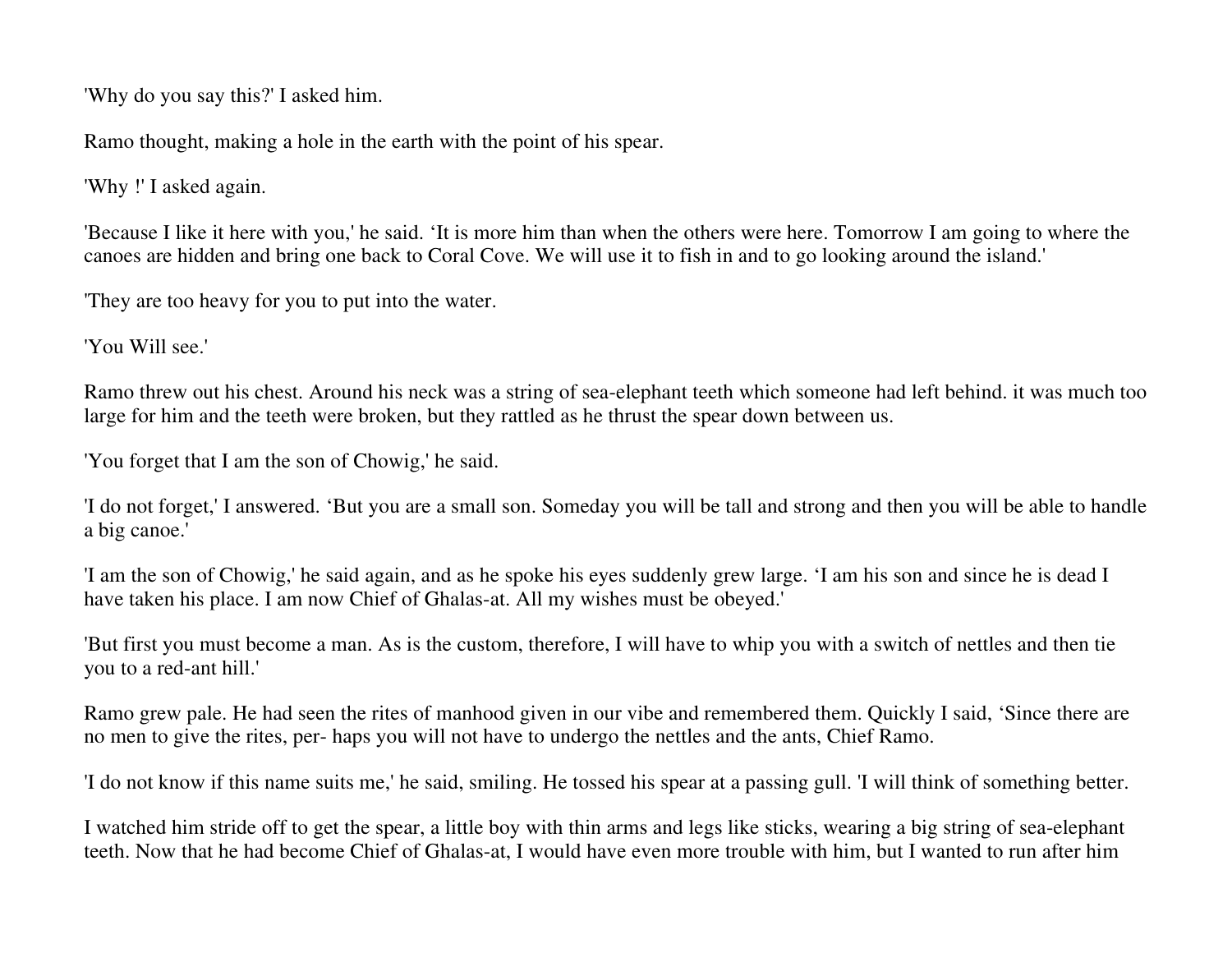and take him in my arms.

'I have thought of a name,' he said when he came back.

'What is it?' I asked solemnly.

"I am Chief Tanyositlopai.'

'That is a very long name and hard to say.

'You will soon learn.' Chief Tanyositlopai said. I had no thought of letting Chief Tanyositlopai go alone to the place where the canoes were hidden, but the next morning when I awoke I found that Ramo was not in the hut. He was not outside either, and I knew then that he had got up in the dark and left by himself.

I was frightened. I thought of all that might befall him. He had climbed down the kelp rope once before, but he would have trouble pushing even the smallest of the canoes off the rocks. And if he did get one afloat without hurting himself, would he be able to paddle around the sandpits where the tides ran fast !

Thinking of these dangers, I started off to overtake him.

I had not gone far along the trail before I began to wonder if I should not let him go to the cliff by himself. There was no way of telling when the ship would come back for us. Until it did, we were alone upon the island. Ramo therefore would have to be- come a man sooner than if we were not alone, since I would need his help in many ways.

Suddenly I turned around and took the trail to- wards Coral Cove. If Ramo could put the canoe in the water and get through the tides that raced around the sandpits, he would reach the harbour when the sun was tall in the sky. I would be waiting on the beach, for what was the fun of a voyage if no one were there to greet him !

I put Ramo out of my mind as I searched the rocks for mussels. I thought of the food we would need to gather and how best to protect it from the wild dogs when we were not in the village. I thought also of the ship. I tried to remember what Matasaip had said to me. For the first time I began to wonder if the ship would ever return. I wondered about this as I pried the shells off the rocks, and I would stop and look fearfully at the empty sea that stretched away farther than my eyes could reach.

The sun moved higher. There was no sign of Ramo. I began to feel uneasy. The basket was filled and I carried it up to the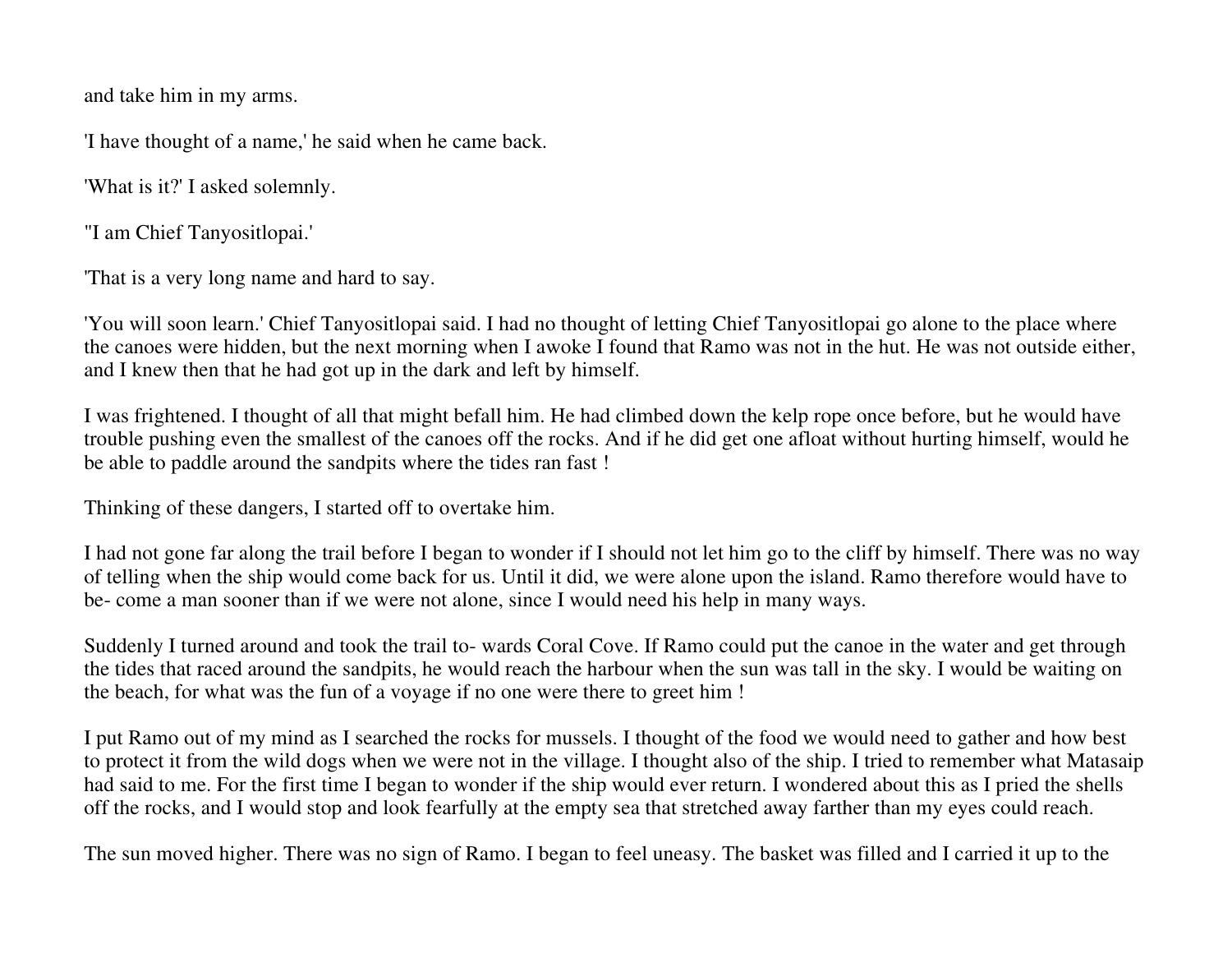mesa.

From here I looked down on the harbour and farther on along the coast to the spit that thrust out like a fishhook into the ocean. I could see the small waves sliding up the sand and beyond them a curving line of foam where the currents raced.

I waited on the mesa until the sun was overhead. Then I hurried back to the village, hoping that Ramo might have come back while I was gone. The hut was empty.

Quickly I dug a hole for the shellfish, rolled a heavy stone over the opening to protect them from the wild dogs, and started off towards the south part of the island.

Two nails led there, one on each side of a long sand dune. Ramo was not on the trail I was travelling and, thinking that he might be coming back out of sight along the other one, I called to him as I ran. I heard no answer. But I did hear, far off, the barking of dogs.

The barking grew louder as I came closer to the cliff. It would die away and after a short silence start up again. The sound came from the opposite side of the dunes, and leaving the trail I climbed upward through the sand to its top.

A short distance beyond the dune, near the cliff, I saw the pack of wild dogs. There were many of them and they were moving around in a circle.

In the middle of the circle was Ramo. He was lying on his back, and had a deep wound in his throat. He lay very still.

When I picked him up I knew that he was dead. There were other wounds on his body from the teeth of the wild dogs. He had been dead a long time and from his footsteps on the earth I could see that he had never reached the cliff.

Two dogs lay on the ground not far from him, and in the side of one of them was his broken spear.

I carried Ramo back to the village, reaching it when the sun was far down. The dogs followed me all the way, but when I had laid him down in the hut, and came out with a club in my hand, they trotted off to a low hill. A big grey dog with long curling hair and yellow eyes was their leader and he went last.

It was growing dark, but I followed them up the hill. Slowly they retreated in front of me, not making a sound. I followed them across two hills and a small valley to a third hill whose face was a ledge of rock. At one end of the ledge was a cave.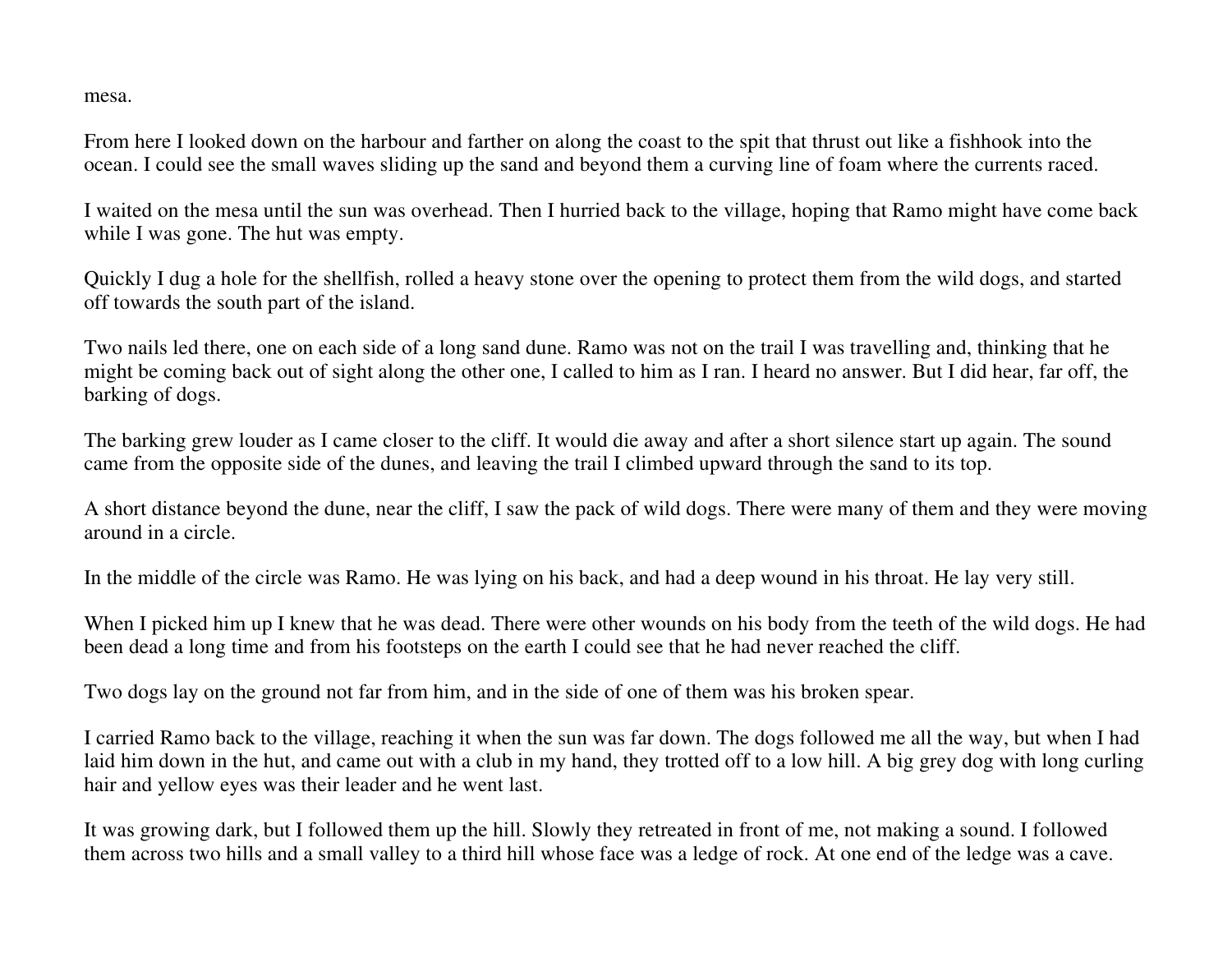One by one the dogs went into it.

The mouth of the cave was too wide and high to fill with rocks. I gathered brush and made a fire, thinking that I would push it back into the cave. Through the night I would feed it and push it farther and farther back. But there was not enough brush for this.

When the moon rose I left the cave and went off through the valley and over the three hills to my home.

All night I sat there with the body of my brother and did not sleep. I vowed that someday I would go back and kill the wild dogs in the cave. I would kill all of them. I thought of how I would do it, but mostly I thought of Ramo, my brother.

9

I do not remember much of this time, except that many suns rose and set. I thought about what I was going to do now that I was alone. I did not leave the village. Not until I had eaten all of the abalones did I leave and then only to gather more.

Yet I do remember the day that I decided I would never live in the village again.

It was a morning of thick fog and the sound of far off waves breaking on the shore. I had never noticed before how silent the village was. Fog crept in and out of the empty huts. It made shapes as it drifted and they reminded me of all the people who were dead and those who were gone. The noise of the surf seemed to be their voices speaking.

I sat for a long time, seeing these shapes and hearing the voices, until the sun came out and the fog vanished. Then I made a fire against the wall of the house. When it was burned to the earth I started a fire in another house. Thus, one by one, I destroyed them all so that there were only ashes left to mark the village of Ghalas-at.

There was nothing to take away with me except a basket of food. I therefore travelled fast and before night fell I reached the place where I had decided to live until the ship returned.

This place lay on a headland a half league to the west of Coral Cove. There was a large rock on that headland and two stunted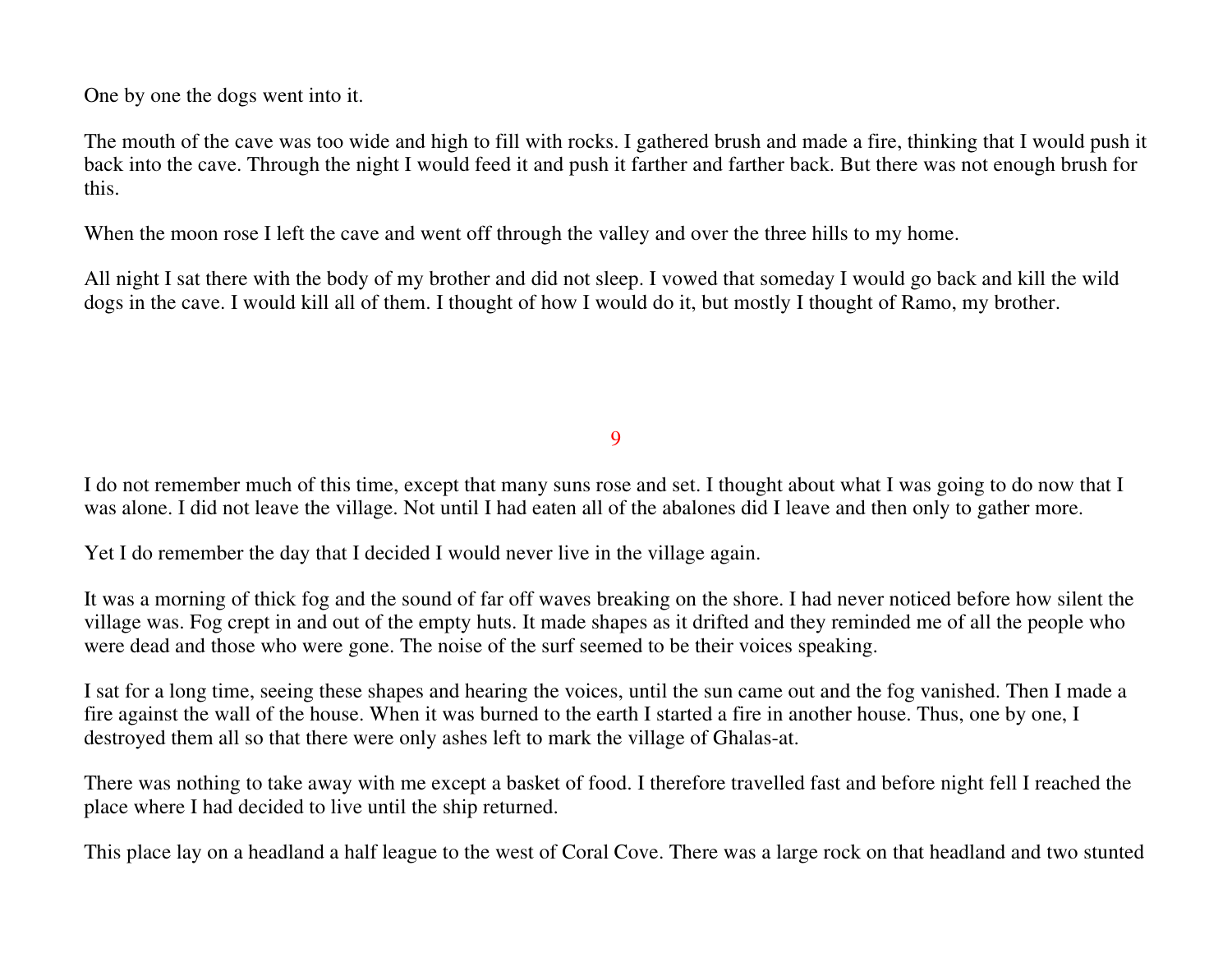trees. Behind the rock was a clear place about ten steps across, which was sheltered from the wind, from which I could see the harbour and the ocean. A spring of water flowed from a ravine near by.

That night I climbed on to the rock to sleep. It was flat on top and wide enough for me to stretch out. Also it was so high from the ground that I did not need to fear the wild dogs while I was sleeping. I had not seen them again since the day they had killed Ramo, but I was sure they would soon come to my new camp.

The rock was also a safe place to store the food I had brought with me and everything I should gather. Since it was still winter and any day the ship might return, there was no use to store food I would not need. This gave me time to make weapons to protect myself from the dogs, which I felt would sometime attack me, to kill them all, one by one.

I had a club I found in one of the huts, but I needed a bow and arrows and a large spear. The spear which I had taken from the slain dog was too small. It was good for spearing fish and Little else.

The laws of Ghalas-at forbade the making of weapons by women of the tribe, so I went out to search for any that might have been left behind. I went first to where the village had been and sifted the ashes for spearheads, and then, finding none, to the place where the canoes were hidden, believing that weapons might have been stored there with the food and water.

I found nothing in the canoes under the cliff. Then, remembering the chest the Aleuts had brought to shore, I set out far Coral Cove. I had seen that chest on the beach during the battle but did not remember that the hunters had taken it with them when they fled.

The beach was empty except for rows of seaweed washed in by the storm. The tide was out and I looked in the place where the chest had lain.

It was just below the ledge Ulape and I had stood on while we watched the battle. The sand was smooth and I dug many small holes with a stick. I dug in a wide circle, thinking that the storm might have covered it with sand.

Near the centre of the circle the stick hit something hard, which I was sure was a rock, but as I dug deeper with my hands I saw it was the black lid of the chest.

All morning I worked, moving the sand away. The chest lay deep from the washing of the waves and I did not try to dig it out, but only so I could raise the lid.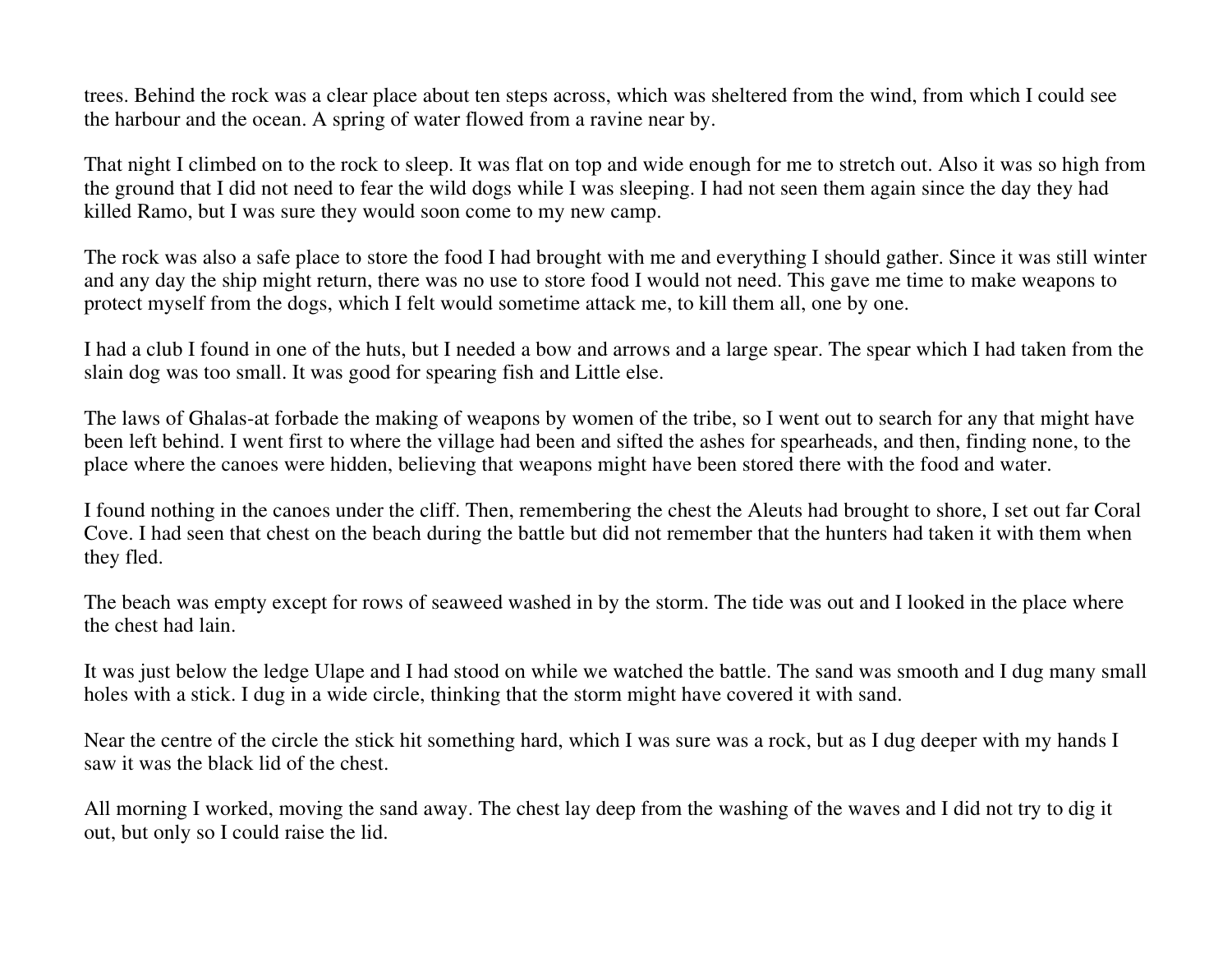As the sun rose high the tide came rushing up the beach and filled the hole with sand. Each wave covered the chest deeper until it was completely hidden. I stood on the place, bracing myself against the waves, so that I would not have to look for it again. When the tide turned I began to dig with my feet, working them down and down, and then with my hands.

The chest was filled with beads and bracelets and earrings of many colours. I forgot about the spearheads I had come for. I held each of the trinkets to the sun, turning them so that they caught the light. I put on the longest string of beads, which were blue, and a pair of blue bracelets, which exactly fitted my wrists, and walked down the shore, admiring myself.

I walked the whole length of the cove. The beads and the bracelets made tinkling sounds. I felt like the bride of a chief as I walked there by the waves.

I came to the foot of the trail where the battle had been fought. Suddenly I remembered those who had died there and the men who had brought the jewels I was wearing. I went back to the chest. For a long time I stood beside it, looking at the bracelets and the beads hanging from my neck, so beautiful and bright in the sun. 'They do not belong to the Aleuts,' I said, 'they belong to me.' But even as I said this I knew that I never could wear them.

One by one I took them off. I also took the rest of the beads from the chest. Then I walked through the waves and flung them all far away, out into the deep water.

There were no iron spearheads in the chest. I closed the lid and covered it with sand.

I looked along the bottom of the trail, but finding nothing there that I could use, gave up my search.

For many days I did not think of the weapons again, not until the wild dogs came one night and sat under the rock and howled. They were gone at daylight, but not far. During the day I could see them slinking through the brush, watching me.

That night they came back to the headland. I had buried what was left of my supper, but they dug it up, snarling and fighting among themselves over the scraps. Then they began to pace back and forth at the foot of the rock, sniffing the air, for they could smell my tracks and knew that I was somewhere near.

For a long time I lay on the rock while they trotted around below me. The rock was high and they could not climb it, but I was still fearful. As I lay there I wondered what would happen to me if I went against the law of our tribe which forbade the making of weapons by women - if I did not think of it at all and made those things which I must have to protect myself.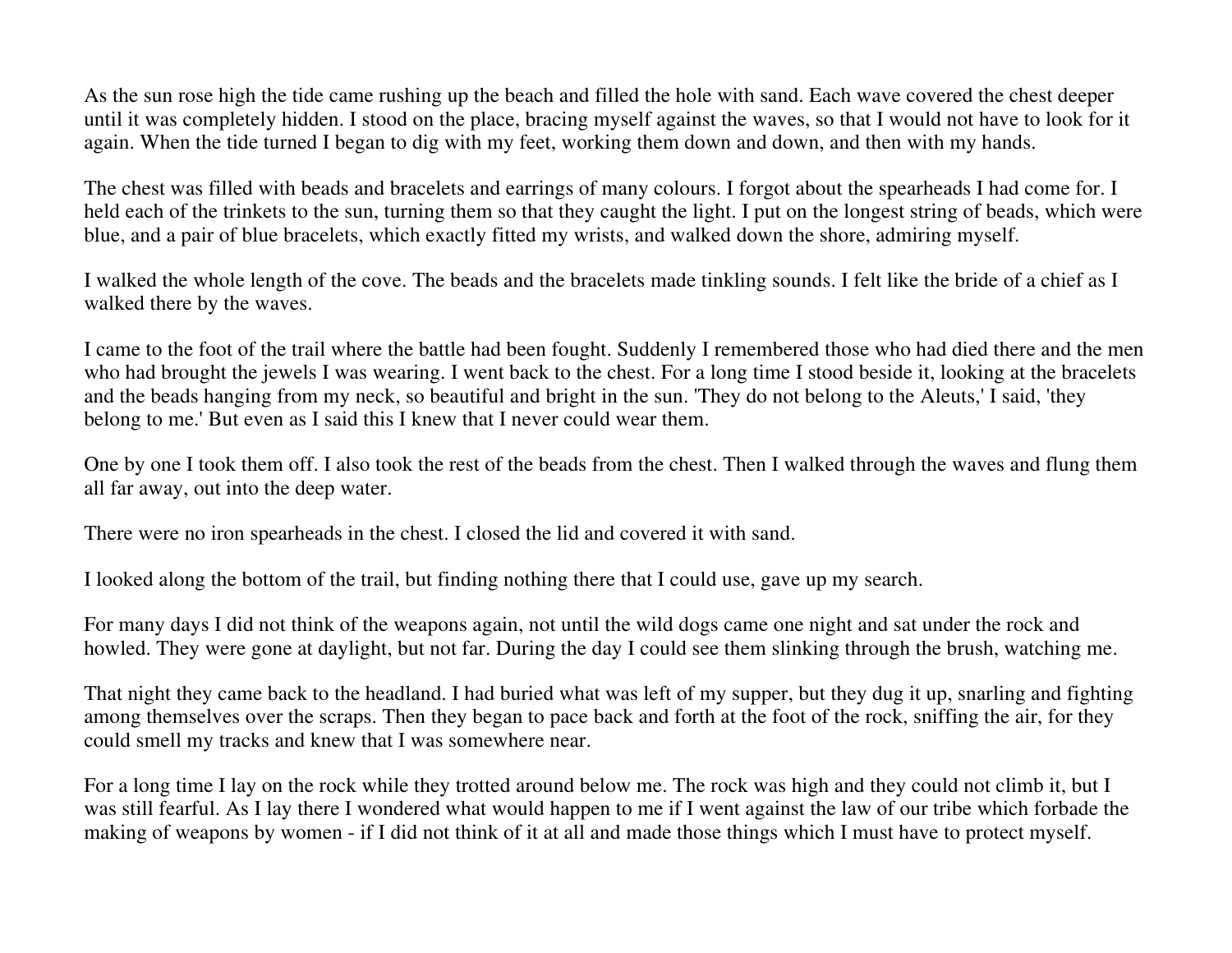Would the four winds blow in from the four directions of the world and smother me as I made the weapons ? Or would the earth tremble, as many said, and bury me beneath its falling rocks? Or, as others said, would the sea rise over the island in a terrible hood ? Would the weapons break in my hands at the moment when my life was in danger, which is what my father had said!

I thought about these things for two days and on the third night when the wild dogs returned to the rock, I made up my mind that no matter what befell me I would make the weapons. In the morning I set about it, though I felt very fearful.

I wished to use a sea elephant's tusk for the tip of the spear because it is hard and of the right shape. There were many of these animals on the shore near my camp, but I lacked a weapon with which to kill one. Our men usually hunted them with a strong net made of bull kelp, which they threw over an animal while it slept. To do this at least three men were needed~ and even then the sea elephant often dragged the net into the sea and got away.

I used instead the root of a tree which I shaped into a point and hardened in the fire. This I bound to a long shaft, with the green sinews of a seal I killed with a rock.

The bow and arrows took more time and caused me great difficulty. I had a bowstring, but wood which could be bent and yet had the proper strength was not easy to find. I searched the ravines for several days before I found it, trees being very scarce on the Island of the Blue Dolphins. Wood for the arrows was easier to find, and also the stone for the tips and the feathers for the ends of the shafts.

Gathering these things was not the most of the trouble. I had seen the weapons made, but I knew little about it. I had seen my father sitting in the hut on winter nights scraping the wood for the shafts, chipping the stones for the tips, and tying the feathers, yet I had watched him and really seen nothing. I had watched, but not with the eye of one who would ever do it.

For this reason I took many days and had many failures before I fashioned a bow and arrows that could be used.

Wherever I went now, whether to the shore when I gathered shellfish or to the ravine for water, I carried this weapon in a sling on my back. I practised with it and also with the spear.

The dogs did not come to the camp during the time I was making the weapons, though every night I could hear them howling.

Once, after the weapons were made, I saw the leader of the pack, the one with the grey hair and the yellow eyes, watching me from the brush. I had gone to the ravine for water and he stood on the hill above the spring, looking down at me. He stood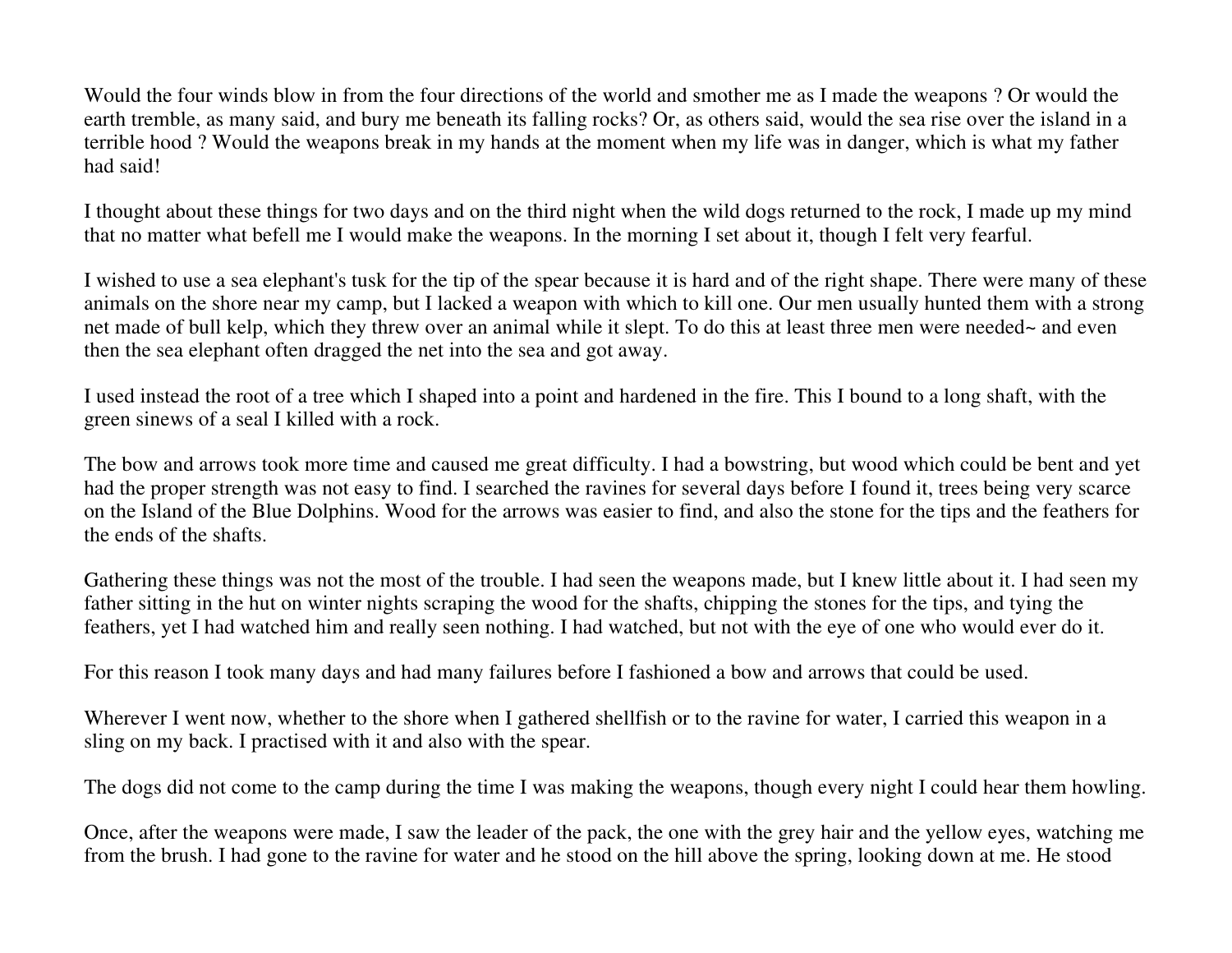very quiet, with only his head showing over the top of a cholla bush. He was too far away for me to reach him with an arrow.

Wherever I went during the day, I felt secure with my new weapons, and I waited patiently for the time when I could use them against the wild dogs that had killed Ramo. I did not go to the cave where they had their lair since I was sure that they would soon come to the camp. Yet every night I climbed on to the rock to sleep.

After the first night I spent there, which was un- comfortable because of the uneven places in the rock, I carried dry seaweed up from the beach and made a bed for myself.

It was a pleasant place to stay, there on the head- land. The stars were bright overhead and I lay and counted the ones that I knew and gave names to many that I did not know.

In the morning the gulls flew out from their nests in the crevices of the cliff. They circled down to the tide pools where they stood first on one leg and then the other, splashing water over themselves and combing their feathers with curved beaks. Then they flew off down the shore to look for food. Beyond the kelp beds pelicans were already hunting, soaring high over the clear water, diving straight down, if they sighted a fish, to strike the sea with a great splash that I could hear.

I also watched the otter hunting in the kelp. These shy little animals had come back soon after the Aleuts had left and now there seemed to be as many of them as before. The early morning sun shone like gold on their glossy pelts.

Yet as I lay there on the high rock, looking at the stars, I thought about the ship which belonged to the white men. And at dawn, as light spread across the sea, my first glance was towards the little harbour of Coral Cove. Every morning I would look for the ship there, thinking that it might have come in the night. And each morning I would see nothing except the birds flying over the sea.

When there were people in Ghalas-at I was always up before the sun and busy with many things. But now that there was little to do I did not leave the rock until the sun was high. I would eat and then go to the spring and take a bath in the warm water. Afterwards I went down to the shore where I could gather a few abalones and sometimes spear a fish for my supper. Before darkness fell I climbed on to the rock and watched the sea until it slowly disappeared in the night.

The ship did not come and thus winter passed and the spring.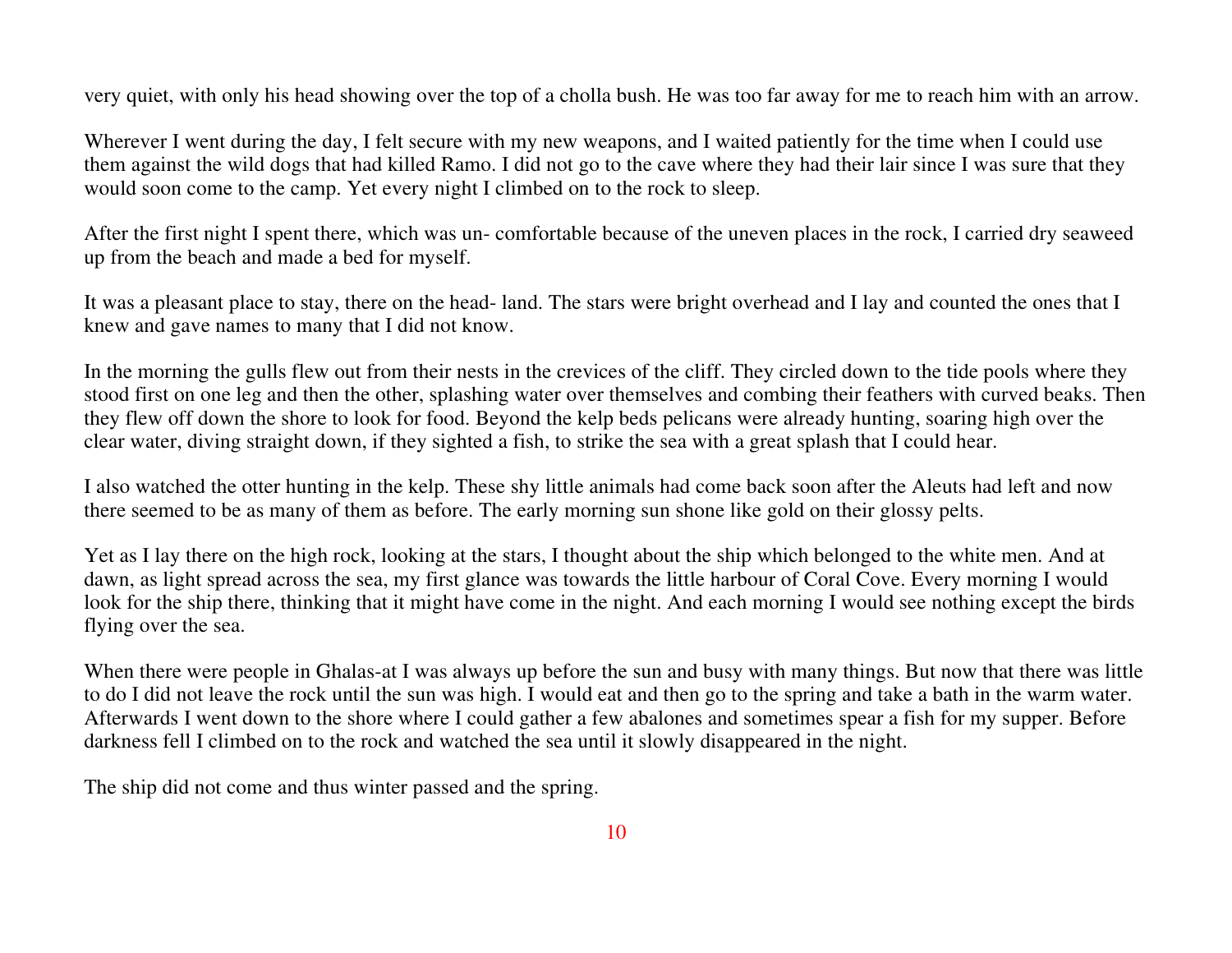Summer is the best time on the Island of the Blue Dolphins. The sun is warm then and the winds blow milder out of the west, sometimes out of the south.

It was during these days that the ship might return and now I spent most of my time on the rock, looking out from the high headland into the east, towards the country where my people had gone, across the sea that was never-ending.

Once while I watched I saw a small object which I took to be the ship, but a stream of water rose from it and I knew that it was a whale spouting. During those summer days I saw nothing else.

The first storm of winter ended my hopes. If the white men's ship were coming for me it would have come during the time of good weather. Now I would have to wait until winter was gone, maybe longer.

The thought of being alone on the island while so many suns rose from the sea and went slowly back into the sea filled my heart with loneliness. I had not felt so lonely before because I was sure that the ship would return as Matasaip had said it would. Now my hopes were dead. Now I was really alone. I could not eat much, nor could I sleep without dreaming terrible dreams.

The storm blew out of the north, sending big waves against the island and winds so strong that I was unable to stay on the rock. I moved my bed to the foot of the rock and for protection kept a fire going throughout the night. I slept there five times. The first night the dogs came and stood outside the ring made by the fire. I killed three of them with arrows, but not the leader, and they did not come again.

On the sixth day, when the storm had ended, I went to the place where the canoes had been hidden, and let myself down over the cliff. This part of the shore was sheltered from the wind and I found the canoes just as they had been left. The dried food was still good, but the water was stale, so I went back to the spring and filled a fresh basket.

I had decided during the days of the storm, when I had given up hope of seeing the ship, that I would take one of the canoes and go to the country that lay towards the east. I remembered how Kimki, before he had gone, had asked the advice of his ancestors who had lived many ages in the past, who had come to the island from that country, and likewise the advice of Zuma, the medicine man who held power over the wind and the seas. But these things I could not do, for Zuma had been killed by the Aleuts, and in all my life I had never been able to speak with the dead, though many times I had tried.

Yet I cannot say that I was really afraid as I stood there on the shore. I knew that my ancestors had crossed the sea in their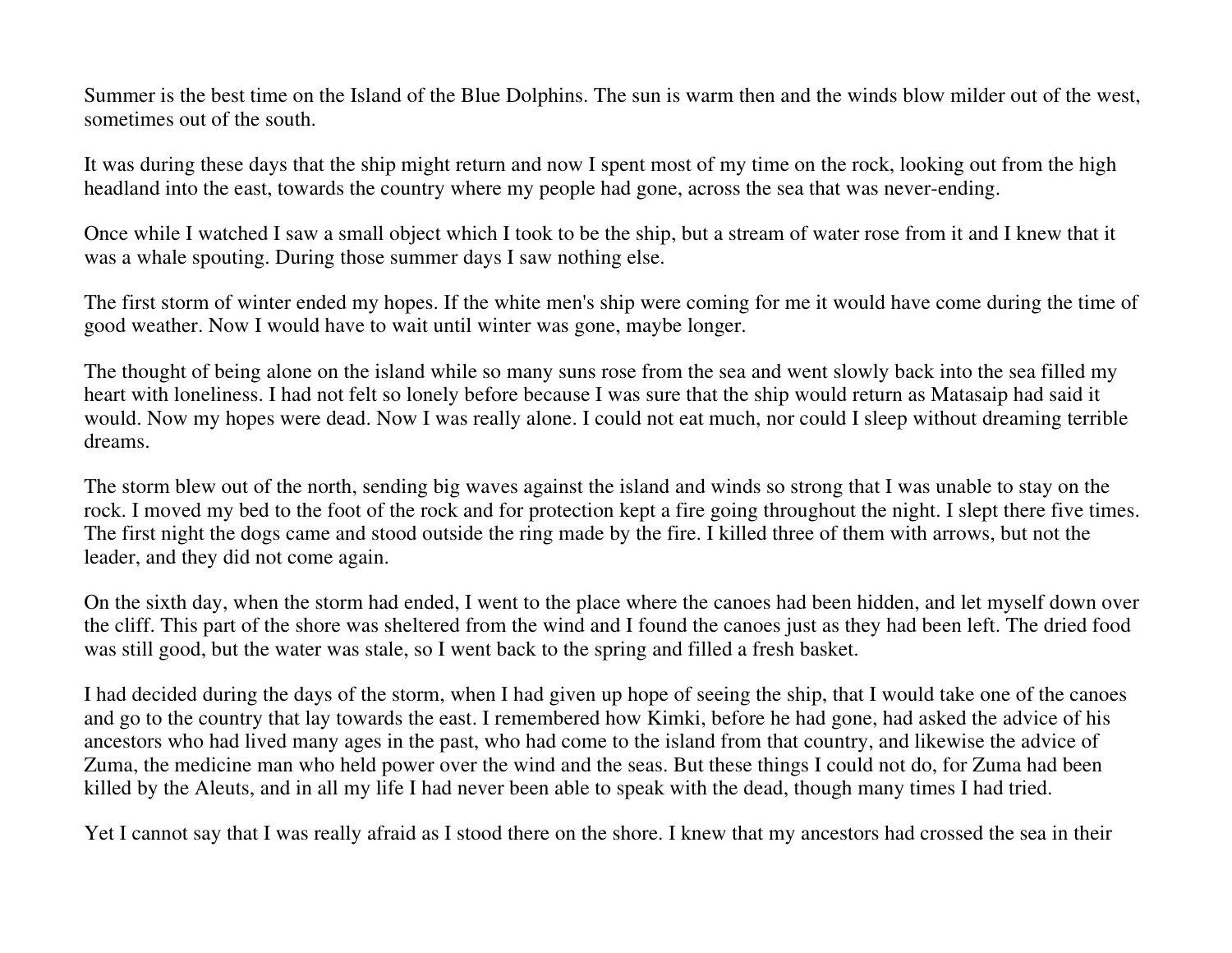canoes, coming from that place which lay beyond. Kimki, too, had crossed the sea. I was not nearly so skilled with a canoe as these men, but I must say that whatever might befall me on the endless waters did not trouble me. It meant far less than the thought of staying on the island alone, without a home or companions, pursued by wild dogs, where everything reminded me of those who were dead and those who had gone away.

Of the four canoes stored there against the cliff, I chose the smallest, which was still very heavy because it could carry six people. The task that faced me was to push it down the rocky shore and into the water, a distance four or five times its length.

This I did by first removing all the large rocks in front of the canoe. I then filled in all these holes with pebbles and along this path laid down long strips of kelp, making a slippery bed. The shore was steep and once I got the canoe to move with its own weight, it slid down the path and into the water.

The sun was in the west when I left the shore. The sea was calm behind the high cliffs. Using the two- bladed paddle I quickly skirted the south part of the island. As I reached the sandpits the wind struck. I was paddling from the back of the canoe because you can go faster kneeling there, but I could not handle it in the wind.

Kneeling in the middle of the canoe, I paddled hard and did not pause until I had gone through the tides that run fast around the sandpits. There were many small waves and I was soon wet, but as I came out from behind the spit the spray lessened and the waves grew long and rolling. Though it would have been easier to go the way they slanted, this would have taken me in the wrong direction. I therefore kept them on my left hand, as well as the island, which grew smaller and smaller, behind me.

At dusk I looked back. The Island of the Blue Dolphins had disappeared. This was the first time that I felt afraid.

There were only hills and valleys of water around me now. When I was in a valley I could see nothing and when the canoe rose out of it, only the ocean stretching away and away.

Night fell and I drank from the basket. The water cooled my throat.

The sea was black and there was no difference between it and the sky. The waves made no sound among themselves, only faint noises as they went under the canoe or struck against it. Sometimes the noises seemed angry and at other times like people laughing. I was not hungry because of my fear.

The first star made me feel less afraid. It came out low in the sky and it was in front of me, towards the east. Other stars began to appear all around, but it was this one I kept my gaze upon. It was in the figure that we call a serpent, a star which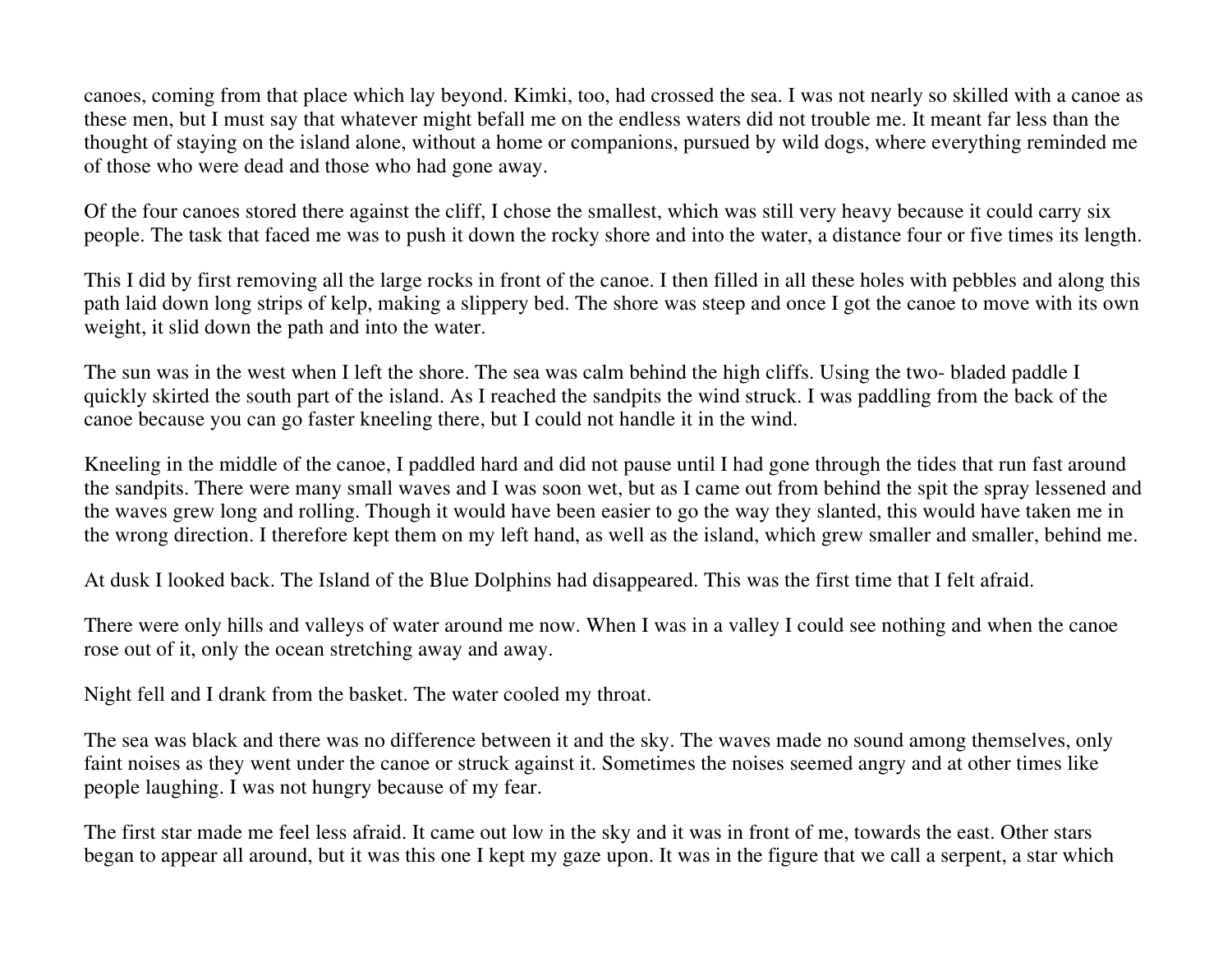shone green and which I knew. Now and then it was hidden by mist, yet it always came out brightly again.

Without this star I would have been lost, for the waves never changed. They came always from the same direction and in a manner that kept pushing me away from the place I wanted to reach. For this reason the canoe made a path in the black water like a snake. But somehow I kept moving towards the star which shone in the east.

This star rose high and then I kept the North Star on my left hand, the one we call 'the star that does not move'. The wind grew quiet. Since it always died down when the night was half over, I knew how long I had been travelling and how far away the dawn was.

About this time I found that the canoe was leaking. Before dark I had emptied one of the baskets in which food was stored and used it to dip out the water that came over the sides. The water that now moved around my knees was not from the waves.

I stopped paddling and worked with the basket until the bottom of the canoe was almost dry. Then I searched around, feeling in the dark along the smooth planks, and found the place near the bow where the water was seeping through a crack as long as my hand and the width of a finger. Most of the time it was out of the sea, but it leaked whenever the canoe dipped forward in the waves.

The places between the planks were filled with black pitch which we gather along the shore. Lacking this, I tore a piece of fibre from my skirt and pressed it into the crack, which held back the water. Dawn broke in a clear sky and as the sun came out of the waves I saw that it was far off on my left. During the night I had drifted south of the place I wished to go, so I changed my direction and paddled along the path made by the rising sun.

There was no wind on this morning and the long waves went quietly under the canoe. I therefore moved faster than during the night.

I was very tired, but more hopeful than I had been since I left the island. If the good weather did not change I would cover many leagues before dark. Another night and another day might bring me within sight of the shore towards which I was going.

Not long after dawn, while I was thinking of this strange place and what it would look like, the canoe began to leak again. This crack was between the same planks, but was a larger one and close to where I was kneeling.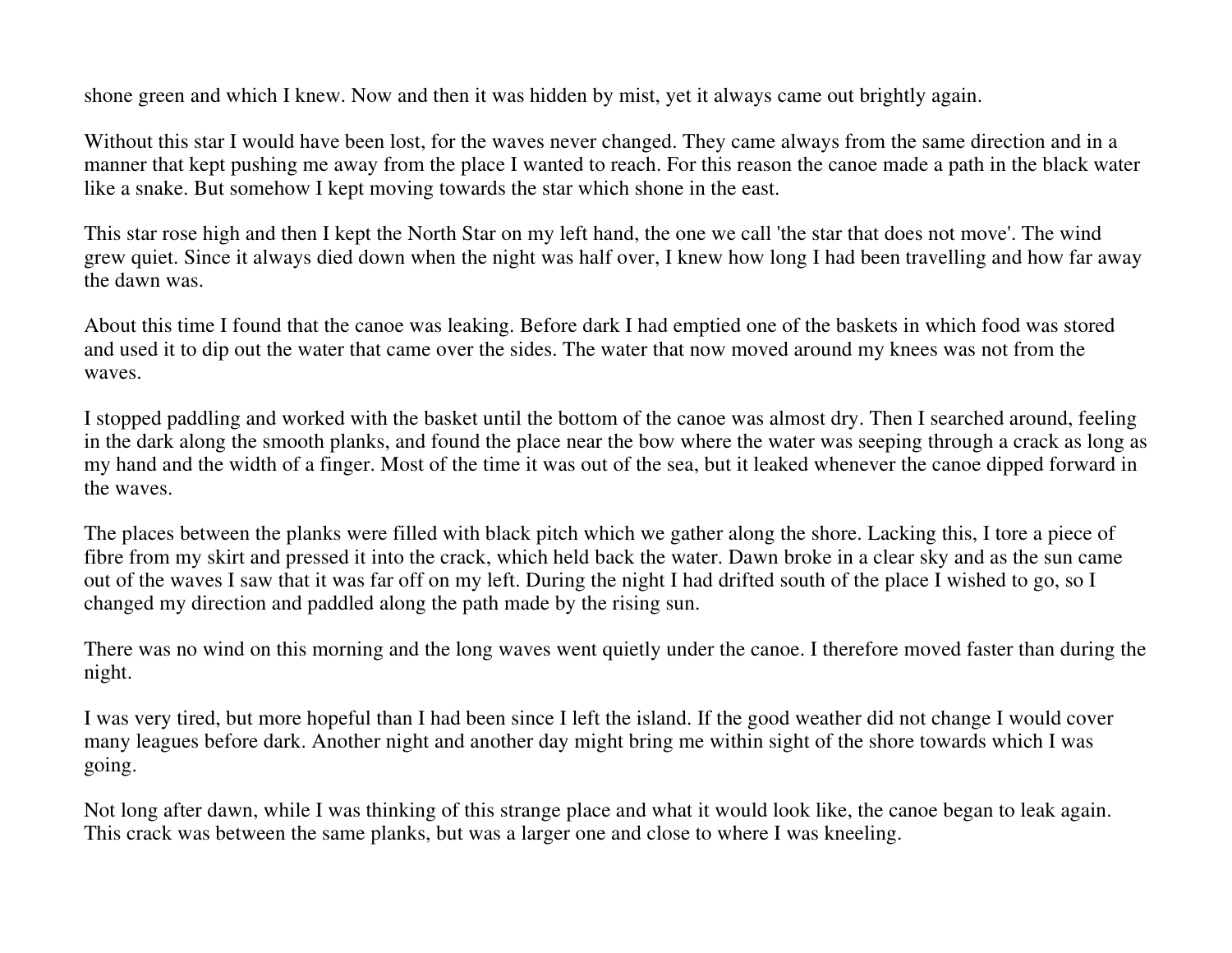The fibre I tore from my skirt and pushed into the crack held back most of the water which seeped in whenever the canoe rose and fell with the waves. Yet I could see that the planks were weak from one end to the other, probably from the canoe being stored so long in the sun, and that they might open along their whole length if the waves grew rougher. It was suddenly clear to me that it was dangerous to go on. The voyage would take two more days, perhaps longer. By turning back to the island I would not have neatly so far to travel.

Still I could not make up my mind to do so. The sea was calm and I had come far. The thought of running back after all this labour was more than I could bear. Even greater was the thought of the deserted island I would return to, of living there alone and forgotten. For how many suns and how many moons?

The canoe drifted idly on the calm sea while these thoughts went over and over in my mind, but when I saw the water seeping through the crack again, I picked up the paddle. There was no choice except to turn back towards the island.

I knew that only by the best of fortune would I ever reach it.

The wind did not blow until the sun was over- head. Before that time I covered a good distance, pausing only when it was necessary to dip water from the canoe. With the wind I went more slowly and had to stop more often because of the water spilling over the sides, but the leak did not grow worse.

This was my first good fortune. The next was when a swarm of dolphins appeared. They came swimming out of the west, but as they saw the canoe they turned around in a great circle and began to follow me. They swam up slowly and so close that I could see their eyes, which are large and the colour of the ocean. Then they swam on ahead of the canoe, crossing back and forth in front of it, diving in and out, as if they were weaving a piece of cloth with their broad snouts.

Dolphins are animals of good omen. It made me happy to have them swimming around the canoe, and though my hands had begun to bleed from the chafing of the paddle, just watching them made me forget the pain. I was very lonely before they appeared, but now I felt that i had friends with me and did not feel the same.

The blue dolphins left me shortly before dusk. They left as quickly as they had come, going on into the west, but for a long time I could see the last of the sun shining on them. After night fell I could still see them in my thoughts and it was because of this that I kept on paddling when I wanted to lie down and sleep.

More than anything, it was the blue dolphins that took me back home.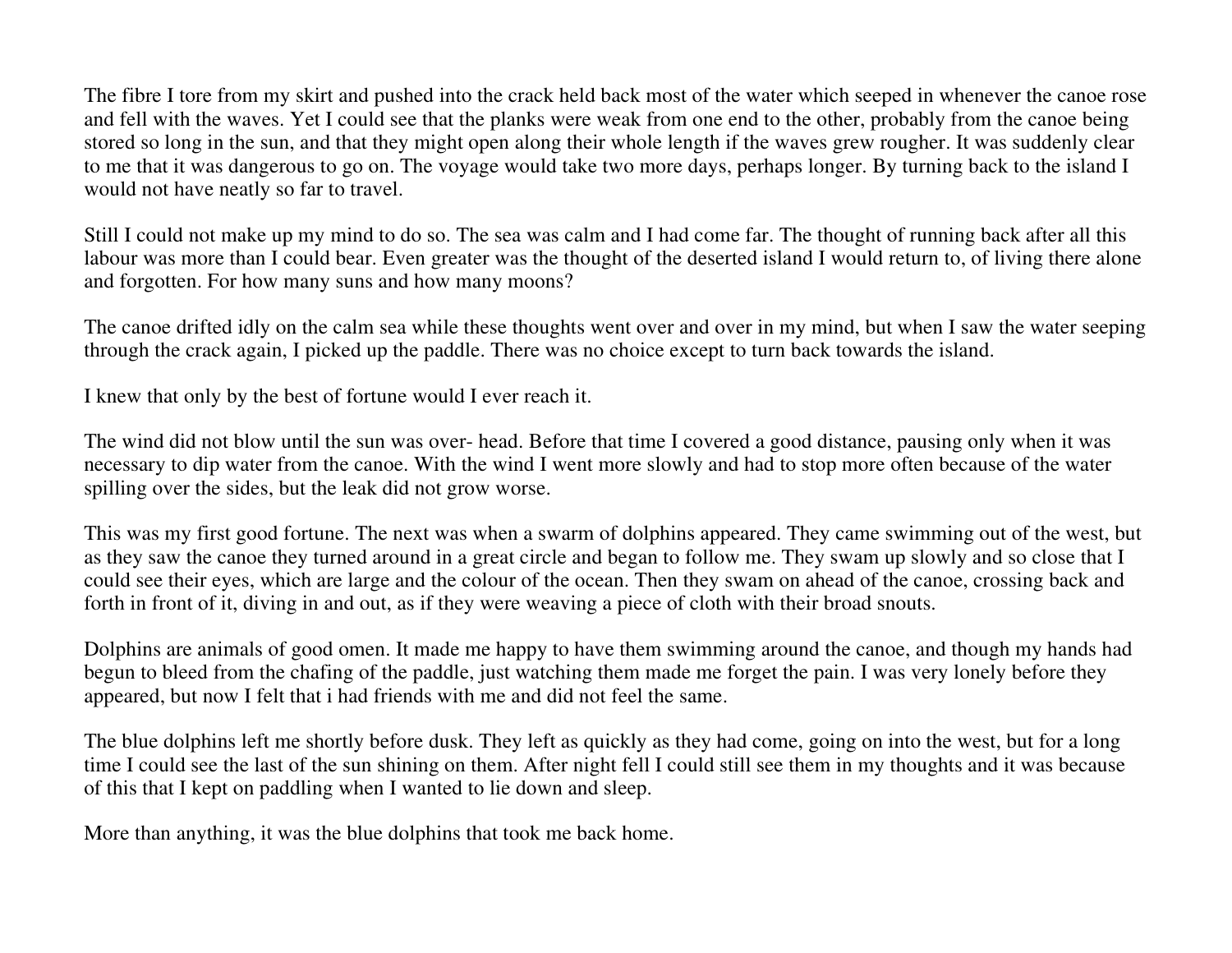Fog came with the night, yet from time to time I could see the star that stands high in the west, the red star called Magat which is part of the figure that looks like a crawfish and is known by that name. The crack in the planks grew wider so I had to stop often to fill it with fibre and to dip out the water.

The night was very long, longer than the night before. Twice I dozed kneeling there in the canoe, though I was more afraid than I had ever been. But the morning broke clear and in front of me lay the dim line of the island like a great fish sunning itself on the sea

I reached it before the sun was high, the sandpits and its tides that bore me into the shore. My legs were stiff from kneeling and as the canoe struck the sand I fell when I rose to climb out. I crawled through the shallow water and up the beach. There I lay for a long time, hugging the sand in happiness.

I was too tired to think of the wild dogs. Soon I fell asleep.

## 11

I was awakened by the waves dragging at my feet. Night had come, but being too tired to leave the sandpits, I crawled to a higher place where I would be safe from the tide, and again went to sleep.

In the morning I found the canoe a short distance away. I took the baskets, my spear, and the bow and arrows, and turned the canoe over so that the tides could not take it out to sea. I then climbed to the headland where I had lived before.

I felt as if I had been gone a long time as I stood there looking down from the high rock. I was happy to be home. Everything that I saw - the otter playing in the kelp, the rings of foam around the rocks that guarded the harbour, the gulls flying, the tides moving past the sandpits - filled me with happiness.

I was surprised that I felt this way, for it was only a short time ago that I had stood on this same rock and felt that I could not bear to live here another day.

I looked out at the blue water stretching away and all the fear I had felt during the time of the voyage came back to me. On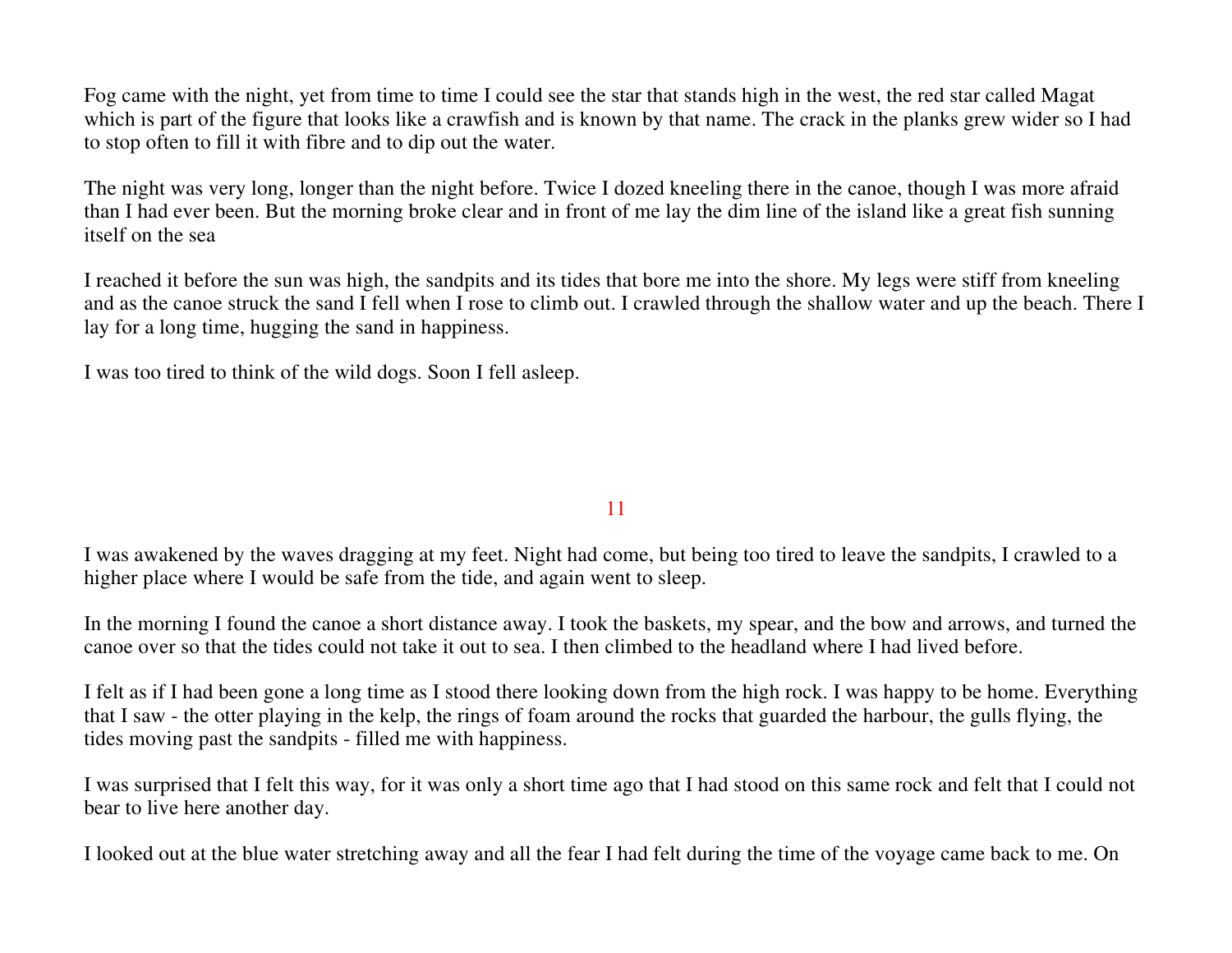the morning I first sighted the island and it had seemed like a great fish sunning itself, I thought that someday I would make the canoe over and go out once more to look for the country that lay beyond the ocean. Now I knew that I would never go again.

The Island of the Blue Dolphins was my home; I had no other. It would be my home until the white men returned in their ship. But even if they came soon, before next summer, I could not live without a roof or a place to store my food. 1 would have to build a house. But where ?

That night I slept on the rock and the next day I began the search. The morning was clear, but to the north banks of clouds hung low. Before long they would move in across the island and behind them many other storms were waiting. I had no time to waste.

I needed a place that was sheltered from the wind, not too far from Coral Cove, and close to a good spring. There were two such places on the island - one on the headland and the other less than a league to the west. The headland seemed to be the more favourable of the two, but since T had not been to the other for a long time I decided to go there and make certain.

The first thing I found, which I had forgotten, was that this place was near the wild dogs' lair. As soon as I drew near to it the leader came to the opening of the cave and watched me with his yellow eyes. If I built a hut here I would first have to kill him and his pack. I planned to do this anyway, but it would take much time.

The spring was better than the one near the head- land, being less brackish and having a steadier flow of water. Besides it was much easier to reach, since it came from the side of a hill and not from a ravine as the other one did. It was also close to the cliff and a ridge of rocks which would shelter my house.

The rocks were not so high as those on the head- land and therefore would give me less protection from the wind, yet they were high enough, and from them I could see the north coast and Coral Cove.

The thing that made me decide on the place to build my house was the sea elephants.

The cliffs here fell away easily to a wide shelf that was partly covered when the tide came in. It was a good place for sea elephants because they could crawl half-way up the cliff if the day were stormy. On fair days they could fish among the pools or lie on the rocks.

The bull is very large and often weighs as much as thirty men. The cows are much smaller, but they make more noise than the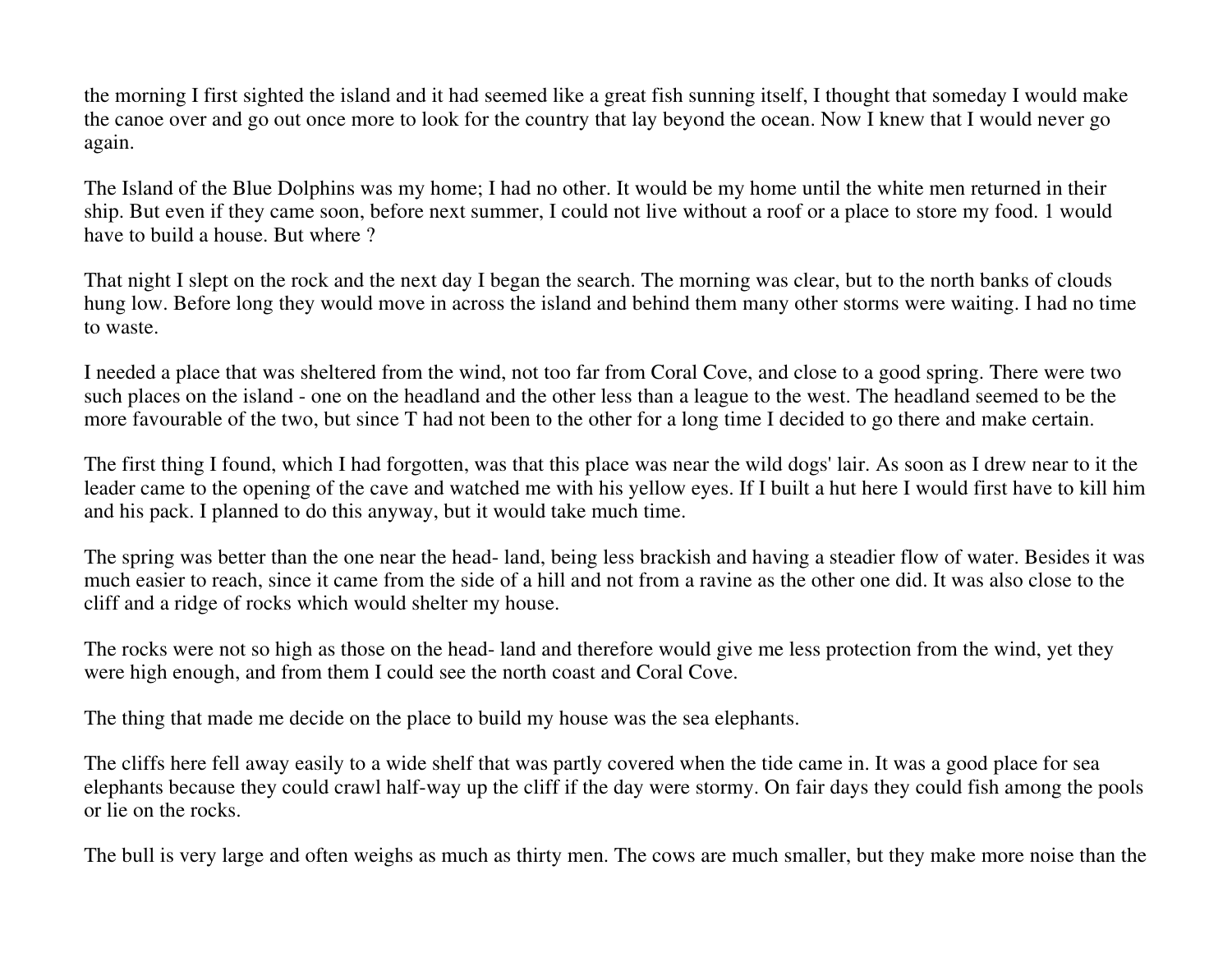bulls, screaming and barking through the whole day and sometimes at night. The babies are noisy, too.

On this morning the tide was low and most of the animals were far out, just hundreds of specks against the waves, yet the noise they made was deafening. I stayed there the rest of the day, looking around, and that night. At dawn when the clamour started again I left and went back to the headland.

There was another place to the south where I could have built my house, near the destroyed village of Ghalas-at, but I did not want to go there because it would remind me of the people who were gone. Also the wind blew strong in this place, blowing against the dunes which cover the middle part of the island so that most of the time sand is moving every- where.

Rain fell that night and lasted for two days. I made a shelter of brush at the foot of the rock, which kept off some of the water, and ate the food I had stored in the basket. I could not build a fire because of the rain and I was very cold.

On the third day the rain ceased and I went out to look for things which I would need in building the house. I likewise needed poles for a fence. I would soon kill the wild dogs, but there were many small red foxes on the island. They were so numerous that I could never hope to get rid of them either by traps or with arrows. They were clever thieves and nothing I stored would be safe until I had built a fence.

The morning was fresh from the rain. The smell of the tide pools was strong. Sweet odours came from the wild grasses in the ravines and from the sand plants on the dunes. I sang as I went down the trail to the beach and along the beach to the sandpits. I felt that the day was an omen of good fortune.

It was a good day to begin my new home.

12

Many years before, two whales had washed up on the sandpits. Most of the bones had been taken away to make ornaments, but ribs were still there, half-buried in the sand.

These I used in making the fence. One by one I dug them up and carried them to the headland. They were long and curved,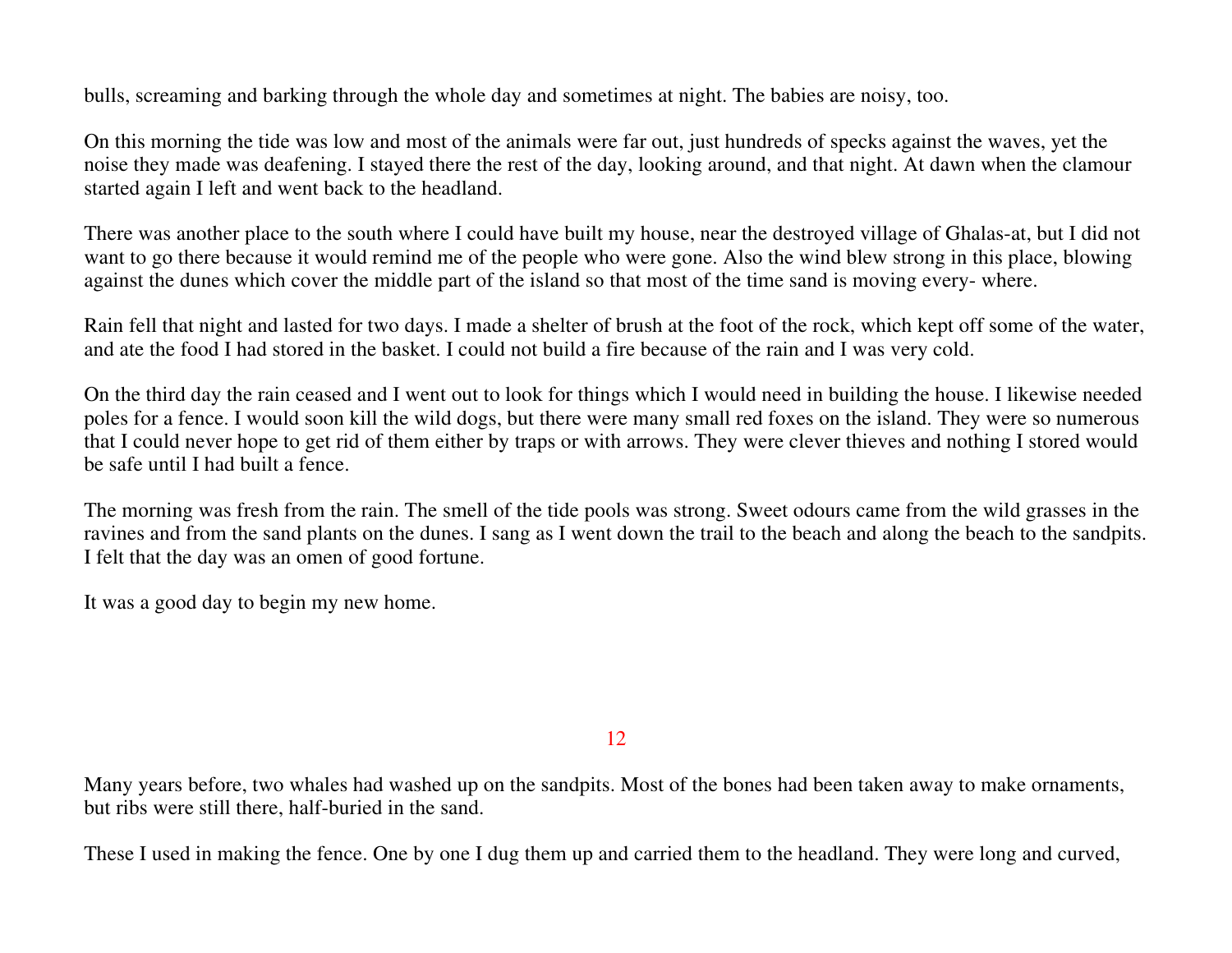and when I had scooped out holes and set them in the earth they stood taller than , I did.

I put the ribs together with their edges almost touching, and standing so that they curved outward, which made them impossible to climb. Between them I wove many strands of bull kelp, which shrinks as it dries and pulls very tight. I would have used seal sinew to bind the ribs together, for this is stronger than kelp, but wild animals like it and soon would have gnawed the fence down. Much time went into its building. It would have taken me longer except that the rock made one end of the fence and part of a side.

For a place to go in and out, I dug a hole under the fence just wide and deep enough to crawl through. The bottom and sides I lined with stones. On the outside I covered the hole with a mat woven of brush to shed the rain, and on the inside with a flat rock which I was strong enough to move.

I was able to take eight steps between the sides of the fence, which gave me all the room I would need to store the things I gathered and wished to protect.

I built the fence first because it was too cold to sleep on the rock and I did not like to sleep in the shelter I had made until I was safe from the wild dogs. The house took longer to build than the fence because it rained many days and because the wood which I needed was scarce.

There was a legend among our people that the island had once been covered with tall trees. This was a long time ago, at the beginning of the world when Tumaiyowit and Mukat ruled. The two gods quarrelled about many things. Tumaiyowit wished people to die. Mukat did not. Tumaiyowit angrily went down, down to another world under this world, taking his belongings with him, so people die because he did.

In that time there were tall trees, but now there were only a few in the ravines and these were small and crooked. It was very hard to find one that would make a good pole. I searched many days, going out early in the morning and coming back at night, be- fore I found enough for the house.

I used the rock for the back of the house and the front I left open since the wind did not blow from this direction. The poles I made of equal length, using fire to cut them as well as a stone knife which caused me much difficulty because I had never made such a tool before. There were four poles on each side, set in the earth, and twice that many for the roof. These I bound together with sinew and covered with female kelp, which has broad leaves.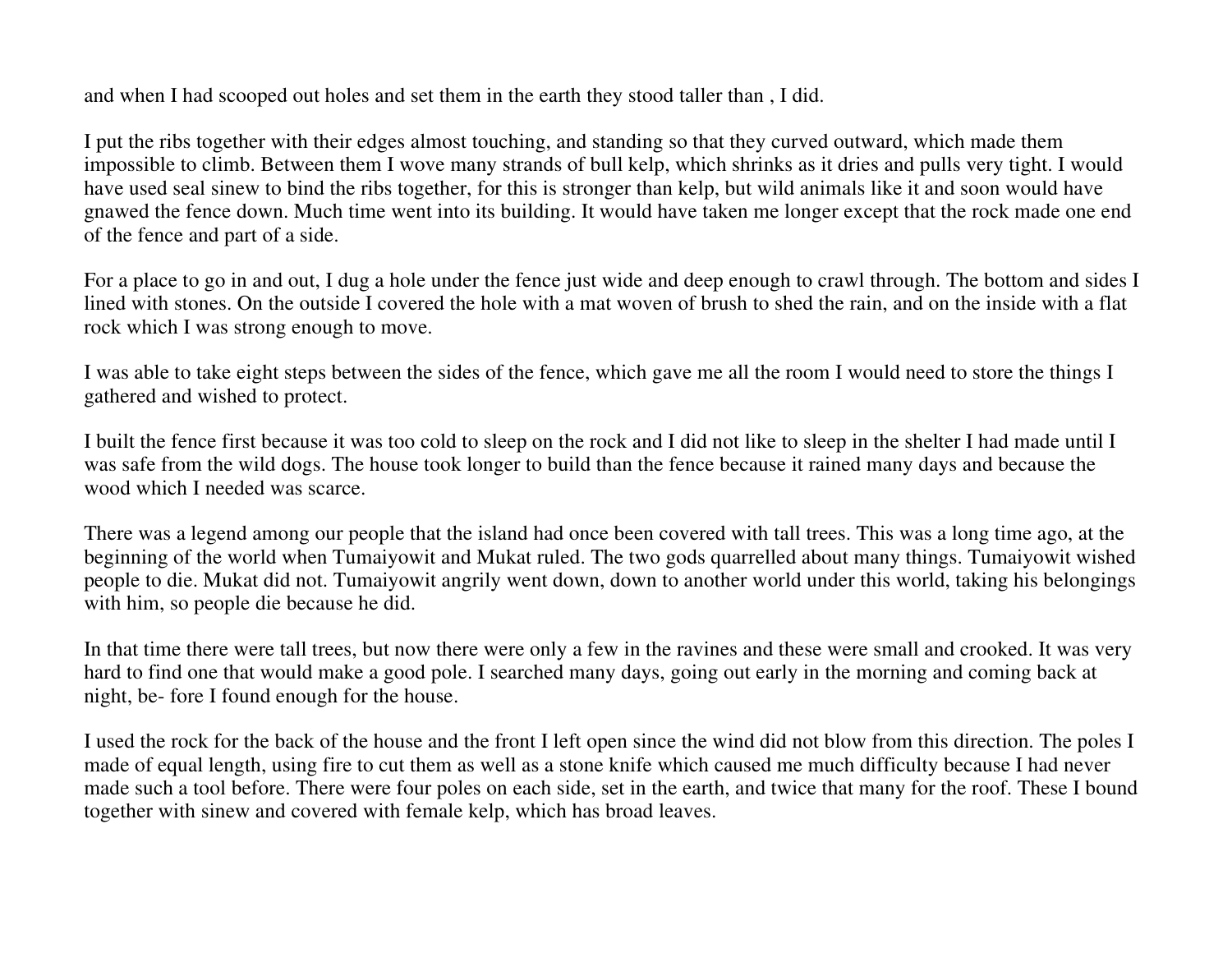The winter was half over before I finished the house, but I slept there every night and felt secure because of the strong fence. The foxes came when I was cooking my food and stood outside gazing through the cracks, and the wild dogs also came, gnawing at the whale ribs, growling because they could not get in.

I shot two of them, but not the leader.

While I was building the fence and the house, I ate shellfish and perch which I cooked on a flat rock. Afterwards I made two utensils. Along the shore there were stones that the sea had worn smooth. Most of them were round, but I found two with hollow places in the centre which I deepened and broadened by rubbing them with sand. Using these to cook in, I saved the juices of the fish which are good and were wasted before.

For cooking seeds and roots I wove a tight basket of fine reeds, which was easy because I had learned how to do it from my sister Ulape. After the basket had dried in the sun, I gathered lumps of pitch on the shore, softened them over the fire, and rubbed them on the inside of the basket so that it would hold water. By heating small stones and dropping them into a mixture of water and seeds in the basket I could make gruel.

I made a place for fire in the floor of my house, bellowing it out and lining it with rocks. In the village of Ghalas-at we made new fires every night, but now I made one fire which I covered with ashes when I went to bed. The next night I would remove the ashes and blow on the embers. In this way I saved myself much work.

There were many grey mice on the island and now that I had food to keep from one meal to the other, I needed a safe place to put it. On the face of the rock, which was the back wall of my house, were several cracks as high as my shoulder. These I cut out and smoothed to make shelves where I could store my food and the mice could not reach it.

By the time winter was over and grass began to show green on the hills my house was comfortable. I was sheltered from the wind and rain and prowling animals. I could cook anything I wished to eat. Everything I wanted was there at hand.

It was now time to make plans for getting rid of the wild dogs which had killed my brother and would kill me should they ever come upon me unarmed. I needed another and heavier spear, also a larger bow and sharper arrows. To collect the material for these weapons, I searched the whole island, taking many suns to do it. This left only the nights to work on them. Since I could not see well by the dim fire I used for cooking, I made lamps of the dried bodies of little fish which we call saisai.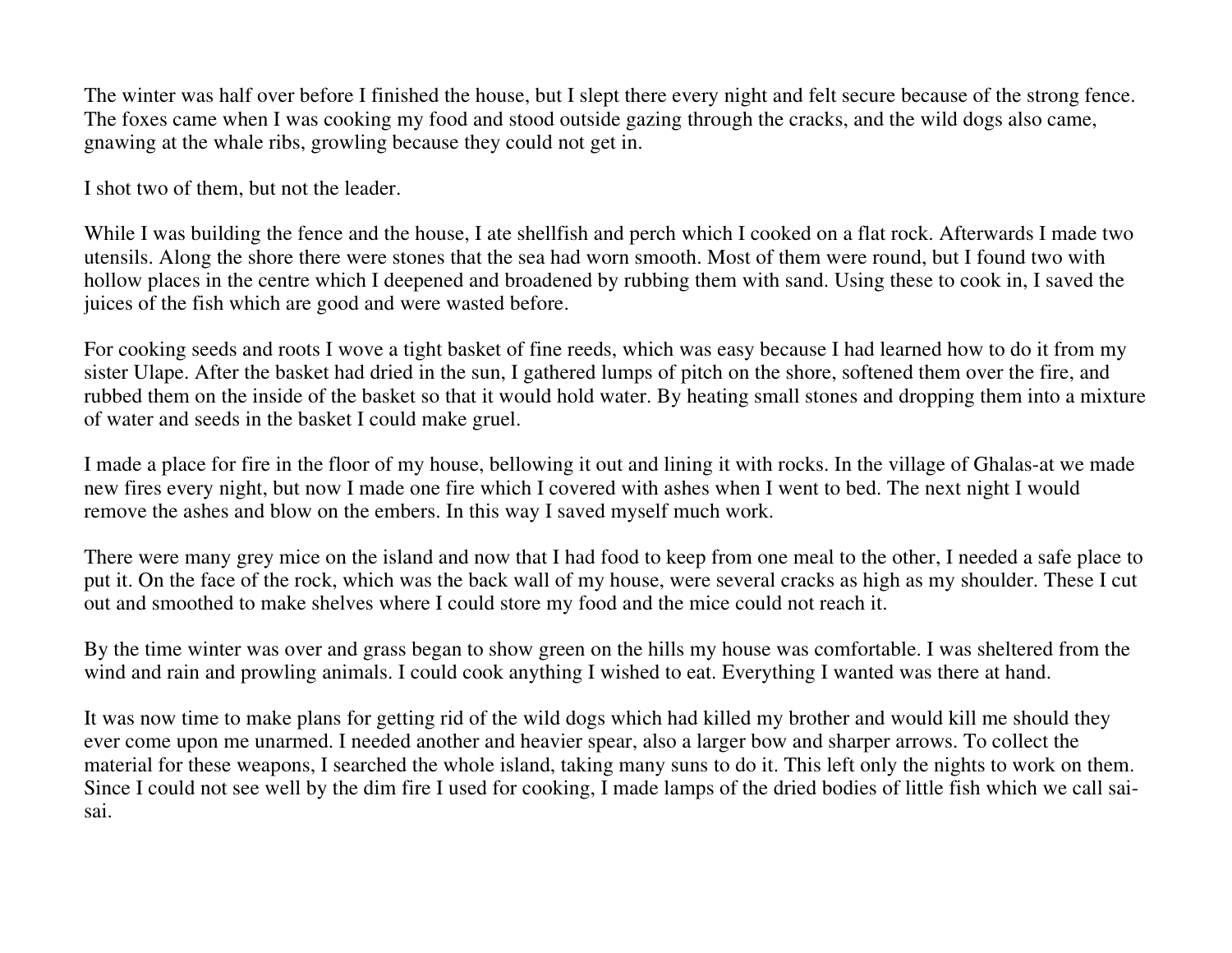The sai-sai is the colour of silver and not much bigger than a finger. On nights when the moon shines full, these little fish come swimming out of the sea in schools so thick that you can almost walk on them. They come with the waves and twist and turn on the sand as if they were dancing.

I caught many basketfuls of sai-sai and put them out in the sun. Hung up by their tails from the poles of the roof, they made much odour, but burned with a very clear light.

I made the bow and arrows first and was pleased when I tried them that I could shoot farther and much straighter than I had before.

The spear I left to the last. I wondered, as I smoothed and shaped the long handle and fitted a stone collar around the end both to give the spear weight and to hold the spear point, if I could make this point the way the men of our tribe did, from the tooth of a sea elephant.

Many nights I thought about it, wondering how I could possibly kill one of these great beasts. I could not use a net of kelp, because that needed the strength of several men. Nor could I remember that a bull elephant had ever been killed with an arrow or with a spear. Only after they had been caught in a net were they killed and then with a club. We killed many cows for their oil, using spears, but the teeth were not large.

How I would do this, I did not know. Yet the more I thought about it, the greater was my determination to try, for there was nothing to be found on the island that made such good spear points as the tusk like teeth of the bull sea elephant.

13

I did not sleep much the night before I went to the place of the sea elephants. I thought again about the law that forbade women to make weapons. I wondered if my arrows would go straight and, if they did, would they pierce the animal's tough hide. What if one of the bulls turned on me! What if I were injured and then had to fight the wild dogs as I dragged myself homeward?

I thought about these things most of the night, but with the sun I was up and on my way to the place where the sea elephants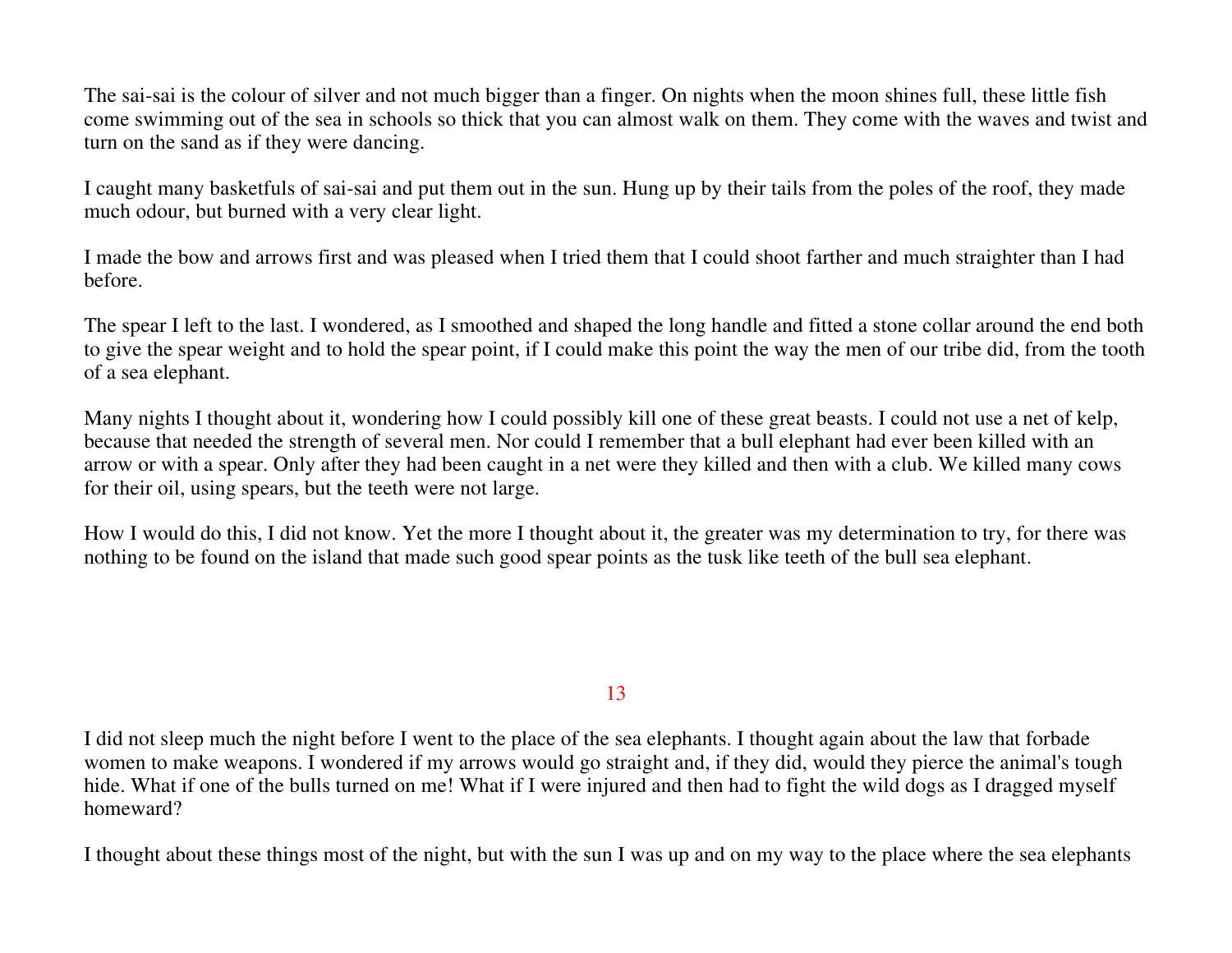lived.

When I reached the cliff, the animals had left the reef and gathered along the shore. Like grey boulders the bulls sat on the pebbly slope. Below them the cows and their babies played in the waves.

Perhaps it is not right to speak of young sea elephants as babies, for they are as large as a man. But they are still babies in many ways. They follow their mothers around, waddling along on their flippers like children learning to walk, making crying sounds and sounds of pleasure that only the young make. And before they will leave the shore and learn to swim their mothers have to push them into the sea, which is often difficult to do because of their size.

Some distance separated the bulls from each other, for they are bad-tempered, very jealous by nature and quick to fight over anything that displeases them. There were six of them below me on the slope, each sitting alone like a great chief, watching his herd of cows and babies.

The cow has a smooth body and a face that looks much like that of a mouse, with a sharp-pointed nose and whiskers, but the bull is different. His nose has a large hump on it which hangs down over his mouth. His skin is rough and looks like wet earth that has dried in the sun and cracked. He is an ugly animal.

From the top of the cliff I looked down at each of the sea elephants and tried to choose the smallest of the six.

They were all the same size save one, which was the farthest from me and partly hidden by a rock. He was about half as large as the others, a young bull. Since no cows were playing among the waves in front of him, I knew that he did not have a herd of his own, and for that reason would not be so wary or quickly angered.

Quietly I let myself down over the edge of the cliff. To reach him I had to pass behind the others, being careful not to alarm them. They fear nothing and would not move if they saw me, but it was better, I thought, not to put them on their guard. I carried my new bow, which was almost as tall as I was, and five arrows.

The path was rough and covered with small stones. I took pains not to send them tumbling down the slope. I was also careful not to be seen by the cows, which get alarmed easily and would have warned the rest of the herd with their cries.

I crawled behind a big rock near the young bull. I then got to my feet and fitted an arrow to the bow, although I suddenly remembered my father's warning that, because I was a woman, the bow would break.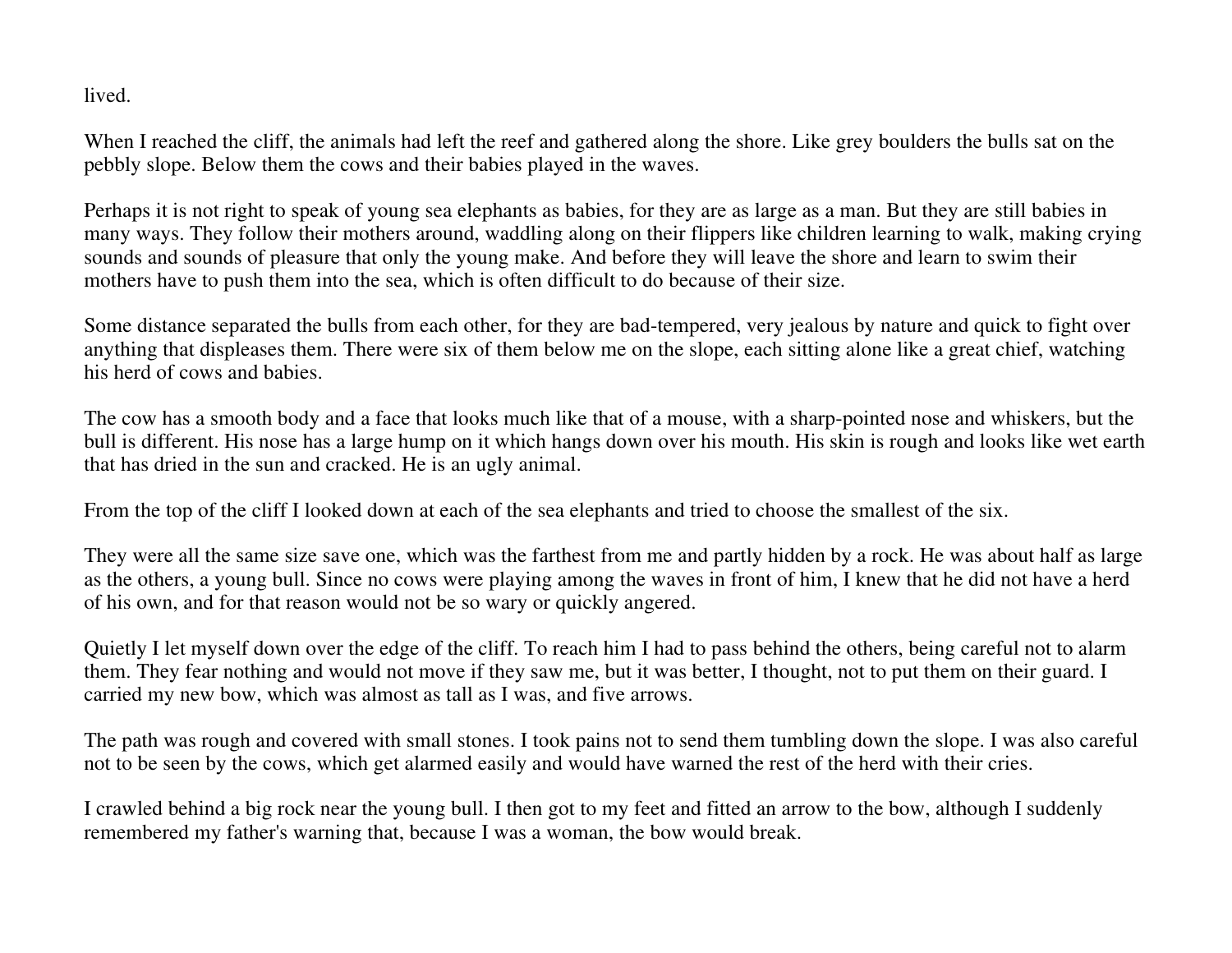The sun was far in the west, but luckily my shadow fell away from the young bull. The distance between us was short and his back was turned squarely to- wards me. Still I did not know where to place the first arrow, whether in his shoulders or in his head. The skin of the sea elephant is rough, yet very thin, but beneath it are thick layers of fat, and though his body is large, his head is small and makes a poor target.

While I stood there behind the rock, not knowing what to do, again aware of my father's warning that a bow in the hands of a woman would always break in a time of danger, the animal began to move to- wards the shore. At first I thought that by some chance he had heard me. I soon saw that he was on his way towards the cows that belonged to the old bull sitting near by.

The sea elephant moves fast in spite of his size, waddling along on his great dippers which he uses like hands. The bull was nearing the water. I let the arrow go and it went straight. At the last instant he changed direction and, though the bow did not break, the arrow passed harmlessly to one side.

I had failed to notice that the old bull was moving down the slope until I heard stones grating against each other. Quickly he overtook his rival and with a single thrust of his shoulders overturned him. The young bull stood as high as a tall man and was twice that length, yet from the force of the blow he rolled into the water and lay there stunned.

The old bull bore down upon him, swinging his head and bellowing so loud it echoed against the cliffs. The herd of cows and calves, who were lying in the waves and scratching their backs with their dippers, stopped to watch the battle.

Two of the cows were in the bull's path as he waddled towards his rival, but he went over them as if they were small stones. Using his tusk like teeth, he ripped a long gash in the young bull's side.

The young bull raised himself and as be turned his small eyes shone fiercely red. When the old bull slashed at him again, he struck first and sunk his teeth into the other's neck. He did not let go and the two rolled over in the waves, splashing water high into the air.

The cows had scattered by now, but the other bulls still sat quietly on the slope.

The two fighters paused, getting ready for a new attack. It was a good chance to send an arrow into the young bull, who lay on his back with his teeth still grasping the other's neck. But I hoped that he would win the battle, and I stood there and did not move.

The old bull had many deep scars on his head and shoulders from battles he had fought before. Suddenly he lashed out with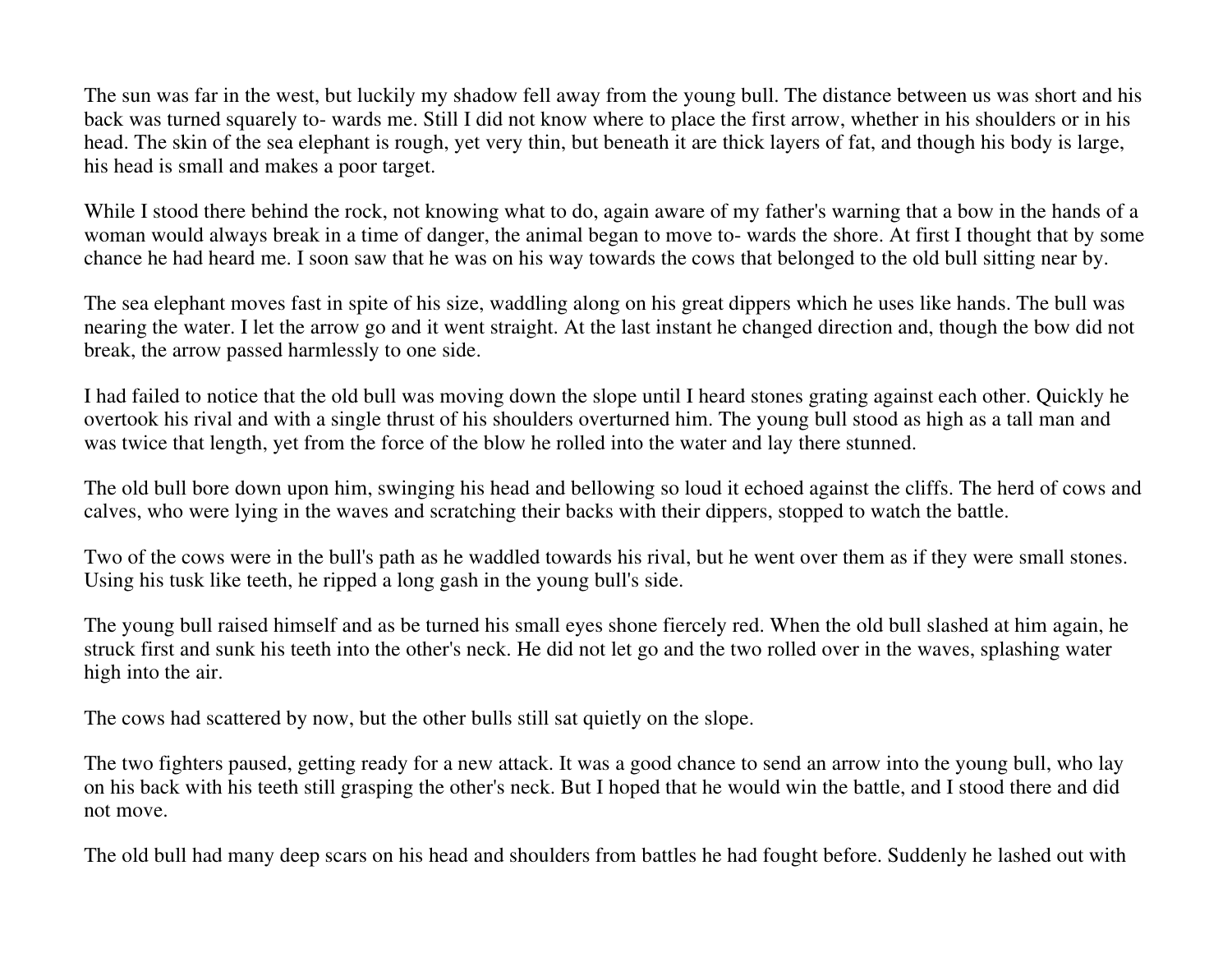his tail, trying to loose the hold on his neck, and struck the side of a rock. With his tail against the rock, he flung his body out of the water and thus broke away.

He came quickly up the slope, his great mouth open, the young bull close behind him. He came towards me and, in haste to get out of his way, not knowing whether he was bent on attacking me. I stepped back. In doing so, I tripped over a stone and fell to my knees.

I felt a sharp pain in my leg, but was quickly up. By this time the old bull had whirled around and turned upon his pursuer so fast that the young bull was taken by surprise. Again the young bull's flank was ripped deep, and again the force of the blow threw him backward into the water.

The waves grew redder from his blood, but this time he rolled over and was waiting for the charge. He met the old bull with his shoulder. The sound was like rocks crashing together. Once more the young bull caught the other's throat, and together they disappeared beneath a wave. When they came up they were still locked together.

The sun had gone down and it was so dark I could no longer see clearly. My leg had now begun to hurt, Since I had a long way to go, I left them. I could hear their bellowing as I went up the cliff, and for a long time afterwards.

### 14

My leg hurt so much by the time I had reached the house that it was hard for me to crawl under the fence and move aside the heavy rock.

For five suns I could not go out because my leg had swollen so badly and I had no herbs with which to treat it. I had enough food to eat, but on the third day the water in the basket ran low. Two days later the basket was empty. It was necessary then for me to go to the spring in the ravine.

I started out when the sun rose. I took with me shellfish to eat, also my spear and my bow and arrows. I went very slowly, for I had to crawl on my hands and knees, carrying the food tied to my back, and dragging the weapons.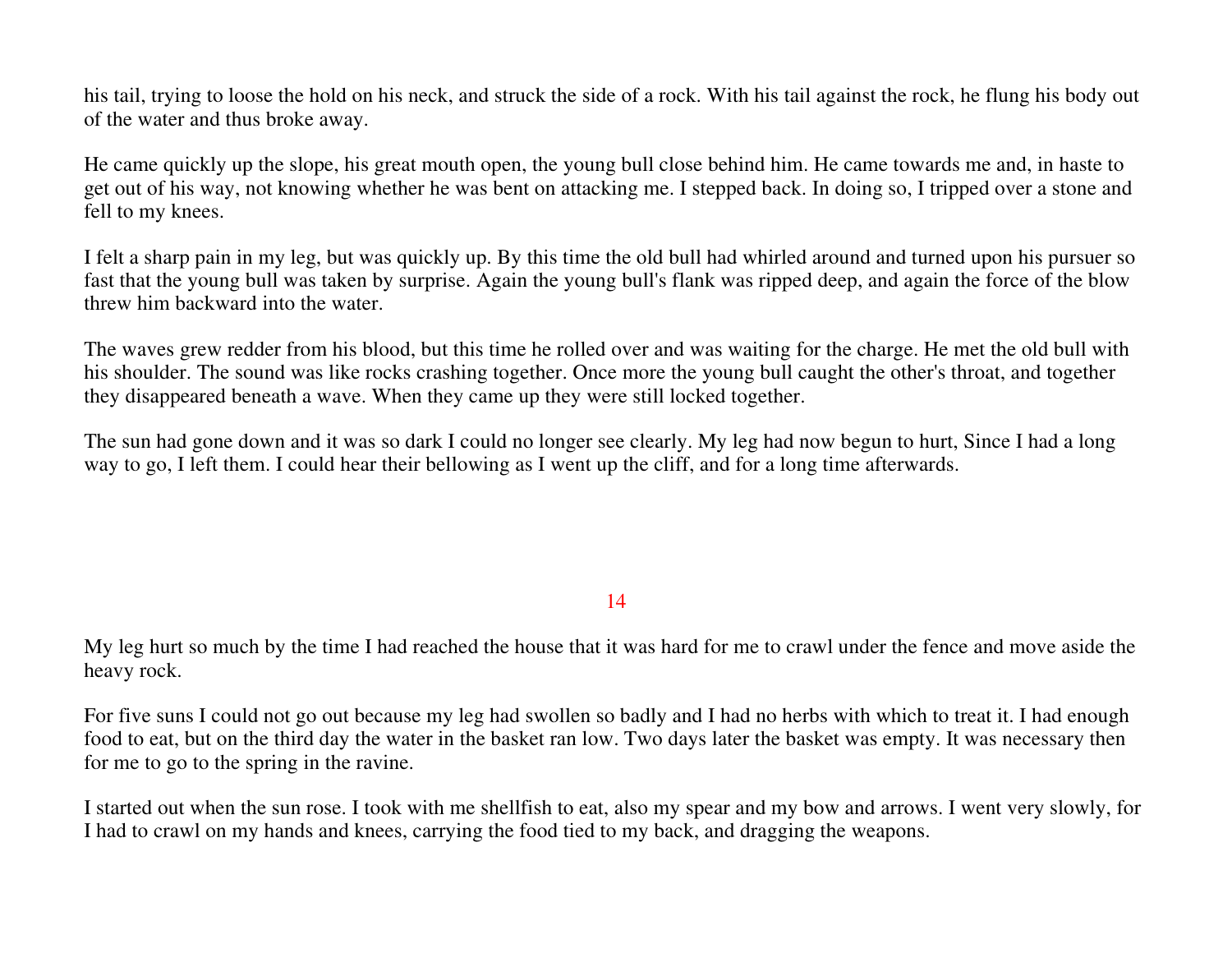There was a short way to the spring, but it was over many rocks which I could not climb, so I had to take a longer way through the brush. I reached the ravine when the sun was overhead. The spring was not far off and I rested there, though I was very thirsty, cutting a lobe from a cactus bush to chew on.

While I was resting there, sucking the juice from the cactus, I saw the big grey dog, the leader of the wild pack, in the brush above me. His head was down and he was moving slowly, sniffing the tracks I had made. He saw me soon after I saw him and stopped. Behind him was the rest of the pack, trotting along one after the other. The pack stopped too.

I took up my bow and fitted an arrow, but as I did this the big dog faded away into the brush and was quickly followed by the others. In the time of one breath they were gone. There was nothing to aim my arrow at. It was as if they had not been there at all.

I listened. They were moving so silently I could not hear their steps, but I was sure that they would try to surround me. Slowly I crawled on, stopping to listen, to glance back, to measure the distance between me and the spring. My leg hurt. I left my bow and arrows behind as I went on, for the brush had grown heavy and I could not use them. In one hand I dragged my spear.

I came to the spring. It flowed out of a crack in a rock and the rock rose high on three sides of it. The wild dogs could not attack me from any of these directions, so I lay on the earth and drank, watching the ravine below me. I drank for a long time and filled my basket and then, feeling better, crawled towards the mouth of the cave.

A ledge of black rock ran out above it. Some low bushes grew there and among them, with just his head showing, stood the big grey dog. He did not move, but his yellow eyes followed me, turning slowly as I drew near the cave. Another head showed behind him and another. They were too far away for me to reach with my spear.

Suddenly I saw brush moving on the opposite bank of the ravine. The pack had split up and were waiting on both sides of the ravine for me to pass them.

The cave was now in front of me. I crawled to the mouth and into it. Above me I could hear feet running and the cracking of brush, which was followed by silence.

I was safe. I knew the wild dogs would come back and they did as night fell, stalking around in the brush until morning, but nor venturing close.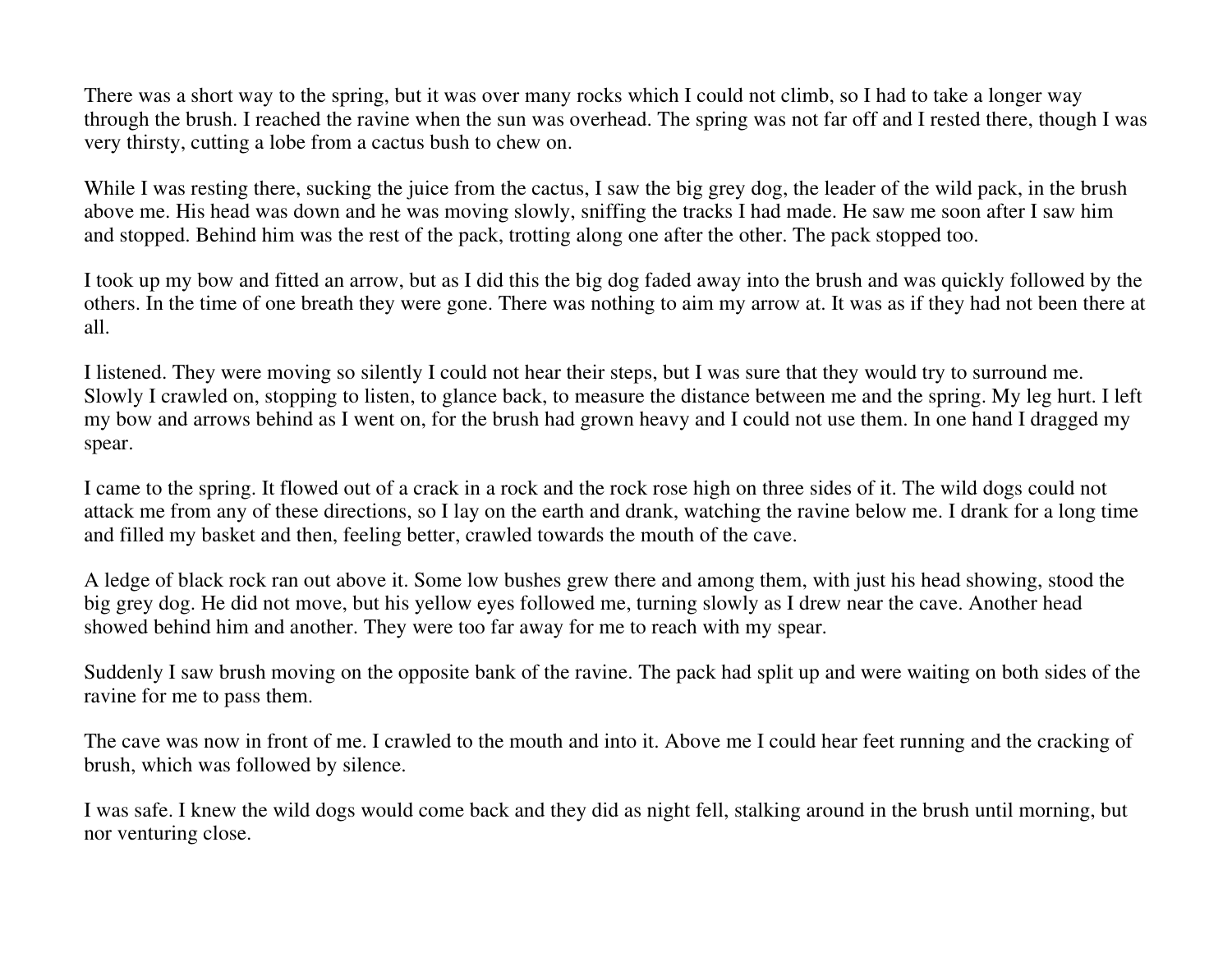Although the mouth of the cave was small, once you were inside, it spread out and you could stand up. Water dropped from the roof and the cave was cold without a fire, but here I stayed for six suns, until my leg was well, crawling out only once to fetch water from the spring.

While I was living there I decided that I would make the cave into another house, where I: could stay should I again get hurt or sick. And this I did as soon as I was strong and could walk.

The cave went far back into the hill, around many turns, but I needed only that part which lay near the opening and which the sun could reach during some of the day.

A long time before this my ancestors had used the cave, why I do not know, and along the walls on each side they had cut figures in the stone. There were figures of pelicans floating on the water and flying, of dolphins, whales, sea elephants, gulls, ravens, dogs, and foxes. Near the opening of the cave they had also cut two deep basins in the stone, which I decided to use for storing water since they held much more than the baskets.

I made shelves in the side of the rock as I had done in the other house, and gathered shellfish and seeds to store there. I also gathered herbs from the hill above the spring in case I should need them. The bow and arrows I had first made I likewise took to the cave. At the last, after I had made a good bed of seaweed and collected dry wood for my fires, I closed the opening with stones, except for a small hole at the top which I could crawl through.

All this I did, thinking of the days I had been sick and without water. It was hard work, much of it a man's work, but not until I was finished did I go back to the place where the sea elephants lived.

The tide was low when I reached it. Far up on the slope lay the body of the old bull. Gulls had picked his bones clean, but I found what I had come for.

Some of the teeth were as long as my hand and half its width. They were curved at the tops and some were broken, but when I had ground the best of them down with sand, I had for my work four good spear points, broad at the bottom and very sharp at the ends.

I made two more spears from these points and at last was ready to go to the cave of the wild dogs.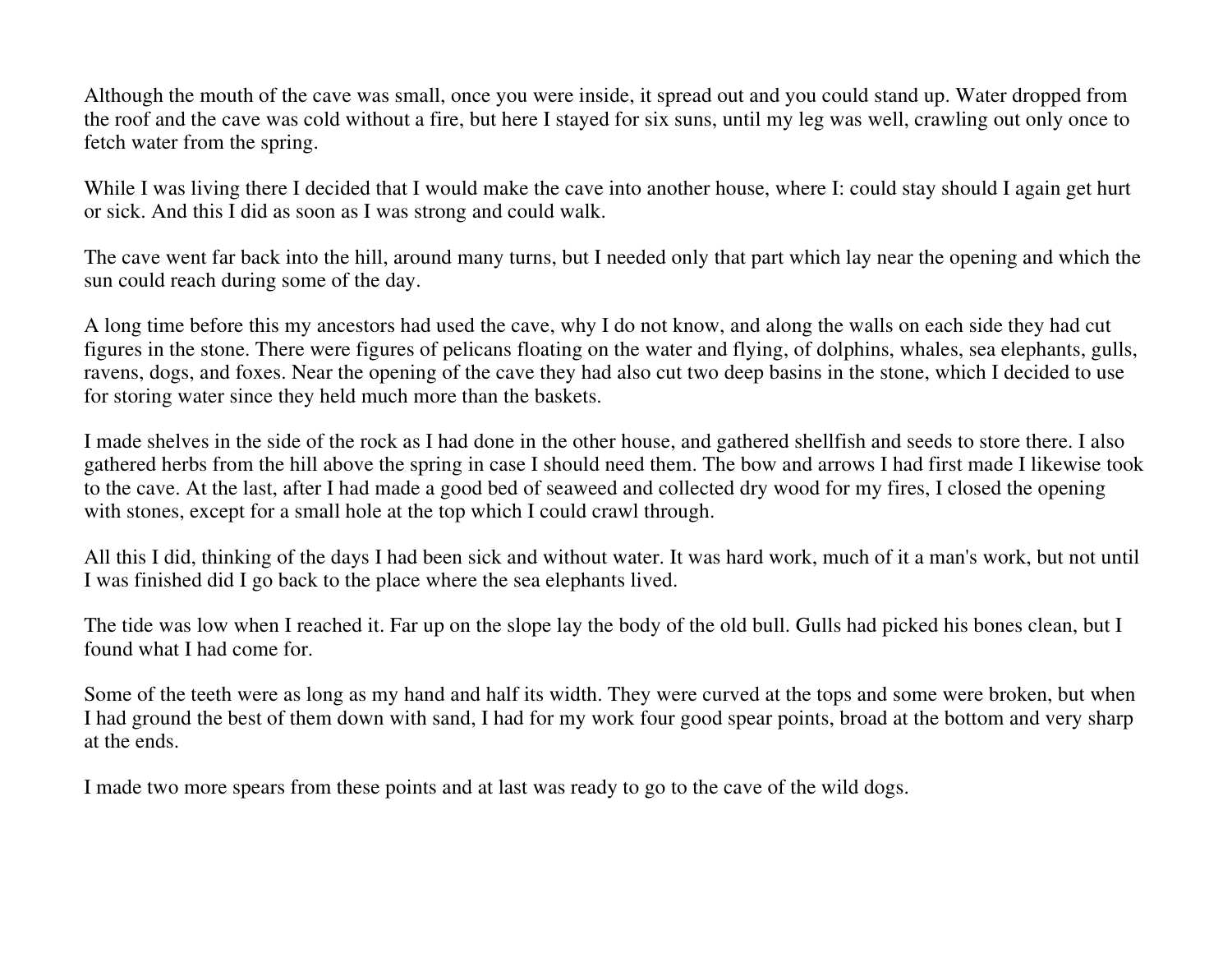There had been wild dogs on the Island of the Blue Dolphins as long as I remember, but after the Aleuts had slain most of the men of our tribe and their dogs had left to join the others, the pack became much bolder. It spent the nights running through the village and during the day was never far off. It was then that we made plans to get rid of them, but the ship came and everyone left Ghalas-at.

I am sure that the pack grew bolder because of their leader, the big one with the thick fur around his neck and the yellow eyes.

I had never seen this dog before the Aleuts came and no one else had, so he must have come with them and been left behind when they sailed away. He was a much larger dog than any of ours, which besides have short hair and brown eyes. I was sure that he was an Aleut dog.

Already I had killed five of the pack, but there were many left, more than in the beginning, for some had been born in the meantime. The young dogs were even wilder than the old ones.

I first went to the hill near the cave when the pack was away and collected armloads of brush which I placed near the mouth of their lair. Then I waited until the pack was in the cave. It went there early in the morning to sleep after it had spent the night prowling. I took with me the big bow and five arrows and two of the spears. I went quietly, circling around the mouth of the cave and came up to it from the side. There I left all of my weapons except one spear.

I set fire to the brush and pushed it into the cave. If the wild dogs heard me, there was no sound from them. Near by was a ledge of rock which I climbed, taking my weapons with me.

The fire burned high. Some of the smoke trailed out over the hill, but much of it stayed in the cave. Soon the pack would have to leave. I did not hope to kill more than five of them because I had only that many arrows, but if the leader was one of the five I would be satisfied. It might be wiser if I waited and saved all my arrows for him, and this I decided to do.

None of the dogs appeared before the fire died. Then three ran out and away. Seven more followed and a long time afterwards a like number. There were many more still left in the cave. 2The leader came next. Unlike the others, he did not run away. He jumped over the ashes and stood at the mouth of the cave, sniffing the air. I was so close to him that I could see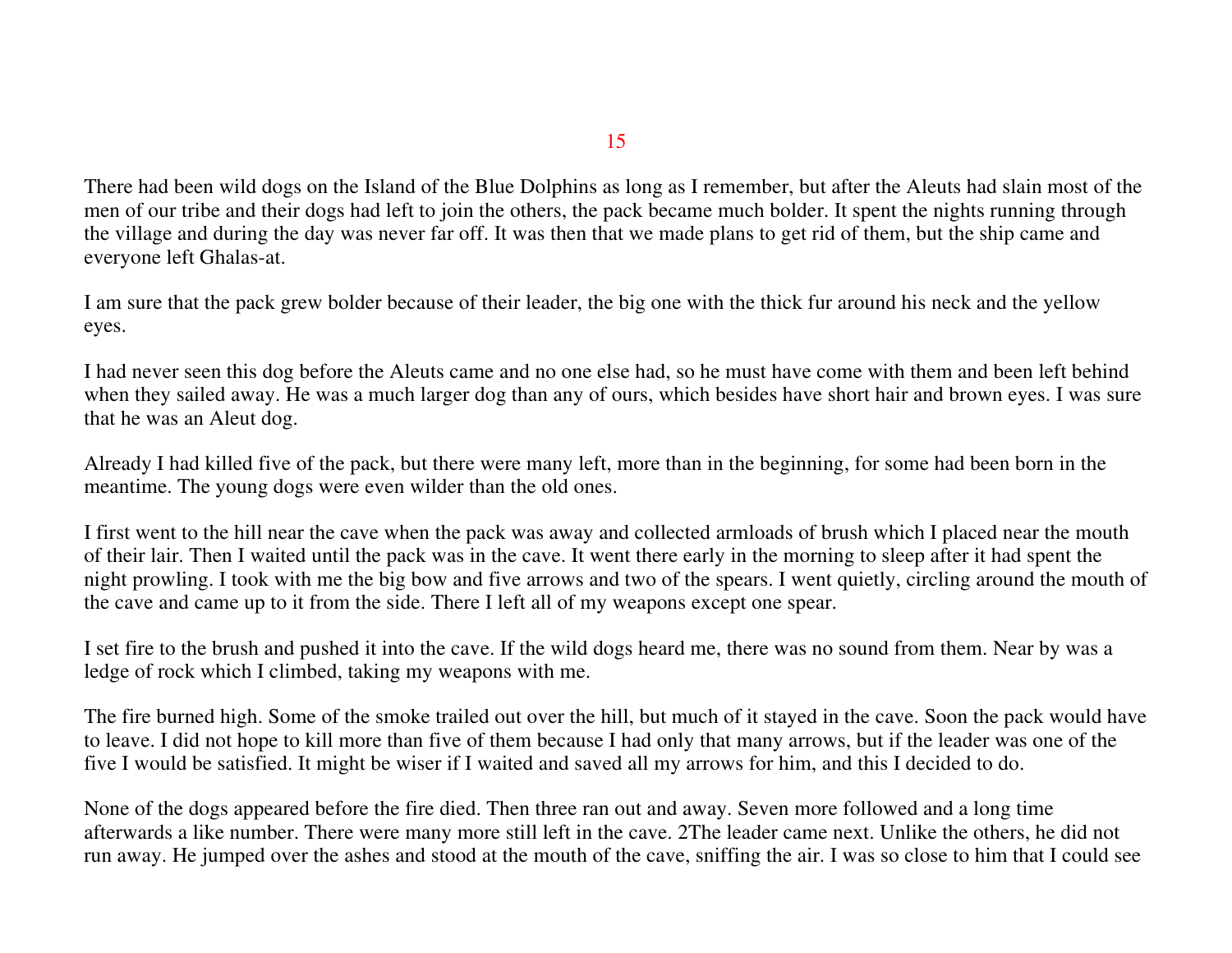his nose quivering, but he did not see me until I raised my bow. Fortunately I did not frighten him.

He stood facing me, his front legs spread as if he were ready to spring, his ~UOW eyes narrowed to slits. The arrow struck him in the chest. He turned away from me, took one step and fell. I sent another arrow towards him which went wide.

At this time three more dogs trotted out of the cave. I used the last of my arrows and killed two of them.

Carrying both of the spears, I climbed down from the ledge and went through the brush to the place where the leader had fallen. He was not there. While I had been shooting at the other dogs, he had gone. He could not have gone far because of his wound, but though I looked everywhere, around the ledge where I had been standing and in front of the cave, I did not find him.

I waited for a long time and then went inside the cave. It was deep, but I: could see clearly.

Far back in a corner was the half-eaten carcass of a fox. Beside it was a black dog with four grey pups. One of the pups came slowly towards me, a round ball of fur that I could have held in my hand. I wanted to hold it, but the mother leaped to her feet and bared her teeth. I raised my spear as I backed out of the cave, yet I did not use it. The wounded leader was not there.

Night was coming and I left the cave, going along the foot of the hill that led to the cliff. I had not gone far on this trail that the wild dogs used when I saw the broken shaft of an arrow. It had been gnawed off near the tip and I knew it was from the arrow which had wounded the leader.

Farther on I saw his tracks in the dust. They were uneven as if he were travelling slowly. I followed them towards the cliff, but finally lost them in the darkness.

The next day and the next it rained and I did not go to look for him, i spent those days making more arrows, and on the third day, with these arrows and my spear, I went out along the trail the wild dogs had made to and from my house.

There were no tracks after the rain, but I followed the nail to the pile of rocks where I had seen them before. On the far side of the rocks I found the big grey dog. He had the broken arrow in his chest and he was lying with one of his legs under him.

He was about ten paces from me so I could see him clearly. I was sure that he was dead, but I lifted the spear and took good aim at him. Just as I was about to throw the spear, he raised his head a little from the earth and then let it drop.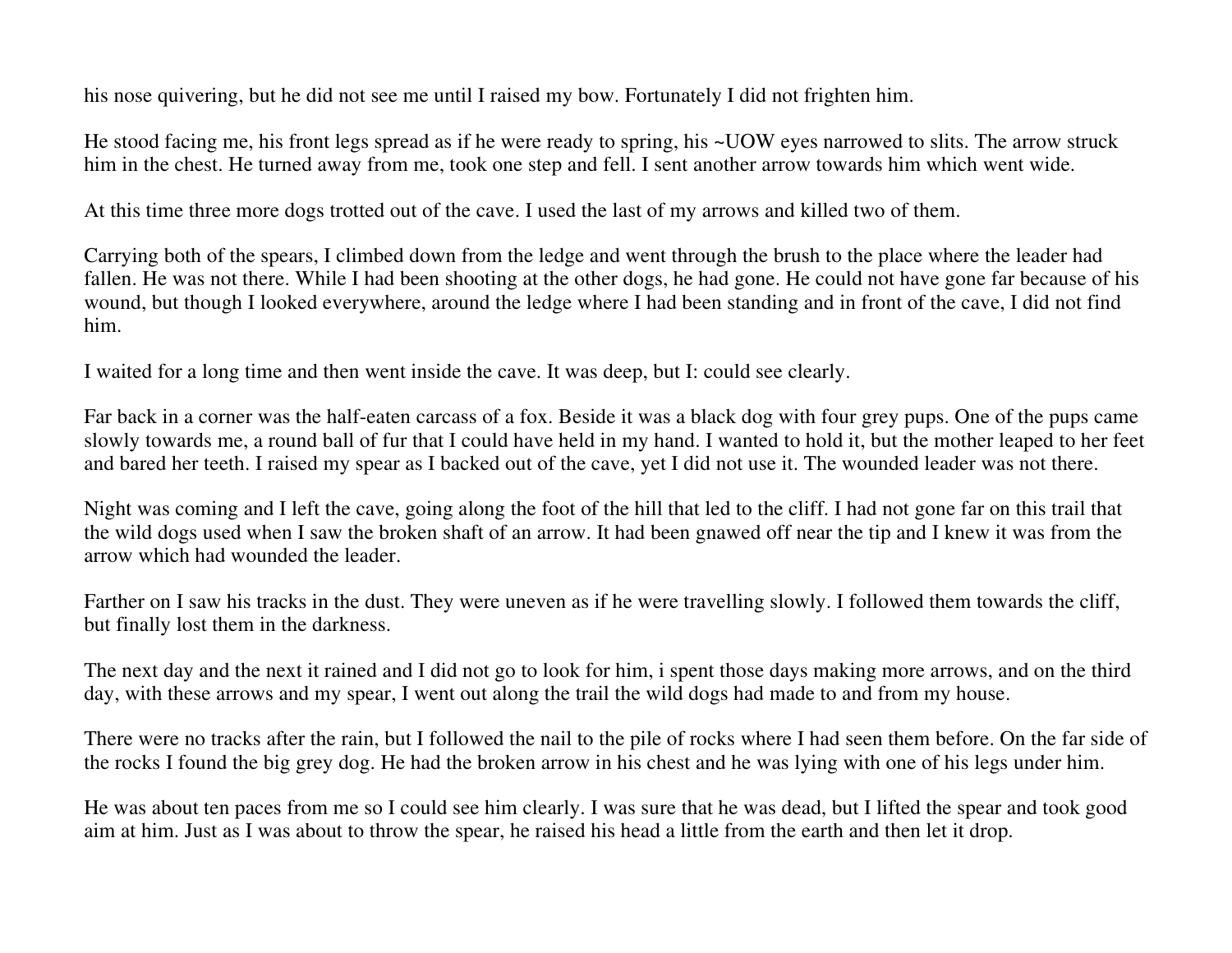This surprised me greatly and I stood there for a while not knowing what to do, whether to use the spear or my bow. I was used to animals playing dead until they suddenly turned on you or ran away.

The spear was the better of the two weapons at this distance, but I could not use it as well as the other, so I climbed on to the rocks where I could see him if he ran. I placed my feet carefully. I had a second arrow ready should I need it. I fitted an anew and pulled back the string, aiming at his head.

Why I did not send the arrow I cannot say. I stood on the rock with the bow pulled back and my hand would not let it go. The big dog lay there and did not move and this may be the reason. If he had got up I would have killed him. I stood there for a long time looking down at him and then i climbed off the rocks.

He did not move when I went up to him, nor could I see him breathing until I was very close. The head of the arrow was in his chest and the broken shaft was covered with blood. The thick fur around his neck was matted from the rain.

I do not think that he knew I was picking him up, for his body was limp, as if he were dead. He was very heavy and the only way I could lift him was by kneeling and putting his legs around my shoulders.

In this manner, stopping to rest when I was tired, I carried him to the headland.

I could not get through the opening under the fence, so I cut the bindings and lifted out two of the whale ribs and thus took him into the house. He did not look at me or raise his head when I laid him on the door, but his mouth was open and he was breathing.

The arrow had a small point, which was fortunate, and came out easily though it had gone deep. He did not move while I did this, nor afterwards Bs I cleaned the wound with a peeled stick from a coral bush. This bush has poisonous berries, yet its wood often heals wounds that nothing else will.

I had not gathered food for many days and the baskets were empty, so I left water for the dog and, after mending the fence, went down to the sea. I had no thought that he would live and I did not care.

All day I was among the rocks gathering shellfish and only once did I think of the wounded dog, my enemy, lying there in the house, and then to wonder why I had not killed him.

He was still alive when I got back, though he had not moved from the place where I had left him. Again I cleaned the wound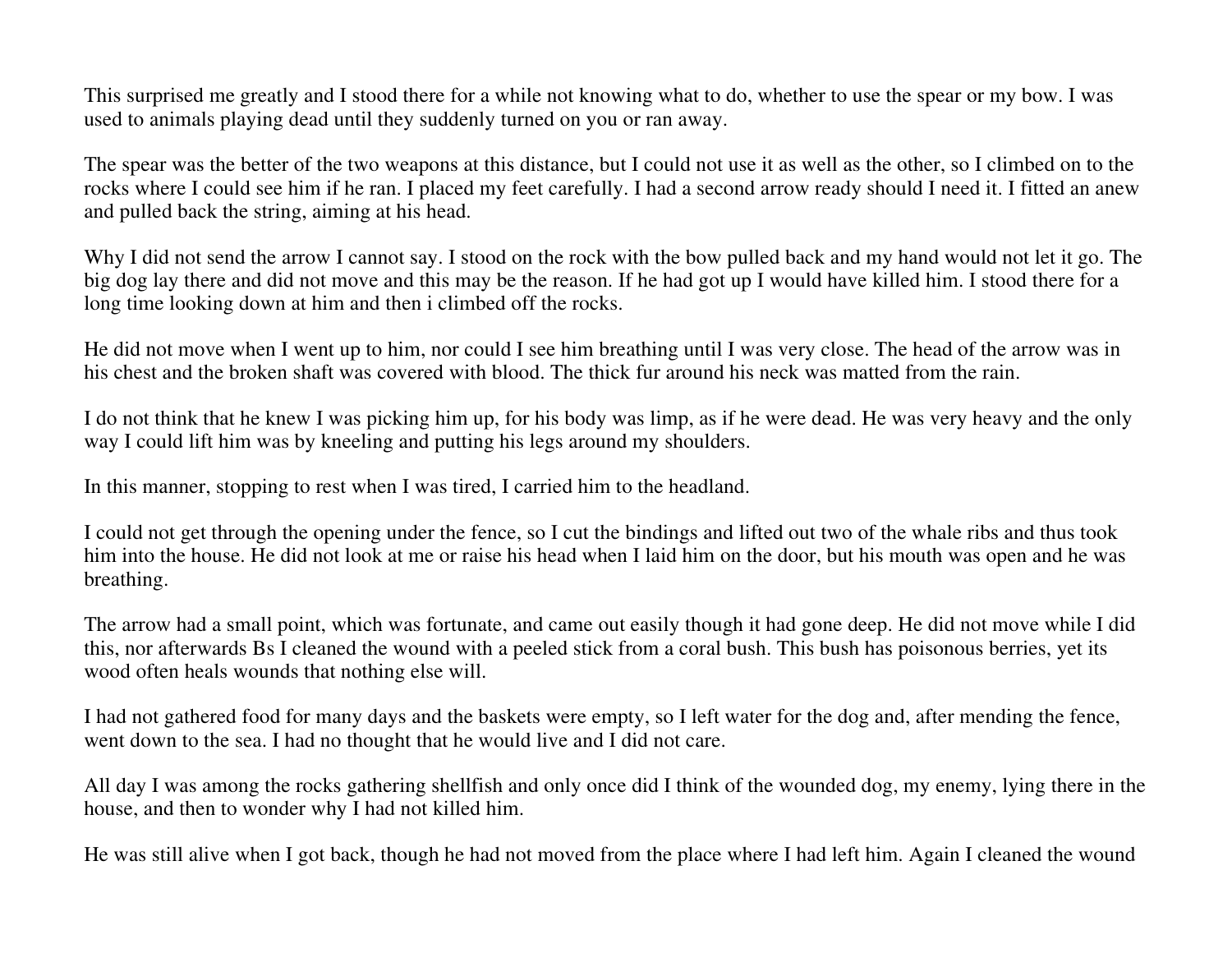with a coral twig. I then lifted his head and put water in his mouth, which he swallowed. This was the first time that he had looked at me since the time I had found him on the trail. His eyes were sunken and they looked out at me from far back in his head.

Before I went to sleep I gave him more water. In the morning I left food for him when ! went down to the sea, and when I came home he had eaten it. He was lying in the corner, watching me. While I made a fire and cooked my supper, he watched me. His yellow eyes followed me wherever I moved.

That night I slept on the rock, for I was afraid of him, and at dawn as I went out I left the hole under the fence open so he could go. But he was there when I got back, lying in the sun with his head on his paws. I had speared two fish, which I cooked for my supper. Since he was very thin, I gave him one of them, and after he had eaten it he came over and lay down by the fire, watching me with his yellow eyes that were very narrow and slanted up at the corners.

Four nights I slept on the rock, and every morning I left the hole under the fence open so he could leave. Each day I speared a fish for him and when I got home he was always at the fence waiting for it. He would not take the fish from me so I had to put it on the ground. Once I held out my hand to him, but at this he backed away and showed his teeth.

On the fourth day when I came back from the rocks early he was not there at the fence waiting. A strange feeling came over me. Always before when I returned, I had hoped that he would be gone. But now as I crawled under the fence I did not feel the same.

I called out, 'Dog, Dog,' for I had no other name for him.

I ran towards the house, calling it. He was inside. He was just getting to his feet, stretching himself and yawning. He looked first at the fish I carried and then at me and moved his tail. That night I stayed in the house. Before I fell asleep I thought of a name for him, for I could not call him Dog. The name I thought of was Rontu, which means in our language Fox Eyes.

#### 16

The white men's ship did not return that spring or in the summer. But every day, whether I was on the headland or gathering shellfish on the rocks or working on my canoe, I watched for it. I also watched for the red ship of the Aleuts.

I was not sure what I would do if the Aleuts came. I could hide in the cave which I had stored with food and water, for it was surrounded by thick brush and the mouth of the ravine could only be reached from the sea. The Aleuts had not used the spring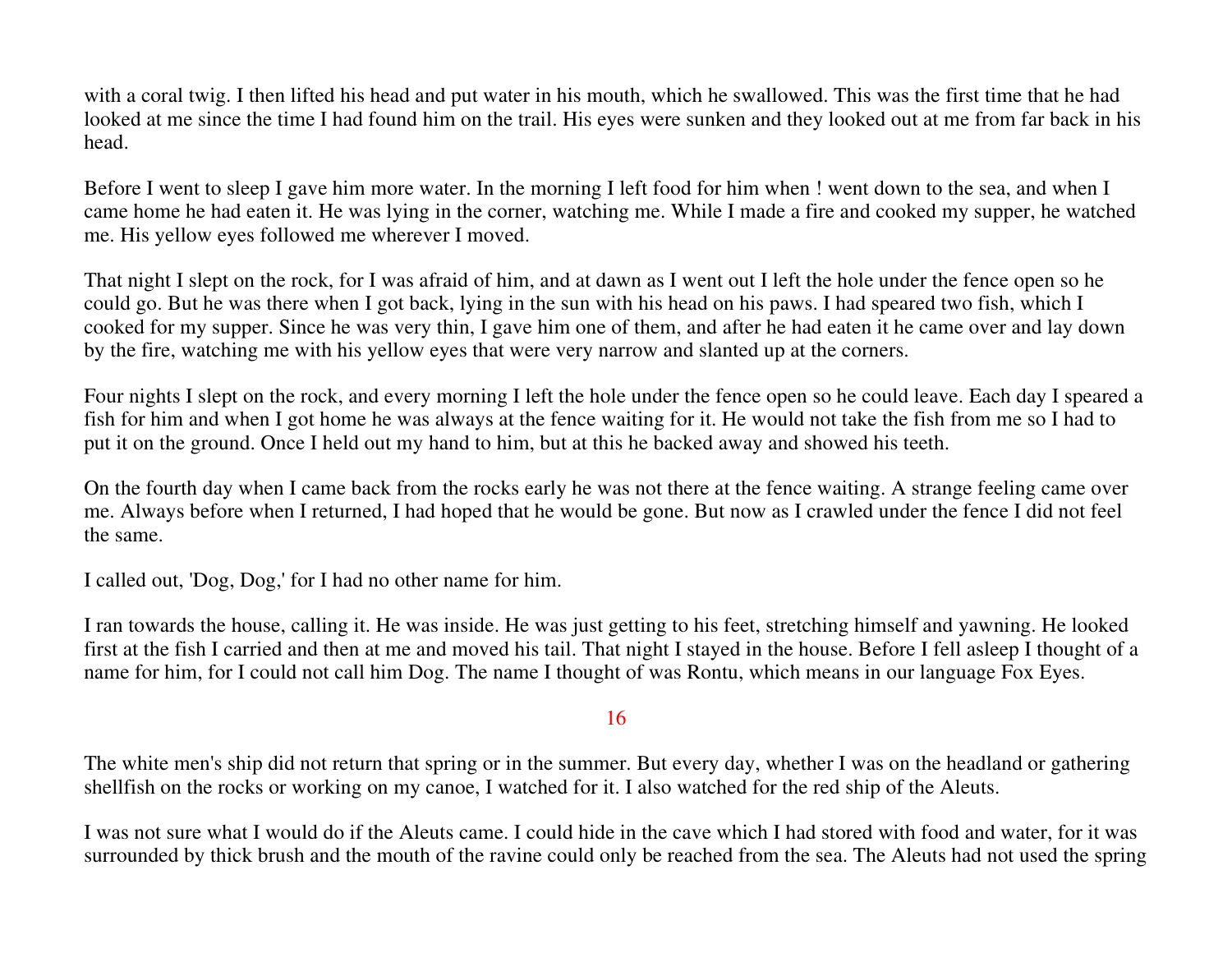and did not know about it because there was another one closer to where they had camped. But they might come upon the cave by chance and then I must be ready to flee.

For this reason I worked on the canoe I had abandoned on the spit. I went to the place where the others were hidden, but they were dried out and cracked. Also they were too heavy for a girl to push into the water, even a girl as strong as I was.

The tides had almost buried the canoe, and I laboured many days to dig it out of the sand. Since the weather was warm, I did not go back and forth to my house on the headland, but cooked my meals on the sandpits and at night slept in the canoe, which saved much time.

Even this canoe was too big for me to pull easily in and out of the water, so I set about making it smaller. I did this by loosening all the planks, by cutting the sinews and heating the pitch that bound them together. I then shaped these planks to half their length, using sharp knives made from a black stone which is to be found at one place on the island, and bound them back together with fresh pitch and sinews.

The canoe when I had finished was not so beautiful as it had been before, but I could now lift one end of it and drag it through the waves. All the time I was working on the canoe, which was most of that summer, Rontu was with me. He was either sleeping in the shade of the canoe or running up and down the sandpits chasing the pelicans that roost there in great numbers because there are numerous fish near by. He never caught any of the birds, yet he would keep trying until his tongue hung out of his mouth.

He had learned his name quickly and many words that meant something to him. *Zalwit*, for example, which is our word for pelican, and *naip* which means fish. I talked to him often, using these words and others and many that he did not understand, just as though I were talking to one of my people.

'Rontu,' I would say after he had stolen a special fish I had speared for my supper, 'tell me why it is that you are such a handsome dog and yet such a thief.'

He would put his head on one side and then the other, although he knew only two of the words, and look at me.

Or I would say, 'It is a beautiful day. I have never seen the ocean so calm and the sky looks like a blue shell. How long do you think these days will last?'

Rontu would look up at me just the same, though he understood none of the words, acting as if he did.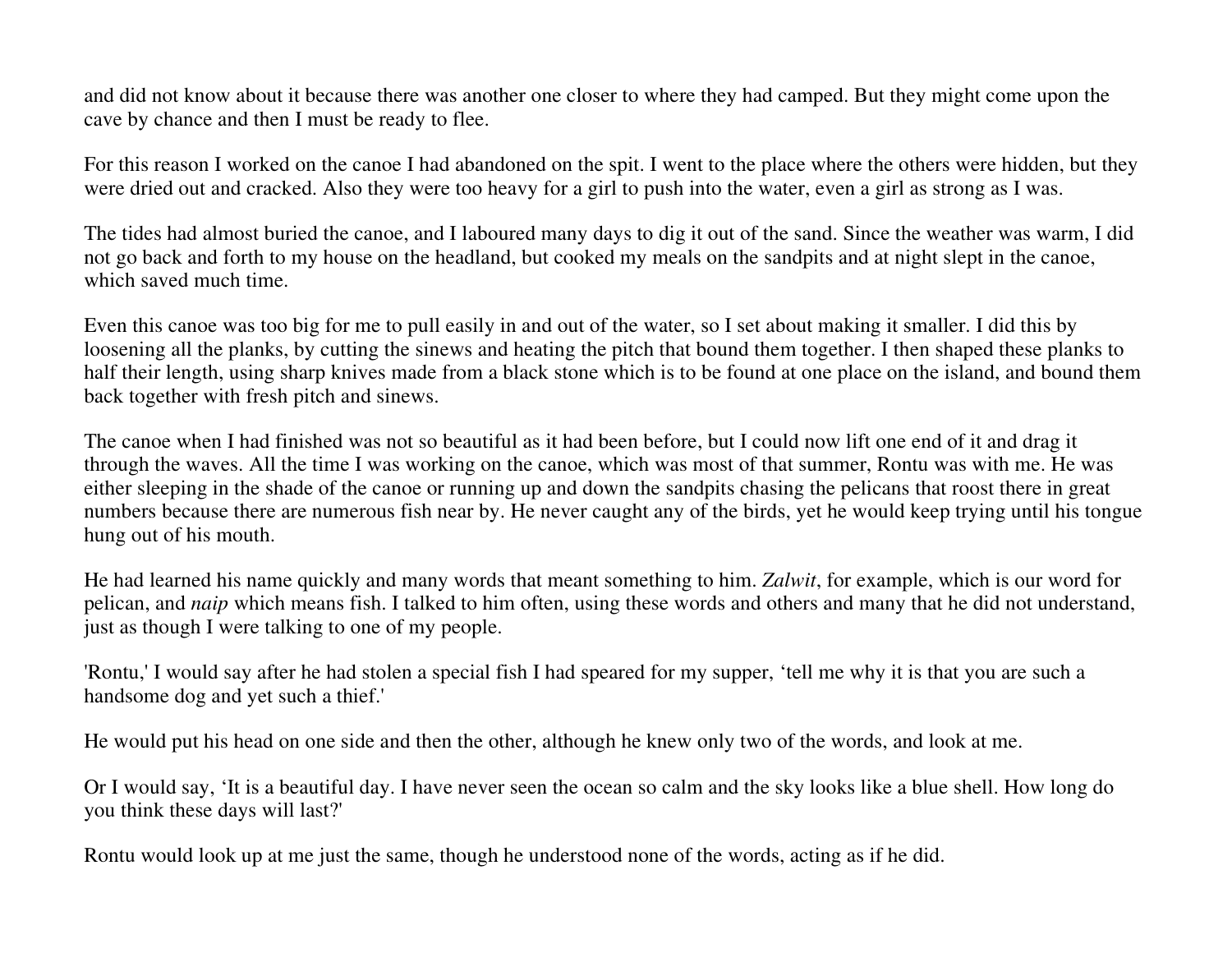Because of this I was not lonely. I did not know how lonely I had been until I had Rontu to talk to.

When the canoe was finished and the pitch had dried I wanted to find out how it went through the water and if the planks leaked, so we set off on a long voyage around the island. The voyage took all of one day, from dawn until night.

There are many sea caves on the Island of the Blue Dolphins and some of them are large and go far back into the cliffs. One of these was near the head- land where my house stood.

The opening was narrow, not much wider than the canoe, but once we were inside, it spread out and was larger than my place on the headland.

The walls were black and smooth and slanted far up over my head. The water was almost as black, except where light came through the opening. Here it was a gold colour and you could see fish swimming around. They were different from the fish on the reefs, having larger eyes and fins that drifted out from their bodies like kelp.

This place opened into another, which was smaller and so dark I could see nothing. It was very silent in there, with no sound of the waves on the shore and only the lapping of the water against the rocky walls. I thought of the god Tumaiyowit who had become angry at Mukat and gone down, down into another world, and I wondered if it were not to such a place as this that he had gone.

Far ahead was a spot of light no larger than my hand, so instead of turning back, which I felt like doing, I drifted towards it around many turnings and came at last to another room much like the first.

Along one side was a wide shelf of rock, which ran out to the sea through a narrow opening. The tide was full and yet the shelf was out of the water. It was a fine place to hide a canoe, which could be lifted out and stored there where no one could find it. The ledge joined the cliff just below my house. All I needed was a trail down to the cave and then the canoe would be close at hand.

'We have made a great discovery,' I said to Rontu.

Rontu did not hear me. He was watching a devil- fish, just beyond the opening of the cave. This fish has a small head with eyes that bulge and many arms. All day Rontu had been barking - at the cormorants, the gulls, the seals - at everything that moved. Now he was quiet, watching the black thing in the water.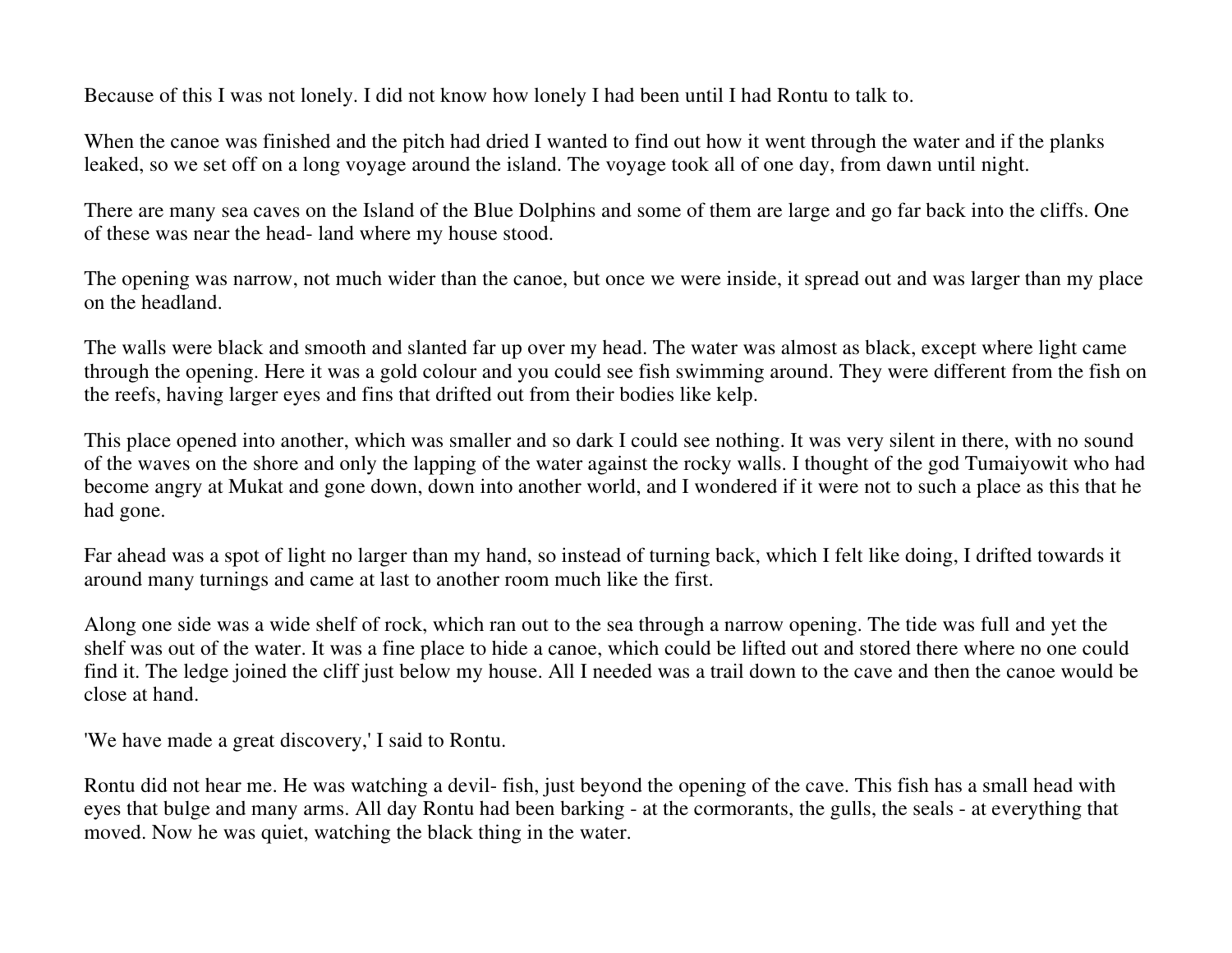I let the canoe drift along and knelt down out of sight until I could pick up my spear.

The devilfish was in front of us, swimming slowly near the surface, moving all his arms at once. Large devilfish are dangerous if you are in the sea, for their arms are as long as a man, and they can quickly wrap them around you. They also have a big mouth and a sharp beak where their arms join their head. This one was the largest I had ever seen.

Since Rontu was standing in front of me and I could not put the canoe into a better position, I had to lean out to use the spear. As I did so, the devilfish saw my movement and let loose in the water a black cloud of liquid which instantly hid him from view.

I knew that the devil fish would not be in the centre of this cloud, that he had left it behind. I therefore did not aim my spear at it, but picked up the paddle and waited until he appeared. He was now twice the length of the canoe from me and though I paddled fast I could not overtake him.

'Rontu,' I said, for he was watching the black cloud in the water, 'you have much to learn about the devilfish.'

Rontu did not look at me or bark. He put his head to one side and then the other, still puzzled, more so when the cloud disappeared and nothing was left except clear water.

Devilfish is the best food in the seas. The flesh is white and tender and very sweet. But they are difficult to catch without a special kind of spear, which I now decided to make during the winter when I would have much time.

I took the canoe to Coral Cove, not far from the cave, and pulled it up on the shore out of reach of the winter storms. There it would be safe until spring when I would hide it in the cave that Rontu and I had found. It was easy to paddle and did not leak. I was very happy.

### 17

Storms came early with rain and between the rains fierce winds struck the island and filled the air with sand. During this time, I made myself another dress, but most of the days I spent fashioning a spear to catch the giant devilfish.

I had seen this spear made, as I had seen my father make bows and arrows, yet I knew little about it, no more than I had about the others. Still I remembered how it looked and how it was used. From these memories I made it after many errors and many hours of work, sitting on the door while Rontu slept near by and the storms beat upon the roof.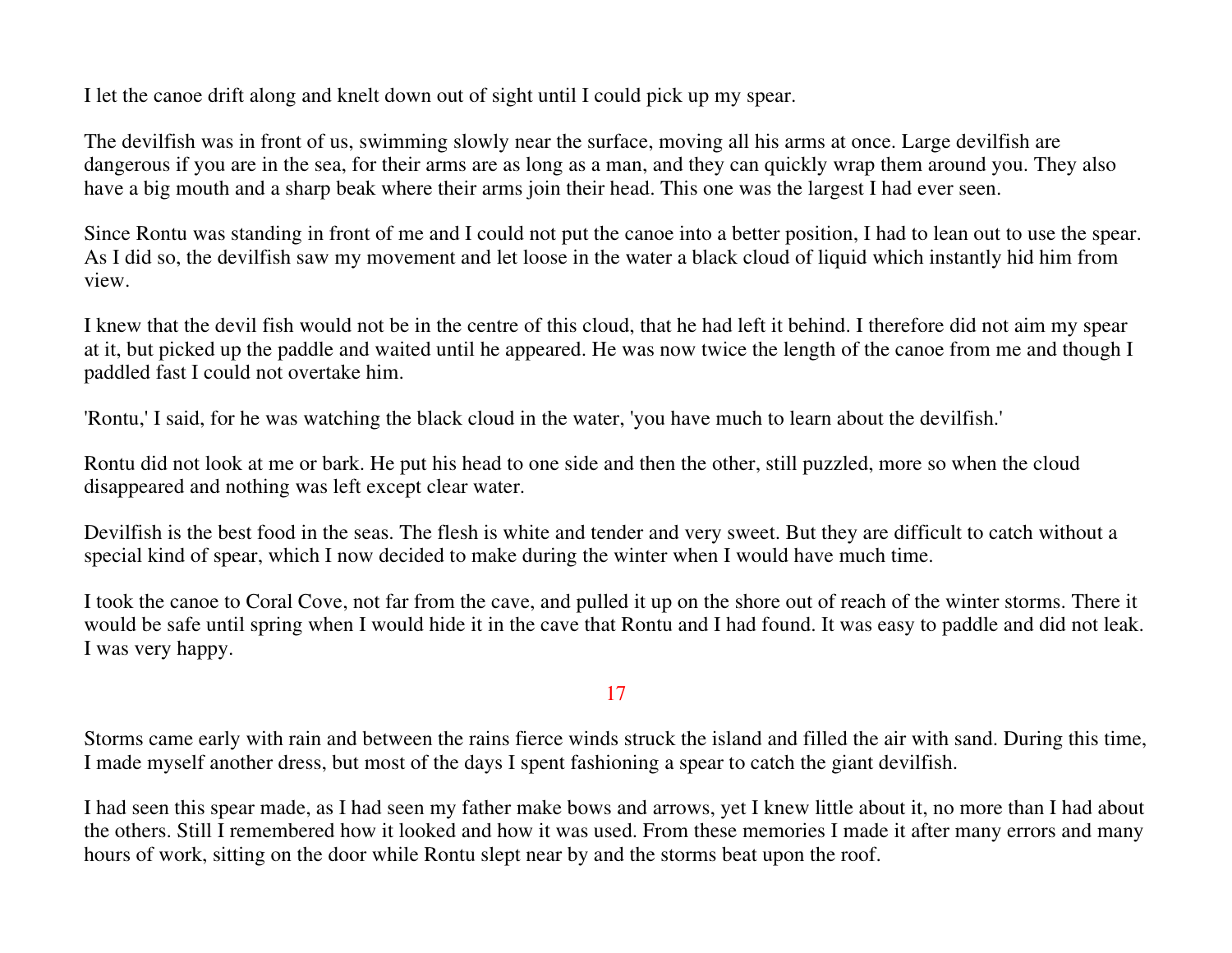Four of the sea-elephant teeth were left, and though I broke all except one, this I worked down to a head with a barbed point. I then made a ring and fastened it to the end of the shaft, and into this ring fitted the head, which was tied to a long string made of braided sinew. When the spear was thrown and struck a devilfish, the head came loose from the shaft. The shaft floated on the water, but the pointed barb was held by the string which was tied to your wrist. This spear was especially good because it could be thrown from a distance.

On the first day of spring I went down to Coral Cove with my new spear. I knew it was spring because that morning at dawn the sky was filled with hocks of darting birds. They were small and black and came only at this time of year. They came out of the south and stayed for two suns, hunting food in the ravines, and then flew off in one great flight towards the north.

Rontu did not go with me to the beach because I had let him out of the fence and he had not returned. The wild dogs had been to the house many times that winter and he had paid no heed to them, but the night before, after they had come and gone, he had stood at the fence. He stood and whined and walked up and down. It worried me to see him act so strangely, and when he refused to eat I finally let him out.

Now I pushed the canoe into the water and drifted cowards the reef where the devilfish lived. The water was so clear that it was like the air around me. Far down, the sea ferns moved as though a breeze were blowing there, and among them swam the devilfish trailing their long arms.

It was good to be on the sea after the winter storms, with the new spear in my hand, but all the morning as I hunted the giant devilfish I kept thinking of Rontu. I should have been happy, yet thinking of him I was not. Would he come back, I wondered, or had he gone to live with the wild dogs? Would he again be my enemy ? If he were my enemy, I knew that I could never kill him, now that he had been my friend.

When the sun was high I hid the canoe in the cave we had found, for once more it was the time the Aleuts might return, and with the two small bass I had speared, though not the giant devil fish, I went up the cliff. I had planned to make a trail from the cave to my house, but had decided that it could be seen from a ship and by anyone standing on the head- land.

The climb was steep. As I reached the top, I paused for breath. The morning was quiet except for the noise of the little birds flying from bush to bush and the cries of the gulls who did not like these strangers. Then I heard the sound of dogs fighting. The sound came from far off, perhaps from the ravine, and taking my bow and arrows, I hurried in that direction.

I went down the path which led to the spring. There were tracks of the wild dogs around the spring, and among them I saw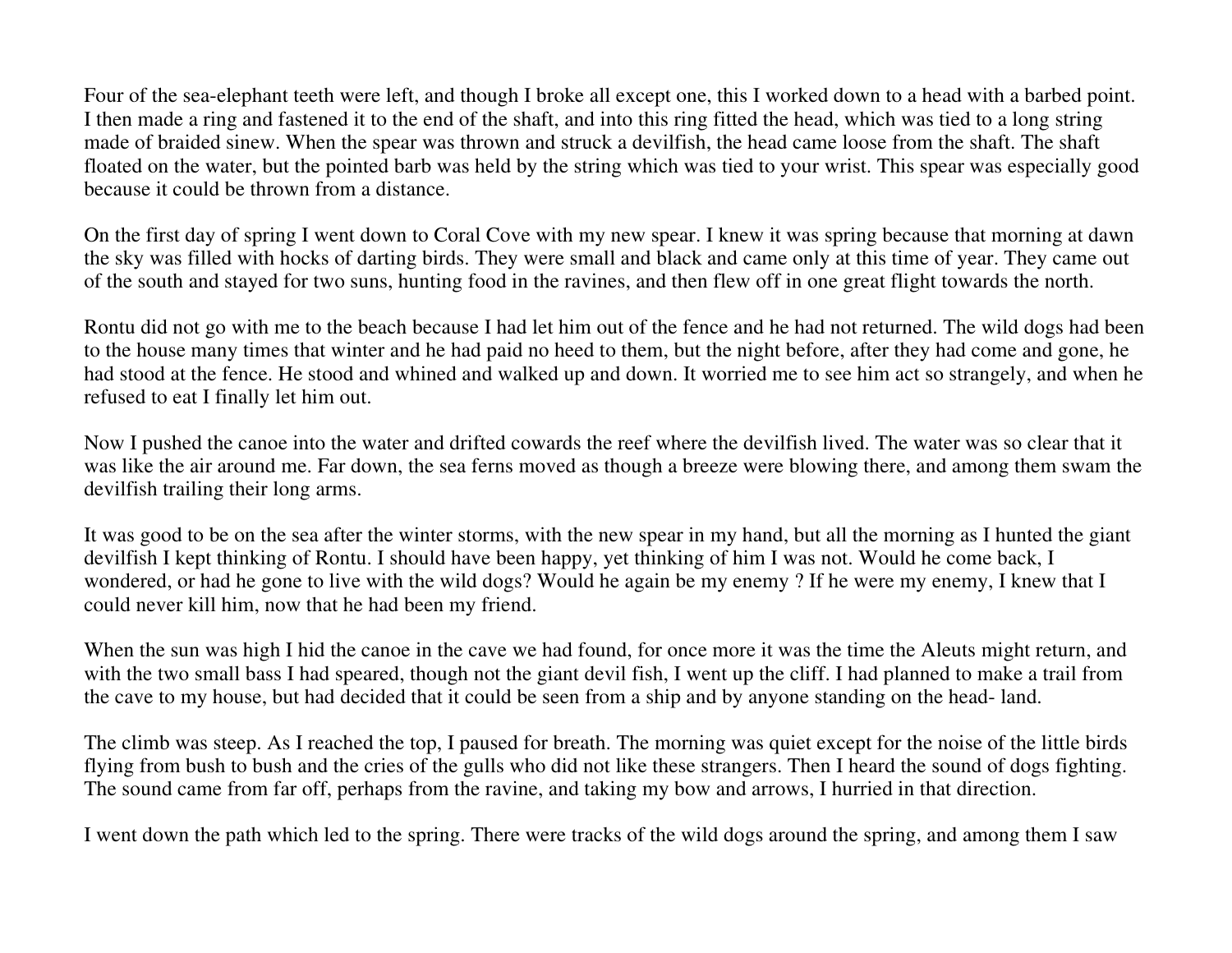the large ones of Rontu. The tracks led away through the ravine which winds to the sea. I heard again the distant sound of fighting.

I went slowly through the ravine because of my bow and arrows.

At last I came to the place where it opens into a meadow right at the edge of a low sea cliff. Some- times in the summers, a long time ago, my people had lived here. They gathered shellfish on the rocks and ate them here, leaving the shells which after many summers had formed a mound. Over this grass had grown, and a thick-leaved plant called *gnapan.*

On this mound, among the grasses and the plants, stood Rontu. He stood facing me, with his back to the sea cliff. In front of him in a half-circle were the wild dogs. At first I thought that the pack had driven him there against the cliff and were getting ready to attack him. But 1 soon saw that two dogs stood out from the rest of the pack, between it and Rontu, and that their muzzles were wet with blood.

One of these dogs was the leader who had taken Rontu's place when he had come to live with me. The other one, which was spotted, I had never seen. The battle was between Rontu and these two dogs. The rest were there to fall upon whichever was beaten.

So great was the noise made by the pack, they had not heard me as I came through the brush, nor did they see me now as I stood at the edge of the meadow. They sat on their haunches and barked, with their eyes fixed on the others. But I was sure that Rontu knew I was somewhere near, for he raised his head and smelled the air.

The two dogs were trotting back and forth along the foot of the mound, watching Rontu. The fight had probably started at the spring and they had stalked him to this place where he had chosen to fight.

The sea cliff was behind him and they could not reach him from that direction so they were trying to think of some other way. It would have been easier if one could have attacked him from the back and one from the front.

Rontu did not move from where he stood on top of the mound. Now and again he lowered his head to lick a wound on his leg, but whenever he did he always kept his eyes on the two dogs trotting up and down.

I could have shot them, for they were within reach of my bow, or driven off the pack, yet I stood in the brush and watched. This was a battle between them and Rontu. If I stopped it, they would surely fight again, perhaps at some other place less favourable to him.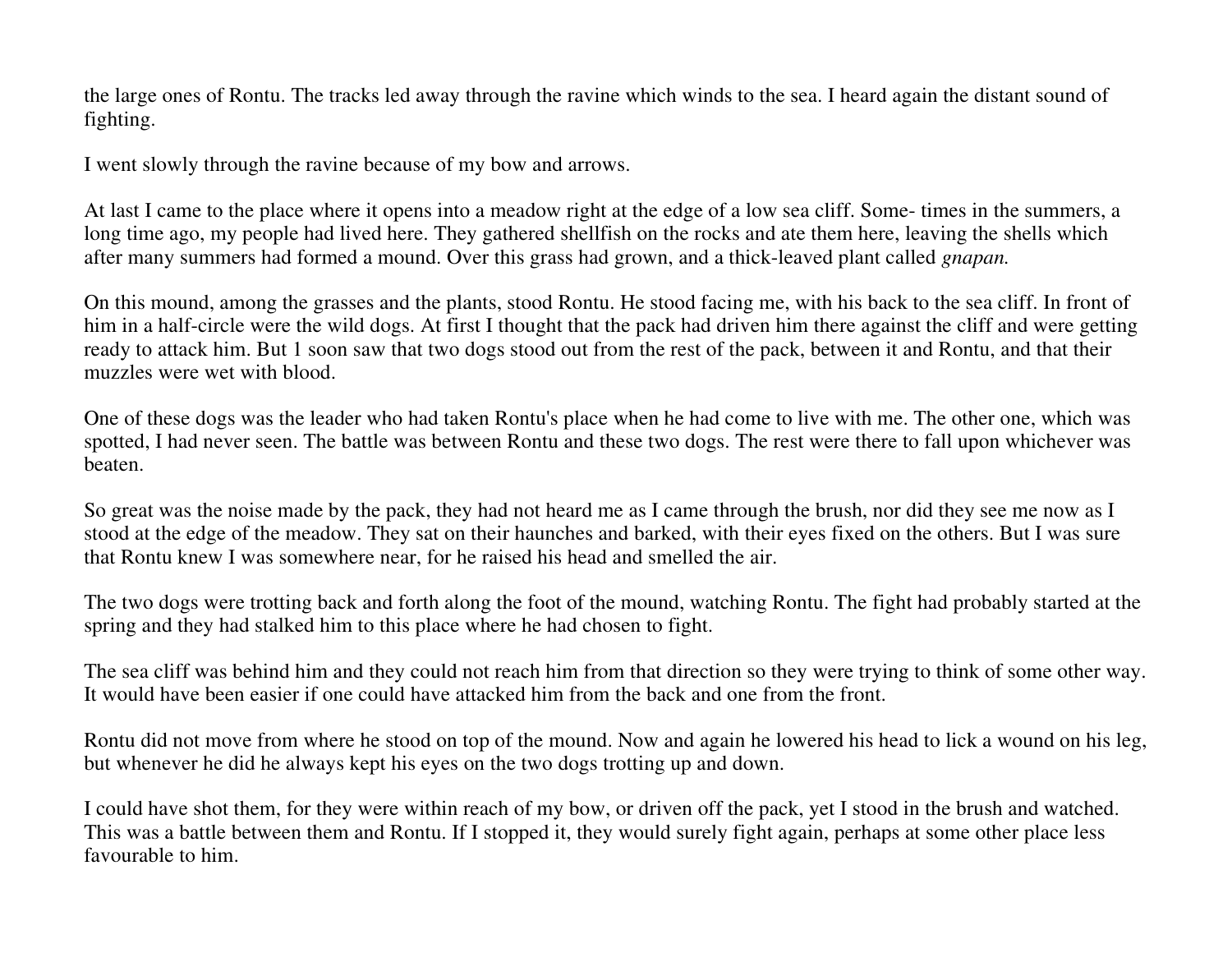Rontu again licked his wound and this time he did not watch the two dogs moving slowly past the mound. I thought it was a lure and so it proved to be, for suddenly they ran towards him. They came from opposite sides of the mound, ears laid back and teeth bared.

Rontu did not wait for the attack, but, leaping at the nearer one, turned his shoulder and with his head lowered caught the dog's foreleg. The pack was quiet. In the silence, I could hear the sound of the bone breaking, and the dog backed away on three legs.

The spotted dog had reached the top of the mound. Whirling away from the one he had crippled, Rontu faced him, but not in time to fend off the first heavy rush. Teeth slashed at his throat and, as he turned his body, struck him instead on the flank, and he went down.

At that moment, while he lay there on the grass with the dog circling warily and the pack moving slowly towards him, without knowing that I did so, I fitted an arrow to the bow. A good distance separated Rontu from his attacker and I could end the battle before he was wounded further or the pack fell upon him. Yet, as before, I did not send the arrow.

The spotted dog paused, and turned in his tracks, and again leaped, this time from behind.

Rontu was still lying in the grass with his paws under him and I thought he did not see that the other was upon him. But crouching there, he suddenly raised himself and at the same time fastened his teeth in the dog's throat.

Together they rolled off the mound, yet Rontu did not let go. The pack sat restless in the grass.

In a short time Rontu rose to his feet and left the spotted dog where it lay. He walked to the top of the mound and lifted his head and gave a long howl. I had never heard this sound before. It was the sound of many things that I did not understand.

He trotted past me and up the ravine. When I got to the house he was there waiting, as if he had not been away or nothing had happened.

In all the lime he lived, Rontu never left again. and the wild dogs, which for some reason divided into two packs, after that never returned to the head- land.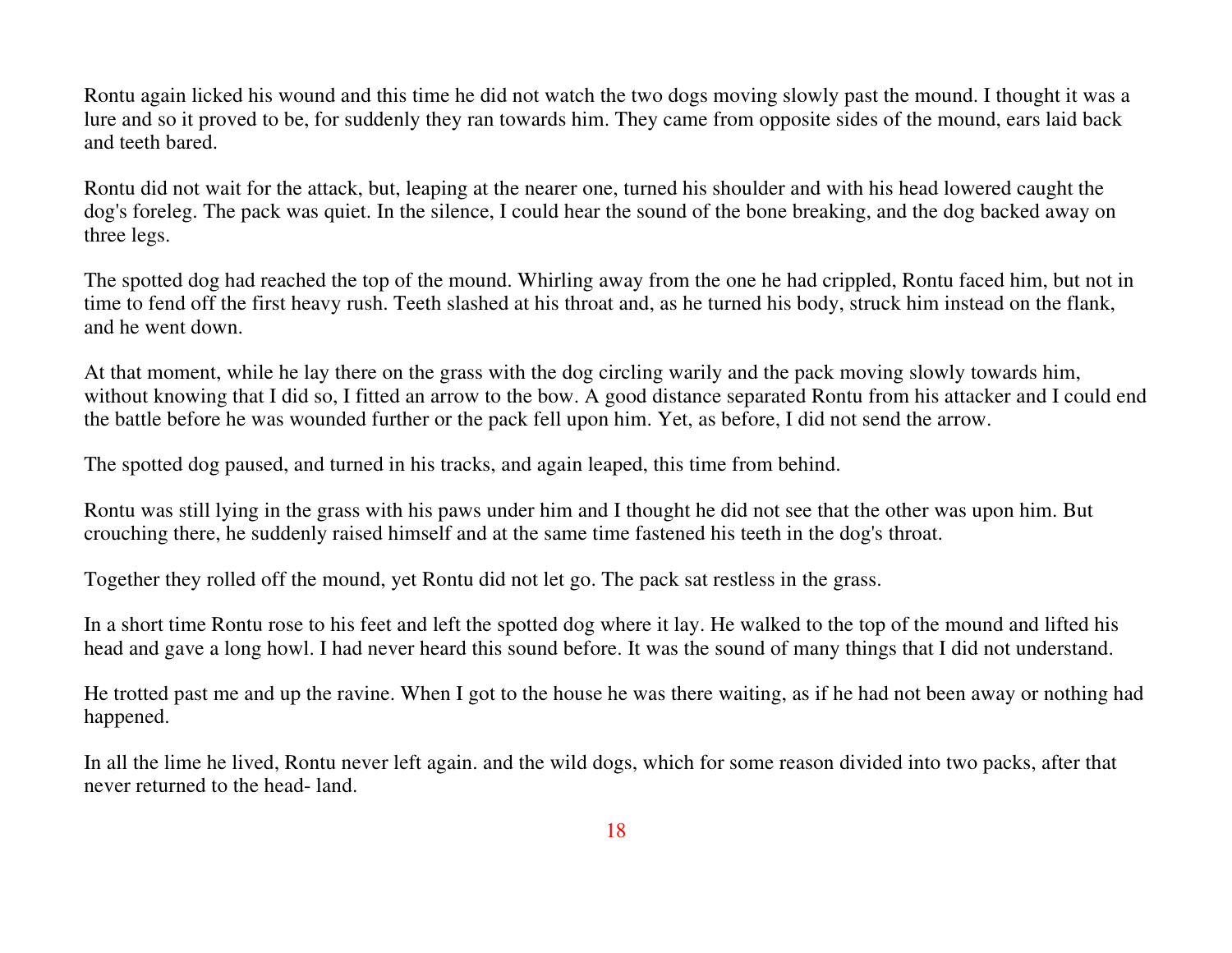Flowers were plentiful that spring because of the winter's heavy rains. The dunes were covered with mars of sand flowers, which are red and have tiny eyes that are sometimes pink and sometimes white. Yuccas grew tall among the rocks of the ravine. Their heads were clustered with curly globes no larger than pebbles and the colour of the sun when it rises. Lupins grew where the springs ran. From the sunny cliffs, in crevices where no one would think anything could grow, sprang the little red and yellow fountains of the comul bush.

Birds were plentiful, too. There were many hummers which can stand still in the air and look like bits of polished stone and have long tongues to sip honey with. There were blue jays, which are very quarrel- some birds, and black-and-white peckers that pecked holes in the yucca stalks and the poles of my roof even in the whale bones of the fence. Red-winged blackbirds also came dying out of the south, and hocks of crows, and a bird with a yellow body and a scarlet head, which I had never seen before.

A pair of these birds made a nest in a stunted tree near my house. It was made from strings of the yucca bush and had a small opening at the top and hung down like a pouch. The mother laid two speckled eggs which she and her mate took turns sitting on. After the eggs hatched, I put shreds of abalone under the tree and these she fed her young.

The young birds were not like their mother and father, being grey and very ugly, but anyway, I took them from the nest and put them in a small cage that I made of reeds. So later in the spring, when all the birds except the crows left the island and hew off to the north, I had these two for friends.

They soon grew beautiful feathers like those of their parents and began to make the same sound, which was reep, reep. But it was soft and clear and much sweeter than the cries of the gulls or the crows or the talk of the pelicans which sounds like the quarrelling of toothless old men.

Before summer came the cage was too small for my two birds, but instead of building a larger one, I cut the tips of their wings, one wing of each, so they could not fly away, and let them loose in the house. By the time their wings had grown out, they had learned to take food from my hand. They would jump down from the roof and perch on my arm and beg, making their reep, reep sound.

When their wings began to feather out, I cut them again. This time I let them loose in the yard, where they hopped around hunting food, perching on Rontu who by now had got used to them. The next time they feathered out, I did not trim their wings, but they never flew farther away than the ravine and would always come back at night to sleep and, no matter how much they had eaten, to ask for food.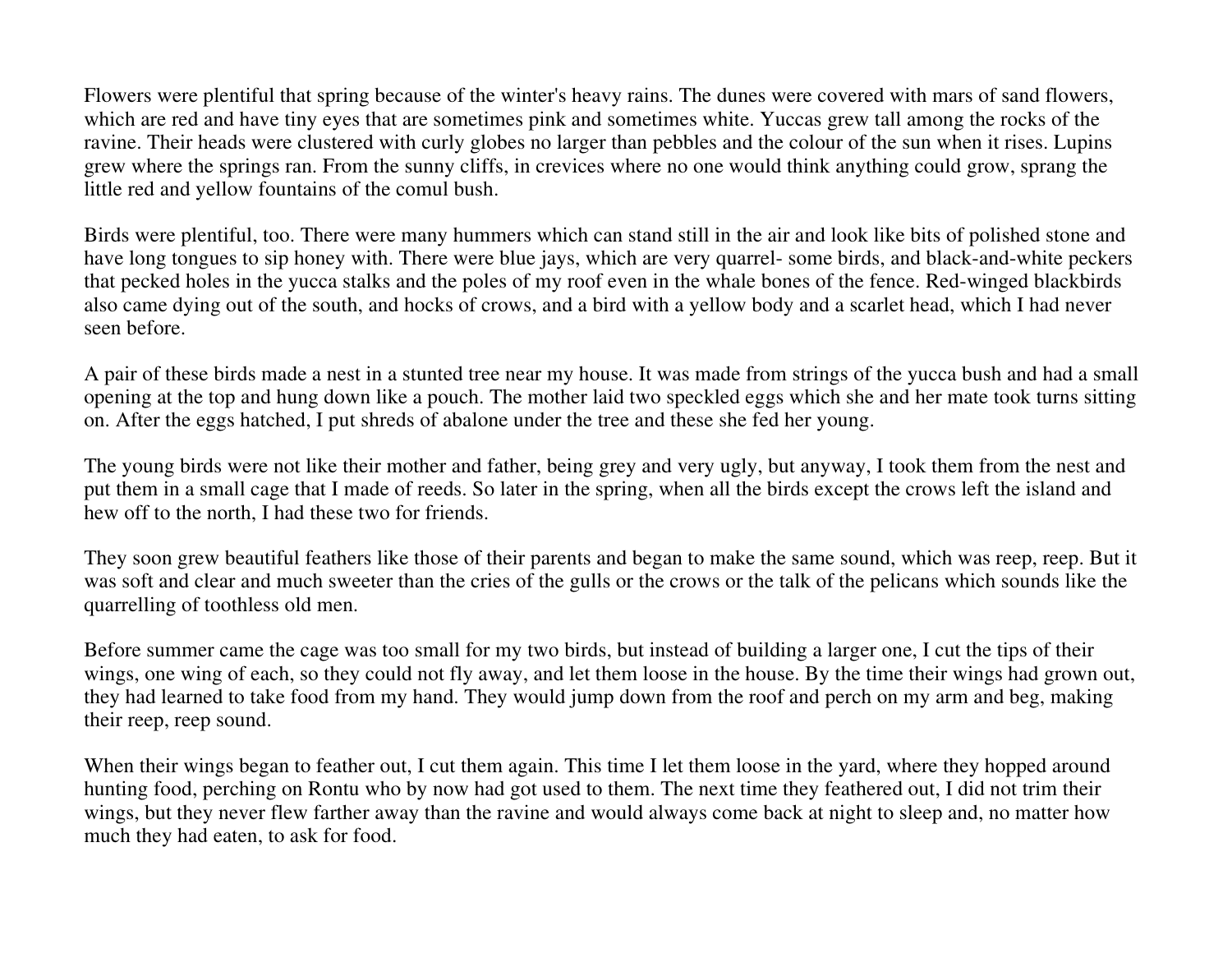One, because he was larger, I called Tainor. I named him after a young man I liked who had been killed by the Aleuts. The other was called Lurai, which was a name I wished I had been called instead of Karana.

During the time that I was taming the birds, I made another skirt. This one I also made of yucca fibres softened in water and braided into twine. I made it just like the others, with folds running lengthwise. It was open on both sides and hung to my knees. The belt I made of sealskin which could be tied in a knot. I also made a pair of sandals from sealskin for walking over the dunes when the sun was hot, or just to be dressed up when I wore my new skirt of yucca twine.

Often I would put on the skirt and the sandals and walk along the cliff with Rontu. Sometimes I made a wreath of flowers and fastened it in my hair. After the Aleuts had killed our men at Coral Cove, all the women of our tribe had singed their hair short as a sign of mourning. I had singed mine, too, with a faggot, but now it had grown long again and came to my waist. I parted it and let it fall down my back, except when I wore a wreath. Then I made braids and fastened them with long whalebone pins.

I also made a wreath for Rontu's neck, which he did not like. Together we would walk along the cliff looking at the sea, and though the white men's ship did not return that spring, it was a happy time. The air smelled of flowers and birds sang everywhere.

## 19

Another summer had come and still I had not speared the giant devilfish that lived near the cave.

Every day during the spring, Rontu and I went to look for him. I would put the canoe in the water and paddle slowly through the cave, from one opening to the other, often several times. I saw many devilfish there where the black water is streaked with light, but not the giant one.

At last I gave up looking for him and began to gather abalones for winter. The red shells hold the sweetest meat and are best for drying, though the green ones and the black are also good. Because the red ones are the sweetest, starfish prey upon them.

This star-shaped creature places itself over the shell of an abalone. With its five arms spread out against the rock to which the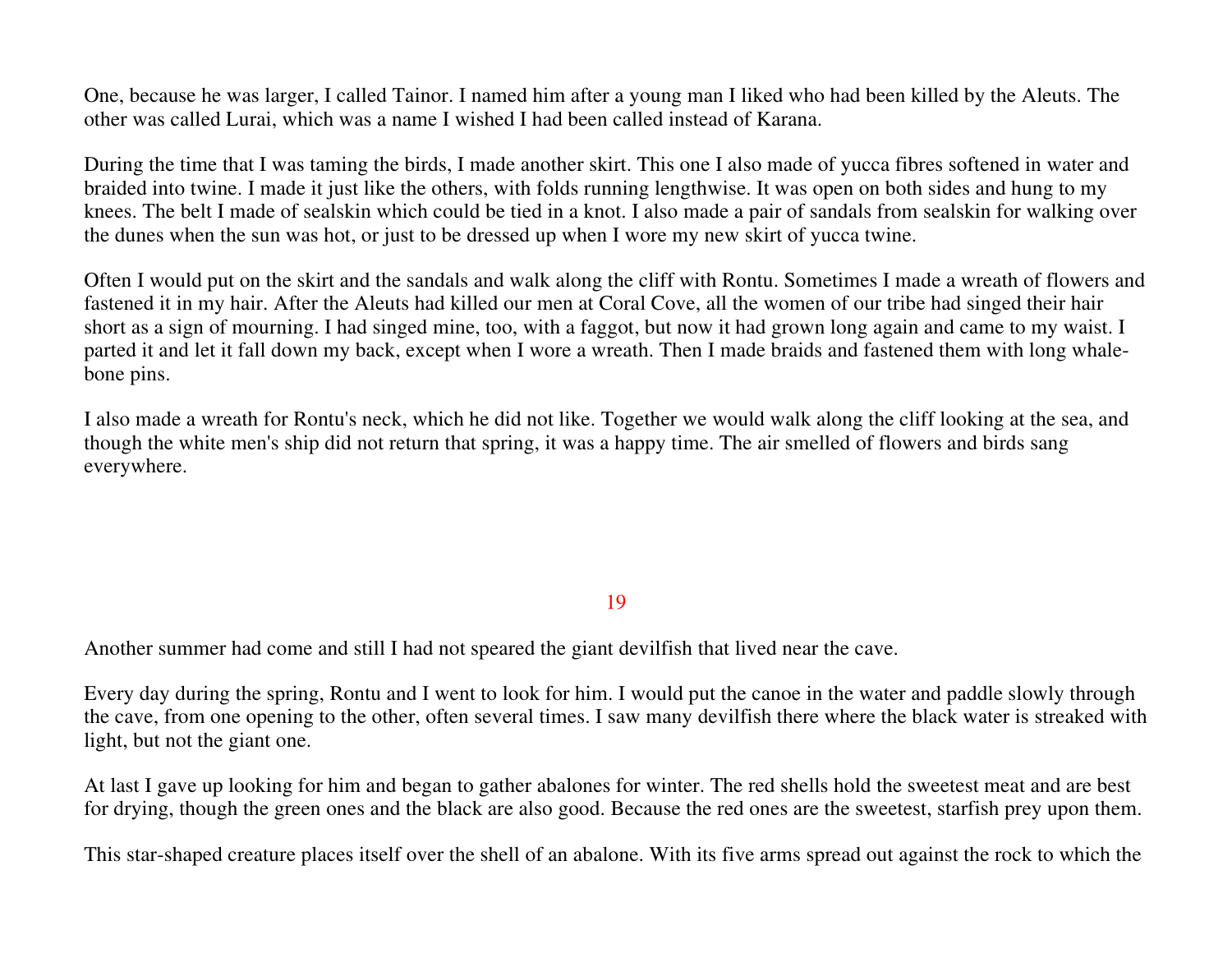abalone is fastened, it holds the shell with its suckers, and then begins to lift itself. The starfish pulls against the abalone shell, sometimes for days, holding on with its suckers and pushing up with its legs, until little by little the heavy shell comes loose from the body.

One morning we left the cave and paddled out to the reef which is joined to it.

For many days I had been gathering a few shell- fish on the rocks at Coral Cove, but I had been watching the reef and waiting for the right time to harvest. This is when there are few starfish feeding, for they are as hard to pry loose from an abalone as an abalone is to pry from a rock.

The tide was low and the reef rose far out of the water. Along its sides were great numbers of red abalones and very few starfish, so before the sun was high I filled the bottom of the canoe.

The day was windless, and since I had all I could carry, I tied the canoe, and with Rontu following me, climbed on to the reef to look for fish to spear for our supper.

Blue dolphins were leaping beyond the kelp beds. In the kelp otter were playing at the games they never tire of. And around me everywhere the gulls were fishing for scallops, which were numerous that summer. They grow on the floating kelp leaves and there were so many of them that much of the kelp near the reef had been dragged to the bottom. Still there were scallops that the gulls could reach, and taking them in their beaks they would fly far above the reef and let them drop. The gulls would then swoop down to the rocks and pick the meat from the broken shells.

Scallops fell on the reef like rain, which amused me, but not Rontu who could not understand what the gulls were doing. Dodging this way and that I went to the end of the reef where the biggest fish live. With a sinew line and a hook made of abalone shell I caught two that had large heads and long teeth, but are good to eat. I gave one to Rontu and on the way back to the canoe gathered purple sea urchins to use for dyeing.

Rontu, who was trotting along in front of me, suddenly dropped his fish and stood looking down over the edge of the reef.

There, swimming in the clear water, was a devil- fish. It was the same one I had been hunting for. It was the giant!

Seldom did you see any devilfish here, for they like deep places, and the water along this part of the reef is shallow. Perhaps this one lived in the cave and came here only when he could not find food. Rontu made no sound. I fixed the head of the spear and the long string that held it to my wrist. I then crawled back to the edge of the reef.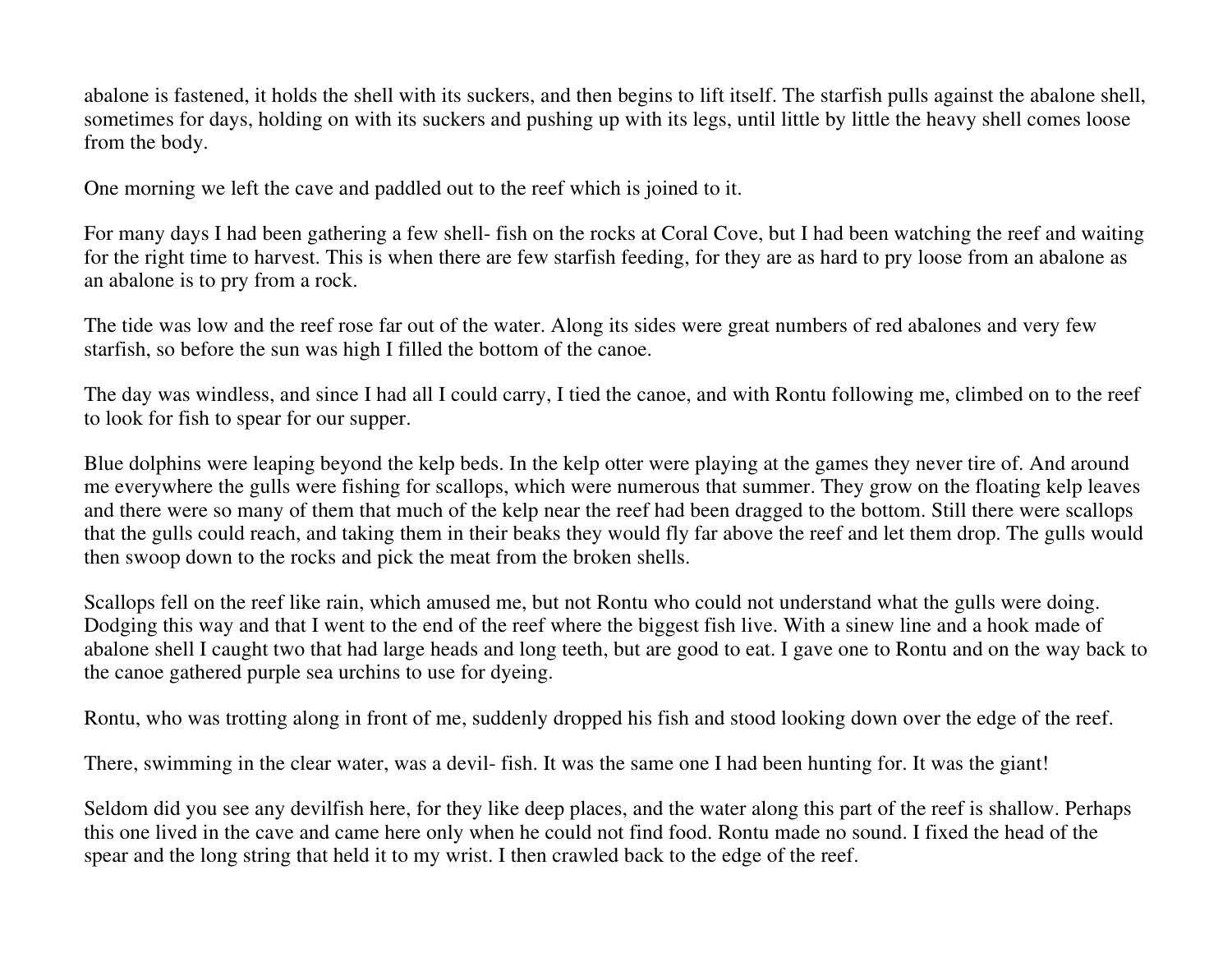The giant had not moved. He was floating just below the surface of the water and I could plainly see his eyes. They were the size of small stones and stood out from his head, with black rims and gold centres and in the centres a black spot, like the eyes of a spirit I had once seen on a night that rain fell and lighting forked in the sky.

Where my hands rested was a deep crevice and in it a fish was hiding.

The giant was half the length of my spear from the reef, but while I watched, one of his long arms ran out like a snake and felt its way into the crevice. It went past the fish and along the side of the rock and then the end of it curled back. As the arm gently wound itself around the fish from behind, I rose to one knee and drove the spear.

I aimed at the giant's head, but though it was larger than my two fishes and a good target, I missed. The spear struck down through the water and slanted off. Instantly a black cloud surrounded the devilfish. The only thing I could see of him was one long arm still grasping his prey.

I jumped to my feet to pull in the spear, thinking that I might have a chance to throw it again. As I did so, the shaft bobbed back to the surface and I saw that the barbed point had come loose.

At the same moment the string tightened. My grip on it broke, and aware that I had struck the devilfish, I quickly dropped the coils I held, for when the string runs out fast it burns your hands or becomes entangled.

The devilfish does not swim with fins or dippers, like other things in the sea. He takes water in through the hole in the front of his body and pushes the water out behind through two slits. When he is swimming slowly you can see these two streams trailing out, but only then. When he moves fast, you can see nothing except a streak in the water.

The coils I had dropped on the rock hopped and sang as they ran. Then there were no mote of them. The suing tightened on my wrist and, to lessen the shock, I leaped across the crevice in the direction the giant had taken. With the string in both hands, but still fastened to my wrist, J braced my feet on the slippery rock and leaned backwards.

The string snapped tight with the weight of the devilfish. It began to stretch, and fearing that it might break, I walked forward, yet I made him pull me every step.

He was moving towards the cave, along the edge of the reef. The cave was a good distance away. If he got there I would surely lose him. The canoe was tied just in front of me. Once I was in it, I could let him pull me until he grew tired. But there was no way to untie the canoe and still hold on to the string.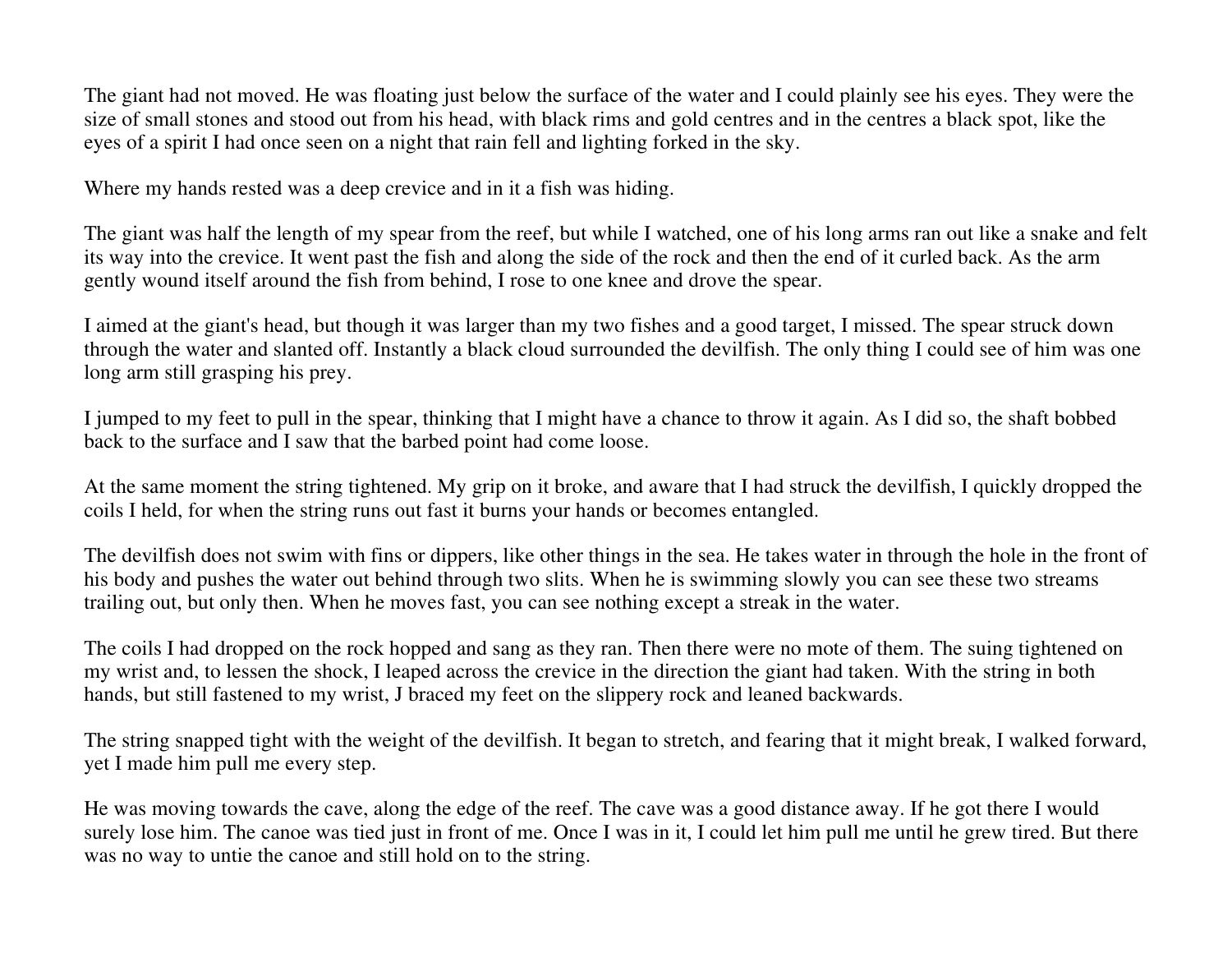Rontu all this time was running up and down the reef barking and leaping at me, which made my task harder.

Step by step I walked forward, until the devilfish was in the deep water close to the cave. He was so close that I had to stop, even if the sinew broke and I lost him. I therefore braced myself and did not move. The sinew stretched, throwing off drops of water. I could hear it stretch and I was sure it would break. I did not feel it cutting into my hands, though they bled.

The pull suddenly lessened and I was sure that he was gone, but the next instant I saw the suing cutting the water in a wide circle. He was swimming off from the cave and the reef towards some rocks that were about twice the length of the suing away. He would be safe there, too, for among them were many places to hide.

I pulled in half the string while he was moving towards the rocks, but soon had to let it out. It grew tight and again began to stretch. The water here was only a little over my waist, and I let myself down over the reef.

There was a sand bar not far from the rocks, and stepping carefully on the bottom, which was full of holes, I slowly made my way towards it. Rontu swam along by my side.

I reached the sand bar before the devilfish could hide himself in the rocks. The suing held and he turned about and once more swam towards the cave. Twice again he did this. Each time I took in some of the suing. The third time, as he came up into the shallow water, I walked backward across the sand bar so he would not see me, and pulled on the string with all my strength.

The giant slid up on the sand. He lay with his arms spread out, partly in the water, and I thought he was dead. Then I saw his eyes moving. Before I could shout a warning, Rontu had rushed forward and seized him. But the devilfish was too heavy to lift or shake. As Rontu's jaws sought another hold, three of the many arms wound themselves around his neck.

Devilfish are only dangerous when in the water where they can fasten themselves to you with their long arms. These arms have rows of suckers underneath them and they can drag you under and hold you there until you drown. But even on land the devilfish can injure you, for he is strong and does not die quickly.

The giant was flailing his arms, struggling to get back into the water. Little by little he was dragging Rontu with him. I could no longer use the string because it was wound around Rontu's legs.

The whalebone knife I used for prying abalones from the rocks was tied to a thong at my waist. The blade was thick at the point but had a sharp edge. I dropped the coils of string and unfastened the knife as I ran.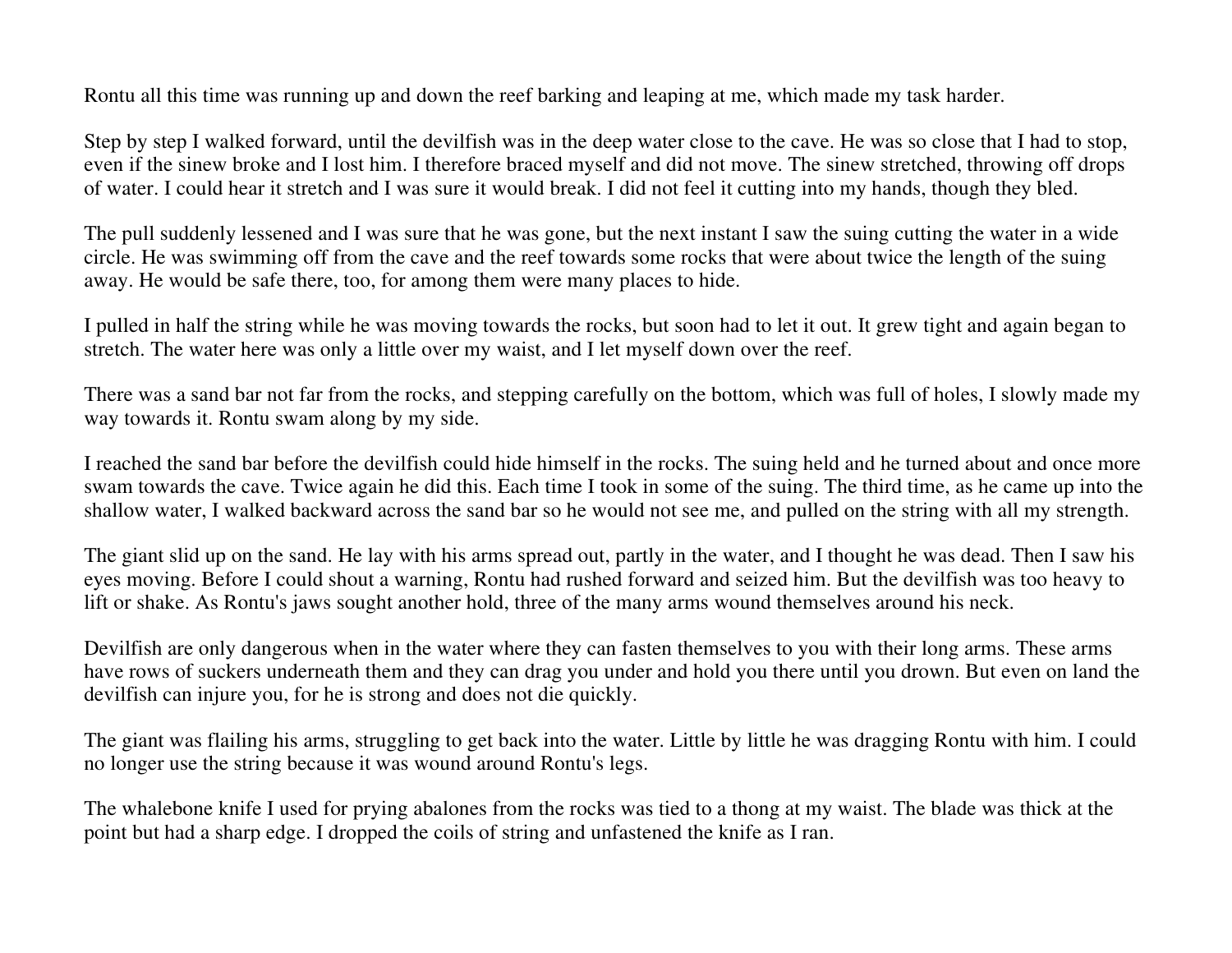I ran past the devilfish and got between him and the deep water. So many of his arms were flailing that it was useless to cut any one of them. One struck me on the leg and burned like a whip. Another, which Rontu had chewed off, lay wriggling at the edge of the water, as if it were looking for something to fasten on to.

The head rose out of the twisting arms like a giant stalk. The gold eyes with their black rims were fixed on me. Above the sounds of the waves and the water splashing and Rontu's barking, I could hear the snapping of his beak, which was sharper than the knife I held in my hand.

I drove the knife down into his body and as I did this I was suddenly covered, or so it seemed, with a countless number of leeches, sucking at my skin. Fortunately one hand was free, the hand that held the knife, and again and again I struck down through the tough hide. The suckers, which were fastened to me and pained greatly, lessened their hold. Slowly the arms stopped moving and then grew limp.

I tried to drag the devilfish out of the water, but my strength was gone. I did not even go back to the reef for my canoe, though I did take the shaft and the head of the spear, which had cost me much labour, and the sinew line.

It was night before Rontu and I got back to the house.

Rontu had a gash on his nose from the giant's beak, and I had many cuts and bruises. I saw two more giant devilfish alone the reef that summer, but I did not try to spear them.

### 20

I gathered two more canoe-loads of abalones soon after that, mostly the sweet red ones, which I cleaned and carried to the house. Along the south part of the fence where the sun shone most of the day, I built long shelves out of branches and put the meat up to dry. Abalones are larger than your hand and twice as thick when fresh, but they shrink small in the sun so you have to dry many.

In the old days on the island there were children to keep away the gulls, which would rather feast on abalones than anything else. In one morning, if the meat was left unguarded, they could fly off with a month's harvest.

At first, whenever I went to the spring or to the beach, I left Rontu behind to chase them off, but he did not like this and howled all the time I was gone. Finally I tied strings to some of the abalone shells and hung them from poles. The insides of the shells are bright and catch the sun and they turn one way and another in the wind. After that I had little trouble with the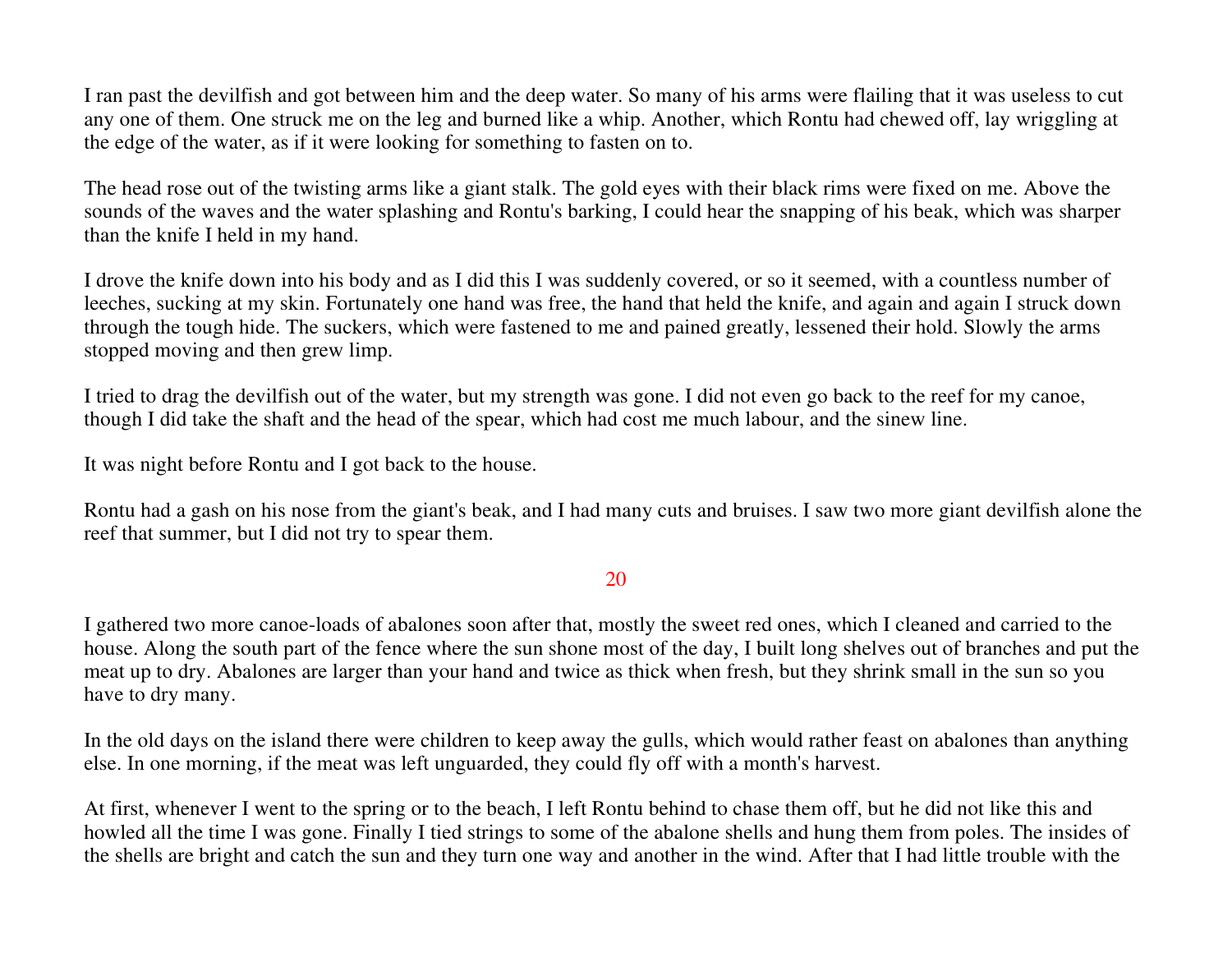gulls.

I also caught small fish in a net I had made and hung them up to dry for winter light. With meat drying on the shelves and the shells flashing and turning in the wind and the strings of fish hanging on the fence, the yard looked as if a whole village were living there on the headland instead of just Rontu and me.

Every morning after I had gathered food for winter, we went out on the sea. At the end of summer I would gather roots and seeds to store, but now there was nothing that needed to be done. We went many places those first days of summer - to the beach where the sea elephants lived, to Black Cave which was even larger than the first cave we found, and to Tall Rock where the cormorants roosted.

Tall Rock was more than a league from the island and was black and shimmering because it was covered with cormorants. I killed ten of the birds the first time we went there and I skinned and fleshed them and put them out to dry, for someday I wanted to make myself a skirt of cormorant feathers.

Black Cave was on the south coast of the island, near the place where the canoes were stored. In front of the cave was a high ledge of rocks surrounded by deep kelp beds, and I would have paddled by it if I had not seen a sea-hawk fly out. The sun was in the west and I had a long way to go to reach home, but I was curious about the hawk and the place he lived in.

The opening of the cave was small, like the one in the cave under the headland, and Rontu and I had to crouch low to get through. Weak light came from outside and I saw that we were in a room with black, shining walls that curved high overhead. At the far end of the room was another small opening. It was long and very dark, but when we reached the end of it we were in another room which was larger than the first and lit with a shaft of light. The light came from the sun, which shone down through a jagged crack in the ceiling.

Seeing the sun shining down and the black shadows drifting over the walls, Rontu barked, then began to howl. The sound echoed through the cave like the howling of a whole pack of dogs. It sent a cold feeling down my back.

'Be quiet!' I shouted, putting my hand over his jaws. My words echoed and echoed in the room.

I turned the canoe around and started back to- wards the opening. Above it, on a deep ledge that ran from one side of the room to the other, my gaze fell upon a row of strange figures. There must have been two dozen of them standing against the black wall. They were as tall as I, with long arms and legs and short bodies made of reeds and clothed in gull feathers. Each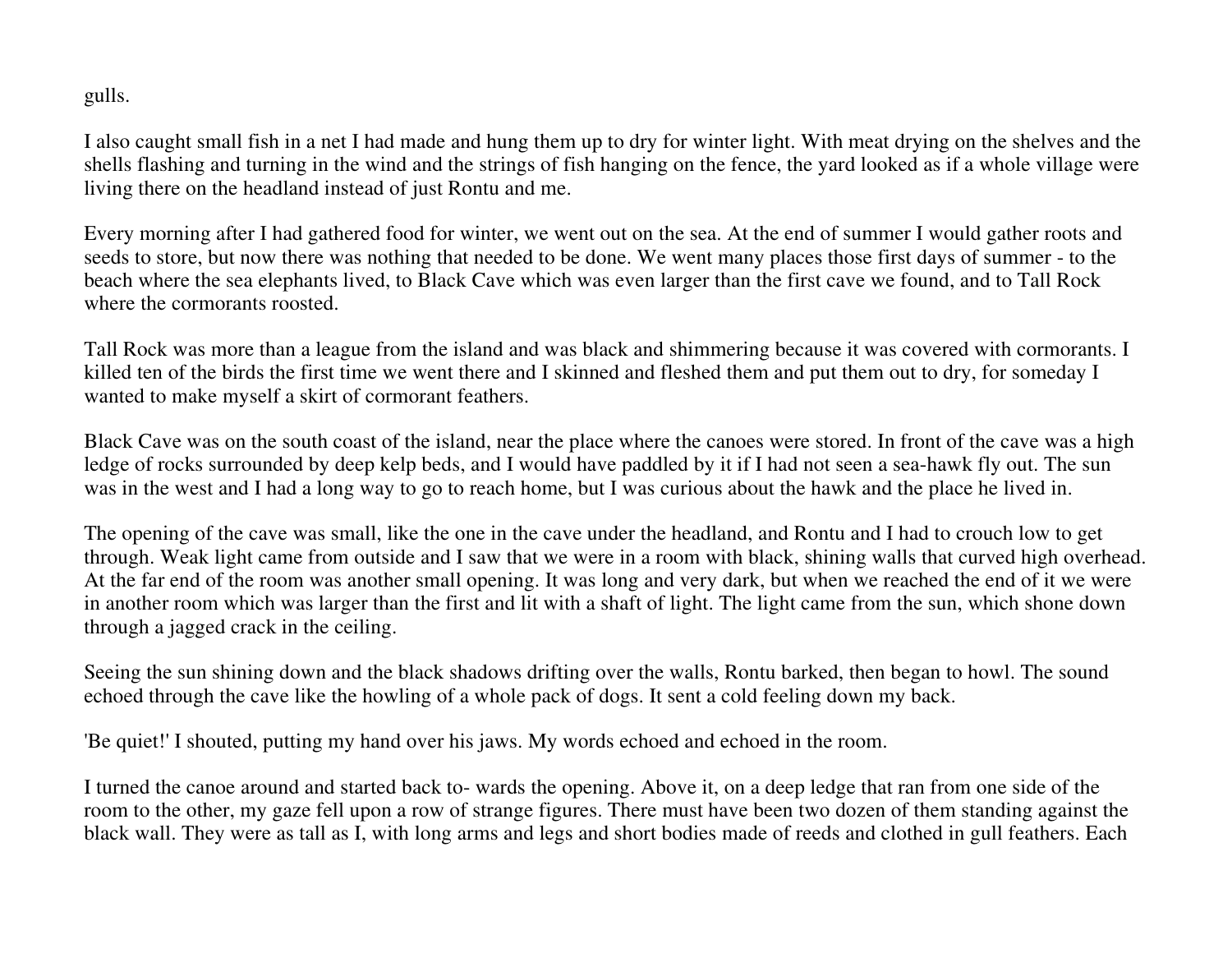one had eyes fashioned of round or oblong disks of abalone shell, but the test of their faces were blank. The eyes glittered down at me, moved as the light on the water moved and was reflected upon them. They were more alive than the eyes of those who live.

In the middle of the group was a seated figure, a skeleton. It sat leaning against the wall with its knees drawn up and in its fingers, which were raised to its mouth, a flute of pelican bone.

There were other things there on the ledge, in the shadows among the standing figures, but having drifted far back in the room, I again paddled towards the opening. I had forgotten that the tide was coming in. To my great surprise the opening had narrowed. It was too small now for me to get through. We would have to stay there in the room until the tide went out, until dawn came.

I paddled to the far end of the cave. I did not look back at the glittering eyes of the figures on the ledge. I crouched in the bottom of the canoe and watched the shaft of light grow weak. The opening out to the sea grew smaller and finally disappeared. Night came and a star showed through the crevice overhead.

This star passed out of sight and another took its place. The tide Lifted the canoe higher in the room, and as the water lapped against the walls it sounded like the soft music of a flute. It played many tunes through the long night and I slept little, watching the stars change. I knew that the skeleton who sat on the ledge playing his flute was one of my ancestors, and the others with the glittering eyes, though only images, were too, but still I was sleepless and afraid.

With the first light, another high tide almost set- ting, we left the cave. I did not look up at those standing quietly on the ledge or at the flute player playing for them, but paddled fast out into the morning sea. Nor did I look back.

'I suppose this cave once had a name,' I said to Rontu, who was as glad to be free as I was, 'but I have never heard of it or heard it spoken about. We will call it Black Cave and never in all our days go there again.'

When we came back from out voyage to Tall Rock, I hid the canoe in the cave below the headland. It was hard work, but each time I would lift the canoe from the water and on to the ledge, even though I planned to go out the next morning.

Two summers had come and gone and the Aleut hunters had not returned, yet during these days I always looked for them. At dawn, as Rontu and I went down the cliff, I would watch the ocean for their sails. The summer air was clear and I: could see many leagues. Wherever we went in the canoe I would never be gone longer than half a day. On the way home, I always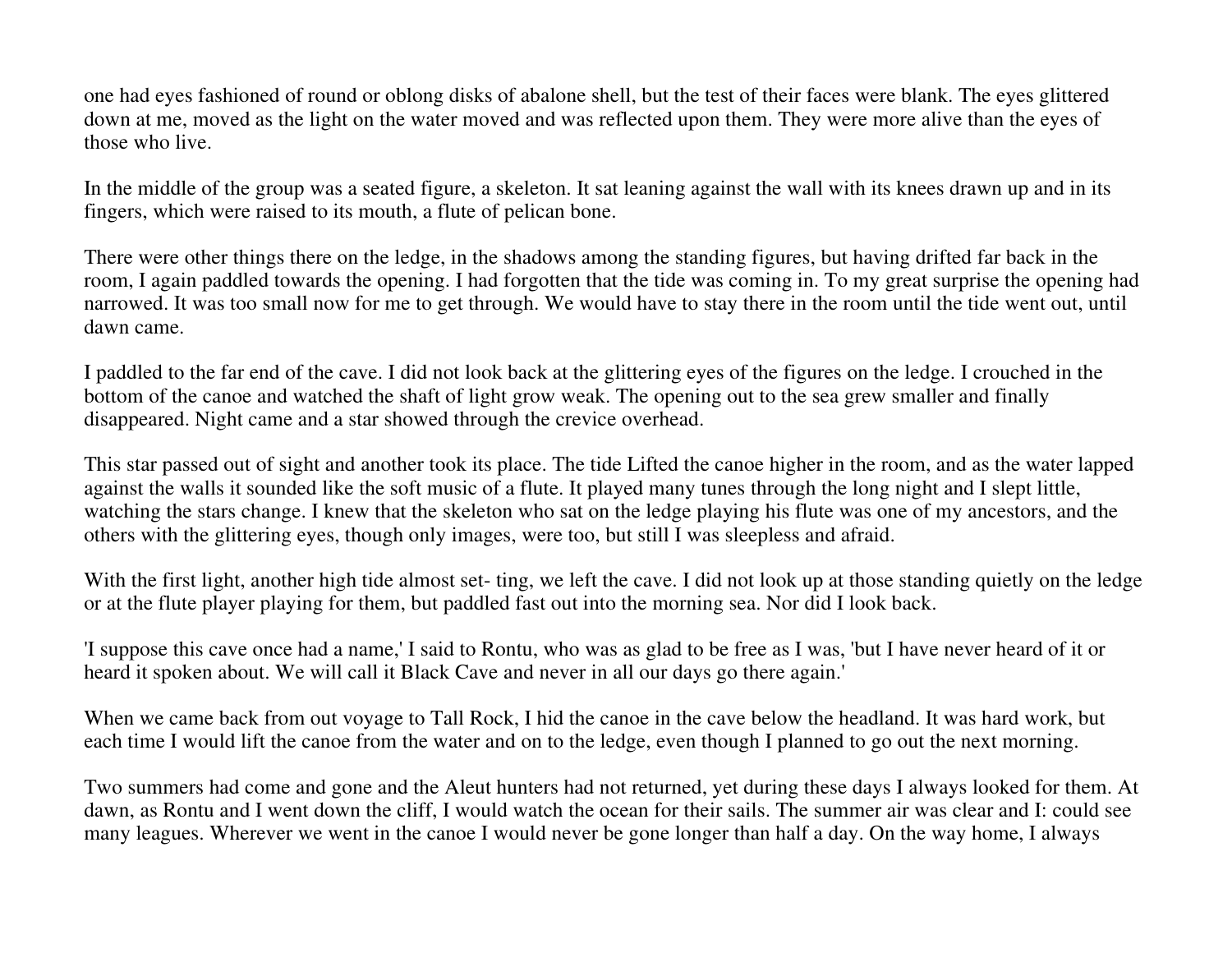paddled close to shore and looked for them.

It was the last time that we went to Tall Rock that the Aleuts came.

I had hidden the canoe and climbed the cliff with the ten cormorant skins slung over my back. At the top of the cliff I stood for a while gazing at the sea. There were some small clouds on the water. One of them, the smallest, did not look like the others, and as I watched, I saw that it was a ship.

The sun made bright scales on the water, but I could see clearly. There were two sails and it was a ship coming towards the island. For a long time I could not tell the colour of the sails. I wondered if it could be the white men, though now I thought about them little and seldom looked for them.

I left the cormorants hanging on the fence and went to the rock on the headland. I could see no better from the rock because the sun was low and the whole ocean was covered with light. Then as I stood there I remembered that the white men's ship would come from the east. This one had come from a different direction - from the north.

I still was not sure that it belonged to the Aleuts, but I decided to pack the things that I would take to the cave in the ravine. There was much to take - my two birds, the skirt I had made, the stone utensils, my beads and ear-rings, the cormorant feathers, and all of my baskets and weapons. The abalones were not yet dry so I would have to leave them.

When I had packed everything and put it beside the hole under the fence, I went back to the head- land. I lay on the rock so 1 would not be seen and peered over its rim towards the north. For a moment I did not find the ship, and then I saw that it had travelled faster than I thought it would. It was already rounding the kelp bed, close to the rocks of Coral Cove. The last of the sun shone on the ship, on the bow, which was made like the beak of a bird, and on the two red sails.

I knew that the Aleuts would not come on shore in the dark, and that I had until morning to carry my things to the cave, but I did not wait. Most of the night I worked, making two trips to the cave. At dawn, when everything had been moved, I went back to the house for the last time. There I buried. the ashes of my fires and threw sand over the shelves and the door. I took down the shells I had put up to scare the gulls and tossed them and the abalones over the cliff. At last, with a pelican wing, I brushed away the marks of my feet. When I had finished, it looked as though no one had lived there for a long time.

By now the sun was up and I climbed on to the rock. The ship lay at anchor in the cove. Canoes were bringing goods to the shore and some were out in the kelp beds, beginning to hunt for otter. There was a fire on the shore and beside it, a girl. She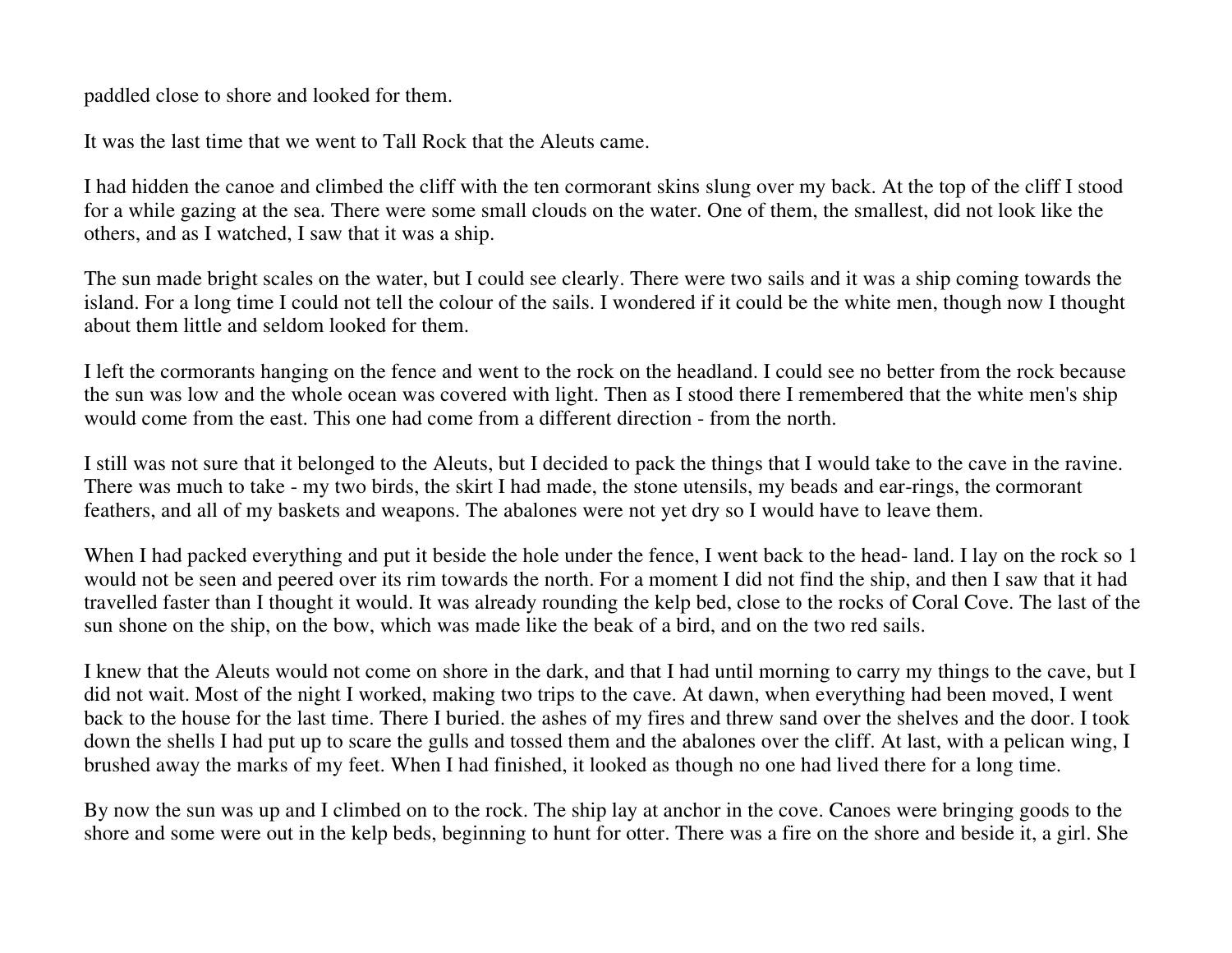was cooking something and I could see the fire shining on her hair.

I did not stay long on the headland. Always in the past I had gone to the ravine by a different way so as not to wear a trail. This time I went off towards the west, along the cliff, and then doubled back through the brush, being careful to leave no tracks. Rontu's prints did not matter because the Aleuts knew that there were dogs on the island.

The cave was very dark and I had trouble getting Rontu to go through the small opening. Only after I had crawled in and out several times would he follow me. I closed the opening with stones, and since I was tired, lay down and slept all that day. I slept until I could see the stars shining between the cracks in the rocks.

# 21

I did not take Rontu with me when I left the cave that night. And I closed the opening so that he would not follow me, for if the Aleuts had brought their dogs, he would surely smell them out. I went quietly through the brush to the headland.

Before I had climbed to the top of the high rock I could see the glow of the Aleut fires. They had camped on the mesa, at the place and the spring they had used before. It was less than half a league from my cave.

I stood for a long time watching the fires, wondering if I should move to another part of the island, perhaps to the cave where the wild dogs had lived. I was not afraid that the men would discover me, because they worked on the beach or hunted in their canoes all day. It was the girl I was afraid of. The ravine was tangled with brush, which was hard to walk through, but in the ravine grew seeds and roots. Sometime when she was out looking for food she might wander by the spring and see that it was being used and find my steps leading to the cave.

I stood on the rock until the Aleut fires died. I thought of everything I could do, of the different places I could go, and at last decided to stay in the ravine. The far end of the island had no springs, and if I moved there I would have no place to hide the canoe which I might need.

I went back to the cave and did not leave it until the moon was full. There was little food left. Rontu and I climbed to the headland and when we passed the house I saw that three of the whale ribs had been cut from the fence. No one was there or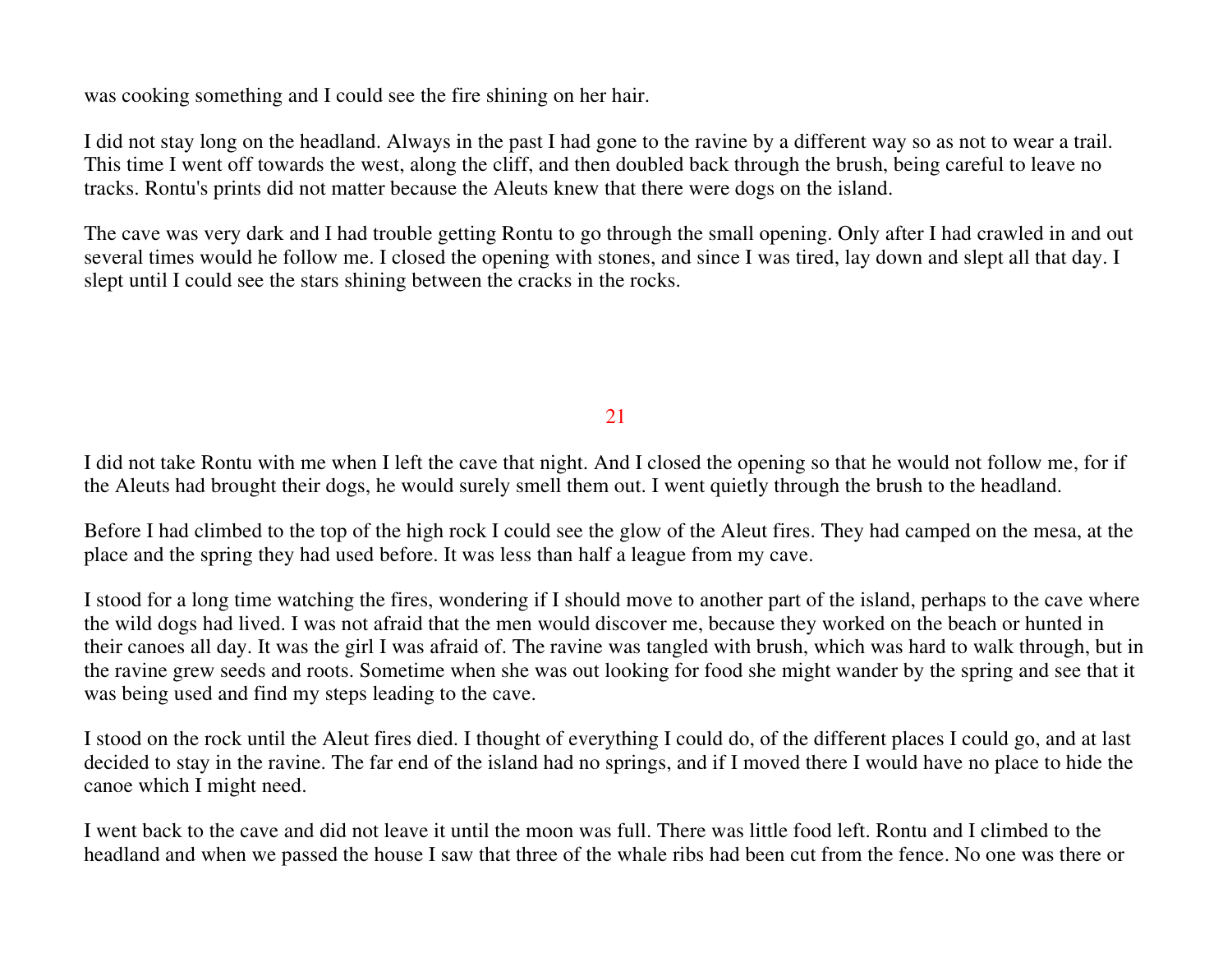else Rontu would have barked. I waited until the tide was low, which was close to dawn, and filled a basket with sea water and abalones. We were back in the cave before it grew light.

The sea water kept the abalones fresh, but when we had to go out again the night was too dark to find our way to the reef. I therefore had to gather roots. I could never gather many before the sun rose, so I went out every morning until the next moon came. Then I went to the reef for abalones.

During all this time I saw none of the Aleuts. Nor did the girl come near the cave, though I found her footsteps far down the ravine where she had been to dig roots. The Aleuts had not brought their dogs, which was fortunate, for they would have found Rontu's tracks and followed us to the cave.

The days were long for Rontu and me. At first he would pace up and down the cave and stand at the opening sniffing through the cracks. I did not let him out except when I was with him for fear he would go to the camp and not come back. After a while he got used to this and would lie all day and watch whatever I was doing.

It was dark in the cave, even when the sun was high, so I burned the small fish I had stored. By their light I began to make a cormorant skirt, working every day on it. The ten skins I had taken at Tall Rock were now dry and in condition to sew. All of them were from male cormorants whose feathers are thicker than those of the females and much glossier. The skin of yucca fibres was simple to make. I wanted this one to be better, so I cut the skins carefully and sewed them with great care.

I made the bottom first, putting the skins end to end, and using three of them. For the rest of the skirt I sewed the others along their sides so that the feathers ran one way on the upper part and a different way along the bottom.

It was a beautiful skirt and I finished it on the day after the second moon. I had burned all of the little fish, and since I could catch no more until the Aleuts left, I took the skirt outside to work on it there. I had found footsteps in the ravine twice again after the first time, but no closer to the cave. I had begun to feel safe, for the winter storms would soon be here and the Aleuts would leave. Before another moon they would be gone.

I had never seen the skirt in the sunlight. It was black, but underneath were green and gold colours, and all the feathers shimmered as though they were on fire. It was more beautiful than I had thought it would be. I worked fast now that it was almost finished, yet from time to time I would stop to hold it against my waist.

'Rontu,' I said, feeling giddy with happiness, 'if you were not a male dog I would make you one too, as beautiful as this.'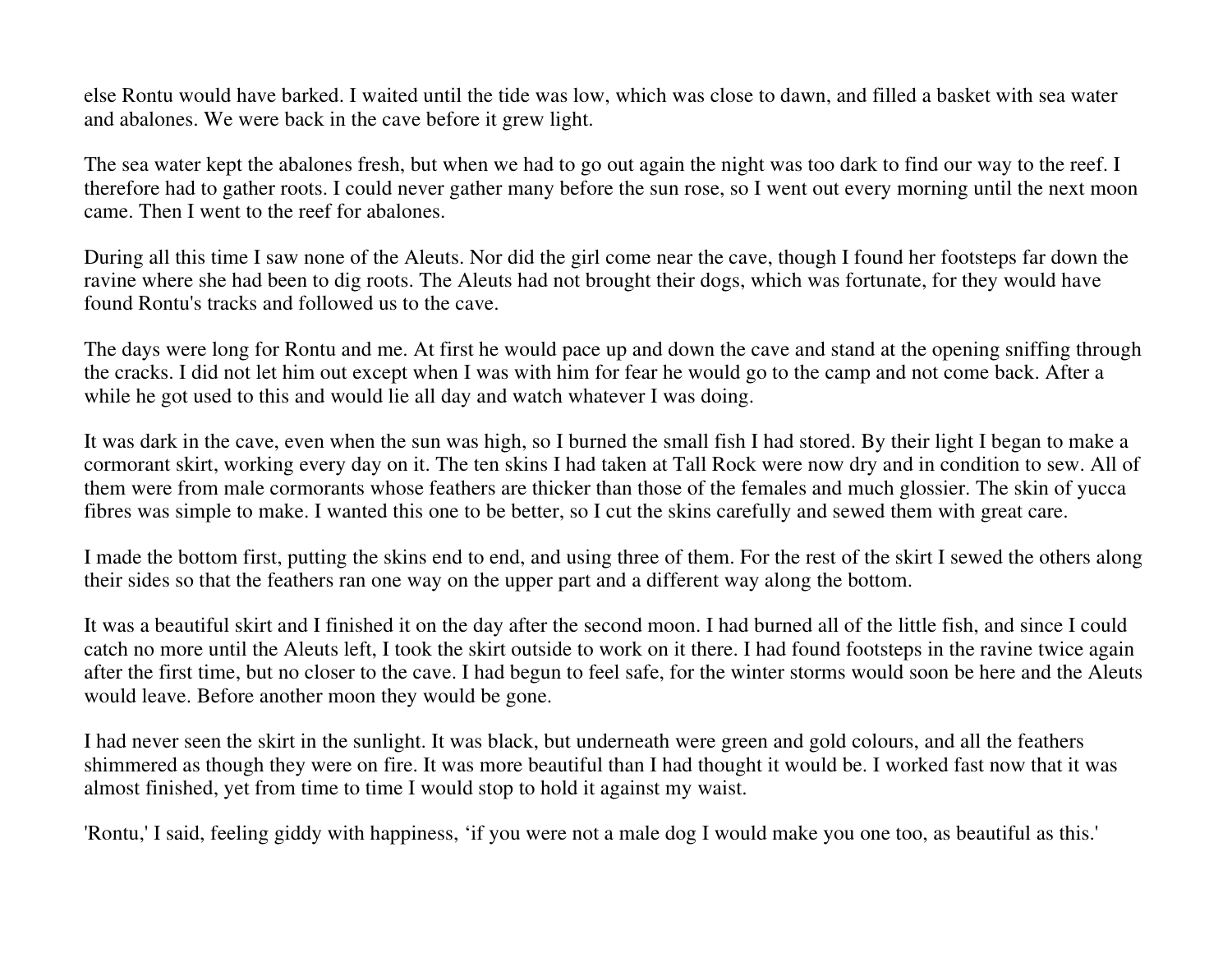Rontu, who was sprawled out at the mouth of the cave, raised his head and yawned at me and went back to sleep.

I was standing in the sunlight, holding the skirt to my waist, when Rontu leaped to his feet. I heard the sound of steps. It came from the direction of the spring and as I turned quickly I saw a girl looking down at me from the brush.

My spear stood beside the mouth of the cave within easy reach. The girl was not more than ten paces from me and with one movement I could have picked up the spear and thrown it. Why I did not throw the spear, I do not know, for she was one of the Aleuts who had killed my people on the beach of Coral Cove.

She said something and Rontu left the mouth of the cave and walked slowly towards her. The hair raised on his neck, but then he walked to where she stood and let her touch him.

The girl looked at me and made a motion with her hands which I took to mean that Rontu was hers.

'No,' I cried and shook my head.

I picked up my spear.

She started to nun and I thought that she was going to flee back through the brush. She made another motion which I took to mean that Rontu was now mine. I did not believe her. I held the spear over my shoulder, ready to throw.

'Tutok,' she said, pointing to herself.

I did not say my name. I called Rontu and he came back.

The girl looked at him and then at me and smiled.

She was older than I, but not so tall. She had a broad face and small eyes that were very black.

When she smiled, I saw that her teeth were worn down from chewing seal sinew, but they were very white.

I was still holding the cormorant skirt and the girl pointed to it and said something. There was one word - *wintscha* - which sounded like a word that means pretty in our language.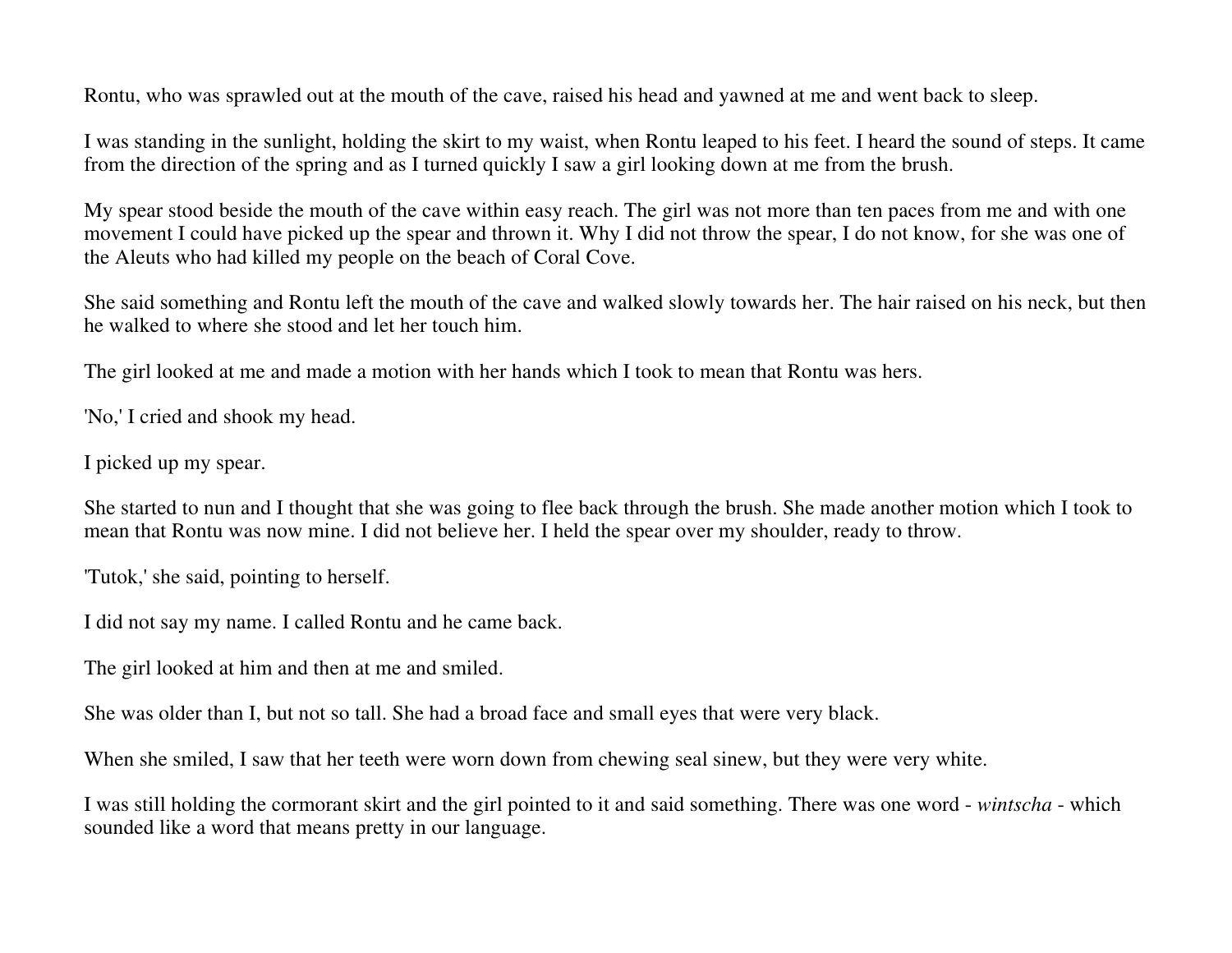I was so proud of the skirt that I did not think. The spear was in my hand, but I held up the skirt so the sunlight could shine on all of it.

The girl jumped down from the ledge and came over to me and touched it.

'Wintscha,' she said again.

I did not say the word, but she wanted to hold the skirt and I gave it to her. She put it against her waist and let it fall from her hips, turning one way and the other. She was graceful and the skirt flowed around her like water, but I hated the Aleuts and took it from her.

Wintscha,' she said.

I had not heard words spoken for so long that they sounded strange to me, yet they were good to hear, even though it was an enemy who spoke them.

She said other words I did not understand, but now as she spoke she looked over my shoulder towards the cave. She pointed to the cave and then to me and made gestures as if she were making a fire. I knew what she wanted me to say, but I did not say it. She wished to know if I lived there in the cave so she could come back with the men and take me to their camp. I shook my head, and pointed to the far end of the island, away, away, for I did not trust her.

She kept looking towards the cave, but she said nothing more about it. I held the spear, which I could have thrown. I did not, though I feared she would return with the hunters.

She came over to me and touched my arm. I did not like the feel of her hand. She said more words and smiled again and walked to the spring and drank. The next moment she had disappeared in the brush. Rontu did not try to follow her. She made no noise as she went.

I crawled back in the cave and began to pack the things I owned. I had all the day to do it, because the men were working and would not return to their camp before night.

By nightfall I was ready to go. I planned to take my canoe and go to the west part of the island. I could sleep there on the rocks until the Aleuts left, moving from place to place if I needed to.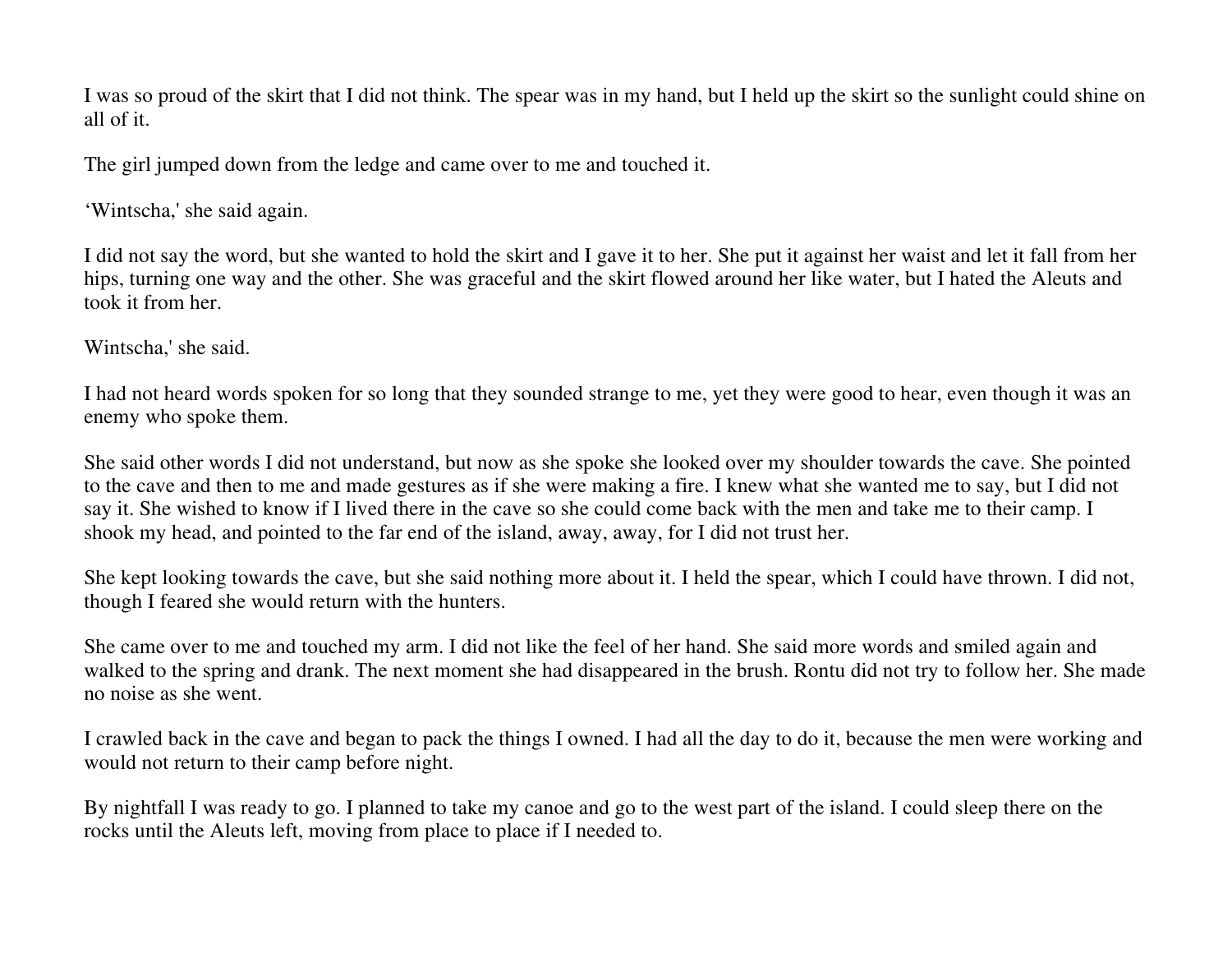I carried five baskets up the ravine and hid them near my house. It was getting dark and I had to go back to the cave for two that were left. Carefully I crawled through the brush and stopped just above the mouth of the cave and listened. Rontu was beside me and he listened also. No one could go through the brush in the dusk without making a sound, except someone who had lived in it for a long time.

I went past the spring and waited and then on to the cave. I felt that someone had been there while I had been away. They could be hiding in the dark watching me. They were waiting until I went into the cave.

I was afraid so I did not go in, but quickly turned around. As I did so I saw something in front of the cave, on the hat rock I used for a step. It was a necklace of black stones of a kind I had never seen.

22

I did not go into the cave nor did I take the necklace from the rock. That night I slept on the headland at the place where I had left my baskets. At dawn I went back to the ravine. There I hid myself on a brushy ledge. It was near the spring and from it I could see the mouth of the cave.

The sun rose and shone through the ravine. I could see the necklace lying on the rock. The stones looked blacker than they had in the darkness and there were many of them. I wanted to go down to the cave and count them, to see if they would make two loops around my neck, but I did not leave the ledge.

I stayed there all the morning. The sun was high when Rontu barked and I heard steps below me. The girl came out of the brush singing. She walked to the cave, but when she saw the necklace lying on the rock she grew quiet. She picked up the necklace and put it down again and peered into the mouth of the cave. Two of my baskets were still there. Then she went and drank from the spring and started off through the brush.

I jumped to my feet. 'Tutok,' I cried, running down the ravine. 'Tutok.'

She came out of the brush so quickly that she must have been waiting near by to see if I would return.

I ran to the rock and put on the necklace and turned around for her to admire it. The beads made not two loops but three. They were long and oval instead of round, which is a very hard shape to make and takes much skill.

'Wintscha,' she said.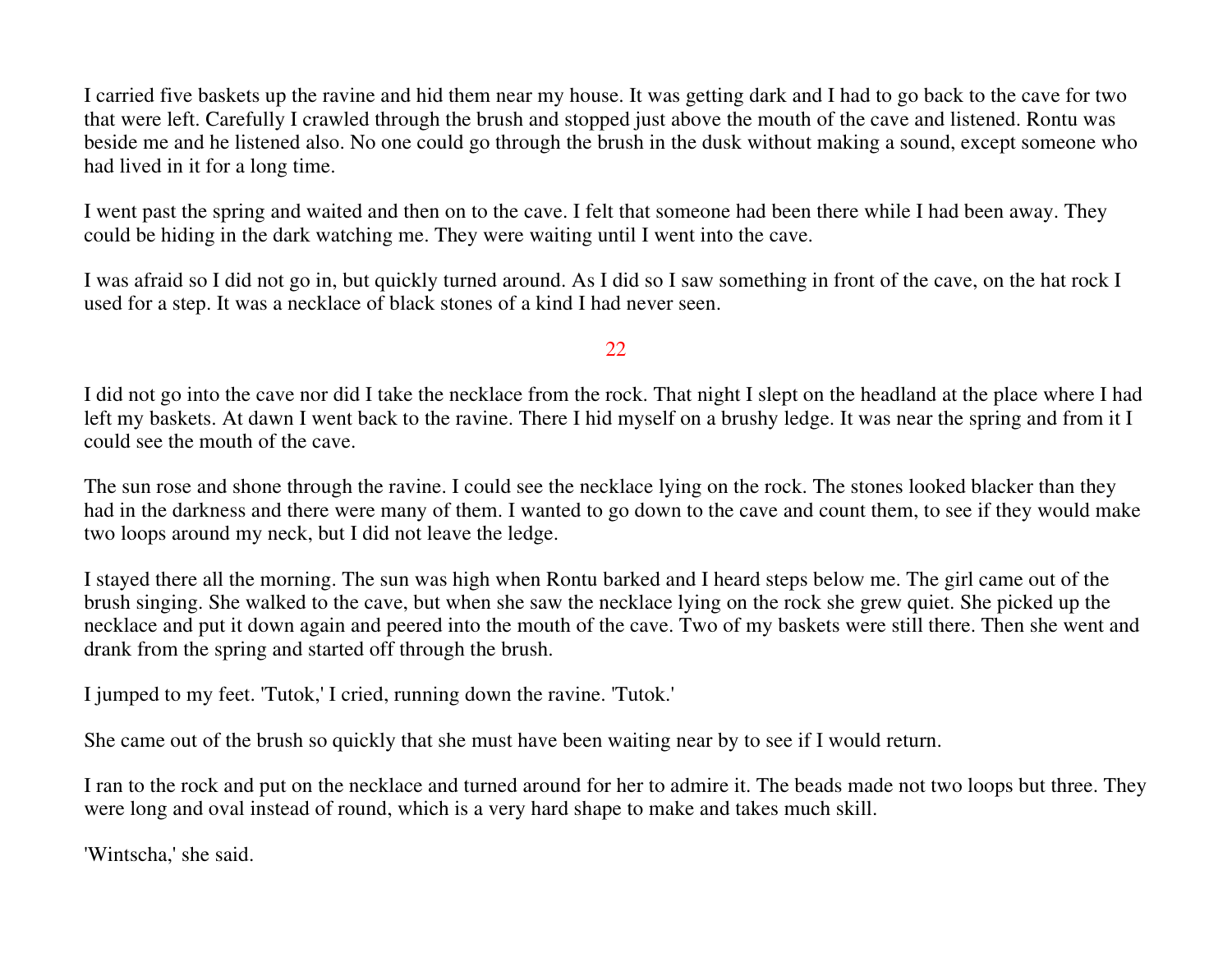' Wintscha,' I said, after her, the word strange on my tongue. Then I said the word that meant pretty in our language.

'Win-tai,' she said and laughed, because this was strange to her.

She touched the necklace, giving the word for it, and J gave mine. We pointed out other things - the spring, the cave, a gull dying, the sun and the sky, Rontu asleep - trading the names for them and laughing because they were so different. We sat there on the rock until the sun was in the west and played this game. Then Tutok rose and made a gesture of farewell.

Mah-nay,' she said and waited to hear my name. 'Won-a-pa-lei,' I answered, which as I have said, means The Girl with the Long Black Hair. I did not tell her my secret name.

'Mah-nay, Won-a-pa-lei,' she said.

'Pah-say-no, Tutok,' I replied.

I watched her go through the brush. I stood for a long time listening to her footsteps, until I could hear them no more, and then I went to the headland and brought the baskets back to the cave.

Tutok came again the next day. We sat on the rock in the bright sun, trading words and laughing. The sun went fast in the sky. The time came soon when she had to leave, but she returned on the day that followed. It was on this day, when she was leaving, that I told her my secret name.

'Karana,' I said, pointing to myself.

She repeated the word, but she did not understand what it meant.

'Won-a-pa-lei,' she said, frowning.

I shook my head. Pointing again to myself, I said, 'Karana.'

Her black eyes opened wide. Slowly she began to smile.

Pah-say-no, Karana,' she said.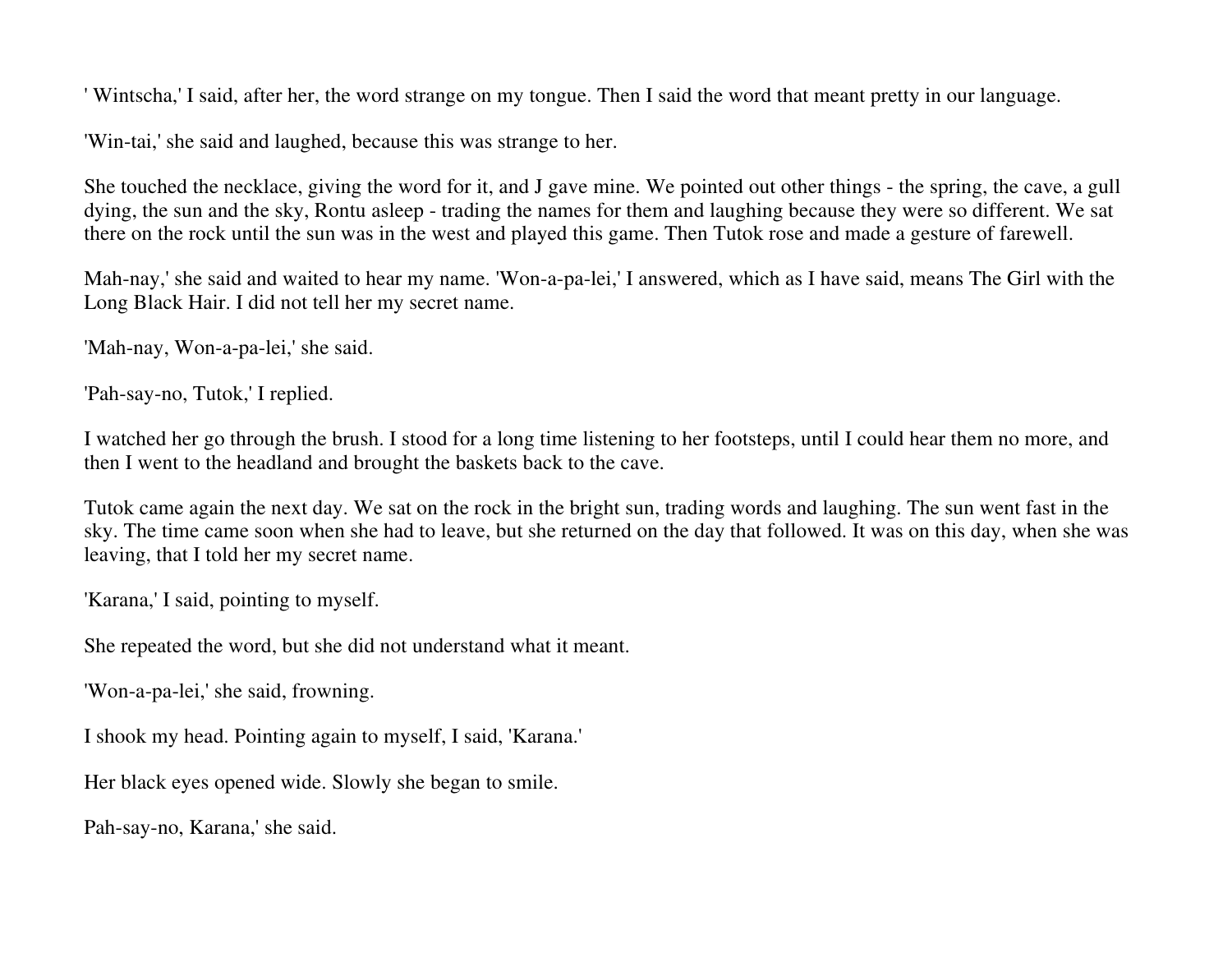That night I began to make a gift for her, in return for the necklace she had given me. At first I thought I would give her a pair of my bone ear-rings, but remembering that her ears were not pierced and that I had a basket of abalone shells already flaked into thin disks, I set about making a circlet for her hair. I bored two holes in each of the disks, using thorns and fine sand. Between them I put ten olivella shells, which were no larger than the tip of my little finger, and threaded them all together with sinew.

I worked five nights on the circlet and on the fifth day when she came I gave it to her, putting it around her head and tying it in the back.

'Wintscha,' she said and hugged me. She was so pleased that I forgot how sore my fingers were from boring the holes in the hard shells.

Many times she came to the cave, and then one morning she did not come. I waited for her all that day and at dusk J left the cave and went to the ledge where I could watch the ravine, fearing that the men had learned that I lived here and would find me. That night I slept on the ledge. The night was cold with the first wind of winter.

Tutok did not return the nest day and I remembered that it was near the time when the Aleut hunters would leave. Perhaps they had already gone. That afternoon I went to the headland. I climbed the rock and crawled across it until I could look over the rim. My heart beat loud.

The Aleut ship was still there, but men were working on the deck and canoes were going back and forth. The wind blew hard and few bales of otter skins lay on the shore so probably the ship would leave at dawn.

It was dark when I got back to the ravine. Since the wind was very cold and I was no longer afraid that the Aleuts would find me, I made a fire in the cave and cooked a supper of shellfish and roots. I cooked enough for Rontu and me and for Tutok. I knew Tutok would not come, yet I put her food beside the fire and waited.

Once Rontu barked and I thought I heard the sound of footsteps and went to the opening and listened. I waited a long while and did not eat. Clouds moved from the north, covering the cold sky. The wind grew louder and made wild noises in the ravine. At last I closed the mouth of the cave with stones.

At dawn I went to the headland. The wind had died. Fog lay over the sea, washing against the island in grey waves. I waited a long time for a glimpse of Coral Cove, but finally the sun burned away the fog. The little harbour was deserted. The Aleut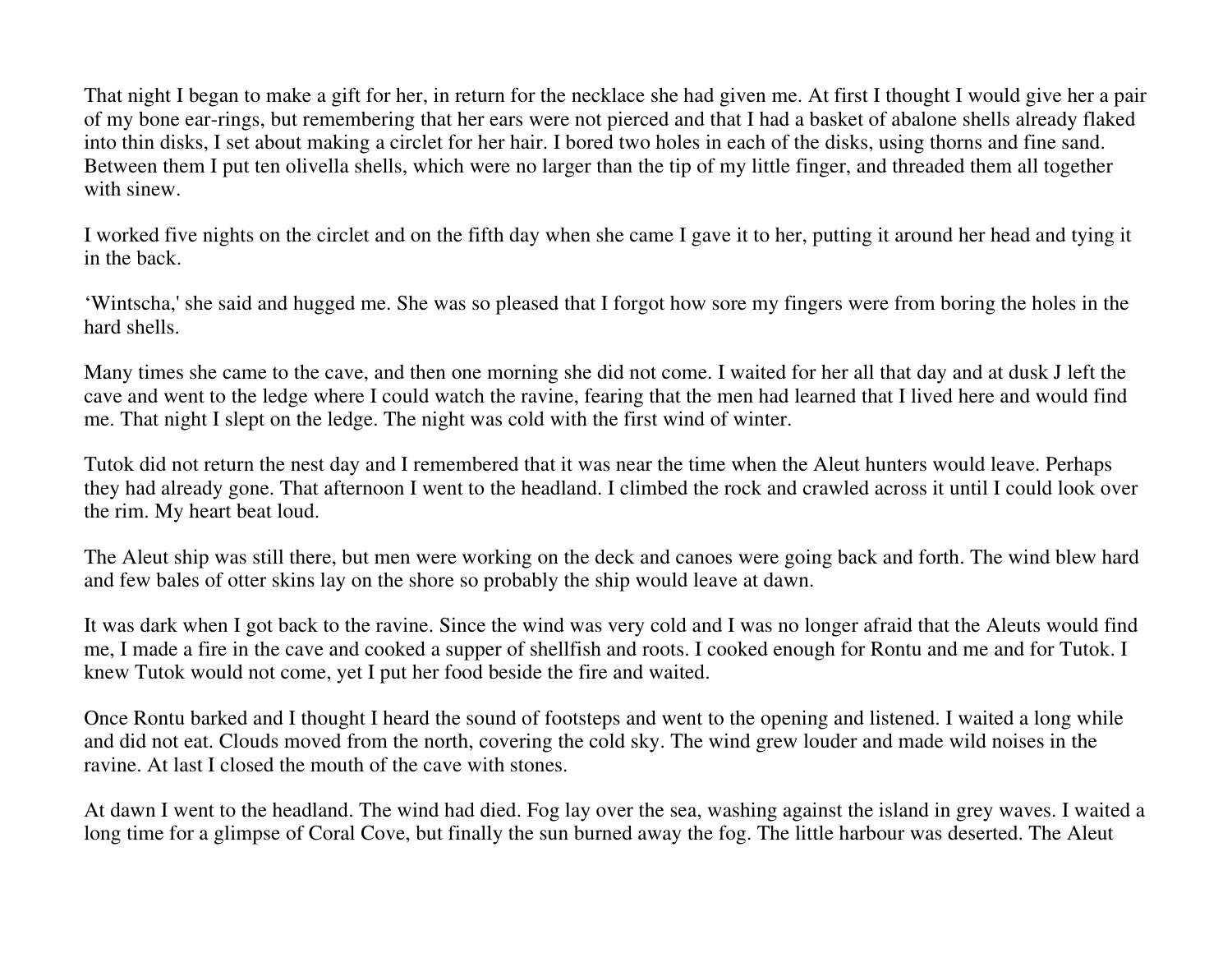ship with its red-beaked prow and red sails had gone. At first, knowing that I could now leave the cave and move back into my house on the headland, I was happy. But as I stood there on the high rock looking down at the deserted harbour and the empty sea, I began to think of Tutok. I thought of all the times we had sat in the sun together. I could hear her voice and see her black eyes squinting closed when she laughed.

Below me, Rontu was running along the cliff, barking at the screaming gulls. Pelicans were chattering as they fished the blue water. Far off I could hear the bellow of a sea elephant. But suddenly, as I thought of Tutok, the island seemed very quiet.

23

The hunters left many wounded otter behind them. Some floated in and died on the shore and others I killed with my spear since they were suffering and could not live. But I found a young otter that was not badly hurt.

It lay in a bed of bull kelp and I would have paddled by if Rontu had not barked. A strand of kelp was wound around its body and I thought it was sleeping, for often before they go to sleep they anchor themselves in this way to keep from drifting off. Then I saw there was a deep gash across its back.

The otter did not try to swim away as I drew near and reached over the side of the canoe. They have large eyes, especially when they are young, but this one's were so large from fear and pain that I could see my refection in them. I cut the kelp that held it and took it to a tide pool behind the reef, which was sheltered from the waves.

The day was calm after the storm and I caught two fish along the reef. I was careful to keep them alive, because otter will not eat anything that is dead, and left them in the pool. This was early in the morning.

That afternoon I went back to the pool. The fish had disappeared and the young otter was asleep, floating on its back. I did not try to treat its wound with herbs because salt water heals and the herbs would have washed off anyway.

I brought two fish every day and left them in the pool. The otter would not eat while I was watching. Then I brought four fish and these also disappeared and finally six, which seemed to be the right number. I brought them whether the day was calm or stormy.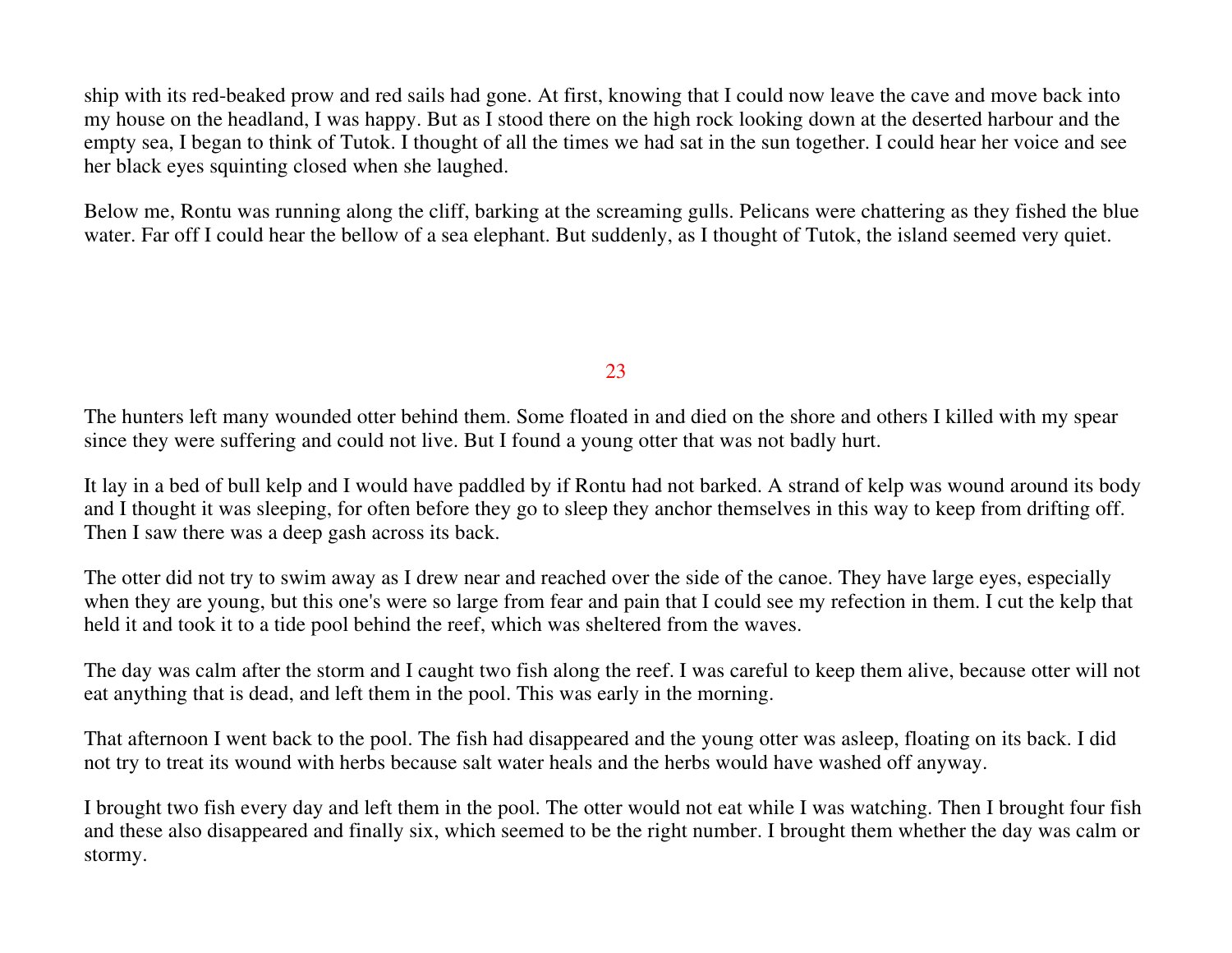The otter grew and its wound began to heal, but still it stayed in the pool, and now when I came it would be waiting for me and would take the fish from my hand. The pool was not big and it could easily have got out and away into the sea, yet it stayed there and slept or waited for me to come with food.

The young otter now was the length of my arm and very glossy. It had a long nose that came to a point and many whiskers on each side and the largest eyes I have ever seen. They would watch me all the time I was at the pool, following me whatever I did, and when I said something, they would move around in a very funny way. In a way, too, that made pain come to my throat because they were gay and sad also.

For a long time I called it Otter as I had called Rontu, Dog. Then I decided to give the otter a name. The name was Mon-anee, which means Little Boy with Large Eyes.

It was a hard task catching fish every day, especially if the wind was blowing and the waves were high. Once when I could catch only two and dropped them into the pool, Mon-a-nee ate them quickly and waited for more. When he found that was all I had he swam around in circles, looking at me reproachfully.

The waves were so high the next day that I could not fish on the reef even at low tide, and since I had nothing to give him I did not go to the pool.

It was three days before I could catch fish and when I went there again the pool was deserted. I knew that he would leave someday, but I felt bad that he had gone back to the sea and that I would never catch fish for him again. Nor would I know him if I saw him again in the kelp, for now that he had grown and his wound had healed, he looked like all the others.

Soon after the Aleuts had left I moved back to the headland.

Nothing had been harmed except the fence, which I mended, and in a few days the house was the same as before. The only thing that worried me was that all the abalones I had gathered in the summer were gone. I would need to live from day to day on what I could catch, trying to get enough on the days when I could fish to last through the times when I could not. Through the first part of the winter, before Mon-a- nee swam away, this was sometimes hard to do. Afterwards it was not so hard and Rontu and I always had enough to eat.

While the Aleuts were on the island, I had no chance to catch little smelts and dry them, so the nights that winter were dark and I went to bed early and worked only during the day. But still I made another string for my fishing spear, many hooks of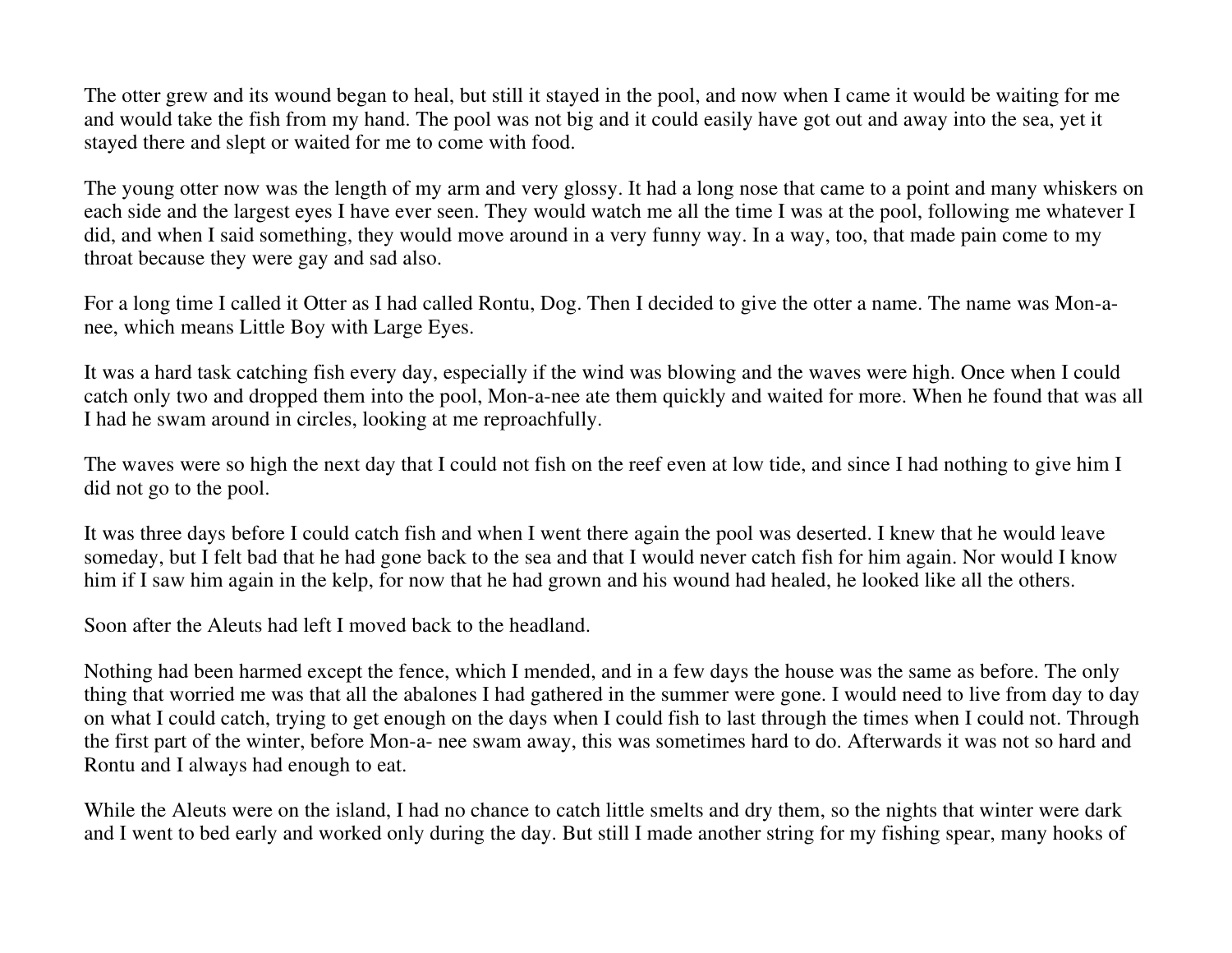abalone shell, and last of all ear-rings to match the necklace Tutok had given me.

These took a long time, for I searched the beach many mornings when the tide was out before I found two pebbles of the same colour as the stones in the necklace and soft enough to cut. The holes in the ear-rings took even more time, for the stones were hard to hold, but when I was done and had rubbed them bright in fine sand and water, and fastened them with bone hooks to fit my ears, they were very pretty.

On sunny days I would wear them with my cormorant dress and the necklace, and walk along the cliff with Rontu. I often thought of Tutok, but on these days especially I would look off into the north and wish that she were here to see me, I could hear her talking in her strange language and I would make up things to say to her and things for her to say to me.

### 24

Spring again was a time of flowers and water ran in the ravines and flowed down to the sea. Many birds came back to the island.

Tainor and Lurai built a nest in the tree where they were born. They built it of dry seaweed and leaves and also with hairs off Rontu's back. Whenever he was in the yard while it was being made, they would swoop down if he were not looking and snatch a beakful of fur and fly away. This he did not like and he finally hid from them until the nest was finished.

I had been right in giving a girl's name to Lurai, for she laid speckled eggs and, with some help from her mate, hatched two ugly fledglings which soon became beautiful. I made up names for them and clipped their wings and before long they were as tame as their parents.

I also found a young gull that had fallen from its nest to the beach below. Gulls make their nests high on the cliffs, in hollow places on the rocks. These places are usually small and often I had watched a young one teetering on the edge of the nest and wondered why it did not fall. They seldom did.

This one, which was white with a yellow beak, was not badly hurt, but he had a broken leg. I took him back to the house and bound the bones together with two small sticks and sinew. For a while he did not try to walk. Then, because he was not old enough to fly, he began to hobble around the yard.

With the young birds and the old ones, the white gull and Rontu, who was always trotting at my heels, the yard seemed a happy place. If only I had not remembered Tutok. If only I had not wondered about my sister Ulape, where she was, and if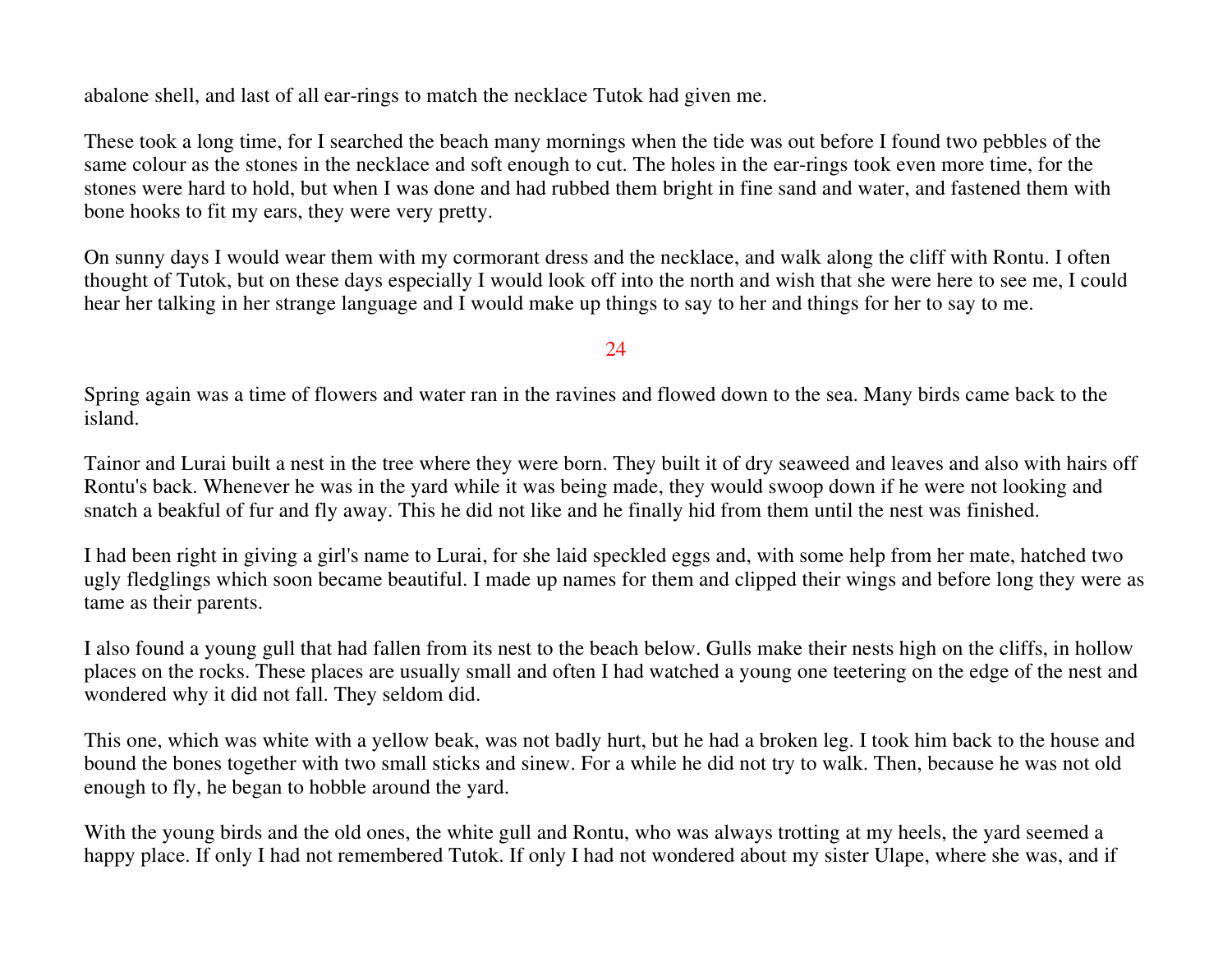the marks she had drawn upon her cheeks had proved magical. If they had, she was now married to Kimki and was the mother of many children. She would have smiled to see all of mine, which were so different from the ones I always wished to have.

Early that spring I started to gather abalones and I gathered many, taking them to the headland to dry. I wanted to have a good supply ready if the Aleuts came again.

One day when I was on the reef filling my canoe, I saw a herd of otter in the kelp near by. They were chasing each other, putting their heads through the kelp and then going under and coming up again in a different place. It was like a game we used to play in the brush when there were children on the island. I looked for Mon-a-nee, but each of them was like the other.

I filled my canoe with abalone and paddled towards shore, one of the otter following me. As I stopped he dived and came up in front of me. He was far away, yet even then I knew who it was. I never thought that I would be able to tell him from the others, but I was so sure it was Mon-a-me that I held up one of the fish I had caught.

Otter swim very fast and before I could take a breath, he had snatched it from my hand.

For two moons I did not see him and then one morning while I was fishing he came suddenly out of the kelp. Behind him were two baby otter. They were about the size of puppies and they moved along so slowly that from time to time Mon-a-nee had to urge them on. Sea otter cannot swim when they are first born, and have to hold on to their mother. Little by little she teaches her babies by brushing them away with her dippers, then swimming around them in circles until they learn to follow.

Mon-a-nee came close to the reef and I threw a fish into the water. He did not snatch it as he usually did, but waited to see what the young otter would do. When they seemed more interested in me than in food, and the fish started to swim away, he seized it with his sharp teeth and tossed it in front of them.

I threw another fish into the water for Mon-a- nee, but he did the same things as before. Still the babies would not take the food, and at last, tired of playing with it, swam over and began to nuzzle him.

Only then did I know that Mon-a-nee was their mother. Otter mate for life and if the mother dies the father will often raise the babies as best he can. This is what I thought had happened to Mon-a-nee.

I looked down at the little family swimming beside the reef. 'Mon-a-nee,' I said, 'I am going to give you a new name. It is Won-a-nee, which fits you because it means Girl with the Large Eyes.'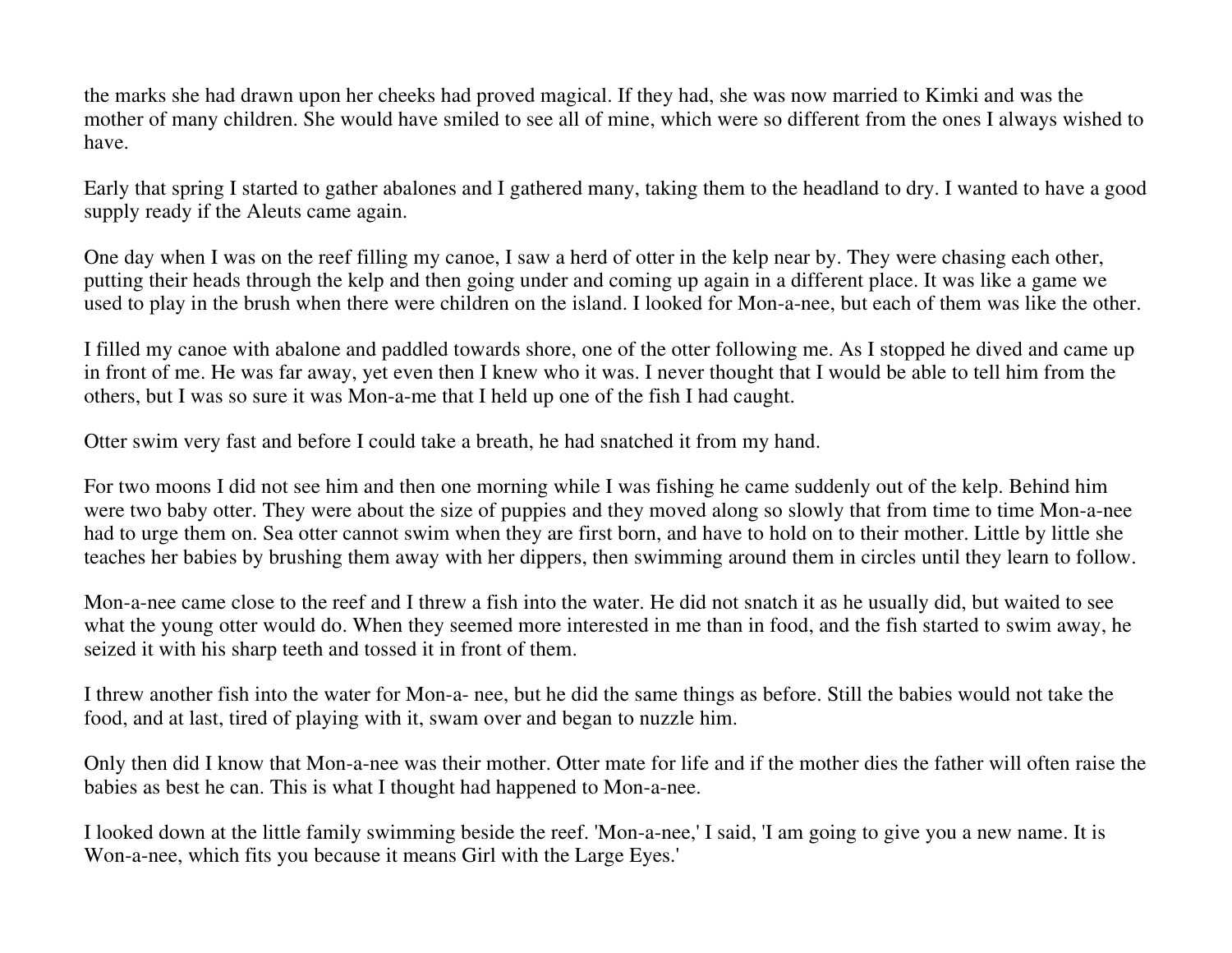The young otter grew fast and soon were taking fish from my hand, but Won-a-nee liked abalones better. She would let the abalone I tossed to her sink to the bottom and then dive and come up holding it against her body, with a rock held in her mouth. Then she would float on her back and put the abalone on her breast and strike it again and again with the rock until the shell was broken.

She taught her young to do this and sometimes I sat on the reef all the morning and watched the three of them pounding the hard shells against their breasts. If all otters did not eat abalones this way I would have thought it was a game played by Wona-nee just to please me. But they all did and I always wondered about it, and I wonder to this time.

After that summer, after being friends with Won- a-nee and her young, I never killed another otter. I had an otter cape for my shoulders, which I used until it wore out, but never again did I make a new one. Nor did I ever kill another cormorant for its beautiful feathers, though they have long, thin necks and make ugly sounds when they talk to each other. Nor did I kill seals for their sinews, using instead kelp to bind the things that needed it. Nor did I kill another wild dog, nor did I try to spear another sea elephant.

Ulape would have laughed at me, and others would have laughed, too - my father most of all. Yet this is the way I felt about the animals who had become my friends and those who were not, but in time could be. If Ulape and my father had come back and laughed, and all the others had come back and laughed, still I would have felt the same way, for animals and birds are like people, too, though they do not talk the same or do the same things. Without them the earth would be an unhappy place.

25

The Aleuts never again came to the Island of the Blue Dolphins, but every summer I watched for them, and early every spring I gathered shellfish, which I dried and stored in the cave where I kept my canoe.

Two winters after they left I made more weapons - a spear, a bow, and a quiver of arrows. These I also stored in the place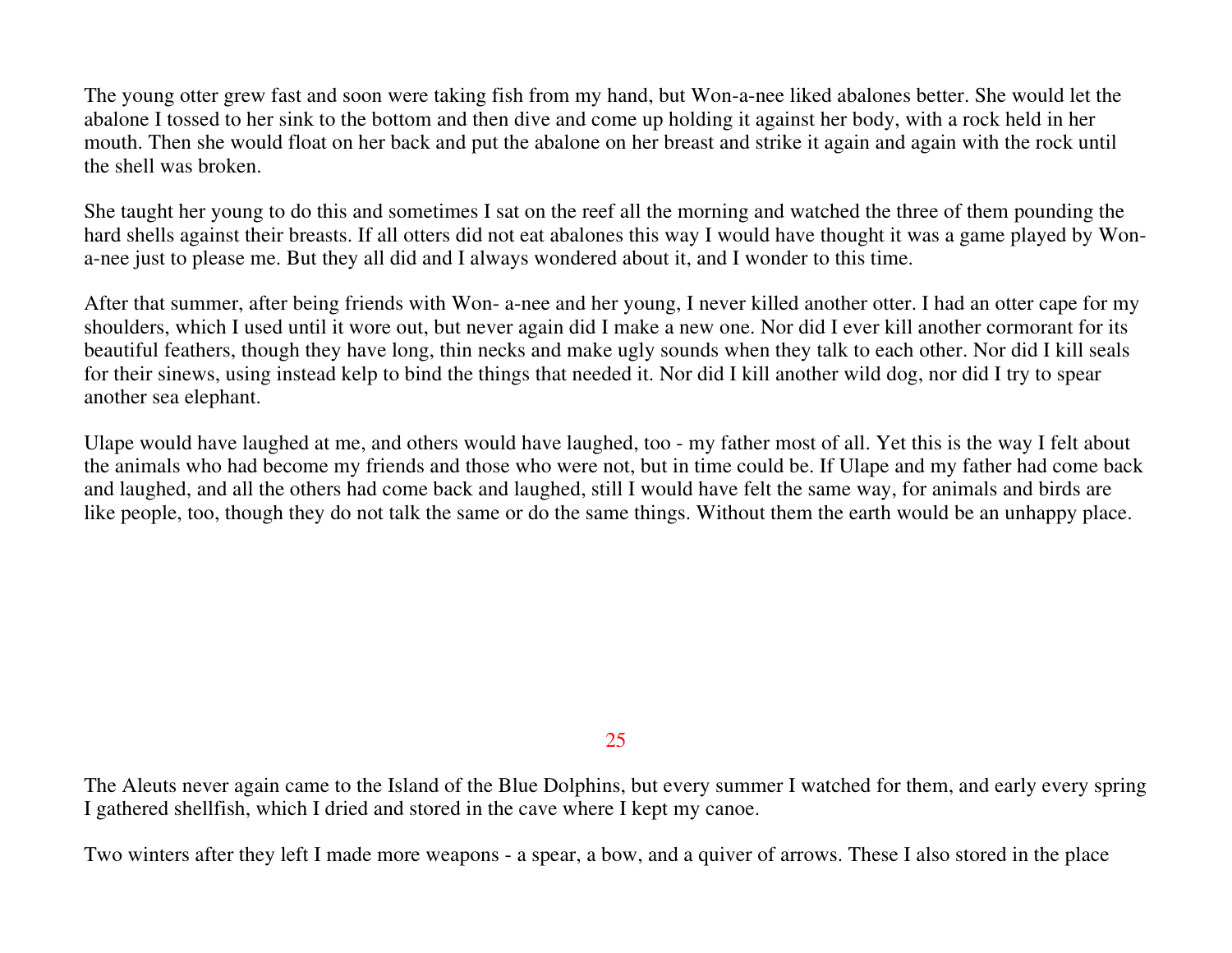beneath the headland, so if the hunters returned I would be ready to go to another part of the island, to move from cave to cave, living in my canoe if necessary.

For many summers after the Aleuts had gone the herd of otter left Coral Cove. The old otter which had survived the Aleut spears and by now were aware that summer was a time of danger would lead the herd away. They went far off to the kelp beds of Tall Rock where they stayed until the first storms of winter.

Often Rontu and I would go out to the rock and live there for several days catching fish for Won-a- me and the others I had come to know.

One summer the otter did not leave, the summer that Rontu died, and I knew then that none of the otter who remembered the hunters were left. Nor did I think of them often nor of the white men who had said they would come back, but did not come.

Until that summer, I had kept count of all the moons since the time my brother and I were alone upon the island. For each one that came and went I cut a mark in a pole beside the door of my house. 'There were many marks, from the roof to the floor. But after that summer I did not cut them any more. The passing of the moons now had come to mean little, and I only made marks to count the four seasons of the year. The last year I did not count those.

It was late in the summer that Rontu died. The days since spring, whenever I went to the reef to fish, he would not go with me unless I urged him to. He liked to lie in the sun in front of the house and I let him, but I did not go so often as in the past.

I remember the night that Rontu stood at the fence and barked for me to let him out. Usually he did this when the moon was big, and he came back in the morning, but that night there was no moon and he did not return.

I waited all that day for him until almost dusk and then I went out to look for him. I saw his tracks and followed them over the dunes and a hill to the lair where he had once lived. There I found him, lying in the back of the cave, alone. At first I thought that he had been hurt, yet there were no wounds on him. He touched my hand with his tongue, but only once and then he was quiet and scarcely breathed.

Since night had fallen and it was too dark for me to carry Rontu back, I stayed there. I sat beside him through the night and talked to him. At dawn I took him in my arms and left the cave. He was very light, as if something about him had already gone.

The sun was up as I went along the cliff. Gulls were crying in the sky. He raised his ears at the sound, and I put him down,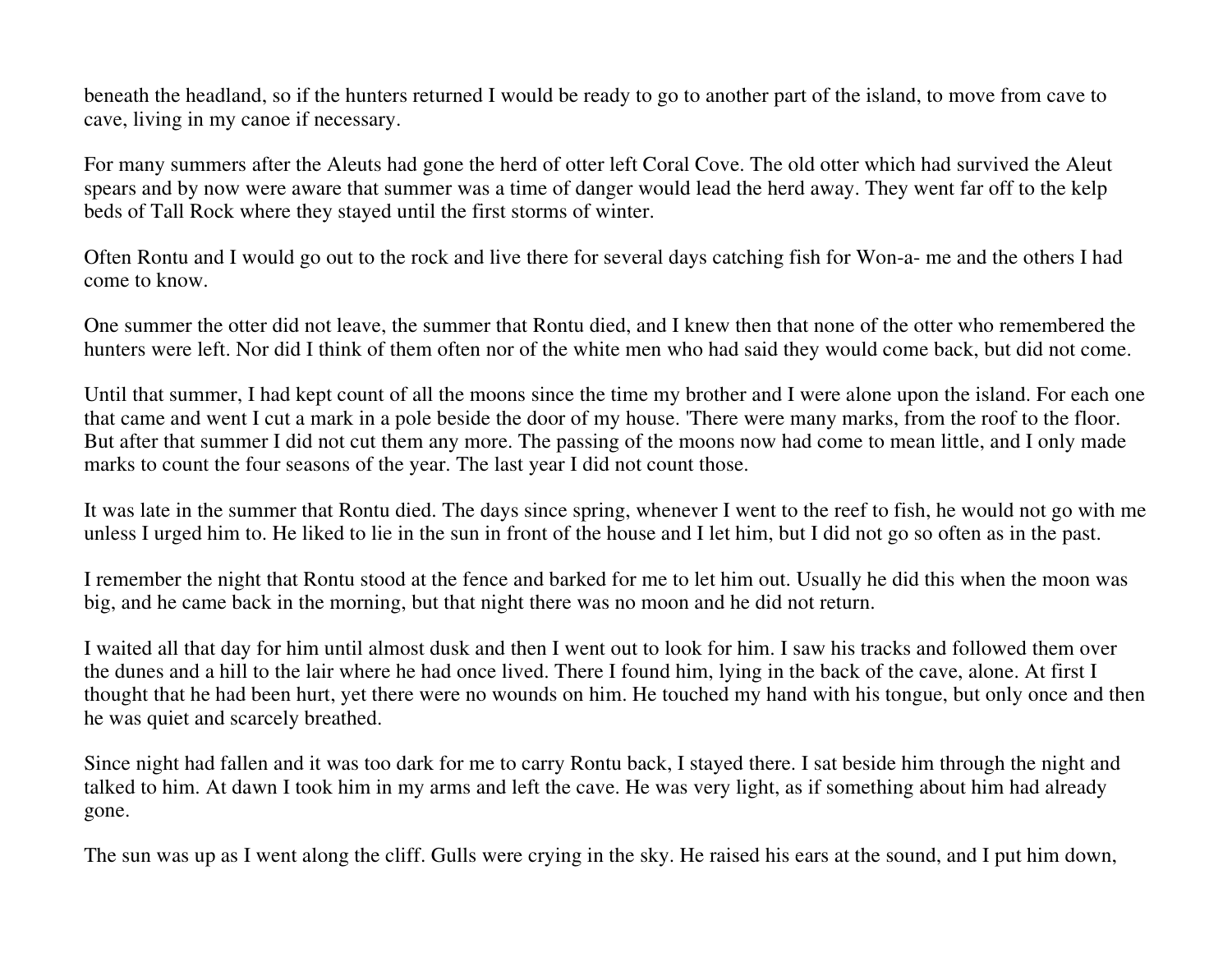thinking that he wished to bark at them as he always did. He raised his head and followed them with his eyes, but did not make a sound.

'Rontu,' I said, 'you have always liked to bark at the seagulls. Whole mornings and afternoons you have barked at them. Bark at them now for me.

But he did not look at them again. Slowly he walked to where I was standing and fell at my feet. I put my hand on his chest. I could feel his heart beating, but it beat only twice, very slowly, loud and hollow like the waves on the beach, and then no more.

'Rontu,' I cried, 'oh, Rontu!'

I buried him on the headland. I dug a hole in the crevice of the rock, digging for two days from dawn until the going down of the sun, and put him there with some sand flowers and a stick he liked to chase when I threw it, and covered him with pebbles of many colours that I gathered on the shore.

# 26

That winter I did not go to the reef at all. I ate the things I had stored and left the house only to get water at the spring. It was a winter of strong winds and rain and wild seas that crashed against the cliffs, so I would not have gone out much even if Rontu had been there. During that time I made four snares from notched branches.

In the summer once, when I was on my way to the place where the sea elephants lived, I had seen a young dog that looked like Rontu. He was running with one of the packs of wild dogs, and though I: caught only a glimpse of him, I was sure he was Rontu's son.

He was larger than the other dogs and had heavier fur and yellow eyes and he ran with a graceful stride like Rontu's. In the spring I planned to catch him with the snares I was making.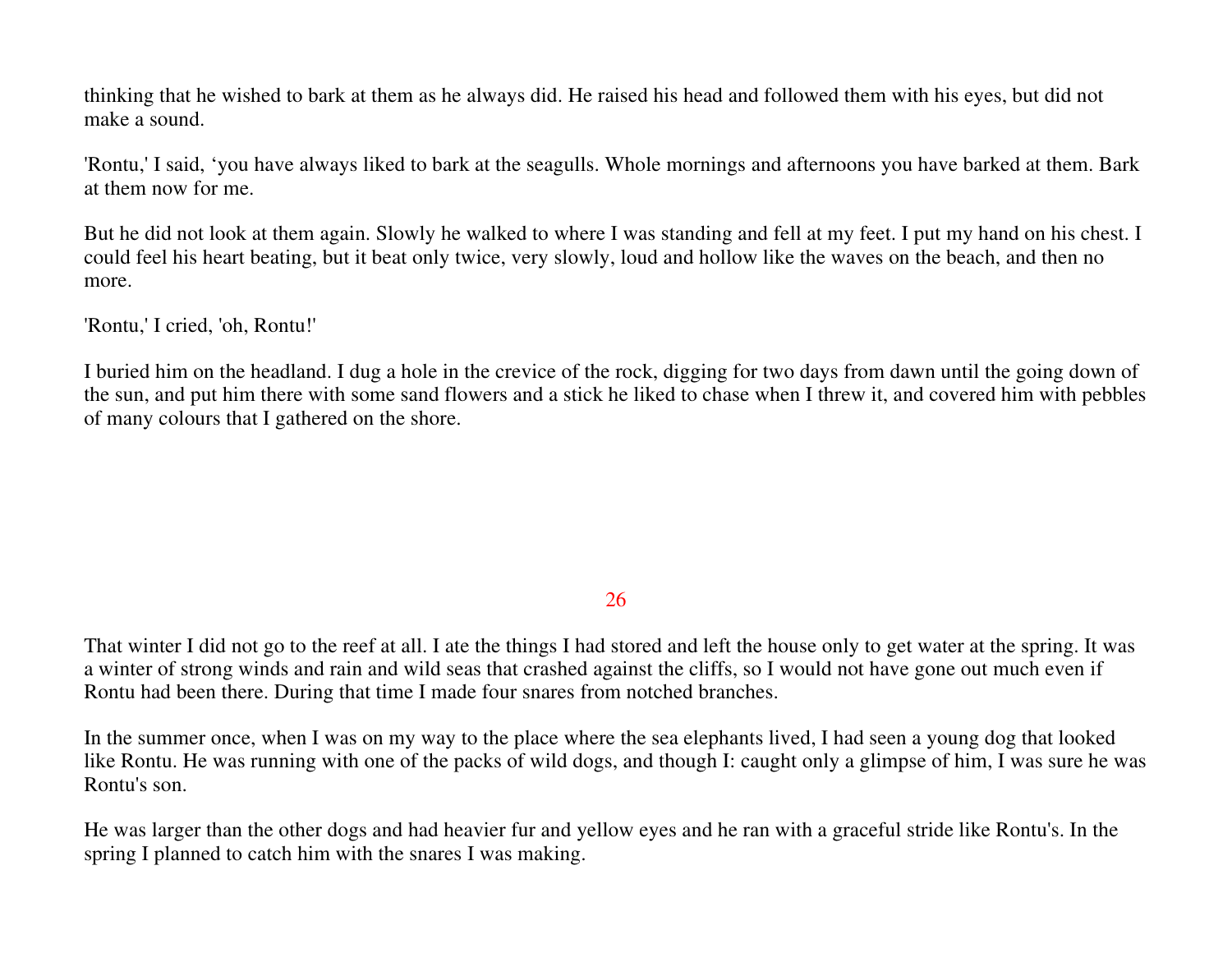The wild dogs came to the headland often during the winter, now that Rontu was gone, and when the worst of the storms were over I set the snares outside the fence and baited them with fish. I caught several of the dogs the first time, but not the one with the yellow eyes, and since I was afraid to handle them, I was forced to let them free.

I made more snares and set these again, but while the wild dogs came close they would not touch the fish. I did catch a little red fox, which bit me when I took her out of the snare, yet she soon got over her wildness and would follow me around in the yard, begging for abalone. She was very much of a thief. When I was away from the house, she always found some way to get into the food, no matter how well I hid it, so I had to let her go back to the ravine. Often, though, she would come at night and scratch at the fence for food.

I could not catch the young dog with a snare, and I was about to give up trying to when I thought of the toluache weed which we sometimes used to catch fish in the tide pools. It was not really a poison, but if you put it in the water the fish would Nm over on their backs and float.

I remembered this weed and dug some where it grew on the far side of the island. I broke it up into small pieces which I dropped in the spring where the wild dogs drank. I waited all day and at dusk the pack came down to the spring. They drank their fill of the water, but nothing happened to them, or not much. They frisked around for a while, as I watched them from the brush, and trotted away.

I then remembered xuchal, which some of the men of our tribe used and is made from ground-up sea-shells and wild tobacco. I made a big bowl of this, mixing it with water, and put it in the spring. I hid in the brush and waited. The dogs came at dusk. They sniffed the water and backed off and looked at each other, but at last began to drink. Soon after- wards they began to walk around in circles. Suddenly they all lay down and went to sleep.

There were nine of them lying there by the spring. In the dim light it was hard to tell the one I wanted to take home, but finally I found him. He was snoring as if he had just eaten a big meal. I picked him up and hurried along the cliff, being frightened all the way that he would wake up before I reached the head- land.

I pulled him through the opening under the fence and tied him to it with a thong and left food beside him to eat and some fresh water. Before long he was on his feet, gnawing through the thong. He howled and ran about the yard while I cooked my supper. All night he howled, but at dawn when I went out of the house, he was asleep.

While he lay there by the fence sleeping, I thought of different names for him, trying first one and then another, saying them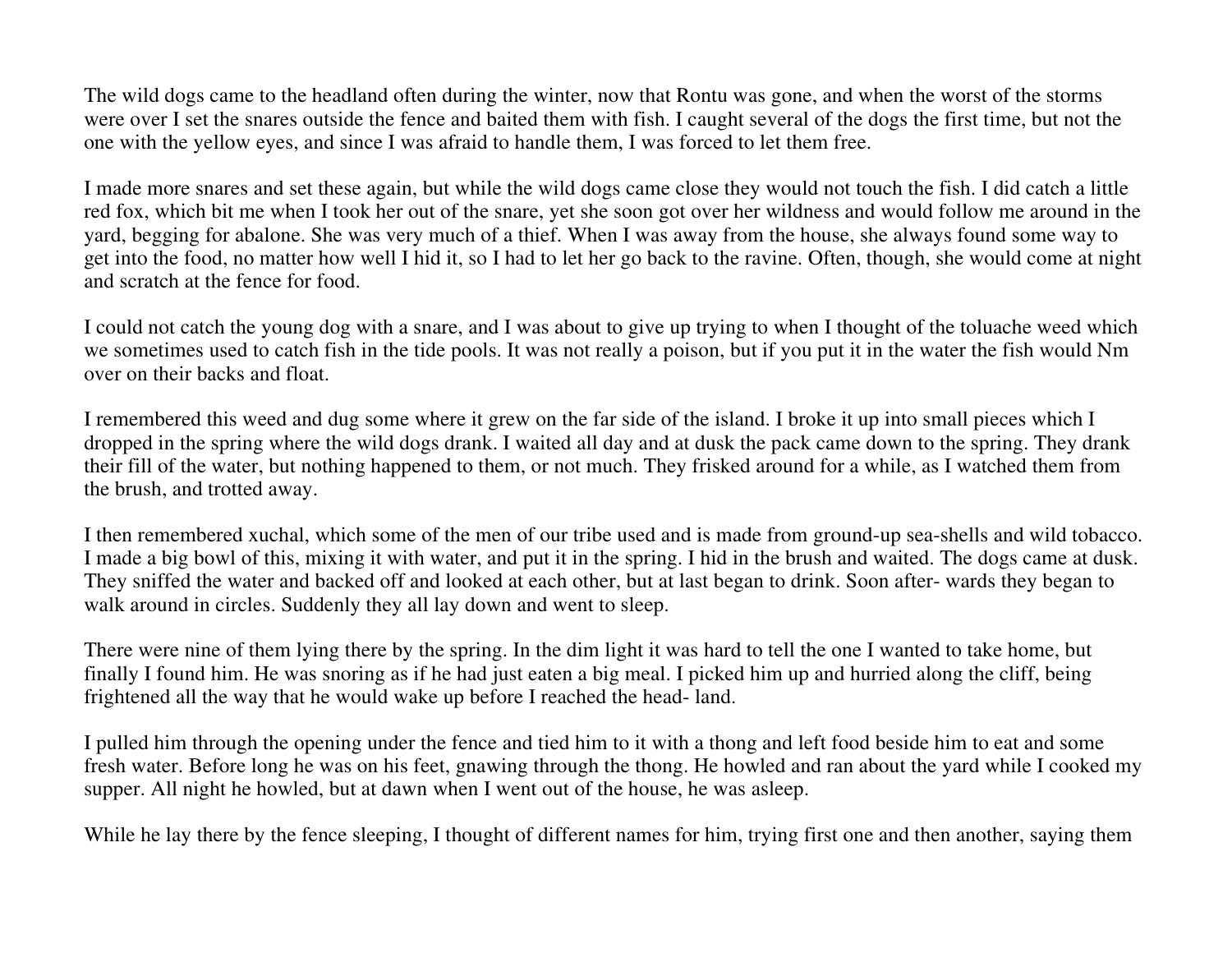over to myself. At last, because he looked so much like his father, I called him Rontu-Aru, which means Son of Rontu.

In a short time he made friends with me. He was not so large as Rontu, but he had his father's thick coat and the same yellow eyes. Often when I watched him chasing gulls on the sandpits or on the reef barking at the otter, I forgot that he was not Rontu.

We had many happy times that summer, fishing and going to Tall Rock in our canoe, but more and more now I thought of Tutok and my sister Ulape. Sometimes I would hear their voices in the wind and often, when I was on the sea, in the waves that lapped softly against the canoe.

27

After the fierce storms of winter came many days when the wind did not blow. The air was so heavy that it was hard to breathe and the sun so hot that the sea was Like a sun itself, too bright to look at.

The last day of this weather I took the canoe from the cave and paddled around the reef to the sandpits. I did not take Rontu-Aru with me, for while he liked the cold he did not like heat. It was good that he did not come with me. The day was the hottest of all and the sea shimmered with red light. Over my eyes I wore shields made of wood with small slits in them to see through. No gulls were flying, the otter lay quiet in the kelp, and the little crabs were deep in their holes.

I pulled the canoe upon the beach, which was wet but steaming from the sun. Early every spring I took the canoe to the sandpits and spread fresh pitch in the cracks that needed it. I worked all this morning, stopping from time to time to cool off in the sea. As the sun climbed high I turned the canoe over and crawled under it and went to sleep in the shade.

I had not slept long when' I was suddenly awakened by what I thought was thunder, but upon looking out from my shelter I saw that there were no clouds in the sky. Yet the rumbling sound kept on. It came from a distance, from the south and, as I listened, grew louder.

I jumped to my feet. The first thing that caught my gaze was the gleaming stretch of beach on the southern slope of the sandpits. Never in my life on the island had I seen the tide so low. Rocks and small reefs that I did not know were under the sea stood bare in the blinding light. It was like another place. I had gone to sleep and wakened on another island.

The air was suddenly fight around me. There was a faint sound as if some giant animal were sucking the air in and in through its teeth. The rumbling came closer out of an empty sky, filling my ears. Then beyond the gleam of the beach and the bare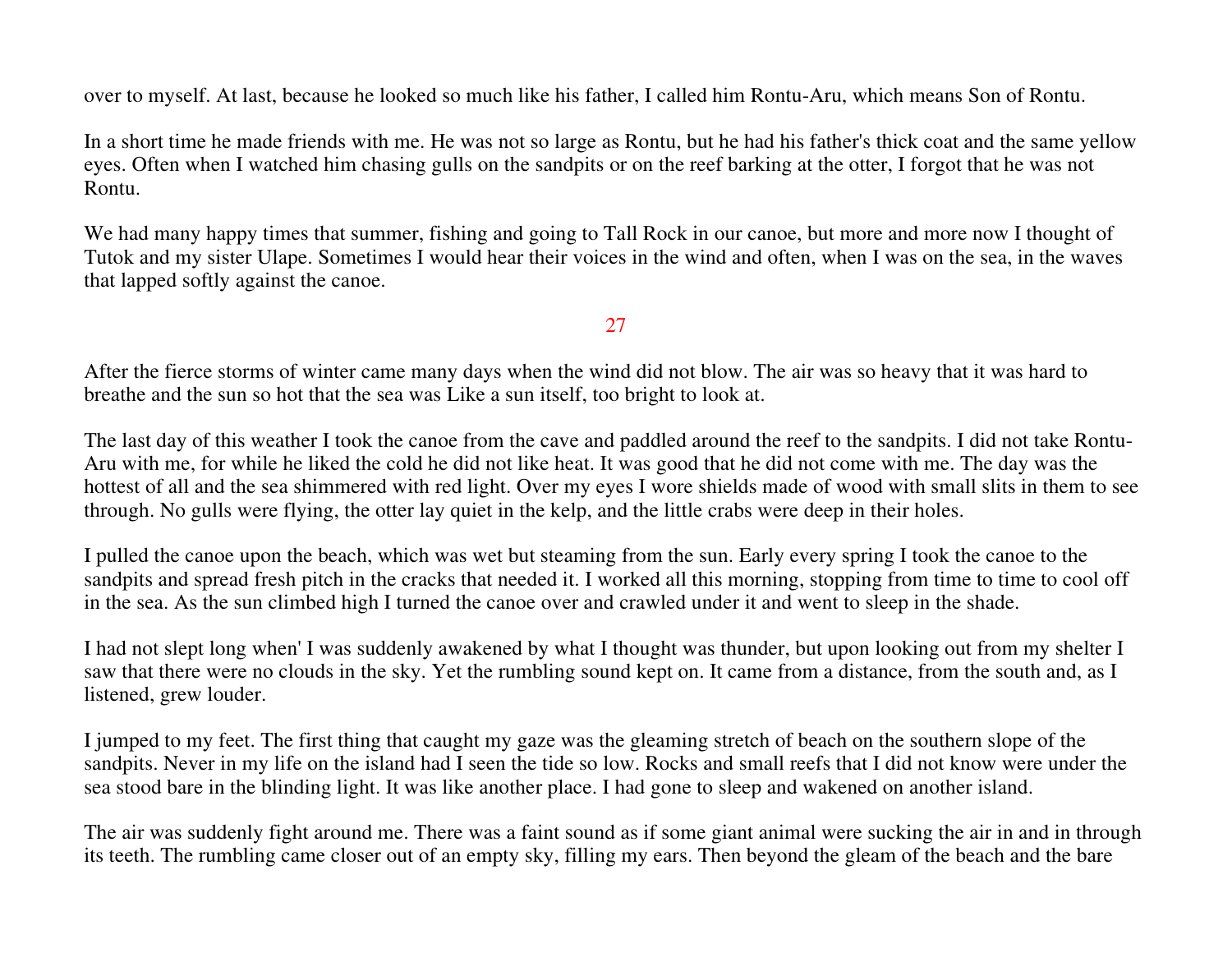rocks and reefs, more than a league beyond them, I saw a great white crest moving down upon the island.

It seemed to move slowly between the sea and the sky, but it was the sea itself. I tore off the shields I wore over my eyes. In terror I ran along the sand- spit. I ran and stumbled and got up and ran again. The sand shuddered under my feet as the first wave struck. Spray fell around me like rain. It was filled with pieces of kelp and small fish.

By following the curve of the sandpits I could reach the cove and the trail that led to the mesa, but there was no time for this. Water was already rushing around my knees, pulling from every direction. The cliff rose in front of me and though the rocks were slippery with sea moss I found a hold for a hand and then a foot. Thus, a step at a time, i dragged myself upward.

The crest of the wave passed under me and roared on towards Coral Cove.

For a time there was no sound. Then the sea began to seek its old place, running backward in long, foaming currents. Before it could do so another great wave moved out of the south. Perhaps it would be even bigger than the first one. I looked up. The cliff rose straight above me. I could climb no farther.

I stood facing the rock, with my feet on a narrow ledge and one hand thrust deep into a crack. Over my shoulder I could see the wave coming. It did not come fast, for the other wave was still running out. For a while I thought that it would not come at all because the two suddenly met beyond the sandpits. The first wave was trying to reach the sea and the second one was struggling towards the shore.

Like two giants they crashed against each other. They rose high in the air, bending first one way and then the other. There was a roar as if great spears were breaking in battle and in the red light of the sun the spray that flew around them looked like blood.

Slowly the second wave forced the first one back- ward, rolled slowly over it, and then as a victor drags the vanquished, moved in towards the island.

The wave struck the cliff. It sent long tongues streaming around me so that I could neither see nor hear. The tongues of water licked into all the crevices, dragged at my hand and at my bare feet gripping the ledge. They rose high above me along the face of the rock, up and up, and then spent them- selves against the sky and fell back, hissing past me to join the water rushing on towards the cove.

Suddenly all around me was quiet. In the quiet I could hear my heart pounding and knew that my hand still had its hold on the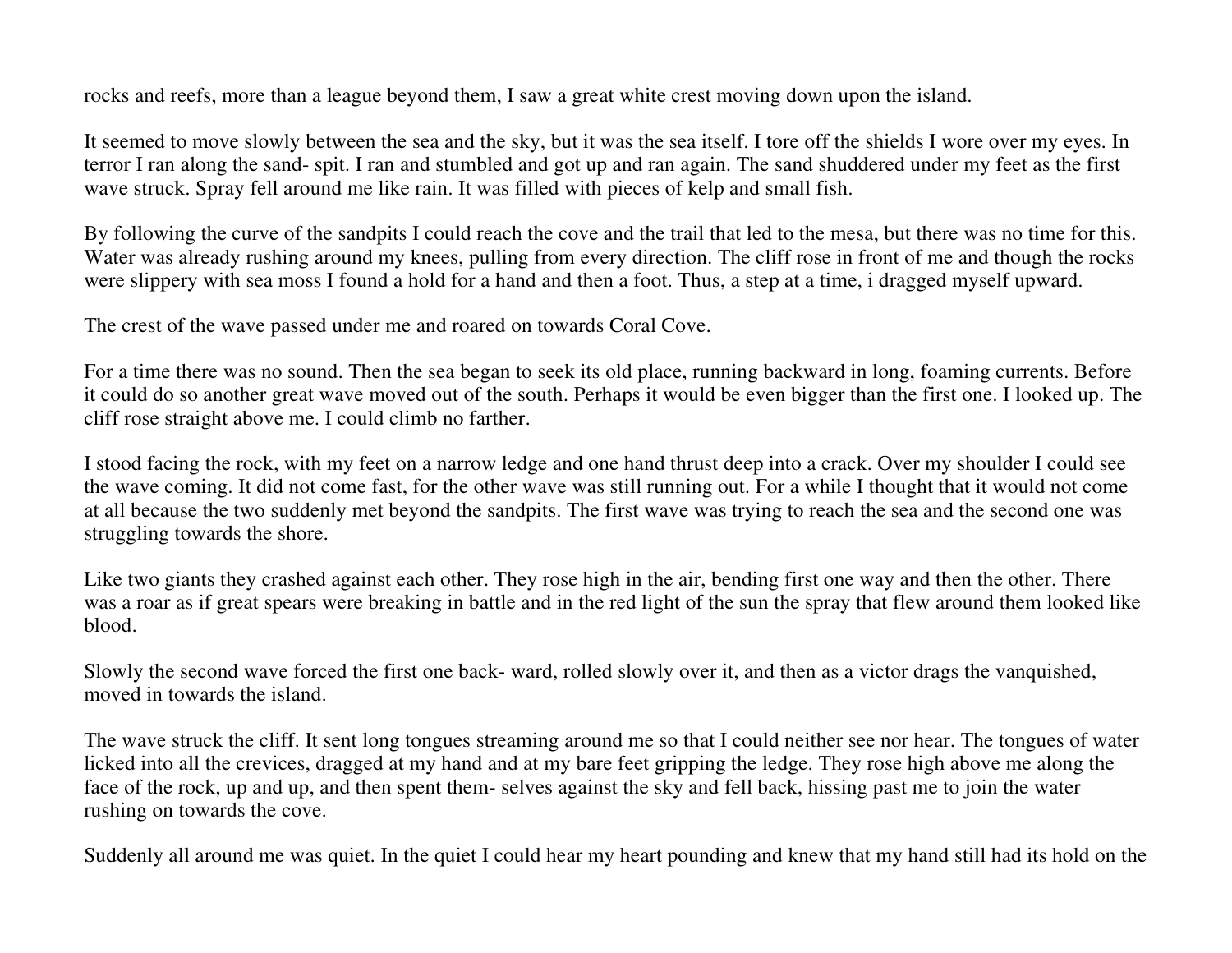rock and that I was alive.

Night came and though J was afraid to leave the cliff I knew that I could never stay there until morning, that I would go to sleep and fall. Neither could I find my way home, so I climbed down from the ledge and crouched at the foot of the cliff.

Dawn was windless and hot. The sandpits was strewn with hills of kelp. Dead fish and lobsters and pink crabs lay everywhere, and two small whales were stranded against the rock walls of the cove. Far up the trail that led to the mesa I found things from the sea.

Rontu-Aru was waiting at the fence. When I crawled under it he jumped upon me and followed me around, never letting me out of his sight.

I was glad to be home on the high headland where the waves had not come. I had been gone only from one sun to the next, yet it was like many suns, like the time I had gone away in the canoe. Most of the day I slept, but I had many dreams and when I awoke everything around me was strange. The sea made no sounds on the shore. The gulls were quiet. The earth seemed to be holding its breath, as though it were waiting for something terrible to happen.

At dusk I was coming back from the spring with a basket of water on my shoulder, walking along the cliff with Rontu-Aru. Everywhere, the ocean was smooth and yellow and it lay against the island as if it were very tired. The gulls were still quiet, perched on their rocky nests.

Slowly the earth began to move. It moved away from my feet and for a moment I seemed to be standing in the air. Water tipped out of the basket and trickled over my face. Then the basket fell to the ground. Not knowing what I did, thinking foolishly that' another wave was upon me, I began to run. But it was a wave, a wave of earth, and it rippled under me along the cliff.

As I ran another wave overtook me. Looking back I saw many of them coming out of the south like waves in the sea. The next thing I remember I was lying on the ground and Rontu-AN was beside me and we were both trying to get to our feet. Then we were running again towards the headland, towards a house that kept moving off into the distance.

The opening under the fence had caved in and I had to pull the rocks away before we could crawl through. Night came, but the earth still rose and fell like a great animal breathing. I could hear rocks tumbling from the cliff, falling down into the sea.

All night as we lay there in the house the earth trembled and rocks fell, yet not the big one on the headland, which would have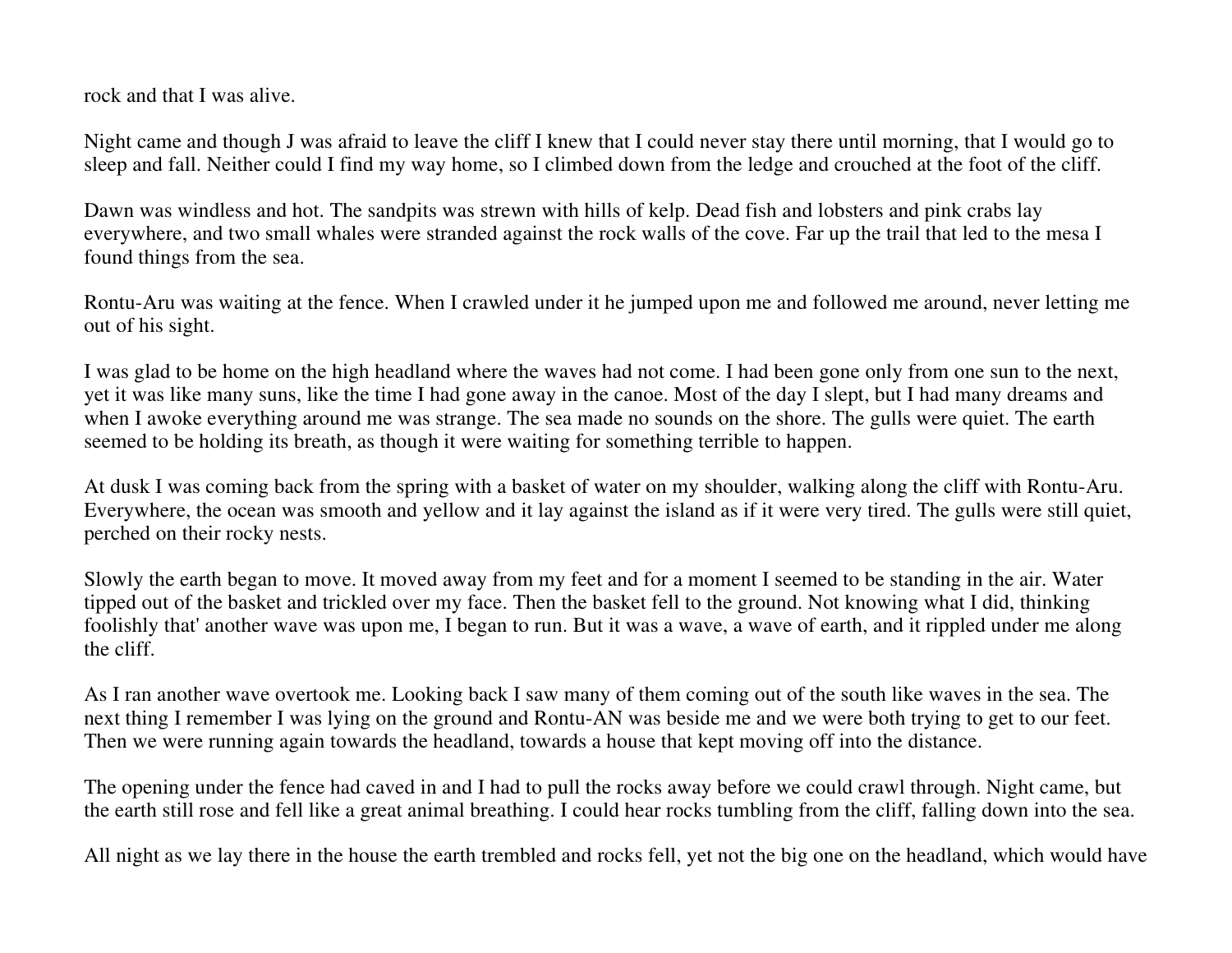fallen if those who make the world shake had really been angry with us.

In the morning the earth was quiet once more and a fresh wind that smelled of kelp blew out of the northern sea.

#### 28

The earthquake did little damage. Even the spring, which failed to how for several days, started up again and flowed more than ever. But the great waves had cost me all the food and weapons which were stored in the cave, as well as the canoe I had been working on and those hidden under the south cliffs.

The canoes were the biggest loss. To find enough wood to make another would have taken me all the spring and summer. I therefore set out on the first fair morning to search for whatever wreckage the waves had washed ashore.

Among the rocks near the south cliffs I found a part of one canoe, buried in sand and twisted kelp. I worked all morning to dig it free and then, having scraped it clean, could not decide what to do. I could cut the sinews and carry the planks up the cliff two at a time on my back and across the dunes to Coral Cove, which meant many days. Or I could build the canoe here on the rocks and take the chance that another storm would wash it away before I was finished.

I finally did neither of these things. Choosing a day when the sea was calm, I floated what was left of the canoe and, pushing it in front of me, made my way past the sandpits and into the cove. There I took the wreckage apart and moved the planks up the trail, beyond the place where the great waves had reached.

I found the remains of my other canoe. It had been washed far back in the cave and I could not get it out, so I went back to the south cliffs and hunted among the piles of kelp until I had enough pieces of wood, counting what I already had, to begin the building of another.

It was late in the spring now. The weather was still unsettled, with light rain falling most of the days, but I started the new canoe anyway, for I needed it to gather shellfish. No longer did I think of the Aleuts, as I have said, yet without a canoe to go where I wanted, I felt uneasy.

The planks were all about the same size, the length of my arm, but they came from different canoes and were therefore hard to fit together. The holes were ready, however, which saved me much labour and time. Another help was that the great waves had washed ashore long strings of black pitch, which was often difficult to find on the island and which I needed.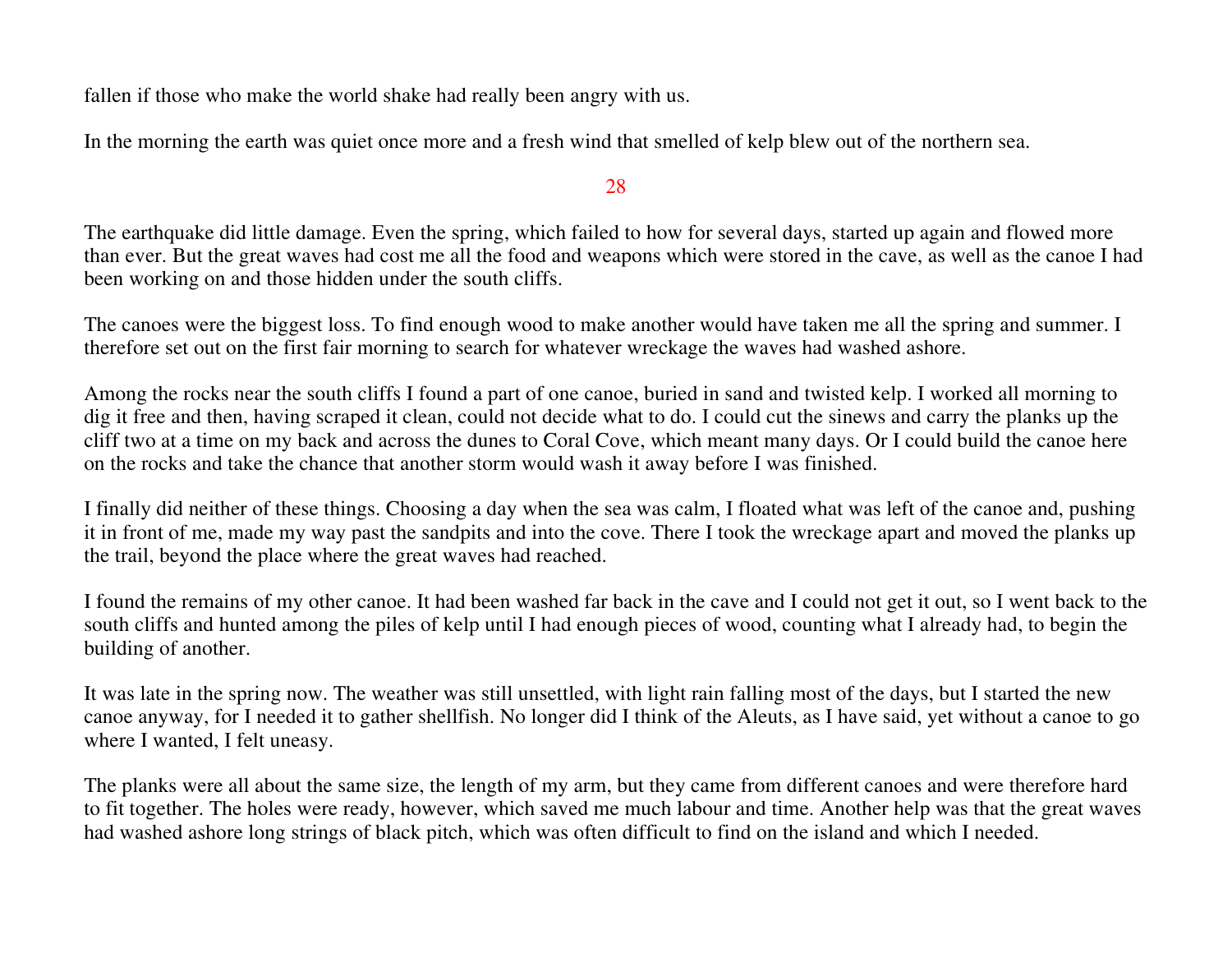When I had sorted out the planks and shaped them, the work went fast, so that by late spring I was ready to finish the seams. It was on a windy morning that I made a fire to soften the pitch. The wind was cold and it took a long time to get the fire going. To hasten it I went down to the beach for dry seaweed.

I had started back with my arms filled when I turned to look at the sky, thinking from the feel of the wind that a storm might be close. Off to the north the skies were clear, but in the east from whence storms sometimes came at this season, stood banks of grey clouds, one on top of the other.

At this moment, in the deep shadows cast by the clouds, I saw something else. Forgetting that I was carrying a load of seaweed, I threw up my arms. The seaweed fell to the ground.

A sail, a ship, was there on the sea, half-way between the horizon and the shore!

By the time I had reached the headland it was much closer, moving quickly on the strong wind. I could see that it did not have the red, beaked prow of the Aleuts. Nor did it look like the white men's ship, which I clearly remembered.

Why had it come to the Island of the Blue Dolphins?

I crouched on the headland and wondered, my heart beating fast, if the men who sailed it had come to catch otter. If they were hunters, I must hide be- fore they saw me. They would soon find my fire and the canoe I was making, yet I could go to the cave and probably be safe from them. But if they had been sent by my people to take me away, then I should not hide.

The ship moved slowly between the black rocks and into Coral Cove. I could see the men now and they were not Aleuts.

They lowered a canoe and two of the men paddled towards the beach. The wind had begun to blow hard and the men had trouble landing. Finally one of them stayed behind in the canoe, and the other, the man without a beard, jumped into the water and came along the beach and up the trail.

I could not see him, but after a while I heard a shout, then another, and I knew that he had found my fire and the canoe. The man he had left in the cove did not answer, nor did the men on the ship, so I was sure that he was calling to me.

I crawled down from the rock and went to the house. Since my shoulders were bare, I put on my otter cape. I took my cormorant skirt and the abalone box in which I kept my necklace and ear-rings. With Rontu-Aru I then went along the trail that led to Coral Cove.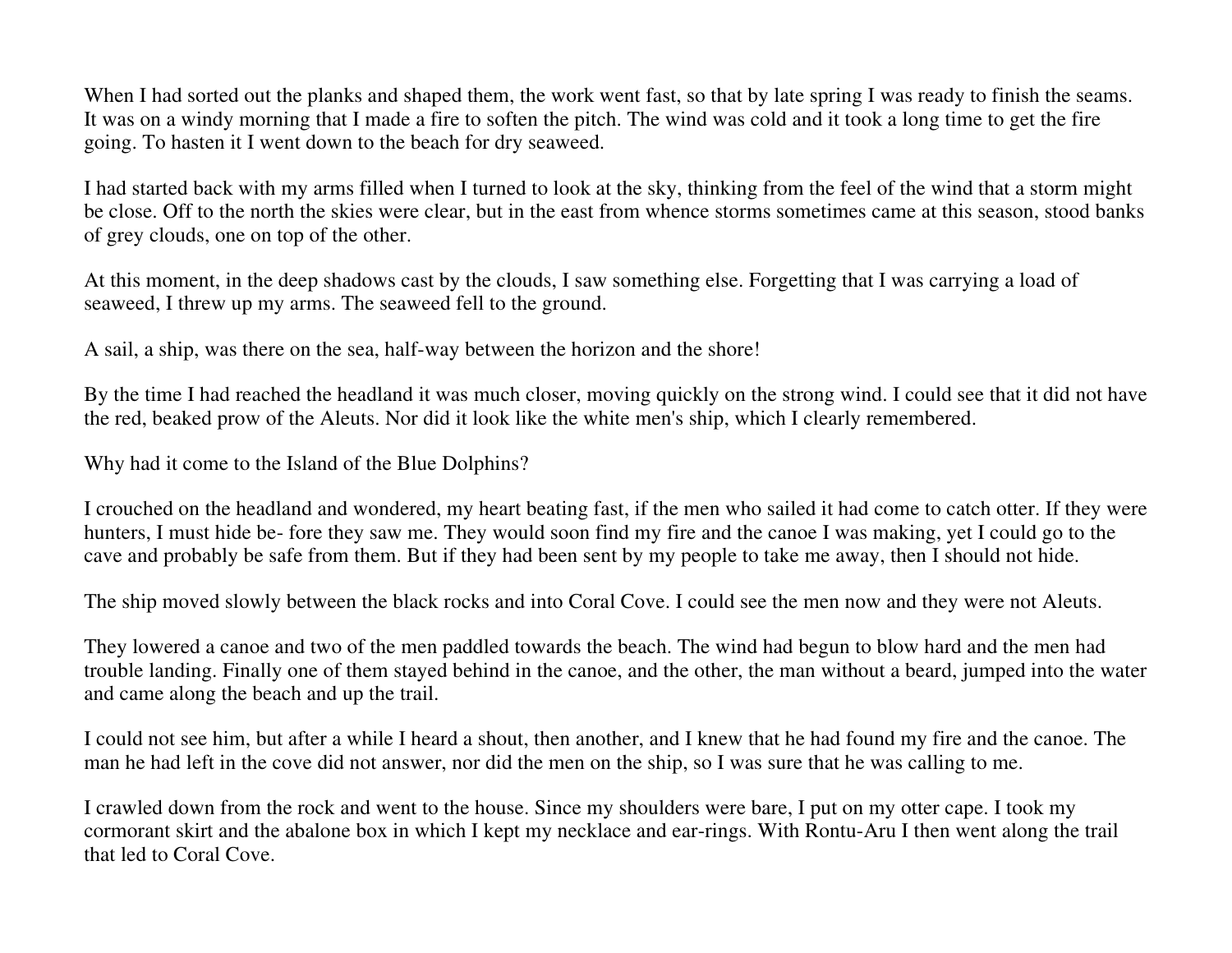I came to the mound where my ancestors had sometimes camped in the summer. I thought of them and of the happy times spent in my house on the headland, of my canoe lying unfinished beside the trail. I thought of many things, but stronger was the wish to be where people lived, to hear their voices and their laughter.

I left the mound and the green grass growing on it among the white shells. I could no longer hear the man calling, so I began to run. When I came to the place where the two trails met, where I had built my fire, I found the footsteps the man had left.

I followed them down to the cove. The canoe had gone back to the ship. The wind was screaming now and mist blew in across the harbour and waves began to pile up on the shore. I raised my hand and shouted. I shouted over and over, but the wind carried my voice away. I ran down the beach and waded into the water. The men did not see me.

Rain started to fall and the wind drove it against my face. I waded farther out through the waves, raising my arms to the ship. Slowly it moved away in the mist. It went towards the south. I stood there until it was out of sight.

### 29

After two more springs had gone, on a morning of white clouds and calm seas, the ship came back. At dawn I saw it from the headland far out on the horizon. When the sun was overhead it lay anchored in Coral Cove.

Until the sun went down I watched from the head- land while the men made a camp on the shore and built a fire. Then I, went to my house. All night I did not sleep, thinking of the man who once had called to me.

I had thought of his voice calling for a long time, since the night of the storm when the ship had sailed away. Every day during those two springs and two summers I had gone to the headland and watched, always at dawn and again at dusk.

In the morning I smelled smoke from their fire. I went down to the ravine and bathed in the spring and put on my otter cape and my cormorant skirt. I put on the necklace of black stones and the black ear-rings. With blue clay I made the mark of our tribe across my nose.

Then I did something that made me smile at myself. I did what my older sister Ulape had done when she left the Island of the Blue Dolphins. Below the mark of our tribe I carefully made the sign which meant that I was still unmarried. I was no longer a girl, yet I made it anyway, using the blue clay and some white clay for the dots.

I went back to the house then and built a fire and cooked food for Rontu-Aru and me. I was not hungry and he ate my food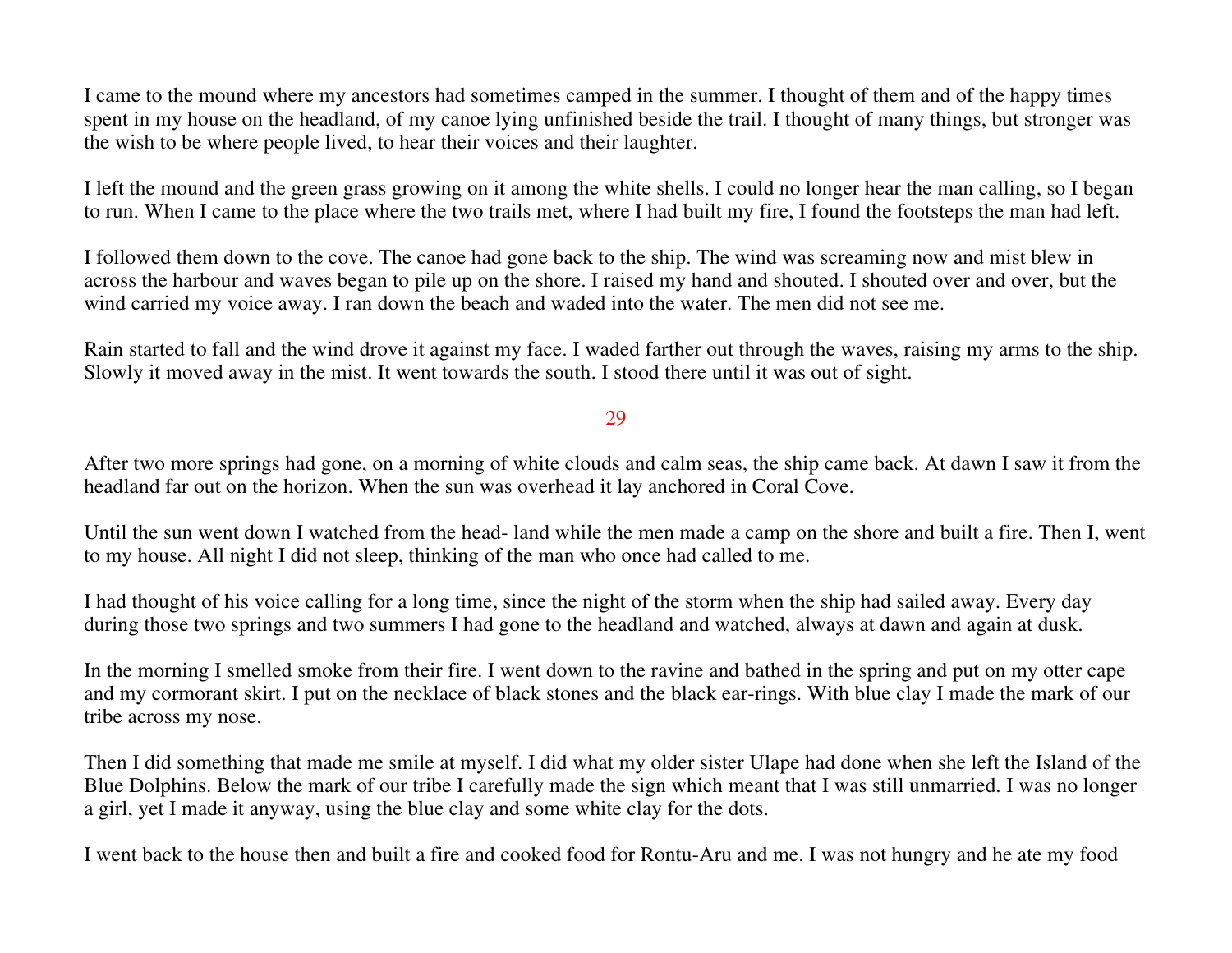and his too.

'We are going away,' I said to him, 'away from our island.'

But he only put his head to one side, as his father often had done, and when I said no more, he trotted out to a sunny place and. lay down and fell asleep.

Now that the white men had come back, I could not think of what I would do when I went across the sea, or make a picture in my mind of the white men and what they did there, or see my people who had been gone so long. Nor, thinking of the past, of the many summers and winters and springs that had gone, could I see each of them. They were all one, a tight feeling in my breast and nothing more.

The morning was full of sun. The wind smelled of the sea and the things that lived in it. I saw the men long before they saw the house on the headland, far off on the dunes to the south. There were three of them, two mil men and one who was short and wore a long grey robe. They left the dunes and came along the cliff, and then seeing the smoke from the fire which I kept burning, they followed it, and at last reached my house.

I crawled under the fence and stood facing them. The man in the grey robe had a string of beads around his neck and at the end of it was an ornament of polished wood. He raised his hand and made a motion towards me which was the shape of the ornament he wore. Then one of the two men who stood behind him spoke to me. His words made the strangest sounds I have ever heard. At first i wanted to laugh, but I bit my tongue.

I shook my head and smiled at him. He spoke again, slowly this time, and though his words sounded the same as before and meant nothing to me, they now seemed sweet. They were the sound of a human voice. There is no sound like this in all the world.

The man lifted his hand and pointed towards the cove and made a picture in the air of what could have been a ship.

To this I nodded and myself pointed to the three baskets I had placed by the fire, making a gesture of taking them with me to the ship. Also the cage in which I had put two young birds.

There were many gestures before we left, though the two men spoke among themselves. They liked my necklace, the cape, and the cormorant skirt that shone in the sun. But when we got to the beach, where their camp was, the first thing the man who spoke the most did was to tell the other men to make me a dress.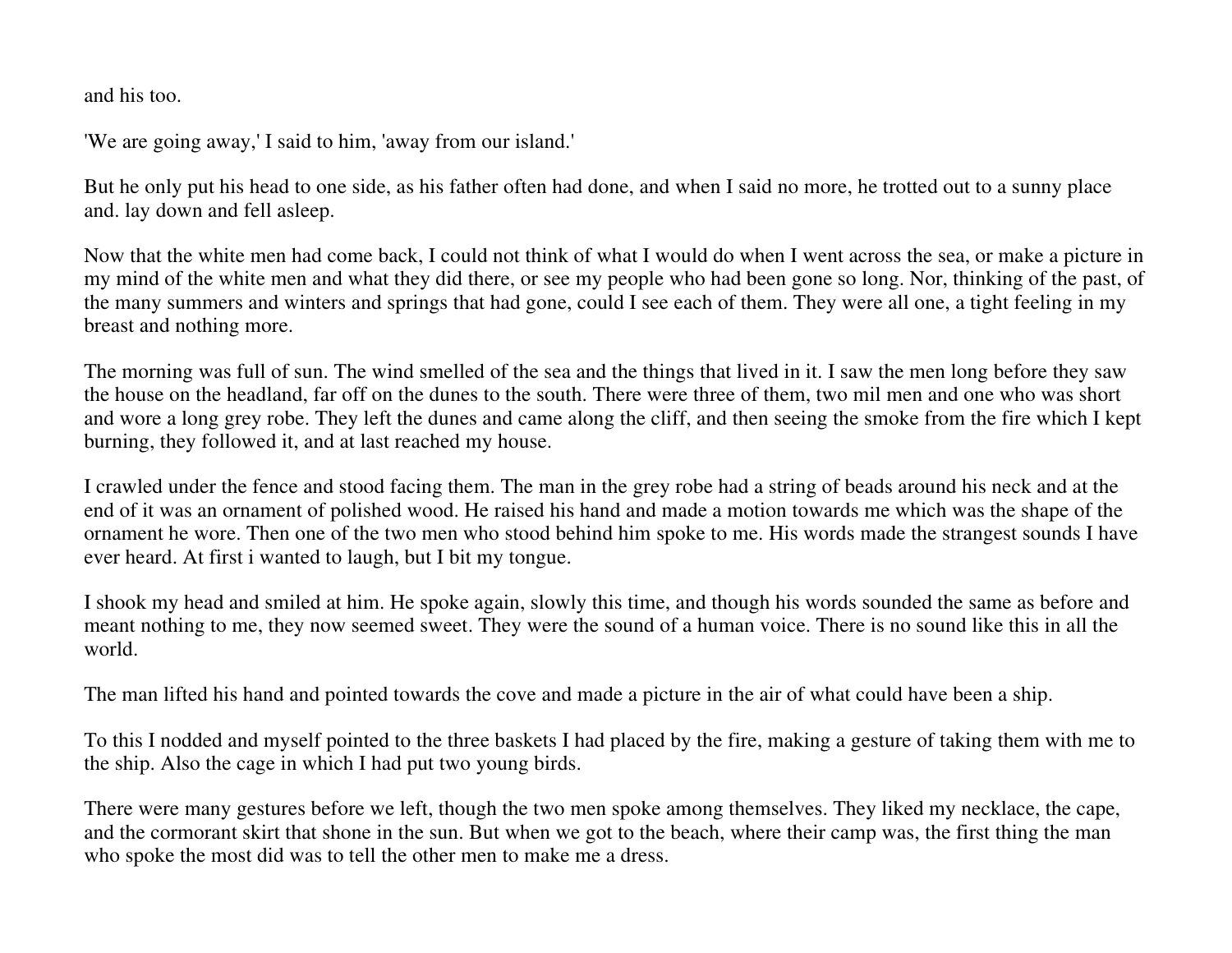I knew this was what he said because one of them stood in front of me and held up a string from my neck to my feet and across my shoulders.

The dress was blue. It was made of two trousers, just like those the white men were wearing. The trousers were cut up into pieces and then one of the men sat down on a rock and put them together again with white suing. He had a long nose, which looked like the needle he used. He sat all afternoon on the rock and the needle went back and forth, in and out, hashing in the sun.

From time to time he would hold up the dress and nod his head as if he were pleased. I nodded as if I were pleased, too, but I was not. I wanted to wear my cormorant skirt and my otter cape, which were much more beautiful than the thing he was making.

The dress reached from my throat to my feet and I did not like it, either the colour of it or the way it scratched. It was also hot. But I smiled and put my cormorant skirt away in one of the baskets to wear when I got across the sea, sometime when the men were not around.

The ship stayed in Coral Cove nine days. It had come for otter, but the otter had gone. Some must have been left, after all, who remembered the Aleuts, for on that morning there were none to be seen.

I knew where they had gone. They had gone to Tall Rock, but when the men showed me the weapons they had brought to kill the otter, I shook my head and acted as though I did not understand.

They pointed to my otter cape, but I still shook my head.

I asked them then about the ship that had taken my people away many years before, making the signs of the ship and pointing to the east, but they did not understand. Not until I came to Mission Santa Barbara and met Father Gonzales did I learn from him that this ship had sunk in a great storm soon after it reached his country and that on the whole ocean thereabouts there was no other. For this reason the white men had not come back for me.

On the tenth day we sailed. It was a morning of blue skies and no wind. We went straight towards the sun.

For a long time I stood and looked back at the Island of the Blue Dolphins. The last thing I saw of it was the high headland. I thought of Rontu lying there beneath the stones of many colours, and of Won-a-nee, wherever she was, and the Little red fox that would scratch in vain at my fence, and my canoe hidden in the cave, and of all the happy days.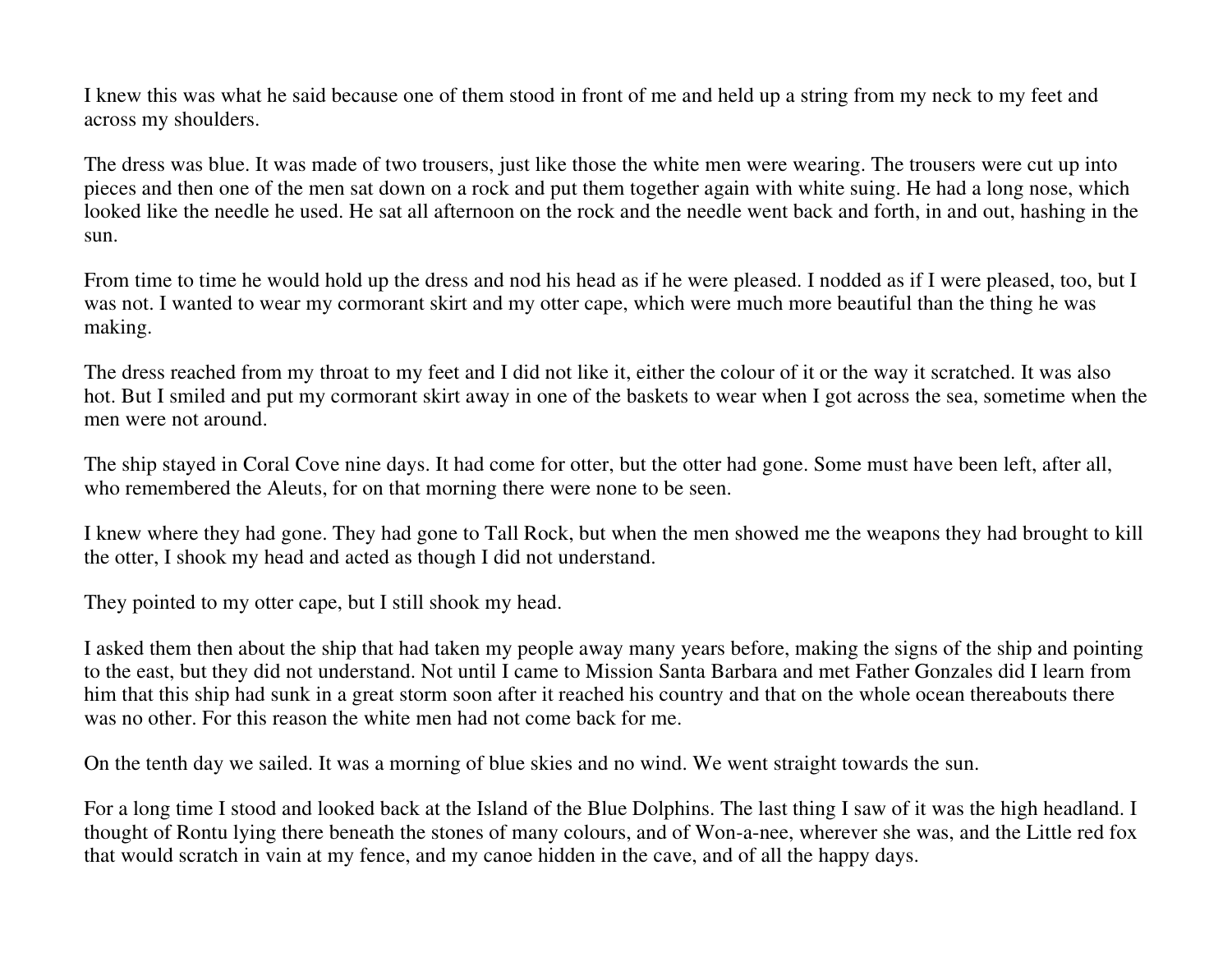Dolphins rose out of the sea and swam before the ship. They swam for many leagues in the morning through the bright water, weaving their foam patterns. The little birds were chirping in their cage and Rontu-Aru sat beside me.

# Author's Note

The island called in this book the Island of the Blue Dolphins was first settled by Indians in about 2000 B.C., but it was not discovered by white men until I602.

In that year the Spanish explorer Sebasti~n Vizcaino set out from Mexico in search of a port where treasure galleons from the Philippines could find shelter in case of distress. Sailing north along the California coast, he sighted the island, sent a small boat ashore and named it La Isla de San Nicolas, in honour of the patron saint of sailors, travellers, and merchants.

As the centuries passed, California changed from Spanish to Mexican hands, the Americans arrived, but only occasional hunters visited the island. Its Indian inhabitants remained in isolation.

The girl Robinson Crusoe whose story I have attempted to re-create actually lived alone upon this island from 1835 to 1853 and is known to history as The Lost Woman of San Nicolas.

The facts about her are few. From the reports of Captain Hubbard, whose schooner carried away the Indians of Ghalas-at, we know that the girl did jump into the sea, despite efforts to restrain her. From records left by Captain Nidever we know that he found her eighteen years later, alone with a dog in a crude house on the headland, dressed in a skirt of cormorant feathers. Father Gonzales of Santa Barbara Mission, who befriended her after her rescue, learned that her brother had been killed by wild dogs. He learned little else, for she spoke to him only in sighs; neither he nor the many Indians at the mission could understand her strange language. The Indians of Ghalas-at had long since disappeared.

The Lost Woman of San Nicolas is buried on a hill near the Santa Barbara Mission. Her skirt of green cormorant feathers was sent to Rome.

Outermost of the eight Channel Islands, San Nicolas is about seventy-five miles south-west of Los Angeles. For years historians thought that it had been settled some six centuries ago, but recent carbon-14 tests of excavations on the island show